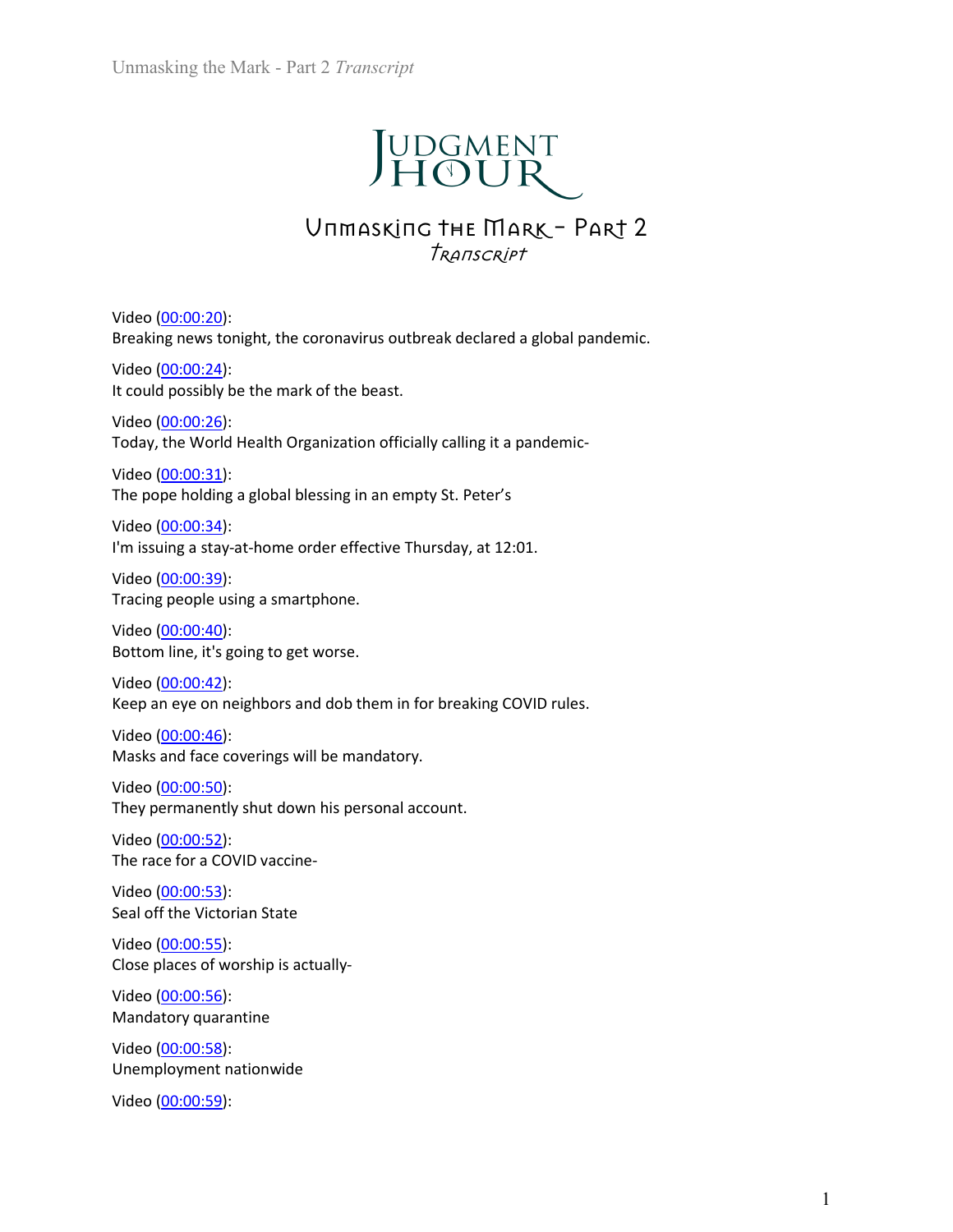Unmasking the Mark - Part 2 *Transcript*<br>Issued executive orders to-<br>Video <u>(00:01:01</u>): Unmasking the Mark - Part 2 *Transcript*<br>Issued executive orders to-<br>Video <u>(00:01:01</u>):<br>Pope Francis is asking people to come together tonight-<br>Video (00:01:03):<br>Hopes of great reset. Unmasking the Mark - Part 2 *Transcript*<br>Issued executive orders to-<br>Video <u>(00:01:01)</u>:<br>Pope Francis is asking people to come together tonight-<br>Video (00:01:03):<br>Hopes of great reset.<br>Video (<u>00:01:05</u>): Unmasking the Mark - Part 2 *Transcript*<br>Issued executive orders to-<br>Video <u>(00:01:01)</u>:<br>Pope Francis is asking people to come together tonight-<br>Video (00:01:03):<br>Hopes of great reset.<br>Video (<u>00:01:05)</u>:<br>Restoring the com Unmasking the Mark - Part 2 *Transcript*<br>
Issued executive orders to-<br>
Video <u>(00:01:01</u>):<br>
Pope Francis is asking people to come together tonight-<br>
Video (00:01:03):<br>
Hopes of great reset.<br>
Video (<u>00:01:05</u>):<br>
Restoring Unmasking the Mark - Part 2 *Transcript*<br>
Issued executive orders to-<br>
Video (<u>00:01:01</u>):<br>
Pope Francis is asking people to come together tonight-<br>
Video (00:01:03):<br>
Hopes of great reset.<br>
Video (0<u>0:01:05):</u><br>
Restoring Unmasking the Mark - Part 2 *Transcript*<br>Issued executive orders to-<br>Video (<u>00:01:01):</u><br>Pope Francis is asking people to come together tonight-<br>Video (00:01:03):<br>Hopes of great reset.<br>Video (0<u>0:01:05):</u><br>Nideo (0<u>0:01:07)</u> Unmasking the Mark - Part 2 *Transcript*<br>Issued executive orders to-<br>Video (0<u>0:01:01)</u>:<br>Pope Francis is asking people to come together tonight-<br>Video (00:01:03):<br>Hopes of great reset.<br>Nideo (0<u>0:01:07)</u>:<br>Restoring the com Unmasking the Mark - Part 2 *Transcript*<br>Issued executive orders to-<br>Video (<u>00:01:01):</u><br>Pope Francis is asking people to come together tonight-<br>Video (00:01:03):<br>Hopes of great reset.<br>Nideo (<u>00:01:05):</u><br>Restoring the com Unmasking the Mark - Part 2 *Transcript*<br>
Issued executive orders to-<br>
Video (00:01:01):<br>
Pope Francis is asking people to come together tonight-<br>
Video (00:01:03):<br>
Hopes of great reset.<br>
Restoring the common good-<br>
Nide Unmasking the Mark - Part 2 *Transcript*<br>Issued executive orders to-<br>Video (00:01:01):<br>Pope Francis is asking people to come together tonight-<br>Video (00:01:03):<br>Hopes of great reset.<br>Video (00:01:05):<br>Restoring the common Unmasking the Mark - Part 2 *Transcript*<br>Issued executive orders to-<br>Video <u>(00:01:01)</u>:<br>Pope Francis is asking people to come together tonight-<br>Video (00:01:03):<br>Video <u>(00:01:05)</u>:<br>Restoring the common good-<br>Nideo <u>(00:0</u>

Unmasking the Mark - Part 2 *Transcript*<br>
Issued executive orders to-<br>
Video (<u>00:01:01):</u><br>
Pope Francis is asking people to come together tonight-<br>
Video (00:01:03):<br>
Video (0<u>:01:05):</u><br>
Restoring the common good-<br>
Video Unmasking the Mark - Part 2 *Transcript*<br>
Issued executive orders to-<br>
Video (00:01:03):<br>
Pope Francis is asking people to come together tonight-<br>
Video (00:01:03):<br>
Hopes of great rest.<br>
Video (00:01:03):<br>
Restoring the c Issued executive orders to-<br>Video <u>(00:01:01)</u>:<br>Pope Francis is asking people to come together tonight-<br>Video (00:01:03):<br>Hopes of great reset.<br>Restoring the common good-<br>Video (<u>00:01:07):</u><br>Antifa's an idea, not an organi Issued executive orders to-<br>Video (<u>00:01:03</u>):<br>Pope Francis is asking people to come together tonight-<br>Video (00:01:03):<br>Restoring the common good-<br>Antifs's an idea, not an organization!<br>Wideo (<u>00:01:03):</u><br>Oh, you got to Video (<u>00:01:01)</u>:<br>
Video (0<u>0:01:01)</u>:<br>
Video (00:01:03):<br>
Video (00:01:05):<br>
Video (00:01:05):<br>
Artifa's an idea, not an organization!<br>
Video (<u>00:01:05):</u><br>
Antifa's an idea, not an organization!<br>
Oh, you got to be kid Video (<u>00001.03)</u>:<br>
Video (0001.03):<br>
Pope Francis is asking people to come together tonight-<br>
Video (<u>0001.03):</u><br>
Nexteo (<u>0001.03):</u><br>
Video (<u>0001.13)</u>:<br>
Only our got to be kidding me!<br>
The time to act is now.<br>
Michael Pope Francis is asking people to come together tonight-<br>Video (00:01:03):<br>Hopes of great reset.<br>Wideo (00:01:03):<br>Restoring the common good-<br>Video (00:01:23):<br>Oh, you got to be kidding me!<br>Oh, you got to be kidding me!<br>In Video (00:01:03):<br>
Yideo (00:01:05):<br>
Video (00:01:05):<br>
Nickel (00:01:07):<br>
Antifa's an idea, not an organization!<br>
Video (00:01:02):<br>
Oft, you got to be kidding me!<br>
The time to act is now.<br>
Michael (<u>00:01:13)</u>:<br>
The t Ether the control the civilisation of the United States of America, it will become effectively a church with the control to the control to the control of the control of the control of Oxide (00:01:02):<br>
Only you got to be government. Restoring the common good-<br>
Nedeo (<u>00:01:07)</u>:<br>
Netica<sup>r</sup> an idea, not an organization!<br>
Video (<u>00:01:08)</u>:<br>
Oh, you got to be kidding me!<br>
Video (<u>00:01:03)</u>:<br>
The time to act is now.<br>
Michael (<u>00:01:13</u>):<br>
In part one **EVECT (1900)**<br>
Video (<u>00.01:07</u>):<br>
Video (<u>00.01:07</u>):<br>
Video (<u>00.01:03</u>):<br>
Oh, you got to be kidding me!<br>
The time to act is now,<br>
Michael (<u>00:10:23)</u>:<br>
In part one of Unmasking the Mark, we used the Bible to identif Video (<u>00.01:07</u>):<br>Video (<u>00.01:08)</u>:<br>Video (<u>00.01:03)</u>:<br>Oh, you got to be kidding me!<br>In part one of Unmasking the Mark, we used the Bible to identify the beast, its image, and its mark. We<br>In part one of Unmasking the in the unit of the inductions of the kidding methand the underlying principles at war in the control and how more (00:01:02).<br>The time to act is now.<br>The time to act is now.<br>The lime to act is now.<br>Say to the underlying t Video (<u>00:01:05)</u>:<br>
Of Wideo (<u>00:01:03</u>):<br>
Of Wideo (0<u>0:01:03</u>):<br>
Of Wideo (0<u>0:01:03</u>):<br>
In part one of Unmasking the Mark, we used the Bible to identify the beast, its image, and its mark. We<br>
stay how the Bible defi Video (<u>00001.39)</u>:<br>Oh, you got to be kidding me!<br>Of the control of the standary and the Mark, we used the Bible to identify the beast, its image, and its mark. We<br>In part one of Unmasking the Mark, we used the Bible to i Oh, you got to be kidding me!<br>
Yideo (<u>00:01:131)</u>:<br>
Yideo (00:<u>01:131)</u>:<br>
The time to act is now.<br>
In the means of Unmasking the Mark, we used the Bible to identify the beast, its image, and its mark. We<br>
In part one of U Video (<u>00:01:13</u>):<br>The time to act is now.<br>In chiade (<u>00:01:21)</u>:<br>In part one of Unmasking the Mark, we used the Bible to identify the beast, its its<br>is now the Bible defined its own prophetic symbols and how using thos Michael (<u>00:01:21)</u>:<br>
Michael (<u>00:01:21</u>):<br>
In part one of Unmasking the Mark, we used the Bible to identify the beast, its its<br>
insum on the Bible defined its own prophetic symbols and how using those definite<br>
rinterp In part one Ummasking the Mark, we used the Bible to identify the beats, its image, and its man's more of Ummasking the Nation (inclusion that the Bible control interpretations of man, we have correctly identified the ant

interpretations of man, we have correctly identified the antichrist beast that arc<br>interpretations of man, we have correctly identified the antichrist beast that arc<br>Roman Catholic church system, the second beast that was Roman Catholic church system, the second beast that was coming up out of the earth around 1798 as<br>Roman Catholic church system, the second beast that was coming up out of the earth around 1798 as<br>the Uhite States of Americ the United States of America, and the image of the beast as the evangelical Protontol the civil policies of the United States of America, it will become effective<br>government.<br>government.<br>Michael (<u>00:01:59</u>):<br>Furthermore, control the civil policies of the United States of America, it will become effectively a church and state<br>government.<br>Michael (<u>00:01:59</u>):<br>Furthermore, we saw how these three powers will unite to enforce the observance of **Michael (00:01:59):**<br>
Michael (00:01:59):<br>
Furthermore, we saw how these three powers will unite to enforce the observa<br>
day of sun worship, as the mark of the beast. But identifying these powers alone<br>
is imperative we Michael (0<u>00.01-59)</u>:<br>
Michael (00.011-59):<br>
Furthermore, we saw how these three powers will unite to enforce the observance of Sunday, the pagan<br>
day of sun worship, as the mark of the beast. But identifying these power Furthermore, we saw how these three powers will unite to enforce the observance of Sunday, the pagan<br>day of sun worship, as the mark of the beast. But identifying these powers alone will not save anyone. It<br>is imperative w is imperative we understand the underlying principles at war in the controversy<br>is imperative we understand the underlying principles at war in the controversy<br>deceived and that we might make our decisions intelligently.

(singing)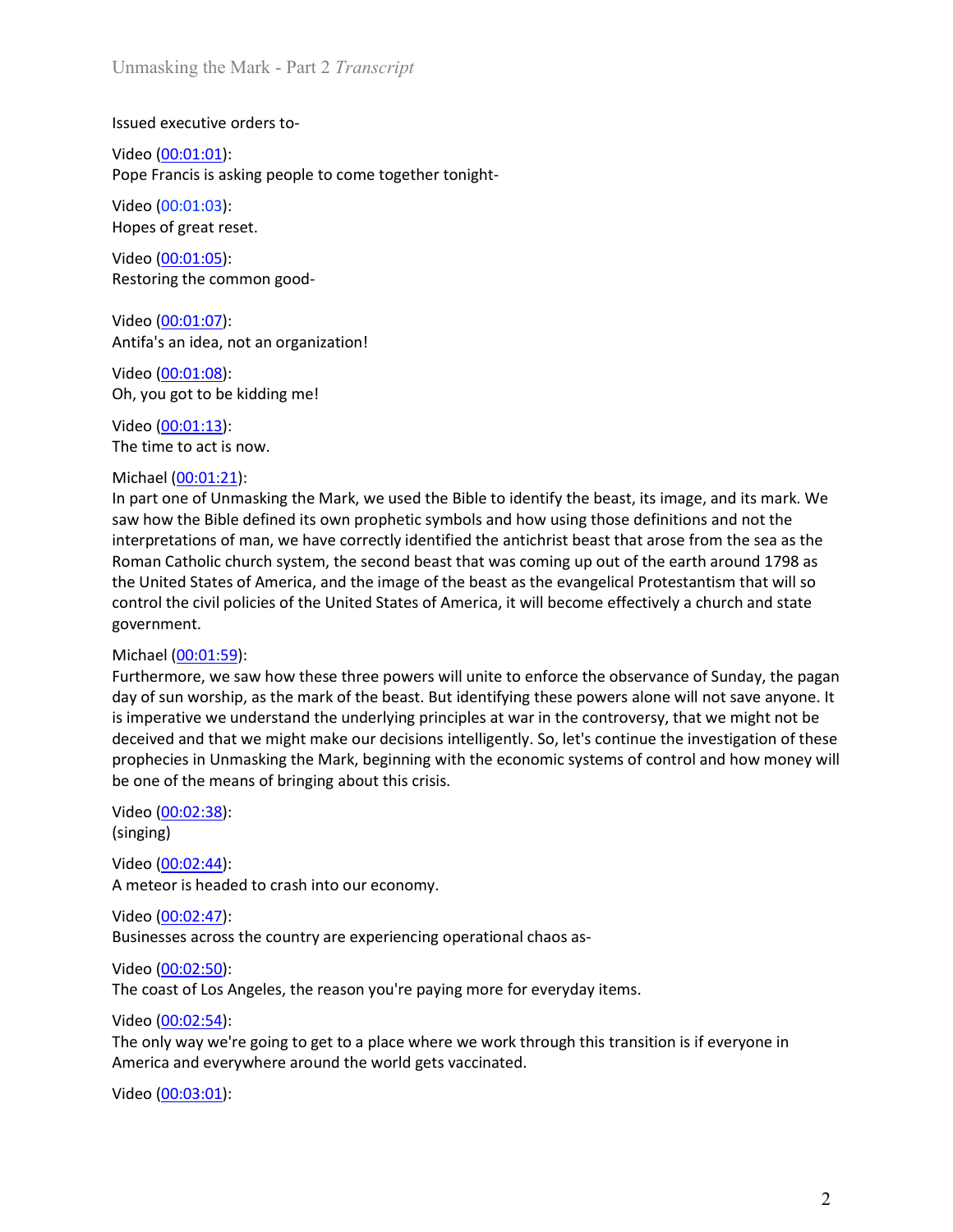Unmasking the Mark - Part 2 *Transcript*<br>Minister Narendra Modi pulled nearly 90% of banknotes from circulation last year.<br>Video <u>(00:03:05</u>):

Unmasking the Mark - Part 2 *Transcript*<br>Minister Narendra Modi pulled nearly 90% of banknotes from circulation last year.<br>Video (<u>00:03:05):</u><br>Video (<u>00:03:08):</u><br>The government assigns an ID number attached to those biome Unmasking the Mark - Part 2 *Transcript*<br>Minister Narendra Modi pulled nearly 90% of banknotes from circulation last ye<br>Video (<u>00:03:05</u>):<br>Registers people using biometrics.<br>The government assigns an ID number attached to Unmasking the Mark - Part 2 *Transcript*<br>Minister Narendra Modi pulled nearly 90% of banknotes from circulation last year.<br>Video <u>(00:03:05):</u><br>Registers people using biometrics.<br>The government assigns an ID number attached Unmasking the Mark - Part 2 *Transcript*<br>Minister Narendra Modi pulled nearly 90% of banknotes from circulation last ye<br>Video <u>(00:03:05)</u>:<br>Registers people using biometrics.<br>Video (<u>00:03:08)</u>:<br>The government assigns an I Unmasking the Mark - Part 2 *Transcript*<br>Minister Narendra Modi pulled nearly 90% of banknotes from circulation last year.<br>Video (<u>00:03:05):</u><br>Registers people using biometrics.<br>The government assigns an ID number attached Unmasking the Mark - Part 2 *Transcript*<br>Minister Narendra Modi pulled nearly 90% of banknotes from circulation last year.<br>Video <u>(00:03:05):</u><br>Registers people using biometrics.<br>Video <u>(00:03:08):</u><br>Oideo <u>(00:03:08):</u><br>Vide Unmasking the Mark - Part 2 *Transcript*<br>
Minister Narendra Modi pulled nearly 90% of banknotes from circulation last ye<br>
Video (<u>00:03:05</u>):<br>
Registers people using biometrics.<br>
Video (<u>00:03:08</u>):<br>
The government assigns Unmasking the Mark - Part 2 *Transcript*<br>Minister Narendra Modi pulled nearly 90% of banknotes from circulation last year.<br>Video <u>(00:03:05)</u>:<br>Registers people using biometrics.<br>Video <u>(00:03:08)</u>:<br>The government assigns a Unmasking the Mark - Part 2 *Transcript*<br>
Minister Narendra Modi pulled nearly 90% of banknotes from circulation last ye<br>
Video (<u>00:03:05</u>):<br>
Registers people using biometrics.<br>
Video (<u>00:03:08</u>):<br>
The government assigns Unmasking the Mark - Part 2 *Transcript*<br>Minister Narendra Modi pulled nearly 90% of banknotes from circulation last year.<br>Video <u>(00:03:08)</u>:<br>Video <u>(00:03:08)</u>:<br>The government assigns an ID number attached to those biome

Unmasking the Mark - Part 2 *Transcript*<br>
Minister Narendra Modi pulled nearly 90% of banknotes from circulation last ye<br>
Video <u>(00:03:05):</u><br>
Registers people using biometrics.<br>
Video <u>(00:03:08):</u><br>
Video <u>(00:03:08):</u><br>
C Unmasking the Mark - Part 2 *Transcript*<br>
Minister Narendra Modi pulled nearly 90% of banknotes from circulation last year.<br>
Video (<u>00:03:08)</u>:<br>
Niegoter people using biometrics.<br>
Video (<u>00:03:08)</u>:<br>
The government assig Unmasking the Mark - Part 2 *Transcript*<br>
Minister Narendra Modi pulled nearly 90% of banknotes from circulation last ye<br>
Video (<u>00:03:05</u>):<br>
Registers people using biometrics.<br>
Video (<u>00:03:08)</u>:<br>
The government assign Minister Narendra Modi pulled nearly 90% of banknotes from circulation last year.<br>Video <u>(0003:00</u>):<br>Registers poople using biometrics.<br>Video <u>(0003:08):</u><br>The government assigns an ID number attached to those biometrics a Minister Narendra Modi pulled nearly 90% of banknotes from circulation last year.<br>Video <u>(00.03:05</u>):<br>Registers people using biometrics.<br>The government assigns an ID number attached to those biometrics and stores the infor

Minister Narendra Modi pulled nearly 90% of banknotes from circulation last year.<br>Video (<u>00:03:05)</u>:<br>Video (<u>00:03:05)</u>:<br>Registers people using biometrics.<br>The government assigns an ID number attached to those biometrics Video (<u>00:03:05)</u>:<br>
Registers people using biometrics.<br>
Video (<u>00:03:08)</u>:<br>
Video (<u>00:03:08)</u>:<br>
The government assigns an ID number attached to those biometrics and stores the<br>
centralized database, so people here don' Registers people using biometrics.<br>
Video (<u>00.03:06</u>):<br>
The government assigns an ID number attached to those biometrics and stores the information in a<br>
Centralized database, so people here don't have to carry a physical Video (<u>00.03:08</u>):<br>The government assigns an ID number attached to those biometrics and stores the information in a<br>centralized database, so people here don't have to carry a physical ID.<br>Video (<u>00.03:25</u>):<br>The chip is i The government assigns an ID number attached to those biometrics and stores the information in a<br>
The government assigns an ID number attached to carry a physical ID.<br>
Video (<u>0003:18</u>):<br>
The chip is inserted ...<br>
The chip see the economy in two ways. First, by associating the ability to buy and sell where the economy in two ways.<br>The chip is inserted ...<br>And  $(0.003:20):$ <br>And  $(0.003:20):$ <br>And  $(0.003:20):$ <br>And  $(0.003:25):$ <br>The economy is the **EVALUAT CONDENTS AND MANUATE CONDENTS AND MANUATE CONDENTS.**<br>
Video (<u>00.03:25</u>):<br>
The chip is inserted ...<br>
Video (<u>00.03:25</u>):<br>
And 4,000 Swedes, now get this, have microchips implanted in their hands.<br>
If thought it w Video (<u>00.03:18</u>):<br>
Yideo (<u>00.03:20</u>):<br>
Yideo (00.03:20):<br>
And 4,000 Swedes, now get this, have microchips implanted in their hands.<br>
Yideo (00.03:22):<br>
It thought it would be fun.<br>
And I feel like <sup>1</sup>m reading out the The chip is inserted ...<br>Video (<u>00:03:20</u>):<br>And 4,000 Swedes, now get this, have microchips implanted in their hands.<br>Video (<u>00:03:25):</u><br>It thought it would be fun.<br>And I feel like I'm reading out the book of Revelation Video (<u>00:03:20</u>):<br>
And 4,000 Swedes, now get this, have microchips implanted in their hands.<br>
Video (<u>00:03:25</u>):<br>
I thought it would be fun.<br>
Video (<u>00:03:27</u>):<br>
I thought it would be fun.<br>
And I feel like I'm reading American companies, from Google to CNN and United Airlines, have made the filth would be the thought it would be fun.<br>
When (00:03:25):<br>
Video (00:03:27):<br>
Video (00:03:27):<br>
Video (00:03:27):<br>
And I feel like I'm reading <sup>1974</sup> (10<u>6003-22)</u>:<br>
It hought it would be fun.<br>
Video (0<u>003-23)</u>:<br>
It hought it would be fun.<br>
Video (00<u>03-23)</u>:<br>
It hought it would be fun.<br>
Itsien, no, no, Let me tell you something; I mean, I'm no biblical scholar I thought it would be fun.<br>
Video (00:03:27):<br>
And I feel like I'm reading out the book of Revelation, possibly. This is the mark is<br>
listen, no, no, Let me tell you something; I mean, I'm no biblical scholar here, bu<br>
pa <sup>2</sup>Nideo (<u>00.03-27</u>):<br>
And I feel like I'm reading out the book of Revelation, possibly. This is the mark of the beast. This is,<br>
Instead, no, no, Let me tell you something; I mean, I'm no biblical scholar here, but It's Video (00:03:27):<br>What if eell like !'m reading out the book of Revelation, possibly. This is the mark of the beast. This is,<br>listen, no, no, Let me tell you something; I mean, I'm no biblical scholar here, but it's amazin And I feel like I'm reading out the book of Revelation, possibly. This is the mark of listen, no, no, bet me tell you something; I mean, I'm no biblical scholar here, but i<br>parallels made.<br>
Michael (00:03:40):<br>
The prophe parallels made.<br>
Michael (<u>00:03:40</u>):<br>
The prophecy tells us the mark of the beast will be enforced by restricting who can<br>
that no man might buy or sell, save he hat had the mark of the mark of the beasts<br>
that no man m Fitchare (00:03:40):<br>The prophecy tells us the mark of the beast will be enforced by restricting who can buy and sell. "And<br>The prophecy tells us the mark of the beast will be enforcement of the mark of the beast is close, Michael (<u>00034:9)</u><br>
Michael (20<u>034:40</u>):<br>
Michael (2003-23:40):<br>
The prophecy tells us the mark of the beast will be enforced by restricting who can buy and sell. "And<br>
that no man might buy or sell, save he that had the The thermain signal signal signal signal signals and the mark or the name of the beat is claname." (Revelation 13:17) When the enforcement of the mark or the name of the beat is claname." (Revelation 13:17) When the enfor name." (Revelation 13:17) When the enforcement of the mark of the beast is close, we should expect to<br>name." (Revelation 13:17) When the enforcement of the mark of the beast is close, we should expect to<br>see major changes see major changes to the economy in two ways. First, by associating the ability to<br>adherence to certain laws, moral or ideological views, which undoubtedly would<br>benefit of society, for the good of all, so that compliance

Video (<u>00:04:18</u>):<br>Many American companies, from Google to CNN and United Airlines, have madd<br>not staff. The alternative, look for a new job.<br>Video (<u>00:04:27</u>):<br>The French government is trying to speed up its vaccinatio

adherence to certain laws, moral or ideological views, which undoubtedly would be said to be for the benefit of society, for the good of all, so that compliance is necessary in order to buy, sell, or travel or function in benefit of society, for the good of all, so that compliance is necessary in order to buy, sell, or travel or<br>Video (<u>00:04:18</u>):<br>Video (<u>00:04:18</u>):<br>Many American companies, from Google to CNN and United Airlines, have mad function in society.<br>Wideo (<u>00.04-18</u>):<br>Many American companies, from Google to CNN and United Airlines, have made the vaccine compulsory<br>for staff. The alternative, look for a new job.<br>Wideo (<u>00.04-2</u>7):<br>The French gove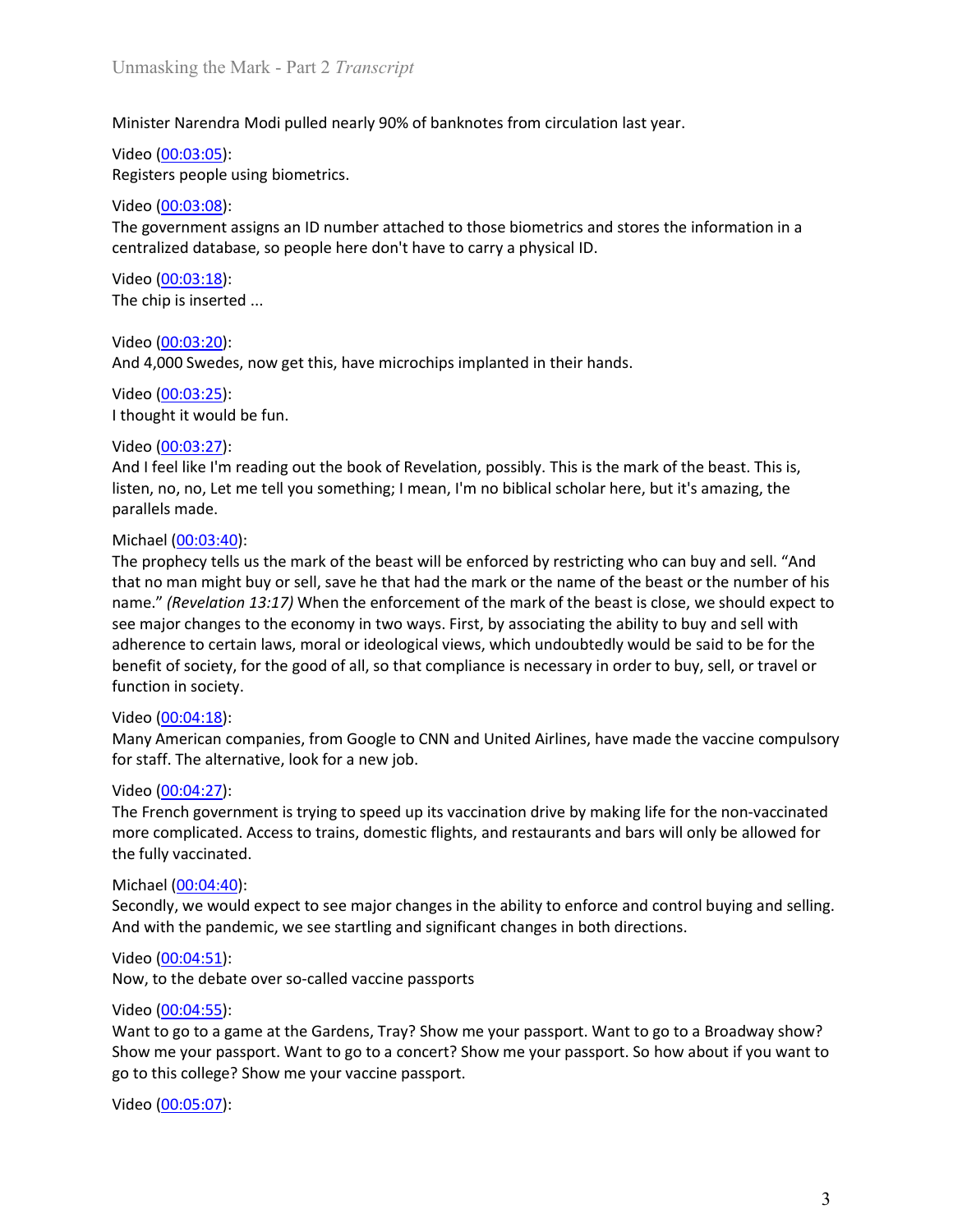Unmasking the Mark - Part 2 *Transcript*<br>But if you're unvaccinated, unfortunately, you will not be able to participate in many things. That's the<br>point we're trying to get across.

Unmasking the Mark - Part 2 *Transcript*<br>But if you're unvaccinated, unfortunately, you will not be able to participate in many things. That's the<br>point we're trying to get across.<br>Michael (<u>00:05:13</u>):<br>With regard to cont Unmasking the Mark - Part 2 *Transcript*<br>But if you're unvaccinated, unfortunately, you will not be able to participate in many things. That's<br>point we're trying to get across.<br>Michael (<u>00:05:13</u>):<br>With regard to controll Unmasking the Mark - Part 2 *Transcript*<br>But if you're unvaccinated, unfortunately, you will not be able to participate in ma<br>point we're trying to get across.<br>Michael (<u>00:05:13</u>):<br>With regard to controlling buying and se Unmasking the Mark - Part 2 *Transcript*<br>But if you're unvaccinated, unfortunately, you will not be able to participate in many things. That's the<br>point we're trying to get across.<br>Michael (<u>00:05:13</u>):<br>With regard to cont Unmasking the Mark - Part 2 *Transcript*<br>But if you're unvaccinated, unfortunately, you will not be able to participate in many things. That's the<br>point we're trying to get across.<br>Wich regard to controlling buying and sel Unmasking the Mark - Part 2 *Transcript*<br>But if you're unvaccinated, unfortunately, you will not be able to participate in many things. That's the<br>point we're trying to get across.<br>Michael (<u>00:05:13</u>):<br>With regard to cont Unmasking the Mark - Part 2 *Transcript*<br>But if you're unvaccinated, unfortunately, you will not be able to participate in many things. That's the<br>point we're trying to get across.<br>With regard to controlling buying and sel Unmasking the Mark - Part 2 *Transcript*<br>But if you're unvaccinated, unfortunately, you will not be able to participate in many things. That's the<br>point we're trying to get across.<br>Michael <u>(00:05:13</u>):<br>With regard to cont Unmasking the Mark - Part 2 *Transcript*<br>But if you're unvaccinated, unfortunately, you will not be able to participate in many things. 1<br>point we're trying to get across.<br>Wichael <u>(00:05:13)</u>:<br>With regard to controlling b Unmasking the Mark - Part 2 *Transcript*<br>
But if you're unvaccinated, unfortunately, you will not be able to participate in ma<br>
point we're trying to get across.<br>
Michael (<u>00:05:13</u>):<br>
Michael (00:05:13):<br>
With regard to

Unmasking the Mark - Part 2 *Transcript*<br>But if you're unvaccinated, unfortunately, you will not be able to participate in many things. That's the<br>point we're trying to get across.<br>With regard to controlling buying and sel Unmasking the Mark - Part 2 *Transcript*<br>But if you're unvaccinated, unfortunately, you will not be able to participate in many things. That's the<br>point we're trying to get across.<br>With regard to controlling buying and sel Unmasking the Mark - Part 2 *Transcript*<br>But if you're unvaccinated, unfortunately, you will not be able to participate in many things. That's the<br>point we're trying to get across.<br>With regard to controlling buying and sel Unmasking the Mark - Part 2 *Transcript*<br>But if you're unvaccinated, unfortunately, you will not be able to participate in many things. That's the<br>point we're trying to get across.<br>Wich regard to controlling buying and sel But if you're unvaccinated, unfortunately, you will not be able to participate in many things. That's the<br>point we're trying to get across.<br>With regard to controlling buying and selling, obviously, we can see how a cashles But if you're unvaccinated, unfortunately, you will not be able to participate in many things. That's the<br>point we're trying to get across.<br>With regard to controlling buying and selling, obviously, we can see how a cashles But if you're unvactinately, you will not be able to participate in many things. That's the<br>point we're trying to get across.<br>
With regard to controlling buying and selling, obviously, we can see how a cashless society wou point we're trying to get across.<br>With regard to controlling buying and selling, obviously, we can see how a cashless society would be<br>With regard to controlling buying and selling, obviously, we can see how a cashless soc Michael (<u>00:05:13</u>):<br>
With regard to controlling buying and selling, obviously, we can see how a cashless society would<br>
with regard to controlling buying and selling, obviously, we can see how a cashless society would<br>
e With regard to controlling buying and selling, obviously, we can see how a cash<br>easier to control since it can be monitored and controlled electronically by com<br>one wants to touch it. "Why cash has become the new typhoid M easier to control since it it can be monitored and controlled leelctronically by computers. In a pandemic, no<br>cone wants to touch it. "Why cash has become the new typhoid Mary": the article reads, " This criss is<br>clearly p clearly pushing us even farther away from using cash in our everyday legal trans<br>clearly pushing us even farther away from using cash in our everyday legal trans<br>obvious reasons. No one wants to touch something you or some obvious reasons. No one wants to touch something you or someone else just touched. That's not going<br>to change any time soon."<br>
Michael (<u>00:05:45):</u><br>
On March 23, 2020, Forbes magazine said, "Coronavirus stimulus offered b It of the mass may be the solution of the same state of the sister of the sister of the sister of the sister of the sister of the sister of the sister of the sister of the sister of the sister of the digital dollar." They Michael (<u>00:05:45)</u>:<br>On March 23, 2020, Forbes magazine said, "Coronavirus stimulus offered by Ho<br>committee creates new digital dollar." They reported, "This signals the US is serient<br>infrastructure for a central bank dig Michael (<u>00:05:45</u>):<br>
On March 23, 2020, Forbes magazine said, "Coronavirus stimulus offered by House Financial Serv<br>
Committee creats new digital dollar." They reported, "This signals the US is serious in establishin<br>
in On March 23, 2020, Forbes magazine said, "Coronavirus stimulus offered by Ho<br>
On March 23, 2020, Forbes magazine said, "Coronavirus stimulus offered by Ho<br>
committee creates new digital dollar." They reported, "This signa committee creates new digital dollar." They reported, "This signals the US is serious in establishing<br>infrastructure for a central bank digital currency." The day after the Federal Reserve Bank introduced<br>the digital dolla the digital dollar as part of the stimulus check, the digital dollar was removed freash lives on, but not for long. Pandemiss in particular are used as a strong advocates an ore controllable currency. One article stated, " cash lives on, but not for long. Pandemics in particular are used as a strong advocate for moving toward<br>a more controllable currency. One article stated, "Coronavirus could speed up introduction of a cashless<br>society." An

card.

society." And the World Health Organization urges people to go cashless, saying b<br>bacteria or viruses." What better method is there to move to a completely digital<br>making people afraid of cash?<br>Wideo (<u>00:06:39</u>):<br>Video (<u></u> **Example 10.**<br>
Location or viruses." What better method is there to move to a completely digital currency than by<br>
Video (00:06:39):<br>
Video (00:06:39):<br>
Viell, health experts say the coronavirus can live on surfaces like c In Sulter (00.00.5.39):<br>
Wele, (00.00.5.39):<br>
Well, health experts say the coronavirus can live on surfaces like cash for up to 10 days.<br>
Well, health experts say the coronavirus can live on surfaces like cash for up to 10 witten (00006:39):<br>Well, health experts say the coronavirus can live on surfaces like cash for up to 10 days.<br>Well, health experts say the coronavirus can live on surfaces like cash for up to 10 days.<br>Theon, it's already g Video (<u>00:06:59</u>):<br>Well, health experts say the coronavirus can live on surfaces like cash for up to 10 days.<br>Video (<u>00:06:45</u>):<br>I mean, it's already got me paranoid out here. So I'm in there getting hand sanitizer and b Well, health experts say the coronavirus can live on surfaces like cash for up to 10 days.<br>Video <u>(00:06:45):</u><br>Video <u>(00:06:45):</u><br>Iman, it's already got me paranoid out here. So I'm in there getting hand sanitizer and ble Video (<u>00:06:45</u>):<br>
Video (0<u>0:06:45</u>):<br>
Il mean, it's already got me paranoid out here. So I'm in there getting hand saniti<br>
don't know. I guess maybe I'll wear gloves.<br>
Video (0<u>0:06:53</u>):<br>
Businesses are banning cash. I mean, it's already got me paranoid out here. So I'm in there getting hand santitzer and bleach, but I<br>don't know. I guess maybe I'll wear gloves.<br>Video <u>(00:06:55</u>):<br>Businesses are banning cash.<br>Uiveo <u>(00:06:55)</u>:<br>If yo Video (00:06:53):<br>
Video (00:06:53):<br>
Wideo (00:06:53):<br>
Hypu order a burger or a beer at one of Rhode Island's newest restaurants, be p<br>
diffeo (00:06:55):<br>
If you order a burger or a beer at one of Rhode Island's newest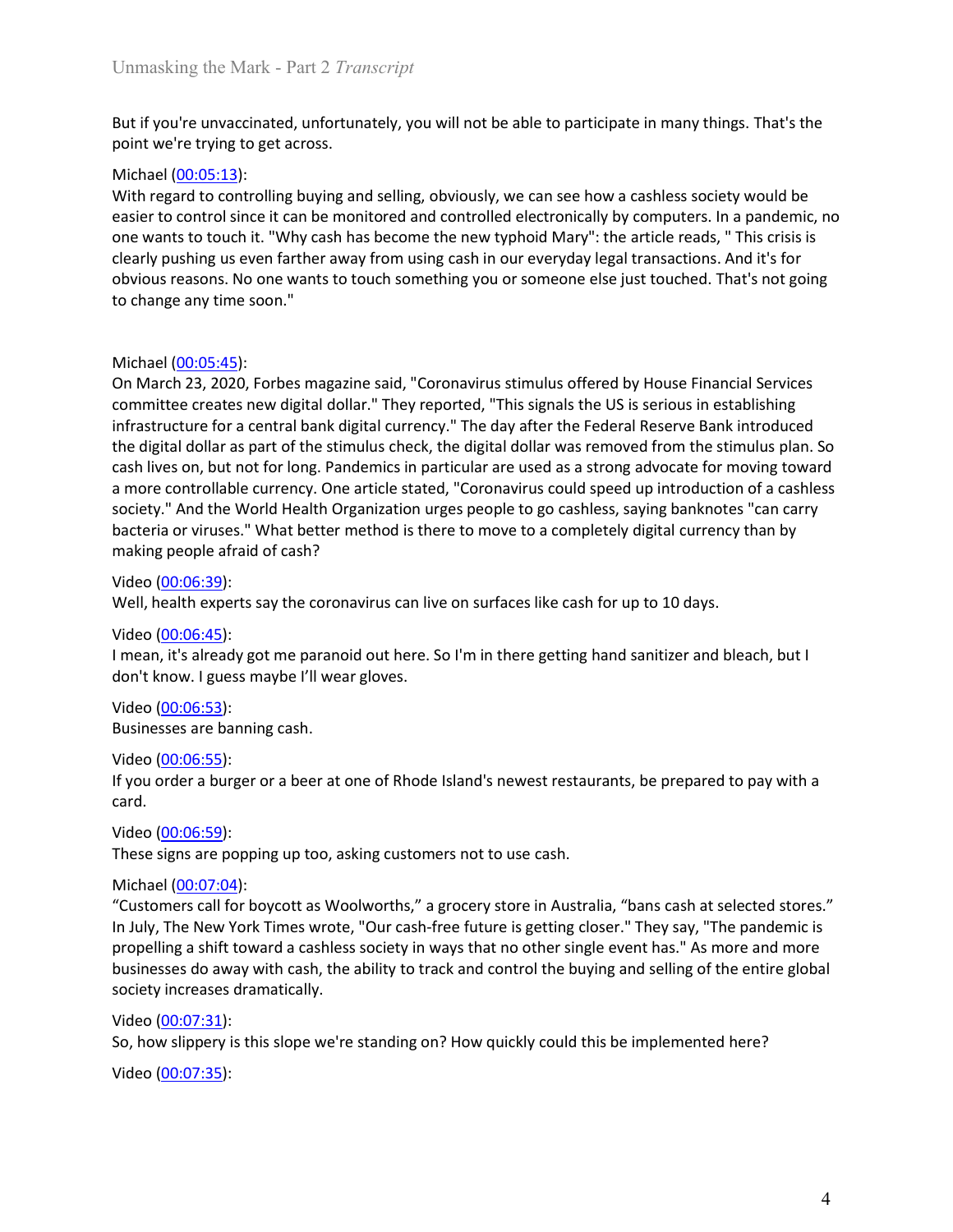Unmasking the Mark - Part 2 *Transcript*<br>The technology you see in China exists. It's working, and it can do the same thing here. Right now, our<br>sort of regulatory legislative action just isn't there. We don't have protect Unmasking the Mark - Part 2 *Transcript*<br>The technology you see in China exists. It's working, and it can do the same thing here. Right now, our<br>sort of regulatory legislative action just isn't there. We don't have protect Unmasking the Mark - Part 2 *Transcript*<br>The technology you see in China exists. It's working, and it can do the same thing here. Right now, our<br>sort of regulatory legislative action just isn't there. We don't have protect Unmasking the Mark - Part 2 *Transcript*<br>The technology you see in China exists. It's working, and it can do the same thing here. Right now, our<br>sort of regulatory legislative action just isn't there. We don't have protect Unmasking the Mark - Part 2 *Transcript*<br>The technology you see in China exists. It's working, and it can do the same thing here. Right now, our<br>sort of regulatory legislative action just isn't there. We don't have protect Unmasking the Mark - Part 2 *Transcript*<br>The technology you see in China exists. It's working, and it can do the same the<br>sort of regulatory legislative action just isn't there. We don't have protections<br>Young people grow

Unmasking the Mark - Part 2 *Transcript*<br>The technology you see in China exists. It's working, and it can do the same thing<br>sort of regulatory legislative action just isn't there. We don't have protections to s<br>Young peopl Unmasking the Mark - Part 2 *Transcript*<br>The technology you see in China exists. It's working, and it can do the same thing here. Right now, our<br>Sort of regulatory legislative action just isn't there. We don't have protect Unmasking the Mark - Part 2 *Transcript*<br>The technology you see in China exists. It's working, and it can do the same thing here. Right now, our<br>sort of regulatory legislative action just isn't there. We don't have protect Unmasking the Mark - Part 2 *Transcript*<br>The technology you see in China exists. It's working, and it can do the same thing here. Right now, our<br>sort of regulatory legislative action just isn't there. We don't have protect Unmasking the Mark - Part 2 *Transcript*<br>The technology you see in China exists. It's working, and it can do the same thing here. Right now, our<br>sort of regulatory legislative action just isn't there. We don't have protect Unmasking the Mark - Part 2 *Transcript*<br>The technology you see in China exists. It's working, and it can do the same thing here. Right now, our<br>sort of regulatory legislative action just isn't there. We don't have protect Unmasking the Mark - Part 2 *Transcript*<br>The technology you see in China exists. It's working, and it can do the same thing here. Right now, our<br>Sort of regulatory legislative action just isn't there. We don't have protect Unmasking the Mark - Part 2 *Transcript*<br>
The technology you see in China exists. It's working, and it can do the same thin<br>
sort of regulatory legislative action just isn't there. We don't have protections to<br>
Young peop Unmasking the Mark - Part 2 *Transcript*<br>The technology you see in China exists. It's working, and it can do the same thing here. Right now, our<br>Sort of regulatory legislative action just isn't there. We don't have protect Unmasking the Mark - Part 2 *Transcript*<br>The technology you see in China exists. It's working, and it can do the same thing here. Right now, our<br>sort of regulatory legislative action just isn't there. We don't have protect The technology you see in China exists. It's working, and it can do the same thing here. Right now for fergulatory legislative action just is in there. We don't have protections to say it couldn't hyond Young people growin The technology you see in China exists. It's working, and it can do the same thing fort of regulatory legislative action just isn't there. We don't have protections to s<br>Young people growing up in America today are pretty Sort of regulatory legislative action just isn't there. We don't have protections to say it couldn't happen.<br>Young people growing up in America today are pretty used to being surveilled by their phones and their<br>Facebooks Youte (0008:39):<br>
Yourg people growing up in America today are pretty used to being surveilled by their phones and their Sharebooks and their Shapchats and the rest. We might have different constitutional protections, but still unsettled.<br>
Wichael (<u>00:08:02)</u>:<br>
"Fed Opens Door to Digital Dollar (And Battle for Your Privacy)." "There are cert<br>
"Fed Opens Door to Digital Dollar (And Battle for Your Privacy)." "There are cert<br>
with a blockcha Michael (<u>00:08:02):</u><br>"Fel Opens Door to Digital Dollar (And Battle for Your Privacy)." "There are certain things you could do<br>"with a blockchain payment system that you cannot with alternatives, such as geofencing politic "Fed Opens Door to Digital Dollar (And Battle for Your Privacy)." "There are certain things you could do<br>
"Fed Opens Door to Digital Dollar (And Battle for Your Privacy)." "There are certain things you could do<br>
synchione

COVID.

them.

sanctioned countries, blocking suspicious addresses, identifying suspicious activity<br>such power would provide opportunity to target just about anybody. Robert Wenn't likely stop at monitoring "bad guys" in a recent blog po such power would provide opportunity to target just about anybody. K notert Wenzel points out why this put a<br>won't likely stop at monitoring "bad guys" in a recent blog post: This means that perhaps down the road,<br>it will won't likely stop at monitoring "bad guys" in a recent blog post: This means that perhaps down the road,<br>it will have the potential and may block anti-social justice spending or politically incorrect spending."<br>But here's it will have the potential and may block anti-social justice spending or politically incorrect spending."<br>Video (<u>00:08:39</u>):<br>But here's the catch: one of these days, God forbid, Scotty, they find you guilty of something. Video (<u>00:08:39</u>):<br>But here's the catch: one of these days, God forbid, Scotty, they find you guilty of something. And you<br>go before a court and they say, "We're going to sentence you to prison." No, "We're going to turn Video (<u>00.09.03.</u>59):<br>But here's the cath: one of these days, God forbid, Scotty, they find you guilty of something. And you<br>go before a court and they say, "We're going to sentence you to prison." No, "We're going to tur But here's the catto one of these days, God forbid, Scotty, they find you guilty of something. And you<br>go before a court and they say, "We're going to sentence you to prison." No, "We're going to turn your<br>chip off, and yo go before a court and they say, "We re going to sentence you to prison." No, "We re going to turn your<br>
orbigodies. The main of the comparison of the comparison of the comparison of the comparison of covid-<br>
Imagine a scen Entertainment (00:08:59):<br>Imagine a scenario in which doctors speak out against the mainstream narrative a<br>pandemic over because a cheap over-the-counter drug can easily, almost in every<br>COVID.<br>Video (<u>00:09:91)</u>:<br>Wideo ( Michael (<u>CO:O8:59)</u>:<br>Imagine a scenario in which doctors speak out against the mainstream narrative and call the COVID<br>pandemic over because a cheap over-the-counter drug can easily, almost in every case, rid a patient of Imagine a scenario in which doctors speak out against the mainstream narrative and call the COVID<br>pandemic over because a cheap over-the-counter drug can easily, almost in every case, rid a patient of<br>COVID.<br>Video <u>(00:09:</u> parelemic over because a cheap over-the-counter drug can easily, almost in every case, rid a patient of<br>Video (<u>00:09:11</u>):<br>And the video went wild. And that was really bad news for the enemies of liberty, because all of a COVID.<br>
Yoldeo (<u>00.09:11</u>):<br>
Yndeo (<u>bo.09:11)</u>:<br>
Yndeo (bo.00:<u>09:11)</u>:<br>
And the video went wild. And that was really bad news for the enemies of liberty, because all of a<br>
sudden it gets taken down, you know, Twitter we Video (<u>00:09:11</u>):<br>
And the video went wild. And that was really bad news for the enemies of liber<br>
sudden it gets taken down, you know, Twitter went after them. And they really<br>
sudden it gets taken down, you know, Twitt And the video went wild. And that was really bad news for the enemies of libert<br>sudden it gets taken down, you know, Twitter went after them. And they really<br>them.<br>them.<br>Michael (<u>00:09:25)</u>:<br>The government could very eas sudden it gets taken down, you know, Twitter went after them. And they really came down hard on such them.<br>The government could very easily put a block on spending at all those doctors' practices stopping them<br>from buying them.<br>The government could very easily put a block on spending at all those doctors' practices stopping them<br>The government could very easily put a block on spending at all those doctors' practices stopping them<br>from Duyin Michael (<u>00:09:25)</u>:<br>
The government could very easily put a block on spending at all those doctors' pra<br>
The government could very easily put a block on spending at all those doctors' pra<br>
from buying and selling so tha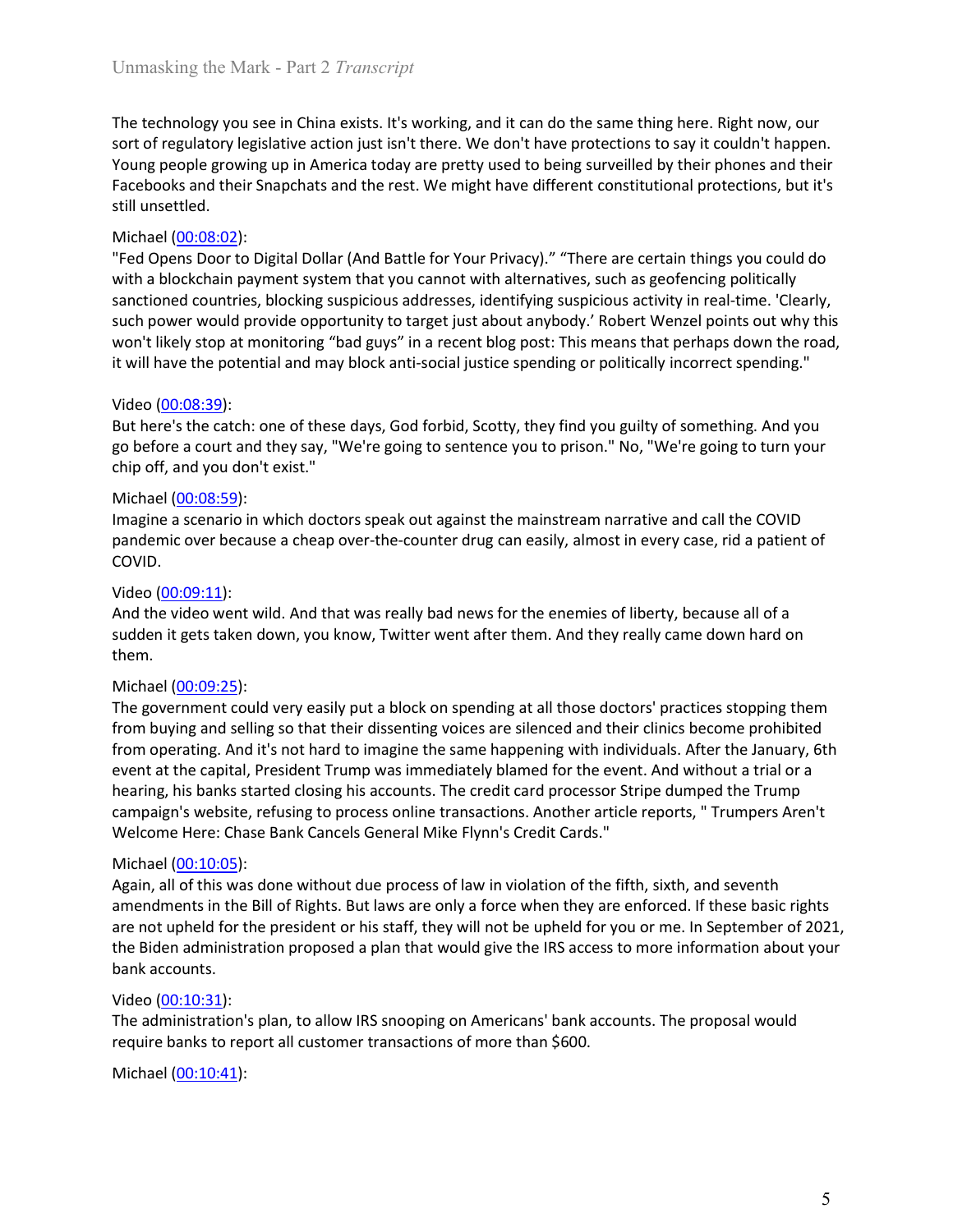Unmasking the Mark - Part 2 *Transcript*<br>It is not hard to see how even now government and smear campaigns are being used to persecute<br>anyone they deem to be harmful without due process of law, even when it comes to monito Unmasking the Mark - Part 2 *Transcript*<br>It is not hard to see how even now government and smear campaigns are being used to persecute<br>anyone they deem to be harmful without due process of law, even when it comes to monito Unmasking the Mark - Part 2 *Transcript*<br>It is not hard to see how even now government and smear campaigns are being used to persecute<br>anyone they deem to be harmful without due process of law, even when it comes to monito Unmasking the Mark - Part 2 *Transcript*<br>It is not hard to see how even now government and smear campaigns are being used to persecute<br>anyone they deem to be harmful without due process of law, even when it comes to monito Unmasking the Mark - Part 2 *Transcript*<br>It is not hard to see how even now government and smear campaigns are being<br>anyone they deem to be harmful without due process of law, even when it com<br>doubt even controlling your b Unmasking the Mark - Part 2 *Transcript*<br>It is not hard to see how even now government and smear campaigns are being used to persecute<br>anyone they deem to be harmful without due process of law, even when it comes to monito Unmasking the Mark - Part 2 *Transcript*<br>It is not hard to see how even now government and smear campaigns are being used to persecute<br>anyone they deem to be harmful without due process of law, even when it comes to monito Unmasking the Mark - Part 2 *Transcript*<br>It is not hard to see how even now government and smear campaigns are being used to persecute<br>anyone they deem to be harmful without due process of law, even when it comes to monito

Unmasking the Mark - Part 2 *I ranscript*<br>
It is not hard to see how even now government and smear campaigns are being us<br>
anyone they deem to be harmful without due process of law, even when it comes<br>
doubt even controll It is not hard to see how even now government and smear campaigns are being used to persecute<br>anyone they deem to be harmful without due process of law, even when it comes to monitoring and no<br>doubt even controlling your b It is not hard to see how even now government and smear campaigns are being used to persecute<br>anyone they deem to be harmful without due process of law, even when it comes to monitoring and no<br>doubt even controlling your b says the minds under the minds under the minds under the minds under the minds under the minds under the minds under the minds under the minds under the minds under the minds under the minds under the minds under the minds contempt. A sign? I will make the observance of the seventh day a sign of disloyalty but metally and the of the seventh and account like that, then eventually this becomes an excuse not just to audit the rich, but to the s exere versumes a present that include field in the fact is if they have information on everybody's<br>They may claim this is about going after the rich, but the fact is if they have information on everybody's<br>bank account lik Video (<u>00:11:656):</u><br>They may claim this is about going after the rich, but the fact is if they have information on everybod<br>Dank account like that, then eventually this becomes an excuse not just to audit the rich, but t Wichael (00:11:12):<br>
Wichael (00:11:12):<br>
Michael (00:11:12):<br>
Michael (00:11:12):<br>
Michael (00:11:12):<br>
Wichael (00:11:12):<br>
It's not hard to see how those who speak out against Sunday not being the Sabb<br>
It's not hard to Example 100:11:42):<br>
Michael (00:11:12)!<br>
It's not hard to see how those who speak out against Sunday not being the Sabbath of the Bible and do<br>
It's not hard to see how those who speak out against Sunday not being the Sab Michael (<u>00:11:12</u>):<br>It's not hard to see how those who speak out against Sunday not being the Sabits not comply with Sunday laws, will be prohibited from buying and selling with a hot<br>says, "I will so control the minds u Michael (<u>00:11:12</u>):<br>It's not hard to see how those who speak out against Sunday not being the Sabbath of the Bible and do<br>not comply with Sunday laws, will be prohibited from buying and selling with a flip of a switch. Michael (<u>00:11:12)</u>:<br>
It's not hard to see how those who speak out against Sunday not being the Sabbat<br>
It's not hard to see how those who speak out against Sunday not being the Sabbat<br>
not comply with Sunday laws, will b Michael (<u>00:11:12</u>):<br>It's not hard to see how those who speak out against Sunday not being the Sabbath of the Bible and do<br>not comply with Sunday laws, will be prohibited from buying and selling with a flip of a switch. Michael ( $Q0:11:12$ ):<br>It's not hard to see how those who speak out against Sunday not being the Sabbath of<br>not comply with Sunday laws, will be prohibited from buying and selling with a flip of a<br>says, "I will so control Michael (<u>00:11:12</u>):<br>
It's not hard to see how those who speak out against Sunday not being the Sable<br>
It's not hard to see how those who speak out against Sunday not being the Sable<br>
Into comply with Sunday laws, will b Michael (<u>00:11:12</u>):<br>
It's not hard to see how those who speak out against Sunday not being the Sabbath<br>
not comply with Sunday laws, will be prohibited from buying and selling with a flip o<br>
says, "I will so control the Michael (<u>00:11:12)</u>:<br>
Michael (0<u>0:11:12)</u>:<br>
It's not hard to see how those who speak out against Sunday not being the Sabbat<br>
It's not hard on the minds under my power that God's Sabbath shall be a sp<br>
says, "I will so It's not hard to see how those who speak out against Sunday not being the Sabbath of the Bible and do<br>not comply with Sunday laws, will be prohibited from buying and selling with a flip of a switch. Satan<br>says, "I will so says, "I will so control he minds under my power that God's Sabbath shall be a contempt. A sign? I will make the observance of the seventh day a sign of disloy<br>cantempt. A sign? I will make the observance of the seventh da

Example the alternal may will be made to ostero and the expected the several disloyalty to the authorities of<br>each Human laws will be made so stringent that men and women will not dare to observe the seventh-<br>had ay Sabbat earth. Human laws will be made so stringent that men and women will not dare to<br>day Sabbath." (Maranatha p.162.10)<br>Video (<u>00:11:44):</u><br>Businesses will now be closed on Sunday.<br>Nieteo (<u>00:11:44):</u><br>We will have people at th day Sabbath." *(Moronotha p.162.10)*<br>Video (<u>00-11:44)</u>:<br>Businesses will now be closed on Sunday.<br>Wieleo (<u>00-11:45)</u>:<br>We will have people at the markets there, watching you and holding you to account.<br>"For fear of wanting Video (<u>00:11:44</u>):<br>Businesses will now be closed on Sunday.<br>Video (<u>00:11:47</u>):<br>We will have people at the markets there, watching you and holding you to account.<br>Michael (<u>00:11:54):</u><br>Michael (<u>00:11:59</u>):<br>Michael (<u>00:1</u> is usinesses will now be closed on Sunday.<br>
Businesses will now be cople at the markets there, watching you and holding you to account.<br>
Michael (00:11:45):<br>
Wichael (00:11:54):<br>
"For fear of wanting food and clothing, the Trieto (00:11:47):<br>
We will have people at the markets there, watching you and holding you to account.<br>
Michael (00:11:54):<br>
"For fear of wanting food and clothing, they will join with the world in transgressing God's law. Video (00.11.247):<br>We will have people at the markets there, watching you and holding you to account.<br>Michael (<u>00.11.54</u>):<br>"For fear of wanting food and clothing, they will join with the world in transgressing God's law. himself. Michael (<u>00:11:54</u>):<br>"For fear of wanting food and clothing, they will join with the world in transgres<br>"For fear of wanting food and clothing, they will join with the world in transgres<br>(*Maranatha p.162.10*):<br>Video (<u>0</u>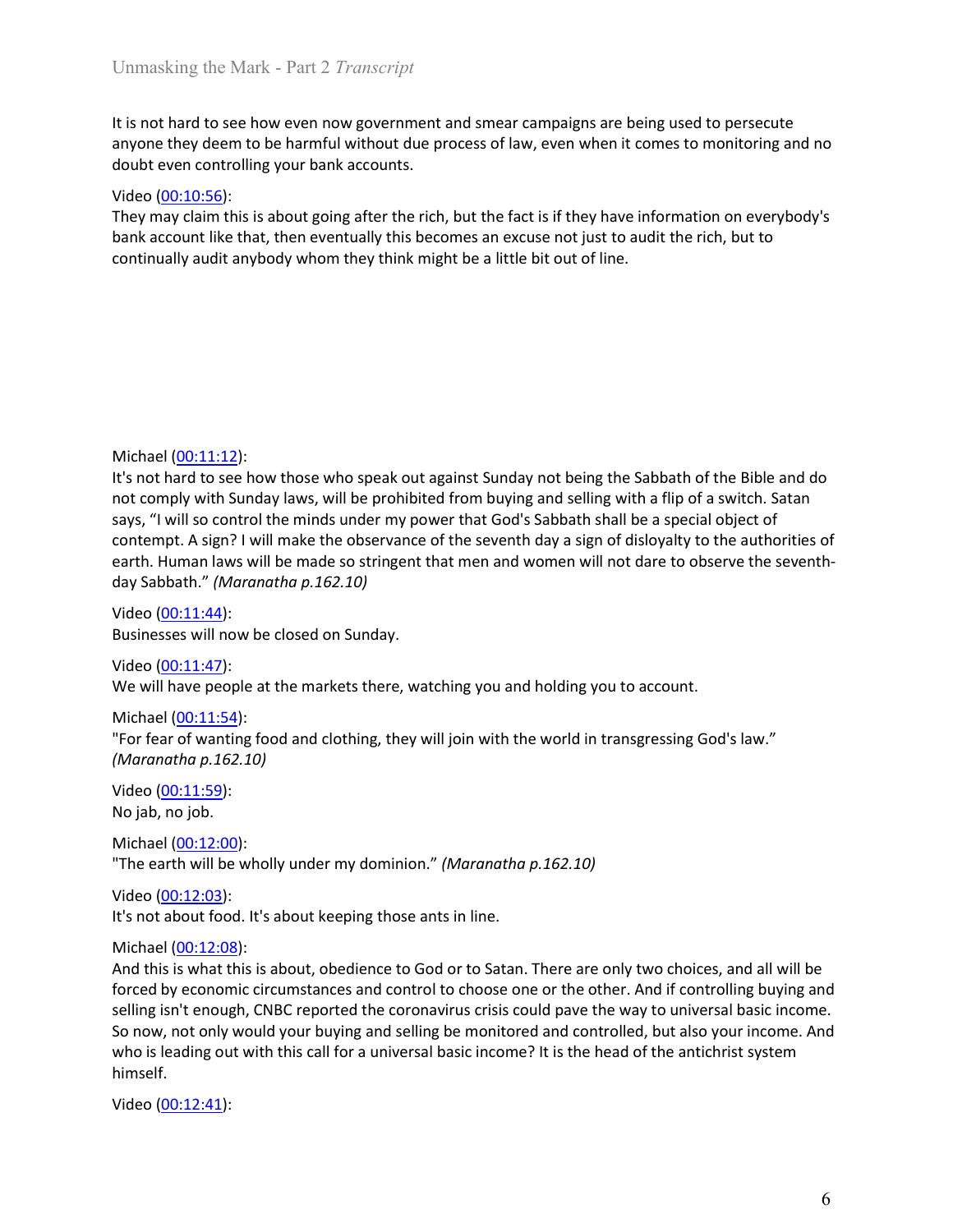Unmasking the Mark - Part 2 *Transcript*<br>Pope Francis calls on popular movements and organizations to consider a universal base wage.<br>Michael (00:12:47):

Unmasking the Mark - Part 2 *Transcript*<br>Pope Francis calls on popular movements and organizations to consider a universal base wage.<br>Michael (<u>00:12:47</u>):<br>In his Easter letter over the weekend, Pope Francis said, "This ma Unmasking the Mark - Part 2 *Transcript*<br>Pope Francis calls on popular movements and organizations to consider a universa<br>Michael <u>(00:12:47)</u>:<br>In his Easter letter over the weekend, Pope Francis said, "This may be the tim Unmasking the Mark - Part 2 *Transcript*<br>Pope Francis calls on popular movements and organizations to consider a universal base wage.<br>Michael <u>(00:12:47</u>):<br>In his Easter letter over the weekend, Pope Francis said, "This ma Unmasking the Mark - Part 2 *Transcript*<br>Pope Francis calls on popular movements and organizations to consider a unive<br>Michael (<u>00:12:47</u>):<br>In his Easter letter over the weekend, Pope Francis said, "This may be the time<br>b Unmasking the Mark - Part 2 *Transcript*<br>Pope Francis calls on popular movements and organizations to consider a univer<br>Michael (<u>00:12:47</u>):<br>In his Easter letter over the weekend, Pope Francis said, "This may be the time Unmasking the Mark - Part 2 *Transcript*<br>Pope Francis calls on popular movements and organizations to consider a universal base wage.<br>Michael <u>(00:12:47)</u>:<br>In his Easter letter over the weekend, Pope Francis said, "This ma Unmasking the Mark - Part 2 *Transcript*<br>
Pope Francis calls on popular movements and organizations to consider a universa<br>
Michael (<u>00:12:47</u>):<br>
In his Easter letter over the weekend, Pope Francis said, "This may be the Unmasking the Mark - Part 2 *Transcript*<br>Pope Francis calls on popular movements and organizations to consider a universal base wage.<br>Michael (<u>00:12:47</u>):<br>In his Easter letter over the weekend, Pope Francis said, "This ma Unmasking the Mark - Part 2 *Transcript*<br>
Pope Francis calls on popular movements and organizations to consider a univer<br>
Michael (<u>00:12:47</u>):<br>
In his Easter letter over the weekend, Pope Francis said, "This may be the ti Unmasking the Mark - Part 2 *Transcript*<br> **Pope Francis calls on popular movements and organizations to consider a universal base wage.**<br>
Michael <u>(00:12:47):</u><br> **Distinct Field Transform of Properties Francis said, "This m** 

Pope Francis calls on popular movements and organizations to consider a unive<br>Michael (<u>00:12:47</u>):<br>In his Easter letter over the weekend, Pope Francis said, "This may be the time t<br>basic wage."<br>Video (<u>00:12:59</u>):<br>Forget Pope Francis calls on popular movements and organizations to consider a universal base wage.<br>
Michael (<u>00:12:4</u>):<br>
In his Easter letter over the weekend, Pope Francis said, "This may be the time to consider a universal<br>
b Michael (<u>00:12:47</u>):<br>In his Easter letter over the weekend, Pope Francis said, "This may be the time to consider a universal<br>basic wage."<br>Video (<u>00:12:53</u>):<br>Forget about getting people to work, how about free money? Univ In its Easter letter over the weekend, Pope Francis said, "This may be the time to consider a universal<br>
basic wage."<br>
Video (00:12:53):<br>
Video (00:12:53):<br>
Forget about getting people to work, how about free money? Univer basic wage."<br>
Video (<u>00:12:53</u>):<br>
Video (<u>00:12:53</u>):<br>
Michael (0<u>:112:55</u>):<br>
Michael (0:<u>113:55</u>):<br>
And then, there is the great expectation of financial collapse and an economic reset.<br>
Video (<u>00:13:03)</u>:<br>
Is see the n The form of the repeated, the repeated of the repeated of the repeated and the repeated and the repeated at the repeated aim of the repeated aim of the repeated by the coronavirus as an example (0<u>0-13-03):</u><br>
Yideo (0<u>0-13</u> Video (00:12:53):<br>
Video (00:12:59):<br>
Forget about getting people to work, how about free money? Universal basic income-<br>
Michael (00:13:03):<br>
And then, there is the great expectation of financial collapse and an economic Forget about getting people to work, how about free money? Universal basic income-<br>Michael (<u>00:13:05)</u>:<br>And then, there is the great expectation of financial collapse and an economic reset.<br>Video (<u>00:13:03)</u>:<br>Is ee the n Michael (<u>00:12:59</u>):<br>And then, there is the great expectation of financial collapse and an economic reset.<br>Video (<u>00:13:03</u>):<br>Sit is a global commitment they have made to use the panic and fear generated by the coronavir And then, there is the great expectation of financial collapse and an economic reset.<br>Video (00:13:03):<br>Video (00:13:03):<br>It is a global commitment they have made to use the panic and fear generated by the coronavirus as Video (<u>00:13:03</u>):<br>
Video (<u>00:13:07</u>):<br>
Video (0<u>0:13:07</u>):<br>
It is a global commitment they have made to use the panic and fear generated the<br>
means to reshape all our economies and laws. Already, the great reset is bei Is see the need for action. I see the need for a great reset.<br>
Yideo (00:13:07):<br>
Video (00:13:07):<br>
Wideo (00:13:07):<br>
This a global commitment they have made to use the panic and fear generated by the coronavirus as a<br> Video ( $\underline{00:13:07}$ ):<br>Video ( $\underline{0.01:00:13:07}$ ):<br>The singlolal committment they have made to use the panic and fear generated by the coro<br>means to reshape all our economies and laws. Already, the great reset is bein Video (<u>00:13:07</u>):<br>
It is a global commitment they have made to use the panic and fear generated by<br>
means to reshape all our economies and laws. Already, the great reset is being with<br>
posters. You'll own nothing, and y Video ( $0\underline{0.13:07}$ ):<br>
It is a global commitment they have made to use the panic and fear generated by the coronavirus as a<br>
means to reshape all our economies and laws. Already, the great reset is being widely adverti Video (<u>00:13:07</u>):<br>
It is a global commitment they have made to use the panic and fear generated by the coronavirus as a<br>
tris a global commitment they have made to use the panic and fear generated by the coronavirus as a Video (<u>00-13-07</u>):<br>It is a global commitment they have made to use the panic and fear generated by the coronavirus as a<br>means to reshape all our economies and laws. Already, the great reset is being widely advertised on<br>p

Video (<u>00-13:</u><sub>0</sub>)?):<br>This a global commitment they have made to use the panic and fear generated by the coronavirus as a<br>means to reshape all our economies and laws. Already, the great reset is being widely advertised o the set is such a mark of the particle mark of the particle are spent and fear generated by the coronavirus as a<br>means to reshape all our economies and laws. Already, the great reset is being widely advertised on<br>posters. means to reshape all our economies and laws. Already, the great reset is being widely advertised on posters. You'll own nothing, and you'll be happy. It's not only a great recet, it's a great deception, because, in order t posters. You'll own nothing, and you'll be happy. It's not only a great resee, it', s a great deception, choosing in order to get everyday people to surrectly because, in order to get everyday people to surrectly that effe because, in order to get everyday people to surrender many of the rights and freedoms we currently<br>because, in order to get everyday people to surrender many of the rights and freedoms we currently<br>take for granted, the re the for granted, the repeatedly stated aim of these organizations is to deliberately use COVID as an exact, to use all the political and authoritation tools that are currently being used around the word to exuste, to use a excuse, to use all the political and authoritarian tools that are currently being use<br>activate, to use all the political and authoritarian tools that are currently being use<br>radicate the virus, such as lockdowns, exclusio eradicate the virus, such as lockdowns, exclusion zones, forced closure of busine<br>making protesting illegal, and so on, but now to eradicate carbon emissions. The<br>are adamant that there can be and never will be a return to making protesting illegal, and so on, but now to eradicate carbon emissions. Those behind this sche<br>are adamant that there can be and never will be a return to normal.<br>Video (<u>00:14:19</u>):<br>We need a shift in our economic mo Video (00:14:09):<br>We need a shift in our economic model, that places nature and the world's transit<br>Neart of how we operate.<br>Michael (00:14:17):<br>In case you are a dissident, Apple and Google are building a coronavirus tra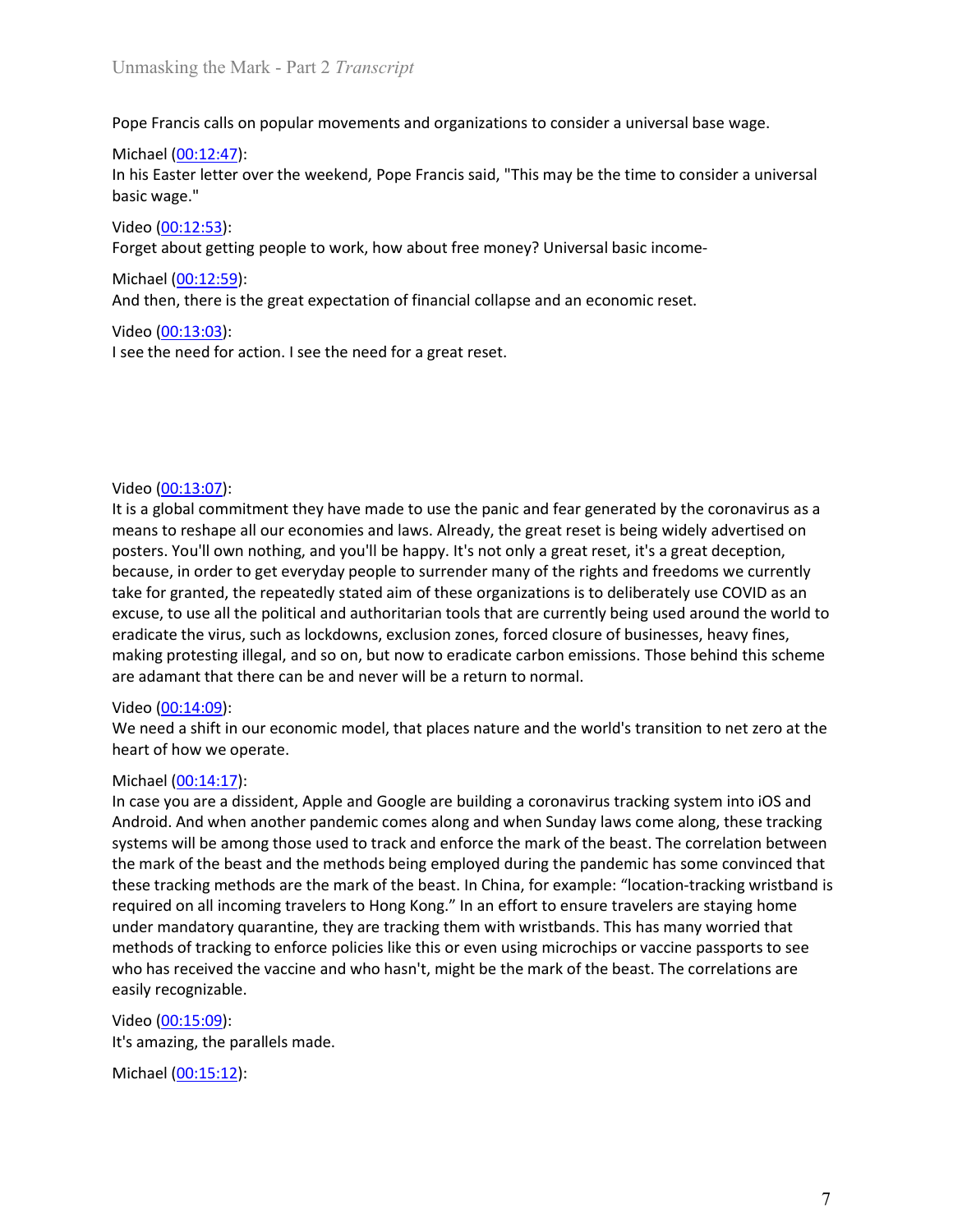Unmasking the Mark - Part 2 *Transcript*<br>But the truth of God's word, as we have seen in part one, dispels these myths. The mark is not about<br>technology. It is about worship, the only common ground being that the technolog Unmasking the Mark - Part 2 *Transcript*<br>But the truth of God's word, as we have seen in part one, dispels these myths. The mark is not about<br>technology. It is about worship, the only common ground being that the technolog Unmasking the Mark - Part 2 *Transcript*<br>But the truth of God's word, as we have seen in part one, dispels these myths. The mark is not about<br>technology. It is about worship, the only common ground being that the technolog Unmasking the Mark - Part 2 *Transcript*<br>But the truth of God's word, as we have seen in part one, dispels these myths. The mark is not about<br>technology. It is about worship, the only common ground being that the technolog Unmasking the Mark - Part 2 *Transcript*<br>But the truth of God's word, as we have seen in part one, dispels these myths. The mark is not about<br>technology. It is about worship, the only common ground being that the technolog Unmasking the Mark - Part 2 *Transcript*<br>But the truth of God's word, as we have seen in part one, dispels these myths. The mark is not about<br>technology. It is about worship, the only common ground being that the technolog Unmasking the Mark - Part 2 *Transcript*<br>
But the truth of God's word, as we have seen in part one, dispels these myths. The mark is not about<br>
technology. It is about worship, the only common ground being that the technol Unmasking the Mark - Part 2 *Transcript*<br>But the truth of God's word, as we have seen in part one, dispels these myths. The mark is not about<br>determine who is worshiping the boat and its image and who is not. Nevertheless, Unmasking the Mark - Part 2 *Transcript*<br>
But the truth of God's word, as we have seen in part one, dispels these myths. The<br>
technology. It is about worship, the only common ground being that the technolog<br>
determine who Unmasking the Mark - Part 2 *Transcript*<br>But the truth of God's word, as we have seen in part one, dispels these myths. The mark is not about<br>technology. It is about worship, the only common ground being that the technolog

Unmasking the Mark - Part 2 *Transcript*<br>But the truth of God's word, as we have seen in part one, dispels these myths. The mark is not about<br>technology. It is about worship, the only common ground being that the technolog Unmasking the Mark - Part 2 *Transeript*<br>But the truth of God's word, as we have seen in part one, dispels these myths. The mark is not about<br>technology. It is about worship, the only common ground being that the technolog Unmasking the Mark - Part 2 *Transcript*<br>But the truth of God's word, as we have seen in part one, dispels these myths. The mark is not about<br>technology. It is about worship, he noly common ground being that the technology Unmasking the Mark - Part 2 *Transcript*<br>But the truth of God's word, as we have seen in part one, dispels these myths. The mark is not about<br>technology. It is about worship, the only common ground being that the technolog Unmasking the Mark - Part 2 *Transcript*<br>But the truth of God's word, as we have seen in part one, dispels these myths. The mark is not about<br>technology, It is about worship, the only common ground being that the technolog Unmasking the Mark - Part 2 *Transcript*<br>But the truth of God's word, as we have seen in part one, dispels these myths. The mark is not about<br>technology. It is about worship, the only common ground being that the technolog Unmasking the Mark - Part 2 *Transcript*<br>But the truth of God's word, as we have seen in part one, dispels these myths. The mark is not about<br>technology, It is about worship, the only common ground being that the technolog But the truth of God's word, as we have seen in part one, dispels these myths. The mark is not about technology. It is about worship, the only common ground being that the technology will be used to determine who is worshi the stay-at-home orders in Texas, citizens marched a banner through the streets s<br>take the mark of the beast." They specifically referenced vaccine chip and ID2020.<br>project backed by Microsoft, along with the Rockefeller take the mark of the beast." They specifically referenced vaccine chip and D22020. Now, ID2020 is a<br>typeict backed by Microsoft, along with the Rockefeller Foundation, the United Nations, and other<br>public and private entit project backed by Microsoft, along with the Rockefeller Foundation, the United Nations, and other<br>poplic and private entities working towards creating a digital identity for every person on earth.<br>Michael (<u>00:15:57):</u><br>Ver public and private entities working towards creating a digital identity for every person on earth.<br>Michael (00:15:57):<br>Wery interestingly, on September 20, 2019, about three months before the pandemic, "ID2020 and<br>partners

Michael (<u>00-15-5</u>7):<br>Very interestingly, on September 20, 2019, about three months before the pandemic, "ID2020 and<br>Very interestingly, on September 20, 2019, about three iness "So at this time in 2019, the program to<br>lev Wery interestingly, on September 20, 2019, about three months before the pandemic, "ID2020 and<br>partners launch program to provide digital ID with vaccines." So at this time in 2019, the program to<br>perverage immunization as partners launch program to provide digital ID with vaccines." So at this time in 2019, the program to<br>partners launch program to provide digital ID with vaccines." So at this time in 2019, the program to<br>everyone with a di Everage immunization as an opportunity to establish digital identity was unveiled. In order to affix<br>everyone with a digital ID, there needs to be a reason. And what better reason than on control who has<br>been vaccinated an everyone with a digital ID, there needs to be a reason. And what better reason than to control who has been vaccinated and who has the invert to fight a global pandemic? This is why immunitation is seen as being an entry p **Example 12**<br>
the avaccinated and who hasn't, in order to fight a global pandemic? This is why immunization is seen<br>
she being an entry point for digital dentity. Then, with mandatory vaccination laws, the digital dolar, a as being an entry point for digital identity. Then, with mandatory vaccination laws, the digital dollar, a<br>digital ID, facial recognition, suspended constitutional rights, and unconstitutional laws being passed,<br>the new wo the the the throw the state of whom the state of the beast in the mark of the mark of the mark of the mark of policies in order to the mark of the mark of the mark of the mark of the mark of the mark of the mark of the mar the method of the lower states our planet a prison house to pacify the fear of those living in fear and<br>triminalizing those who don't when they speak out against these tyramical measures.<br>So, let's take a step back, from a rriminalizing those who don't when they speak out against these tyrannical measures.<br>
So, let's take a step back, from all these efforts, to control the population, and examine the motive. Is it<br>
solved to bower? Sure, it minimizing ancreases the matrix and procedure for the population, and examine the motive. Is it So, let's take a step back, from all these efforts, to control the population, and examine the motive. Is it should pour power Michael (<u>00:16:58</u>):<br>So, let's take a step back, from all these efforts, to control the population, and examine the motive. Is it a<br>bout power? Sure, it is. Is it about wealth? Sure, it is. Is it about control? Sure, it i Michael (<u>00:16:58</u>):<br>So, let's take a step back, from all these efforts, to control the population, and examine the motive. Is it<br>about power? Sure, it is. Is it about wealth? Sure, it is. Is it about control? Sure, it is Michael (<u>00:16:58</u>):<br>So, let's take a step back, from all these efforts, to control the population, and examine the motive. Is it<br>about power? Sure, it is. Is it about weath? Sure, it is. Is it about control? Sure, it is. Michael (<u>00:16:58</u>):<br>
So, let's take a sep back, from all these efforts, to control the population, and e<br>
solout power? Sure, it is. Is it about wealth? Sure, it is. Is it about control? Sure, it<br>
The last great crisis So, let's take a step back, from all these efforts, to conctrol the population, and examine the motive. Is it also, from all theores from the population, and examine the motive. Is the store to whom yere to whom yere to wh about power? Sure, it is. Is it about wealth? Sure, it is. Is it about control? Sure,<br>The last great crisis our wordl is heading to: is about allegiance. Remember tha<br>Yourself, servants, to obey, his servants ye are to who rownter for the best evidence and the best complete of the best without fail, the best evidence of whom ye user or worship. The mark of the those living their final contereof of whom you serve or worship. The mark of the t is the make the station of the passes of whom you serve or worship. The mark of the beats crisis is about all those living the forement by montently may be the conducted out reject him. Those who ally the there went hat p those living upon the earth, making their final choice to serve God or reject him. Those who ally<br>those living upon the earth, making their final choice to serve God or reject him. Those who ally<br>themselves with the Lord w themselves with the Lord will embrace the sign of allegiance to the government<br>the seventh day, Sabbath, on Saturday, whereas, those who reject a plain "thus<br>receive the traditions and laws of men in place of the law of Go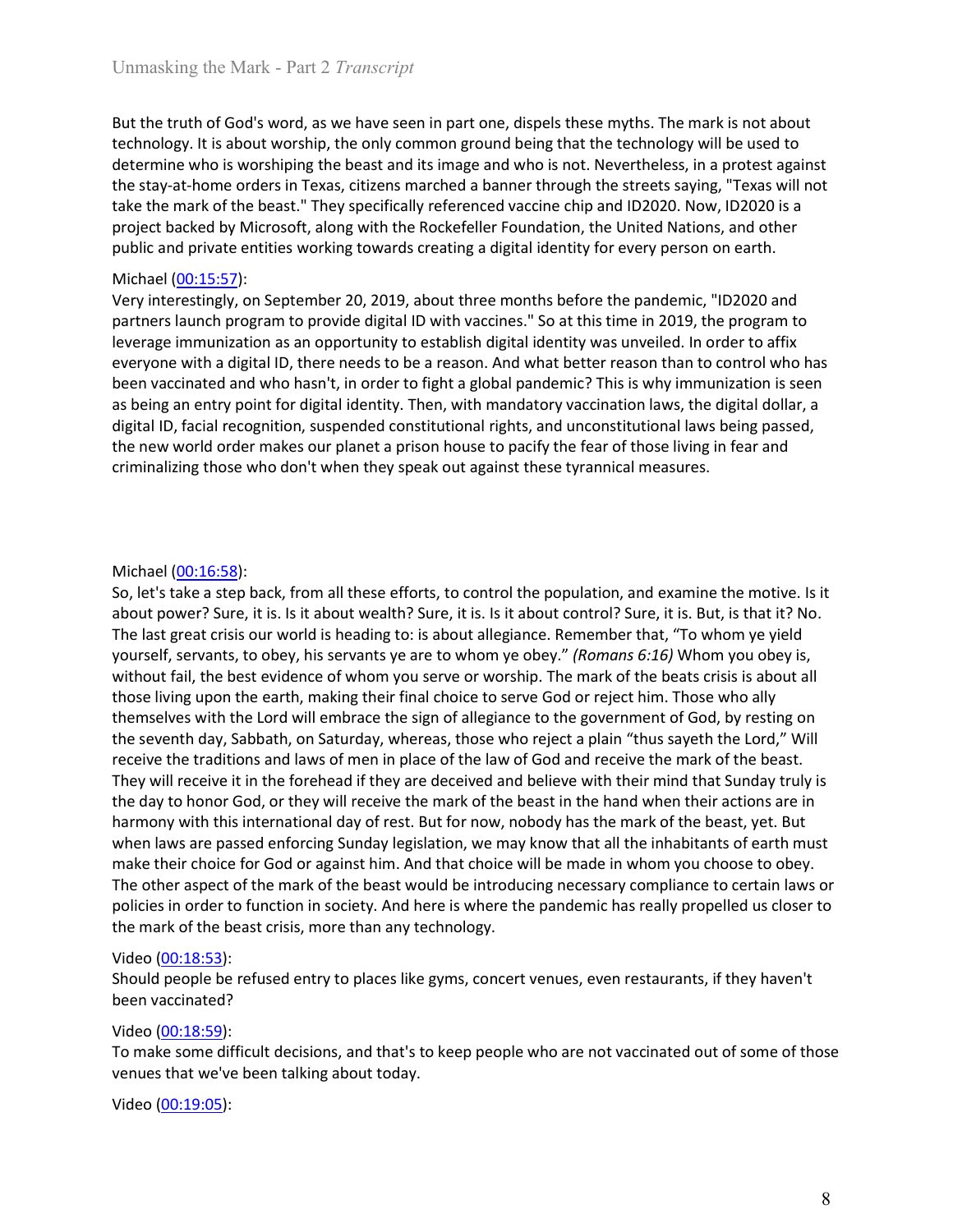Unmasking the Mark - Part 2 *Transcript*<br>Ostracized from society, just because they're unsure about it, so-<br>Video <u>(00:19:09</u>):

Unmasking the Mark - Part 2 *Transcript*<br>Ostracized from society, just because they're unsure about it, so-<br>Video <u>(00:19:09):</u><br>Having a meal indoors at a New York City restaurant will require you show proof of vaccination Unmasking the Mark - Part 2 *Transcript*<br>Ostracized from society, just because they're unsure about it, so-<br>Video (<u>00:19:09</u>):<br>Having a meal indoors at a New York City restaurant will require you show proot<br>Michael (<u>00:1</u> Unmasking the Mark - Part 2 *Transcript*<br>Ostracized from society, just because they're unsure about it, so-<br>Video <u>(00:19:09</u>):<br>Having a meal indoors at a New York City restaurant will require you show proof of vaccination Unmasking the Mark - Part 2 *Transcript*<br>Ostracized from society, just because they're unsure about it, so-<br>Video <u>(00:19:09)</u>:<br>Having a meal indoors at a New York City restaurant will require you show proof o<br>Michael <u>(00</u> Unmasking the Mark - Part 2 *Transcript*<br>Ostracized from society, just because they're unsure about it, so-<br>Video <u>(00:19:09)</u>:<br>Having a meal indoors at a New York City restaurant will require you show proof of vaccination

Unmasking the Mark - Part 2 *Transcript*<br>Ostracized from society, just because they're unsure about it, so-<br>Video <u>(00:19:09)</u>:<br>Having a meal indoors at a New York City restaurant will require you show proof of vao<br>Michael Unmasking the Mark - Part 2 *Transcript*<br>Ostracized from society, just because they're unsure about it, so-<br>Video <u>(00:19:09)</u>:<br>Having a meal indoors at a New York City restaurant will require you show proor<br>Michael <u>(00:1</u> Unmasking the Mark - Part 2 *Transcript*<br>Ostracized from society, just because they're unsure about it, so-<br>Video (<u>00:19:09)</u><br>Having a meal indoors at a New York City restaurant will require you show proof of vaccination.

Unmasking the Mark - Part 2 *Transcript*<br>
Ostracized from society, just because they're unsure about it, so-<br>
Video <u>(00:19:09</u>):<br>
Having a meal indoors at a New York City restaurant will require you show proor<br>
Michael <u></u> Unmasking the Mark - Part 2 *Transcript*<br>Ostracized from society, just because they're unsure about it, so-<br>Video (<u>00:19:09</u>):<br>Michael (<u>00:19:14</u>):<br>The social mindset of the global population is being molded and changed Unmasking the Mark - Part 2 *Transcript*<br>
Ostracized from society, just because they're unsure about it, so-<br>
Video <u>(00:19:09)</u>:<br>
Having a meal indoors at a New York City restaurant will require you show proof o<br>
Michael Unmasking the Mark - Part 2 *Transcript*<br>Video (<u>00:19:09</u>):<br>Video (<u>00:19:09):</u><br>Having a meal indoors at a New York City restaurant will require you show proof of vaccination.<br>Michael (<u>00:19:14)</u>:<br>The social mindset of t Unmasking the Mark - Part 2 *Transcript*<br>Ostracized from society, just because they're unsure about it, so-<br>Video (<u>00:19:09</u>):<br>Michael (<u>00:19:04)</u>:<br>The social mindset of the global population is being molded and changed Unmasking the Mark - Part 2 *Transcript*<br>Ostracized from society, just because they're unsure about it, so-<br>Video (<u>00:19:09</u>):<br>Having a meal indoors at a New York City restaurant will require you show proof of vaccination Ostracized from society, just because they're unsure about it, so-<br>Video (<u>00:19:09</u>):<br>Having a meal indoors at a New York City restaurant will require you show proor<br>Michael (<u>00:19:14</u>):<br>The social mindset of the global Ostracized from society, just because they're unsure about it, so-<br>Video <u>(00:19:09)</u>:<br>Having a meal indoors at a New York City restaurant will require you show proof of vaccination.<br>Michael (<u>00:19:22)</u>:<br>The social mindse The social mindset of the global population is being molded and changed right b<br>
The social mindset of the global population is being molded and changed right b<br>
Evideo (00:19:22):<br>
The unvaccinated also put our economy a

people.

few seem to notice.<br>
Video (<u>00:19:22</u>):<br>
Video (<u>00:19:22)</u>:<br>
The unwaccinated also put our economy at risk.<br>
The divideo (<u>00:19:25</u>):<br>
Some doctors are saying they'll refuse treatment for people who choose not to get t Video (<u>00:19:22</u>):<br>The unvaccinated also put our economy at risk.<br>Video (<u>00:19:25)</u>:<br>Some doctors are saying they'll refuse treatment for people who choose not to ge<br>Michael (<u>00:19:30</u>):<br>Some doctors are saying they'll The unvactinated also put our economy at risk.<br>
Video (<u>00:19:25</u>):<br>
Some doctors are saying they'll refuse treatment for people who choose not to get the shot.<br>
Michael (0<u>:01:39:30):</u><br>
The new social doctrine that has be <sup>17</sup> Video (<u>00:19:53</u>):<br>
Some doctors are saying they'll refuse treatment for people who choose not to get the shot.<br>
Michael (<u>00:19:30</u>):<br>
Michael (<u>00:19:30</u>):<br>
The new social doctrine that has been widely adopted is Video <u>(00:19:32</u>5):<br>Some doctors are saying they'll refuse treatment for people who choose not to get the shot.<br>Michael (<u>00:19:30</u>):<br>The new social doctrine that has been widely adopted is the view that what's good for t Some doctors are saying they'll refuse treatment for people who choose not to get the shot.<br>Michael (<u>00:19:30</u>):<br>The new social doctrine that has been widely adopted is the view that what's good for the health of<br>society Michael (<u>00:19:30</u>):<br>The new social doctrine that has been widely adopted is the view that what's go<br>society ought to be mandated through legislation and forced upon all people, ef<br>to individualism and individual rights The new social doctrine that has been widely adopted is the view that what's good for the health of<br>society ought to be mandated through legislation and forced upon all people, effectively bringing an end<br>to individualism to individualism and individual rights and liberties.<br>
Uto individualism and individual rights and liberties.<br>
Video (<u>00:19:45)</u>:<br>
It's not merely a personal choice. It's a personal choice that of course affects the li<br> The constrained mean interesting and the matter are placed video (00:19:45):<br>It's not merely a personal choice. It's a personal choice that of course affects the lives of a lot of other<br>people.<br>Michael (00:19:53):<br>In the Video (<u>00:1945)</u>:<br>
Viso on the sell and those of the community rather than the individual<br>
It's not merely a personal choice. It's a personal choice that of course affects the lives of a lot of other<br>
Pore the protection Video  $(00:19:53)$ :<br>
Video  $(00:19:53)$ :<br>
For the protection of the community rather than the individual<br>
Michael  $(00:19:56)$ :<br>
For the protection of the community rather than the individual<br>
Individual should social dis Video <u>(00:19:53)</u>:<br>For the protection of the community rather than the individual<br>Incheal (<u>00:19:56):</u><br>In the pandemic, the idea has been promoted and adopted that for the health of our society, every<br>individual should Video (<u>00:19:53</u>):<br>For the protection of the community rather than the individual<br>Michael (<u>00:19:56)</u>:<br>In the pandemic, the idea has been promoted and adopted that for the health o<br>individual should social distance, wea Video (<u>00:19:53</u>):<br>
For the protection of the community rather than the individual<br>
Michael (<u>00:19:56)</u>:<br>
In the pandemic, the idea has been promoted and adopted that for the health of our society, every<br>
individual shou Michael (<u>00:19:56):</u><br>
Michael (<u>00:19:56):</u><br>
In the pandemic, the idea has been promoted and adopted that for the health o<br>
individual should social distance, wear a face mask, and now get a shot or two o<br>
compliance is Michael (<u>00-10-45-6):</u><br>In the pandemic, the idea has been promoted and adopted that for the health of our society, every<br>individual should social distance, wear a face mask, and now get a shot or two or three. And if<br>stor individual should social distance, wear a face mask, and now get a shot or two compliance is not obtained, individuals enter a store, patronize a restaurant, or store. In short, arbitrary health laws and executive orders compliance is not obtained, individuals enter a store, patronize a restaurant, or go inside the grocery<br>store. In short, arbitrary health laws and executive orders are made law.<br>Video (<u>00-20,20):</u><br>QR code check-in becomes

vaccine.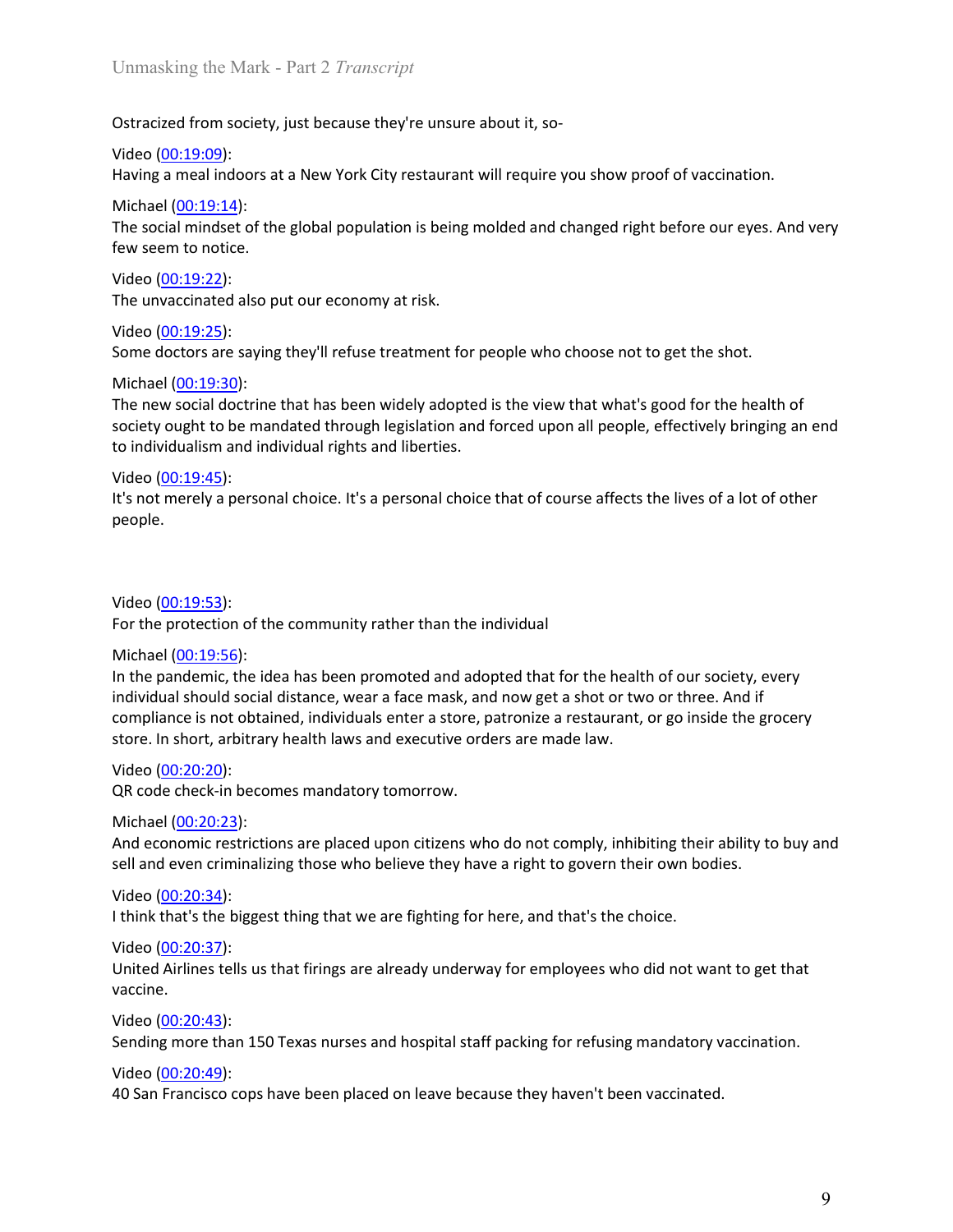Unmasking the Mark - Part 2 *Transcript*<br>Video (<u>00:20:55</u>):<br>Nearly 2000 workers who lost their jobs across the state-

Unmasking the Mark - Part 2 *Transcript*<br>Video (<u>00:20:55)</u>:<br>Nearly 2000 workers who lost their jobs across the state-<br>Video (<u>00:20:58</u>):<br>You got to go if you're not going to get vaccinated. We're talking New York, Mis:<br>C Unmasking the Mark - Part 2 *Transcript*<br>Video (<u>00:20:55</u>):<br>Nearly 2000 workers who lost their jobs across the state-<br>Video (<u>00:20:58</u>):<br>You got to go if you're not going to get vaccinated. We're talking New York, Missou Unmasking the Mark - Part 2 *Transcript*<br>Video (<u>00:20:55</u>):<br>Nearly 2000 workers who lost their jobs across the state-<br>Video (<u>00:20:58</u>):<br>You got to go if you're not going to get vaccinated. We're talking New York, Mis:<br>C Unmasking the Mark - Part 2 *Transcript*<br>Video (00:20:55):<br>Nearly 2000 workers who lost their jobs across the state-<br>Video (00:20:58):<br>You got to go if you're not going to get vaccinated. We're talking New York, Mis:<br>Cali

Unmasking the Mark - Part 2 *Transcript*<br>Video <u>(00:20:55)</u>:<br>Nearly 2000 workers who lost their jobs across the state-<br>Video <u>(00:20:58)</u>:<br>You got to go if you're not going to get vaccinated. We're talking New York, Missou Unmasking the Mark - Part 2 *Transcript*<br>Video (<u>00:20:55)</u>:<br>Nearly 2000 workers who lost their jobs across the state-<br>Video (<u>00:20:58)</u>:<br>California. We're also seeing Rhode Island and Connecticut.<br>California. We're also

Unmasking the Mark - Part 2 *Transcript*<br>Ween (00:20:55):<br>Nearly 2000 workers who lost their jobs across the state-<br>Video (00:20:58):<br>You got to go if you're not going to get vaccinated. We're talking New York, Missouri, Unmasking the Mark - Part 2 *Transcript*<br>Video <u>(00:20:55);</u><br>Video <u>(00:20:58)</u>:<br>Video (<u>00:20:58)</u>:<br>You got to go if you're not going to get vaccinated. We're talking New York, Missouri, Massachusetts,<br>California. We're a Unmasking the Mark - Part 2 *Transcript*<br>Video <u>(00:20:55)</u>:<br>Nearly 2000 workers who lost their jobs across the state-<br>Video <u>(00:20:58)</u>:<br>You got to go if you're not going to get vaccinated. We're talking New York, Misso Unmasking the Mark - Part 2 *Transcript*<br>
Wideo <u>(00:20:55):</u><br>
Nearly 2000 workers who lost their jobs across the state-<br>
Video <u>(00:20:58)</u>:<br>
California. We're also seeing Rhode Island and Connecticut.<br>
Video (<u>00:21:05):</u> Unmasking the Mark - Part 2 *Transcript*<br>Video <u>(00:20:55)</u>:<br>Video <u>(00:20:55)</u>:<br>Video <u>(00:20:55)</u>:<br>Video (00:<u>20:55):</u><br>You got to go if you're not going to get vaccinated. We're talking New York, Missouri, Massachusetts, Unmasking the Mark - Part 2 *Transcript*<br>Video (<u>00-20:55</u>):<br>Wideo (<u>00-20:55)</u>:<br>Video (<u>00-20:55)</u>:<br>You got to go if you're not going to get vaccinated. We're talking New York, Missouri, Massachusetts,<br>California. We're a Unmasking the Mark - Part 2 *Transcript*<br>Video (<u>00:20:55):</u><br>Nearly 2000 workers who lost their jobs across the state-<br>Video (<u>00:20:58</u>):<br>You got to go if you're not going to get vaccinated. We're talking New York, Missou Unmasking the Mark - Part 2 *Transcript*<br>Video (00:20:55):<br>
Nearly 2000 workers who lost their jobs across the state-<br>
Video (00:20:58):<br>
You got to go if you're not going to get vaccinated. We're talking New York, Mis:<br> Unmasking the Mark - Part 2 *I ranseripit*<br>
Nideo <u>(00:20:55)</u>:<br>
Nideo <u>(00:20:55)</u>:<br>
Niceo <u>(00:20:55)</u>:<br>
You got to go if you're not going to get vaccinated. We're talking New York, Missouri, Massachusetts,<br>
California. Video (<u>00:20:55)</u>:<br>
Nearly 2000 workers who lost their jobs across the state-<br>
Video (<u>00:20:58</u>):<br>
You got to go if you're not going to get vaccinated. We're talking New York, Mis:<br>
California. We're also seeing Rhode Is Video (<u>00:20:55</u>):<br>
Video (<u>00:20:55</u>):<br>
Nearly 2000 workers who lost their jobs across the state-<br>
Video (<u>00:20:58</u>):<br>
You got to go if you're not going to get vaccinated. We're talking New York, Missouri, Massachusett Video (00:20:58):<br>
Video (00:20:58):<br>
Video (00:20:58):<br>
Video (00:20:58):<br>
Video (00:21:05):<br>
We have leaned on our healthcare heroes, so far to keep us safe, and to treat us<br>
Video (00:21:05):<br>
We have leaned on our hea Video (<u>00:20:58</u>):<br>
Vidu got the point you're not going to get vaccinated. We're talking New York, Missouri, Massachusetts,<br>
California. We're also seeing Rhode Island and Connecticut.<br>
Video (<u>00:21:05</u>):<br>
Video (<u>00:21</u> Video (<u>00:21:05)</u>:<br>
We have leaned on our healthcare heroes, so far to keep us safe, and to treat us<br>
We have leaned on our healthcare heroes, so far to keep us safe, and to treat us<br>
now we are in the midst of firing the We have leaned on our healthcare heroes, so far to keep us safe, and to treat us when we get sick, and<br>now we are in the midst of firing them.<br>Michael (<u>00:21:14</u>):<br>Firing them from their jobs, or branding them as terroris Michael  $(00:21:14)$ :<br>Firing them from their jobs, or branding them as terrorists; this mindset is what's<br>And when the public accepts and believes such legislation and ideals are in the be-<br>public and coupled with fear of Michael (<u>00:21:4</u>4):<br>
Michael (<u>00:21:14)</u>:<br>
Hiring them from their jobs, or branding them as terrorists; this mindset is what's new with COVID-19.<br>
And when the public accepts and believes such legislation and ideals are

Firing them from their jobs, or branding them as terrorists; this mindset is what's new with COVID-19.<br>And when the public accepts and believes such legislation and ideals are in the best interest of the<br>public and coupled And when the public accepts and believes such legislation and ideals are in the best interest of the<br>public and coupled with fear of those who don't comply, the largest and fiercest enforcers of these laws<br>become the citiz public and coupled with fear of those who don't comply, the largest and fiercest enforcers of these laws<br>Video (<u>00:21:35</u>):<br>Video (<u>00:21:35</u>):<br>Here in the city, it will be up to businesses to essentially police their cus

Video (<u>00:21:35)</u>:<br>
Here in the city, it will be up to businesses to essentially police their customers an<br>
Video (<u>00:21:40)</u>:<br>
57% of working Americans support their employers requiring a vaccine for worker<br>
Video (<u>00:</u> Here in the city, it will be up to businesses to essentially police their customers and ask them for proof<br>Video (<u>00:21:40</u>):<br>57% of working Americans support their employers requiring a vaccine for workers.<br>Wideo (<u>00:21</u> "<br>
"Some the common good persons support their employers requiring a vaccine for workers.<br>
Some (00:21:40):<br>
"Businesses say they like the idea of making sure customers and staff are safe.<br>
Nichoe (00:21:50):<br>
The clock st Video (<u>00:22.1</u>40):<br>
Video (<u>00:21:46</u>):<br>
S7% of working Americans support their employers requiring a vaccine for workers.<br>
Video (<u>00:21:46</u>):<br>
The clock starts ticking down to mandatory vaccination. Those who refuse t 57% of working Americans support their employers requiring a vaccine for workers.<br>Video <u>(00:21:46)</u>:<br>Businesses say they like the idea of making sure customers and staff are safe.<br>The clock starts ticking down to mandator Video (<u>00:21:46</u>):<br>Businesses say they like the idea of making sure customers and staff are safe,<br>The clock starts ticking down to mandatory vaccination. Those who refuse to do so could be terminated.<br>Michael (<u>00:21:56)</u> Example 11 and the common good presupposes respect for the person as such. Second the common good presuppose respectively. The elock starts ticking down to mandatory vaccination. Those who refuse to do so could be terminat Example 19 may must are selected to the group itself. Finally, the common good reterminated with the clock starts ticking down to mandatory vaccination. Those who refuse to do so could be terminated.<br>
Michael (<u>00:21:56</u>): Video (<u>00:21:50</u>):<br>The clock starts ticking down to mandatory vaccination. Those who refuse to do so could be terminated.<br>Michael (<u>00:21:56):</u><br>In the United States, the guarantee of the rights and liberties of individual Video (<u>00:21:50</u>):<br>The clock starts ticking down to mandatory vaccination. Those who refuse to do so could be terminated.<br>
Michael (<u>00:21:56</u>):<br>
In the United States, the guarantee of the rights and liberties of individu Video (00221:50):<br>The clock starts ticking down to mandatory vaccination. Those who refuse to do so could be terminated.<br>Michael (00:21:56):<br>In the United States, the guarantee of the rights and liberties of individuals he The clock starts ticking down to mandatory vaccination. Those who refuse to do so could be terminated.<br>Michael (00:21:56):<br>In the United States, the guarantee of the rights and liberties of individuals helped to make this Michael (<u>00:21:56</u>):<br>In the United States, the guarantee of the rights and liberties of individuals helped to make this country<br>In the United States, the guarantee of the rights and liberties of individuals, if it is nece whole.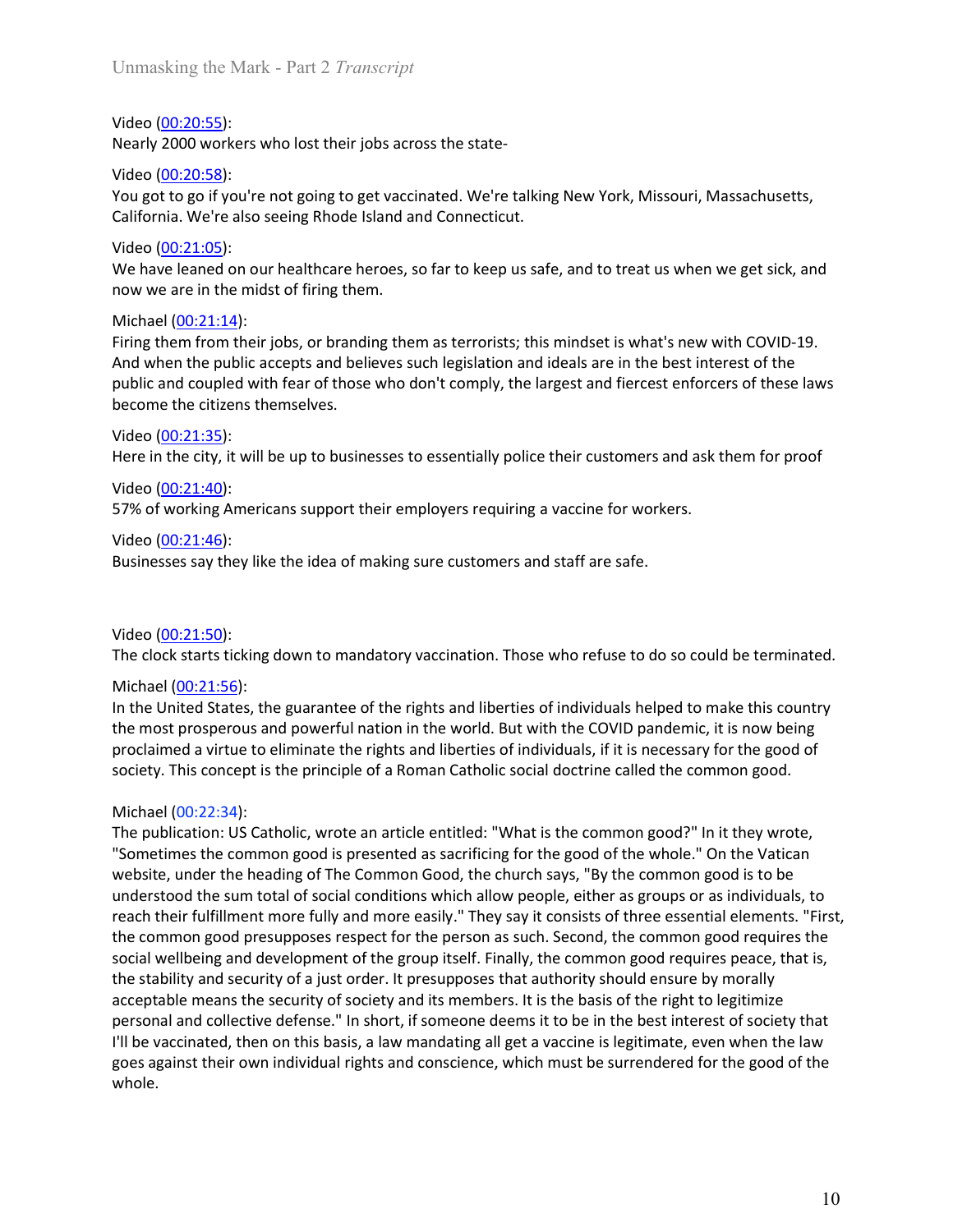Unmasking the Mark - Part 2 *Transcript*<br>Video (<u>00:23:51</u>):<br>We may have to look at some of our own privacy laws and the concerns about that, for the greater good

Unmasking the Mark - Part 2 *Transcript*<br>Video (<u>00:23:51</u>):<br>We may have to look at some of our own privacy laws and the concerns about t<br>Michael (<u>00:23:58</u>):<br>Similarly, with the common good, the speech and opinions of an Unmasking the Mark - Part 2 *Transcript*<br>Video <u>(00:23:51</u>):<br>We may have to look at some of our own privacy laws and the concerns about that, for the greater good.<br>Michael <u>(00:23:58)</u>:<br>Similarly, with the common good, the Unmasking the Mark - Part 2 *Transcript*<br>Video (<u>00:23:51</u>):<br>We may have to look at some of our own privacy laws and the concerns about tha<br>Michael (<u>00:23:58</u>):<br>Similarly, with the common good, the speech and opinions of Unmasking the Mark - Part 2 *Transcript*<br>Video <u>(00:23:51)</u>:<br>We may have to look at some of our own privacy laws and the concerns about that, for the greater good.<br>Michael (<u>00:23:58</u>):<br>Similarly, with the common good, the Unmasking the Mark - Part 2 *Transcript*<br>Video <u>(00:23:51)</u>:<br>We may have to look at some of our own privacy laws and the concerns about that, fo<br>Michael <u>(00:23:58):</u><br>Similarly, with the common good, the speech and opinion

Unmasking the Mark - Part 2 *Transcript*<br>Video (<u>00:23:51)</u>:<br>We may have to look at some of our own privacy laws and the concerns about t<br>Michael <u>(00:23:58)</u>:<br>Similarly, with the common good, the speech and opinions of an Unmasking the Mark - Part 2 *Transcript*<br>Video <u>(00:23:51)</u>:<br>We may have to look at some of our own privacy laws and the concerns about that, for the greater good.<br>Michael (<u>00:23:58</u>):<br>Similarly, with the common good, the Unmasking the Mark - Part 2 *Transcript*<br>Video <u>(00:23:51)</u>:<br>We may have to look at some of our own privacy laws and the concerns about t<br>Michael <u>(00:23:58)</u>:<br>Similarly, with the common good, the speech and opinions of an Unmasking the Mark - Part 2 *Transcript*<br>Video <u>(00:23:51)</u>:<br>We may have to look at some of our own privacy laws and the concerns about t<br>Michael <u>(00:23:58):</u><br>Similarly, with the common good, the speech and opinions of a

Unmasking the Mark - Part 2 *Transcript*<br>Video (<u>00:23:51)</u>:<br>We may have to look at some of our own privacy laws and the concerns about that, for the greater good.<br>Michael (<u>00:23:58):</u><br>Video <u>(00:24:04):</u><br>Video (<u>00:24:04</u> Unmasking the Mark - Part 2 *Transcript*<br>Video (<u>00:23:51)</u>:<br>We may have to look at some of our own privacy laws and the concerns about that, for the greater good.<br>Michael (<u>00:23:58</u>):<br>good of the public.<br>good of the publ

Unmasking the Mark - Part 2 *Transcript*<br>Video <u>(00:23:51)</u>:<br>We may have to look at some of our own privacy laws and the concerns about that, for the greater good.<br>Michael (<u>00:24:58</u>):<br>Similarly, with the common good, the Unmasking the Mark - Part 2 *Transcript*<br>Video <u>(00:23:51)</u>:<br>We may have to look at some of our own privacy laws and the concerns abou<br>Michael <u>(00:23:58)</u>:<br>Similarly, with the common good, the speech and opinions of an in Unmasking the Mark - Part 2 *Transcript*<br>Video (<u>00:23:51)</u>:<br>We may have to look at some of our own privacy laws and the concerns about tha<br>Michael (<u>00:23:58)</u>:<br>Similarly, with the common good, the speech and opinions of Video (<u>00:23:51)</u>:<br>We may have to look at some of our own privacy laws and the concerns about that, for the greater good.<br>Michael (<u>00:23:58):</u><br>Similarly, with the common good, the speech and opinions of an individual may Video <u>(00:23:51)</u>:<br>We may have to look at some of our own privacy laws and the concerns about that, for the greater good.<br>Michael <u>(00:23:58):</u><br>Similarly, with the common good, the speech and opinions of an individual may We may have to look at some of our own privacy laws and the concerns about t<br>
We may have to look at some of our own privacy laws and the concerns about t<br>
Michael (<u>00:24:58</u>):<br>
Similarly, with the common good, the speec Facebook says it will ban ads that discourage vaccinations.<br>
Similarly, with the common good, the speech and opinions of an individual may be censored for the<br>
good of the public.<br>
Video (00:24:04):<br>
Video (00:24:04):<br>
Vi Similarly, with the common good, the speech and opinions of an individual may<br>good of the public.<br>Video (<u>00:24:04)</u>:<br>Video (<u>00:24:04)</u><br>You'd say that you're all for free speech, but you also need to protect society.<br>Vid good of the public.<br>Vioud <u>(00.24.04</u>):<br>Vioud (00.24.04):<br>Vioud (say that you're all for free speech, but you also need to protect society.<br>Facebook is not confirming or denying working with the White House. It says this i

Video (<u>00:24:04</u>):<br>Video (<u>00:24:09</u>):<br>Video (<u>00:24:09</u>):<br>Graecolook is not confirming or denying working with the White House. It says this in a statement, "We<br>Video (<u>00:24:22):</u><br>Video (<u>00:24:22):</u><br>Video (<u>00:24:22):</u> Video (<u>00:24:09</u>):<br>
Facebook is not confirming or denying working with the White House. It says this is<br>
Permanently ban pages, groups, and accounts that repeatedly break our rules on t<br>
Video (<u>00:24:22</u>):<br>
Frankly, I t Facebook is not confirming or denying working with the White House. It says this in a statement, "We<br>permanently ban pages, groups, and accounts that repeatedly break our rules on COVID mis-info."<br>Video (<u>00:24:22</u>):<br>Frank permanently ban pages, groups, and accounts that repeatedly break our rules on COVID mis-info."<br>Video (<u>00:24:22)</u>:<br>Frankly, 1think that we've distinguished ourselves as one of the companies that defends free expression<br>th Video (<u>00:24:22)</u>:<br>Frankly, I think that we've distinguished ourselves as one of the companies that defends free expression<br>The most.<br>Michael (<u>00:24:28):</u><br>And we see this censorship taking place within mainstream media o Frankly, I think that we've distinguished ourselves as one of the companies that defends free expression<br>the most.<br>Michael (<u>00:24:28</u>):<br>And we see this censorship taking place within mainstream media on Google, Facebook, she are this center of the membershees and all opposes and all opposes and all opposes are removed with the ambiguous explanation that they go against the community standards.<br>Posts are removed with the ambiguous explanati mether (00:24:28):<br>Michael (00:24:28):<br>And we see this censorship taking place within mainstream media on Google, Facebook, and YouTube.<br>Posts are removed with the ambiguous explanation that they go against the community s Michael (<u>0024-254)</u><br>And we see this censorship taking place within mainstream media on Google, Facebook, and YouTube.<br>Posts are removed with the ambiguous explanation that they go against the community standards.<br>Video (<u></u> Posts are removed with the ambiguous explanation that they go against the composts are removed with the ambiguous explanation that they go against the condition of the composition of the ambiguous explanation that they go Video ( $\underline{00:24:541}$ ):<br>
Wideo ( $\underline{00:24:41}$ ):<br>
Facebook says it will ban ads that discourage vaccinations.<br>
Video ( $\underline{00:24:45}$ ):<br>
Well, the company is taking down anti-vaccine videos and banning major accounts b Facebook says it will ban ads that discourage vaccinations.<br>
Video (00:24:45):<br>
Well, the company is taking down anti-vaccine videos and banning major accounts<br>
needs to "remove egregious harmful content."<br>
Michael (00:24 **Example 10.223-43**<br>
Well, the company is taking down anti-vaccine videos and banning major accounts because it says it<br>
Well, the company is taking down anti-vaccine videos and banning major accounts because it says it<br> Video (<u>00:24:45</u>):<br>Well, the company is taking down anti-vaccine videos and banning major accounts because it says it<br>needs to "remove egregious harmful content."<br>Michael (<u>00:24:54):</u><br>Michael (<u>00:24:54):</u><br>Dincender 9, f Well, the company is taking down anti-vaccine videos and banning major accounneeds to "remove egregious harmful content."<br>
Michael (<u>00:24:54)</u>:<br>
On December 9, five days before the electors cast their final votes on the 1 needs to "remove egregious harmful content."<br>
Michael (<u>00:24:54)</u>:<br>
On December 9, five days before the electors cast their final votes on the 14th, YouTube promised to<br>
ban videos claiming 2020 presidential election frau Michael (<u>00:24:54)</u>:<br>On December 9, live days before the electors cast their final votes on the 14th, YouTube promised to<br>ban videos claiming 2020 presidential election fraud. So even despite 131 affidavits and 2,800 inci Michael (<u>00:24:5-4)</u>:<br>On December 9, five days before the electors cast their final votes on the 14th, YouTube promised to<br>ban videos claiming 2020 presidential election fraud. So even despite 131 affidavits and 2,800 inc Michael ( $0.0245.94$ ):<br>On December 9, five days before the electors cast their final votes on the 14th, YouTube promised to<br>ban videos claiming 2020 presidential election fraud. So even despite 131 affidavits and 2,800 in On December 9, five days before the electors cast their final votes on the 14th, YouTube promised to<br>chan videos claiming 2020 presidential election fraud. So even despite 131 affidavits and 2,800 incident<br>reports of alleg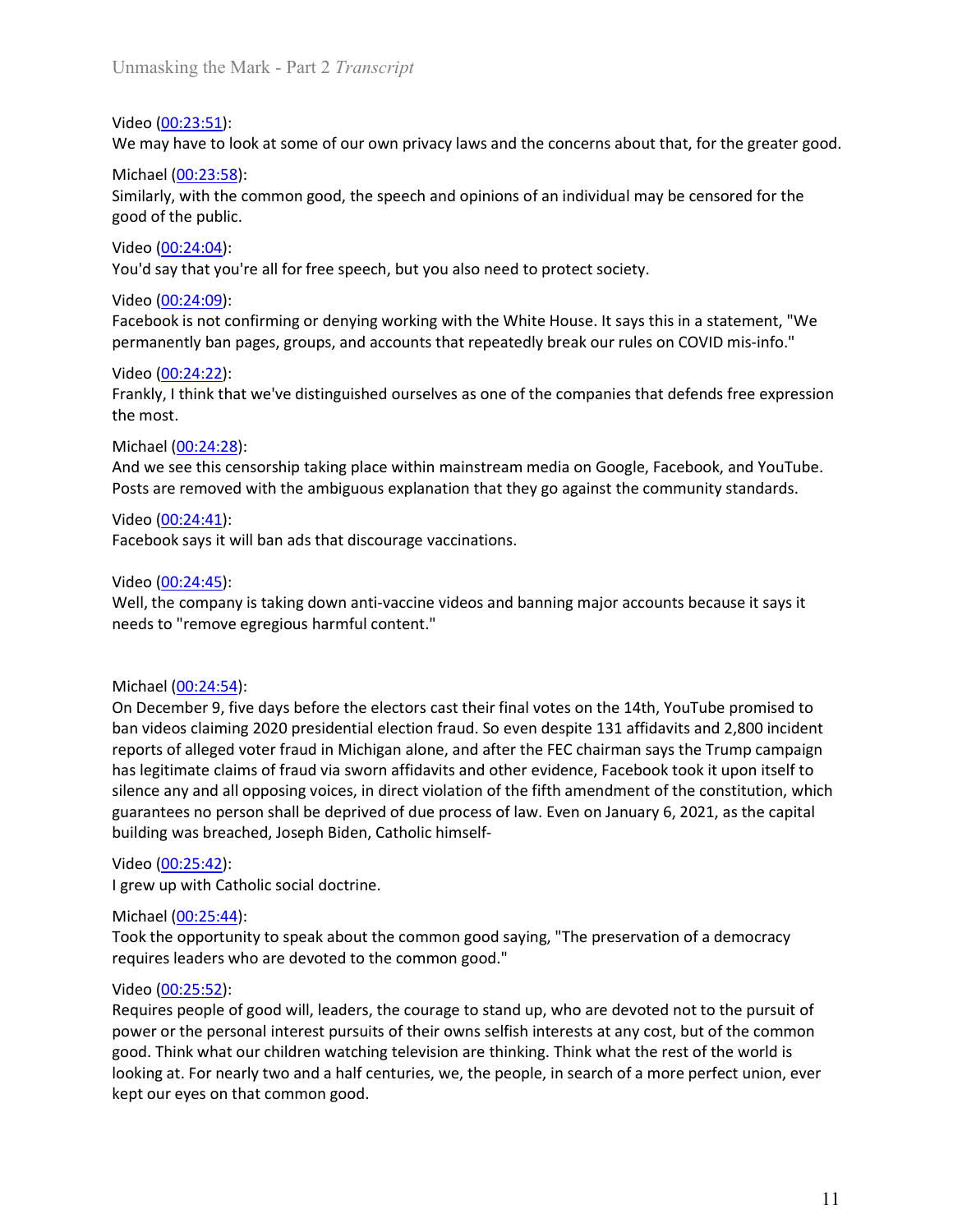Unmasking the Mark - Part 2 *Transcript*<br>Michael (<u>00:26:31</u>):<br>The day after the events of January 6, Mark Zuckerberg of Facebook removed President Trump from the<br>platform and from Instagram-Unmasking the Mark - Part 2 *Transcript*<br>Michael <u>(00:26:31</u>):<br>The day after the events of January 6, Mark Zuckerberg of Facebook removed Pres<br>platform and from Instagram-<br>Video (<u>00:26:39</u>):<br>President Trump has been banne Unmasking the Mark - Part 2 *Transcript*<br>Michael (<u>00:26:31</u>):<br>The day after the events of January 6, Mark Zuckerberg of Facebook removed President Trump from the<br>platform and from Instagram-<br>Video (<u>00:26:39</u>):<br>President Unmasking the Mark - Part 2 *Transcript*<br>Michael (<u>00:26:31</u>):<br>The day after the events of January 6, Mark Zuckerberg of Facebook removed President Trur<br>platform and from Instagram-<br>Video (<u>00:26:39</u>):<br>President Trump has

Unmasking the Mark - Part 2 *Transcript*<br>
Michael (<u>00:26:31</u>):<br>
The day after the events of January 6, Mark Zuckerberg of Facebook removed Pr<br>
platform and from Instagram-<br>
Video (<u>00:26:39</u>):<br>
President Trump has been b Unmasking the Mark - Part 2 *Transcript*<br>
Michael (<u>00:26:31</u>):<br>
The day after the events of January 6, Mark Zuckerberg of Facebook removed President Trump from the<br>
platform and from Instagram-<br>
President Trump has been b Unmasking the Mark - Part 2 *Transcript*<br>
Michael (<u>00:26:31</u>):<br>
The day after the events of January 6, Mark Zuckerberg of Facebook removed Pres<br>
platform and from Instagram-<br>
Video (<u>00:26:39</u>):<br>
President Trump has been Unmasking the Mark - Part 2 *Transcript*<br>Michael <u>(00:26:31)</u>:<br>The day after the events of January 6, Mark Zuckerberg of Facebook removed President Trump from the<br>platform and from Instagram-<br>Video <u>(00:26:31)</u>:<br>President Unmasking the Mark - Part 2 *Transcript*<br>
Michael (<u>00:26:31</u>):<br>
The day after the events of January 6, Mark Zuckerberg of Facebook removed President Trump from the<br>
platform and from Instagram-<br>
Video (<u>00:26:39</u>):<br>
Micha Unmasking the Mark - Part 2 *Transcript*<br>
Michael (<u>00:26:31)</u>:<br>
The day after the events of January 6, Mark Zuckerberg of Facebook removed President Trump from the<br>
platform and from Instagram-<br>
Video (<u>00:26:33)</u>:<br>
Presi Unmasking the Mark - Part 2 *Transcript*<br>The day after the events of January 6, Mark Zuckerberg of Facebook removed President Trump from the<br>platform and from Instagram-<br>Video (<u>00:26:39):</u><br>President Trump has been banned Unmasking the Mark - Part 2 *Transcript*<br>
Michael (<u>00:26:31</u>):<br>
The day after the events of January 6, Mark Zuckerberg of Facebook removed President Trump from the<br>
platform and from Instagram-<br>
Video (<u>00:26:34)</u>:<br>
Presi Unmasking the Mark - Part 2 *Transcript*<br>
Michael <u>(00:26:31)</u>:<br>
The day after the events of January 6, Mark Zuckerberg of Facebook removed President Trump from the<br>
platform and from Instagram-<br>
Video (<u>00:26:34)</u>:<br>
Presi Unmasking the Mark - Part 2 *Transcript*<br>
Michay differ the events of January 6, Mark Zuckerberg of Facebook removed President Trump from the<br>
dyator and from Instagram-<br>
platform and from Instagram-<br>
Michael (<u>00:26:31)</u>: Unmasking the Mark - Part 2 *Transcript*<br>
Michael (<u>00:26:31)</u>:<br>
The day after the events of January 6, Mark Zuckerberg of Facebook removed President Trump from the<br>
platform and from Instagram-<br>
Yrele (<u>00:26:41)</u>:<br>
Yrele Unmasking the Mark - Part 2 *Transcript*<br>
Michael (<u>00:26:31)</u>:<br>
Michael (<u>00:26:31)</u>:<br>
The day after the events of January 6, Mark Zuckerberg of Facebook removed President<br>
platform and from Instagram-<br>
Yieldo (00:26:39) Michael <u>(00:26:31)</u>:<br>The day after the events of January 6, Mark Zuckerberg of Facebook removed President Trump from the<br>platform and from Instagram-<br>Video (<u>00:26:34)</u>:<br>Michael (<u>00:26:34)</u>:<br>The instead control method ch Michael (<u>00:26:31</u>):<br>The day after the events of January 6, Mark Zuckerberg of Facebook removed Pres<br>platform and from Instagram-<br>Video (<u>00:26:39)</u>:<br>Wieco (<u>00:26:39)</u>:<br>Michael (00:<u>26:41):</u><br>Saying, "We removed these st The day after the events of January 6, Mark Zuckerberg of Facebook removed President Trump from the<br>platform and from Instagram-<br>Video (00:26:39):<br>President Trump has been banned indefinitely from Facebook.<br>
Michael (00:2 platform and from Instagram-<br>
Video (00:<u>26:39)</u>:<br>
President Trump has been banned indefinitely from Facebook.<br>
Michael (00:26:41):<br>
Saying, "We removed these statements yesterday because we judged that their effect and l

**EVERT THE SURFAT SURFAT SURFAT SURFAT SURFAT SURFAT SURFAT SURFAT SURFAT SURFAT SURFAT SURFAT SURFAT SURFAT SURFAT SURFAT SURFAT SURFAT SURFAT SURFAT SURFAT (THE ALT CONDUCT THE VIDEO THE CHARGE THE SURFAT THE THE THE TH** Video (<u>00:26:38</u>):<br>President Trump has been banned indefinitely from Facebook.<br>
Michael (<u>00:26:41</u>):<br>
Saying, "We removed these statements yesterday because we judged that their effect and likely their<br>
nitent would be President Trump has been banned indefinitely from Facebook.<br>Michael (<u>00:26:41)</u>:<br>Saying, "We removed these statements yesterday because we judged that their effect and likely their<br>intent would be to provoke further viole Michael <u>(00:26:41</u>):<br>Saying, "We removed these statements yesterday because we judged that their effect and likely their<br>Saying, "We removed to provoke further violence." He also wrote, "We believe the risks of allowing Saying, "We removed these statements yesterday because we judged that their effect and likely their<br>intert would be to provide further violence." He also worte, "We believe the risks of allowing the<br>Fresident to continue intent would be to provoke further violence." He also worde, "We believe the risks of allowing the<br>Intent would be to provoke further violence." He also worde, "We believe the risks of allowing the<br>President to continue to individual may be circumvented, restrained, or entirely removed if they judge the in<br>individual may be circumvented, restrained, or entirely removed if they judge the in<br>their freedoms, or even their motives to be a threa their freedoms, or even their motives to be a threat to the common good. With this belief, Biden signed<br>an executive order mandating vacination for federal workers, forcing them to choose between bodily<br>antonomy or their j an executive order mandating vaccination for federal workers, forcing them to choose between bodily<br>autonomy or their jobs saying this is not about freedom or personal choice.<br>This is not door (00:27:30):<br>This is not door autonomy or their jobs saying this is not about freedom or personal choice.<br>Loe Biden (<u>00:27:30)</u>:<br>Loe Biden (<u>00:27:30</u>):<br>This is not about freedom or personal choice, it's about protecting yourself,<br>Michael (<u>00:27:37</u>) Joe Biden (<u>00:27:30</u>):<br>This is not about freedom or personal choice, it's about protecting yourself, and th<br>Michael (<u>00:27:37</u>):<br>Even by this statement, he is acknowledging that an individual's and personal choi<br>surrend This is not about freedom or personal choice, it's about protecting yourself, and those around you.<br>
Michael (<u>00:27:37</u>):<br>
Siven by this statement, he is acknowledging that an individual's and personal choices must be<br>
E Wichael ( $\underline{00.27:37}$ ):<br>Even by this statement, he is acknowledging that an individual fail of the doctrine of the common good, the<br>surrendered in order to follow his mandate, and this is the fruit of the doctrine of t Michael ( $\underline{00.273.32}$ ):<br>The moment ( $\underline{0.273.2}$ ):<br>The poly this statement, he is acknowledging that an individual's and personal choices must be<br>surrendered in order to follow his mandate, and this is the fruit of surrendered in order to follow his mandate, and this is the fruit of the doctrine of the exarrendered in order to follow his mandate, and this is the fruit of the doctrine of the exarrender of individual liberties for what surrender of individual liberties for what someone else decides is good for everybody. The time has<br>currender of individual liberties for wars to tution has been repudiated, which means every principle of the<br>constitution

come when every principle of our constitution has been repudiated, which means<br>constitution is denied or made void. It is being made of one effect, and the Cathe<br>construction is denied or made void. It is being made of one constitution is denied or made void. It is being made of none effect, and the Catholic doctrine of the<br>common good is one of the most insidious of teachings that undermimes the very principle of life and<br>liberty and justic common good is one of the most triadious of feachings that undermines the very principle of life and<br>ilberty and justice for all which is at the heart of the constitution. Far more dangerous than foreign<br>armies is the Cath liberty and justice for all which is at the heart of the constitution. Far more dangerous than foreign<br>armies is the Catholic social doctrine of the common good.<br>Speaker 1 <u>(00:28:25)</u>:<br>Well, people and property owners hav armies is the Catholic social doctrine of the common good.<br>Speaker 1 (<u>00:28:25</u>):<br>Well, people and property owners have traditionally not been understood to have a right to put others<br>at risk of catching a dangerous disea Speaker 1 (<u>00:28:25</u>):<br>Well, people and property owners have traditionally not been understood to have a right to put others<br>at risk of catching a dangerous disease and thus their liberties could be restricted so as to ab Speaker 1 (<u>00:28:25</u>):<br>Well, people and property owners have traditionally not been understood to have a right to put others<br>at risk of catching a dangerous disease and thus their liberties could be restricted so as to ab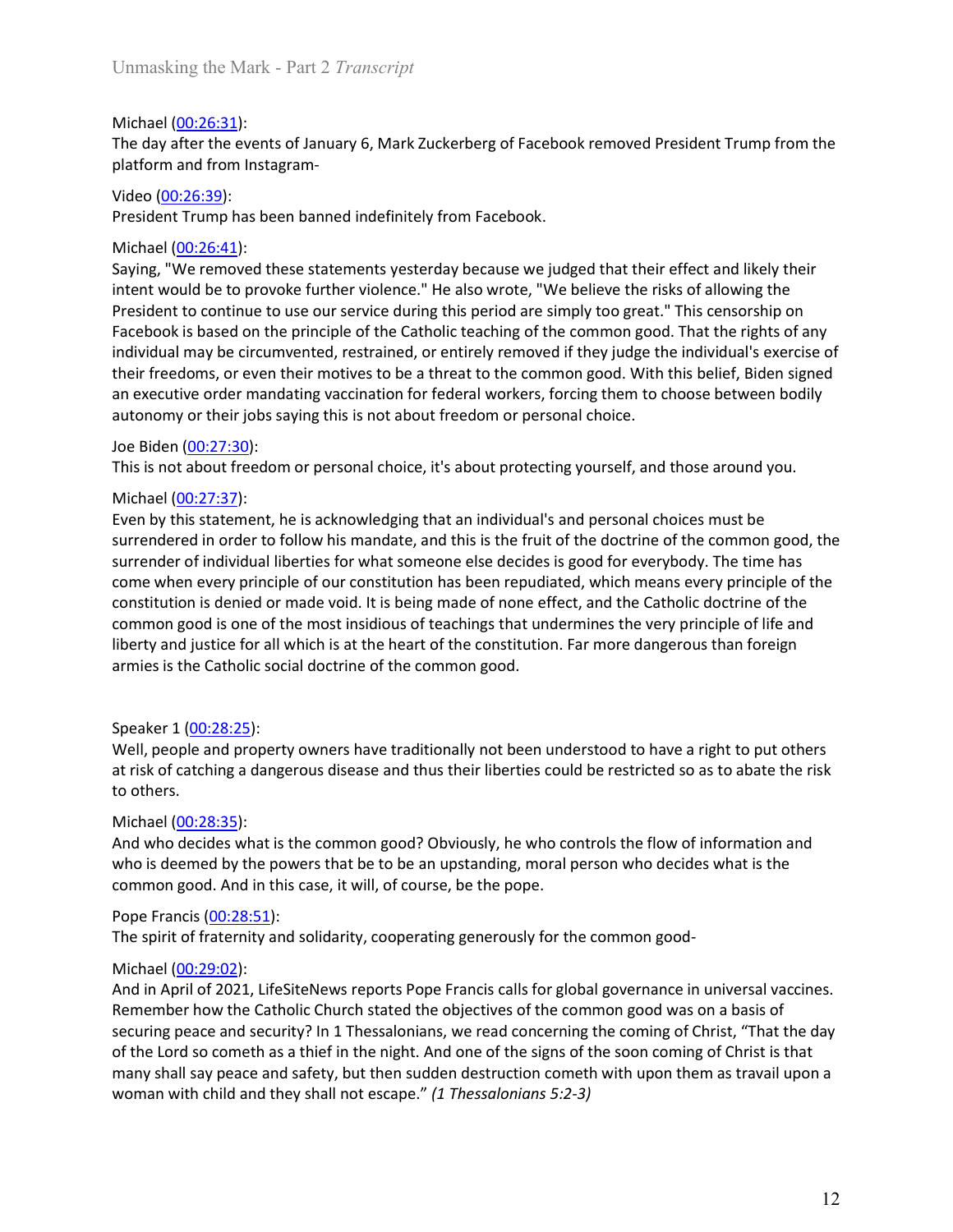Unmasking the Mark - Part 2 *Transcript*<br>Michael (00:29:37):<br>It is by advocating and promoting the common good for peace and safety that the Roman Catholic<br>Church's social doctrine will bring America to its knees as the Bi Unmasking the Mark - Part 2 *Transcript*<br>Michael (<u>00:29:37</u>):<br>It is by advocating and promoting the common good for peace and safety that the<br>Church's social doctrine will bring America to its knees as the Bible warned of Unmasking the Mark - Part 2 *Transcript*<br>Michael (<u>00:29:37)</u>:<br>It is by advocating and promoting the common good for peace and safety that the Roman Catholic<br>Church's social doctrine will bring America to its knees as the Unmasking the Mark - Part 2 *Transcript*<br>Michael (<u>00:29:3</u>7):<br>It is by advocating and promoting the common good for peace and safety that the Roman Catholic<br>Church's social doctrine will bring America to its knees as the Unmasking the Mark - Part 2 *Transcript*<br>Michael (<u>00:29:37</u>):<br>It is by advocating and promoting the common good for peace and safety that the Roman Catholic<br>Church's social doctrine will bring America to its knees as the Unmasking the Mark - Part 2 *Transcript*<br>
Michael (<u>00:29:37</u>):<br>
It is by advocating and promoting the common good for peace and safety that the Roman Catholic<br>
Church's social doctrine will bring America to its knees as Unmasking the Mark - Part 2 *Transcript*<br>
Michael (<u>00:29:37</u>):<br>
tti bs by advocating and promoting the common good for peace and safety that the Roman Catholic<br>
Church's social doctrine will bring America to its knees as Unmasking the Mark - Part 2 *Transcript*<br>
Michael (<u>00:29:3</u>7):<br>
It is by advocating and promoting the common good for peace and safety that the Roman Catholic<br>
Church's social doctrine will bring America to its knees as Unmasking the Mark - Part 2 *Transcript*<br>
Michael (<u>00:29:3</u>7):<br>
It is by advocating and promoting the common good for peace and safety that the<br>
Church's social doctrine will bring America to its knees as the Bible warned

Unmasking the Mark - Part 2 *Transcript*<br>
Michael (00:29:37):<br>
It is by advocating and promoting the common good for peace and safety that the Roman Catholic<br>
Church's social doctrine will bring America to its knees as the Unmasking the Mark - Part 2 *Transcript*<br>
Michael (<u>00:29:37)</u>:<br>
Michael (00:29:37):<br>
It is by advocating and promoting the common good for peace and safety that the Roman Catholic<br>
Church's social doctrine will bring Ame Unmasking the Mark - Part 2 *Transcript*<br>
Michael (00:29:37):<br>
It is by advocating and promoting the common good for peace and safety that the Roman Catholic<br>
Church's social doctrine will bring America to its knees as the Unmasking the Mark - Part 2 *Transcript*<br>
Michael (00:29:37):<br>
It is by advocating and promoting the common good for peace and safety that the Roman Catholic<br>
Church's social doctrine will bring America to its knees as the Unmasking the Mark - Part 2 *Transcript*<br>
Michael (<u>00:29:37</u>):<br>
It is by advocating and promoting the common good for peace and safety that the Roman Catholic<br>
Church's social doctrine will thing America to its knees as Unmasking the Mark - Part 2 *Transcript*<br>
Wichael (<u>00:29:37</u>):<br>
It is by advocating and promoting the common good for peace and safety that the Roman Catholic<br>
Church's social dectrine will bring America to its knees as Unmasking the Mark - Part 2 *Transcript*<br>
Michael (<u>00-29:37):</u><br>
Michael (1<u>00-29:37):</u><br>
It is by advocating and promoting the common good for peace and safety that the Roman Catholic<br>
Church's social dectror will bring Am Unmasking the Mark - Part 2 *Transcript*<br>
Michael (<u>00:29:37</u>):<br>
It is by advocating and promoting the common good for peace and safety that the Roman Catholic<br>
Church's social doctrine will bring America to its knees as t Michael ( $\underline{00:29:37}$ ):<br>
With also the social doctrine will bring America to its knees as the Bible warned of the antichrist saying, that<br>
the thy space shall destroy many." (Donce *B* 2:25) The doctrine of the common Michael ( $\underline{00.29.37}$ ):<br>It is by advocating and promoting the common good for peace and safety that the<br>thurch's social doctrine will bring America to its knees as the Bible warned of the<br>church's social doctrine will It is by advocating and promoting the common good for peace and safety that the Roman Catholic<br>Church's social doctrine will bring America to it is knees as the Bible warned of the antichinst saying, that<br>Church's social d Christian determination of individual repentation of the antichrist saying, that Christ Social determination in the metal of the some state and the antichrist saying, that the formation of the sympactic propare of the com be, "By peace shall destroy many." (Daniel 8:25) The doctrine of the common good is wholly opposed to the principles of a democratic Republic, but as society moves toward embracing the liea of a single ideal or moral value the principles of a democratic Republic, but as society moves toward embracing the idea of a single ideal<br>the principles of a democratic Republic, but as society moves toward embracing the idea of a single ideal<br>of or mora or moral value being a law for all to follow, whether it be face masks or vaccines, then the idea of forcing<br>all to adhere to a day of rest for the common good of the world will not be far behind.<br>Michael (00:30:16):<br>This all to adhere to a day of rest for the common good of the world will not be far behind.<br>
Michael <u>(00:30:16</u>):<br>
Michael (<u>00:30:16</u>):<br>
This is why a panaemic is a perfect setup for the enforcement of the mark of the beast. Michael (<u>00:30:15):</u><br>
Michael (<u>00:30:16):</u><br>
This is why a pandemic is a perfect setup for the enforcement of the mark of the beast. It changes the<br>
dietals and social values of the public from a society based on individ ideals and social values of the public from a society based on individual rights and<br>protected by law to one based on the elimination of individual rights and liberties<br>laws for the common good. The idea of sacrificing pro

protected by law to one based on the elimination of individual rights and liberties in adherence to new present to the surration of individual rights and liberties in a memory and the scriptures, "And all that believed oth flaws for the common good. The idea of sacrificing property or making contributions for the welfare of<br>tothers is a noble pursuit and etertainly, one that is in harmony with the scriptures, "And all that believed<br>were toge others is a noble pursult and certainly, one that is in harmony with the scriptures, "And all that believed there coeffer and had all things common and sold their possessions and goods and part of them to all<br>men as every were together and had all things common and sold their possessions and goods and part of them to all<br>men as every man had need." (Acts 2:44-45) And what was the result of this method? We see in 2<br>Corinthians 8:15, "As it i men as every man had need." (Acts 2:44-45) And what was the result of this method? We see in 2<br>Corinthians 8:15, "As it is written, he that had gathered much had nothing over; and he that had<br>gathered little had no lack." Corinthians 8:15, "As it is written, he that had gathered much had nothing over; and he that had<br>gathered little had no lack." (2 Corinthians 8:15)<br>Michael (<u>00:31:09):</u><br>The disciples had adopted the doctrine of the common gathered little had no lack." (2 *Corinthians 8:15)*<br>Michael (00:31:09):<br>If the disciples had adopted the doctrine of the common good, they might reason that employing for<br>Michael (00:31:09):<br>If the disciples had adopted t Michael (<u>00:31:09</u>):<br>
Michael (<u>00:31:09</u>):<br>
If the disciples had adopted the doctrine of the common good, they might reason<br>
and torture would sometimes be necessary to extract repentance and conversion<br>
efforts to shar

if the disciples had adopted the doctrine of the common good, they might reason that employing force the catholic Bandopted the doctrine of the Sinner Inferential order that the Catholic Share the gospel; seeing, that it w

and to the mean the stand to meltimes be necessary to extract repentance and conversion of the sinner in their stand to the stand reduction of the sinner in their stand to the stand to the stand that happened, for this end efforts to share the googel; seeing, that it was for their eleranal welfare that they confessed lesus to be<br>the son of God. But this is not at all what happened, for this end lustifies the means strategy of the<br>common good the son of God. But this is not at all what happened, for this end justifies the means strategy of the contomon good; But this is dottine of devils. Nevertheless, this strategy was employed by the Catholic Church for over common good," is not of Good, but is a doctrine of deviis. Nevertheless, this strategy was employed by the Catholic Church for over a thousand years during the Dark Ages, reasoning that the torture of the body during the i Catholic Church for over a thousand years during the Dark Ages, reasoning that the torture of the body<br>during the inquisitions was necessary so the soul could be saved.<br>The difference between the disciples having all thing during the inquisitions was necessary so the soul could be saved.<br>
Michael (<u>00:31:51)</u>:<br>
The difference between the disciples having all things in common and supplying the needs of all and the<br>
common good espoused by the Michael (<u>00:31:51)</u>:<br>The difference between the disciples having all things in common and supplying the needs of all and the<br>common good espoused by the Catholic Church is that the Catholic Church is calling for force to Michael (<u>00:31:51</u>):<br>The difference between the disciples having all things in common and supplying the needs of all and the<br>common good espooned by the Catholic Church is that the Catholic Church is calling for force to Michael (<u>00-31:51)</u>: hinder or more fundamental. Power method is the experience of the absurd of the common good espoused by the Catholic Church is that the Catholic Church is calling for force to be used common good espo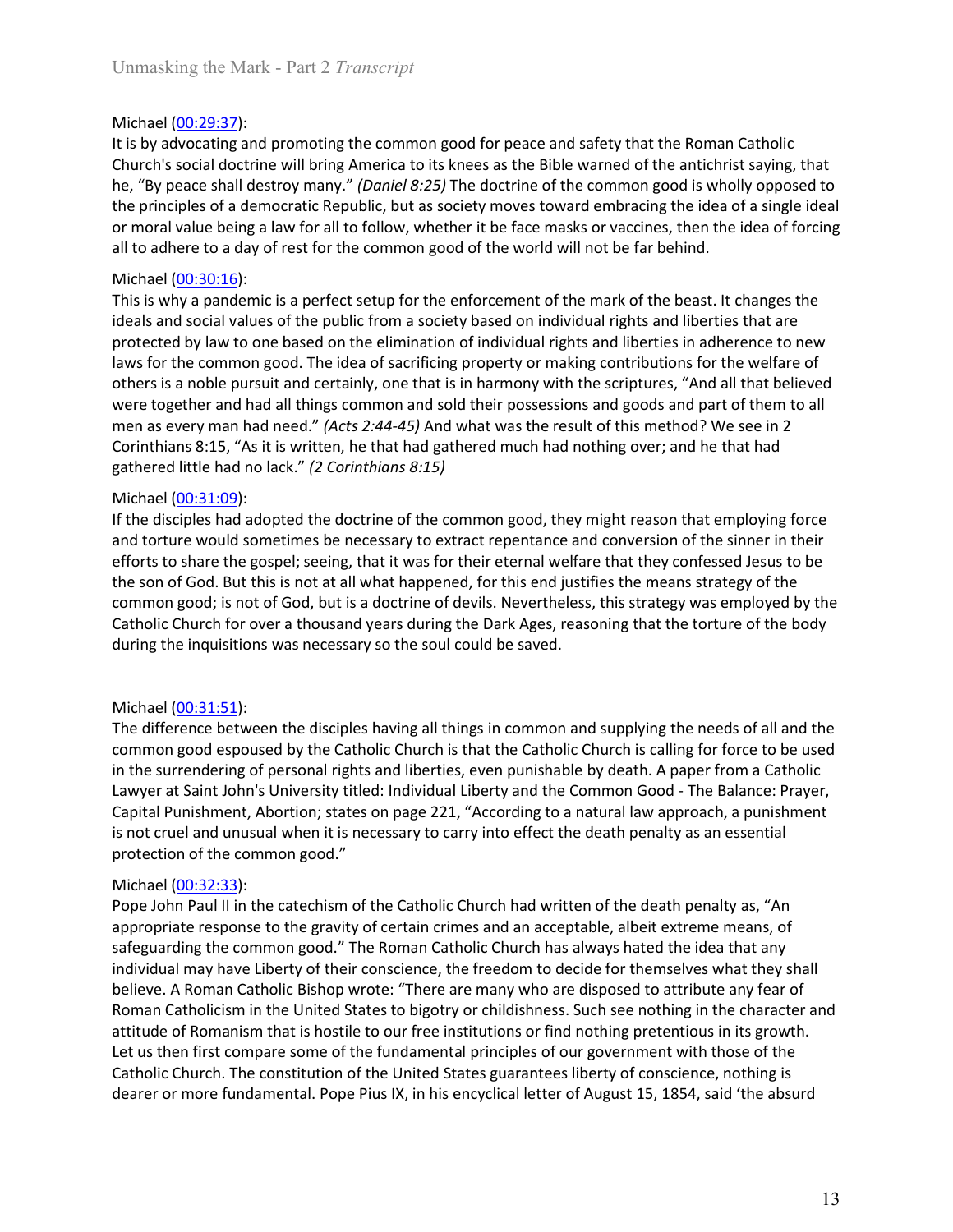Unmasking the Mark - Part 2 *Transcript*<br>and erroneous doctrines or ravings in defense of liberty of conscience are a most pestilential error, a<br>pest of all others most to be dreaded in a state.' The same pope in his encyc Unmasking the Mark - Part 2 *Transcript*<br>and erroneous doctrines or ravings in defense of liberty of conscience are a most pestilential error, a<br>pest of all others most to be dreaded in a state.' The same pope in his encyc Unmasking the Mark - Part 2 *Transcript*<br>and erroneous doctrines or ravings in defense of liberty of conscience are a most pestilential error, a<br>pest of all others most to be dreaded in a state.' The same pope in his encyc Unmasking the Mark - Part 2 *Transcript*<br>
and erroneous doctrines or ravings in defense of liberty of conscience are a most pestilential error, a<br>
pest of all others most to be dreaded in a state.' The same pope in his enc Unmasking the Mark - Part 2 *Transcript*<br>and erroneous doctrines or ravings in defense of liberty of conscience are a most pestilential error, a<br>pest of all others most to be dreaded in a state.' The same pope in his encyc

Unmasking the Mark - Part 2 *Transcript*<br>and erroneous doctrines or ravings in defense of liberty of conscience are a most<br>pest of all others most to be dreaded in a state.' The same pope in his encyclical le<br>1864, anathem Unmasking the Mark - Part 2 *Transcript*<br>and erroneous doctrines or ravings in defense of liberty of conscience are a most pestilential error, a<br>pest of all others most to be deraded in a state.' The same pope in his ency Unmasking the Mark - Part 2 *Transcript*<br>and erroneous doctrines or ravings in defense of liberty of conscience are a most pestilential error, a<br>pest of all others most to be deaded in a state.' The same pope in his encycl Unmasking the Mark - Part 2 *Transcript*<br>and erroneous doctrines or ravings in defense of liberty of conscience are a most pestilential error, a<br>pest of all others most to be dreaded in a state.' The same pope in his encyc Unmasking the Mark - Part 2 *Transcript*<br>and erroneous doctrines or ravings in defense of liberty of conscience are a most pestilential error, a<br>pest of all others most to be dreaded in a state.' The same pope in his encyc Unmasking the Mark - Part 2 *Transcript*<br>and erroneous doctrines or ravings in defense of liberty of conscience are a most pestilential error, a<br>pest of all others most to be dreaded in a state.' The same pope in his encyc Unmasking the Mark - Part 2 *Transcript*<br>and erroneous doctrines or ravings in defense of liberty of conscience are a most pestilential error, a<br>pest of all others most to be dreaded in a state.' The same pope in his encyc Unmasking the Mark - Part 2 *Transcript*<br>and erroneous doctrines or ravings in defense of liberty of conscience are a most pestilential error, a<br>pest of all others most to be dreaded in a state.' The same pope in his encyc Unmasking the Mark - Part 2 *Transcript*<br>and erroneous doctrines or ravings in defense of liberty of conscience are a most pestilential error, a<br>pest of all others most to be dreaded in a state.' The same pope in his encyc Unmasking the Mark - Part 2 *Transcript*<br>and erroneous doctrines or ravings in defense of liberty of conscience are a most pestilential error, a<br>pest of all others most to be dreaded in a state.' The same pope in his encyc Ummasking the Mark - Part 2 *Transcript*<br>and erroneous doctrines or ravings in defense of liberty of conscience are a most pestilential error, a<br>pest of all others most to be dreaded in a state.' The same oppe in his encyc Unmasking the Mark - Part 2 *Transcript*<br>and erroneous doctrines or ravings in defense of liberty of conscience are a most pestilential error, a<br>pest of all others most to be dreaded in a state.' The same pope in his encyc and erroneous doctrines or ravings in defense of liberty of conscience are a most pestilential error, a<br>pest of all others most to be dreaded in a state. The same pope in his encyclical letter of December 8,<br>1864, anathema and erroneous doctrines or ravings in defense of liberty of conscience are a most pestilential error, a<br>pest of all others most to be dreaded in a state.' The same pope in his encyclical letter of December 8,<br>anside, anath and erroneous doctrines or ravings in defense of liberty of conscience are a most pestilential<br>pest of all others most to be dreaded in a state." The same pope in his encyclical letter of De<br>1864, anathematized those who 1864, anathematized those who assert the liberty of conscience and of religious w<br>maintained that the church may not employ force."<br>Michael (00:34:04):<br>A common good determined by the church and employed by the force of t maintained that the church may not employ force."<br>
Michael (<u>00:34:04)</u><br>
Michael (<u>00:34:04)</u><br>
Michael (20:14) and the scala of the state soft of every false religion. But the<br>
recomples mento be by him. But force is the l Michael <u>(00:34:04)</u>:<br>A common good determined by the church and employed by the force of the state is not biblical. Good<br>A common good determined of those who don't adhere to overy false religion. But many will not<br>recog A common good determined by the church and employed by the force of the state is not biblical. God<br>necorromples men to obey him. But force is the last resort of every faste ereligion. But many will not<br>recognize this Catho never compels ment to doby him. But force is the last resort of every false religion. But many will not<br>recognize this Cahrolic social doctrine as a false religion until it is principles are made manifest in the<br>recognize recognize this Catholic social doctrine as a false religion until its principles are made manifest in the crice and unusual punishment of those who don't adhere to what the church and state decide are in the interest of th cruel and unussual punishment of those who don't adhere to what the church and state decide are in the cruel and unussual punishment of those who don't adhere to what the church and state decide are in the punishment of th interest of the common good. When the population believes that climate change, or a global pandemic,<br>or any other cristip coses an immediate and deadly threat to the welflere of the planet, it will be<br>or any other cristip or any other crisis poses an immediate and deadly threat to the wellfare of the planet, it will be<br>astomishing to see how quickly the people of earth will eagerly employ force to secure adherence to<br>common good, either by astonishing to see how quickly the people of earth will eagerly employ force to see<br>astonishing to see how quickly the people of earth will eagerly employ force to see<br>common good, either by restricting buying and selling

common good, elther by restricting buying and selling or upon threat of death. Lesus warned, "They shall<br>put you out of the synagogus: yay the time conefit that whososere killet hy ow will think that he deelt<br>pod service." not the paralemic is weakly all the conscience whill is you have the methan of the synapseus. Yay the time coment that whosoever killeth you will think that he doeth God service." (*foln 16*:2) less doesn't is a they will For the multipulary and the meaning the state of the state is a local service." (*John 16:2)* Jesus doesn't say they will kill you thinking that they are doing wrong, but to the contrary, that they are in the wind the con the contrary, that they will kill you thinking that they are doing that which is right, b<br>interest of the common good, a sentiment which also came from the lips of Caiapha<br>interest of the common good, a sentiment which al interest of the common good, a sentiment which also came from the lips of Caiaphas the high priest<br>when he said, "It is expedient for us that one man should die for the people and that the whole nation<br>perish not." (John 1 when he said, "It is expedient for us that one man should die for the people and that the whole nation<br>persih not." (00:35:33):<br>Nichasel (00:35:33):<br>Nichasel (00:35:33):<br>Nichasel (00:35:33):<br>Nichasel (00:35:33):<br>Nichasel Michael ( $\underline{00:36:33}$ ):<br>
Michael ( $\underline{00:35:33}$ ):<br>
It was with this reasoning that it was determined to be in the interest of the common antion to kill Jesus and this reasoning will be used once again at the end of t Michael <u>(00:35:33):</u><br>
Michael <u>(00:35:33):</u><br>
tt was whit his reasoning that it was determined to be in the interest of the common good of the Jewish<br>
tractor to child is reasoning will be used once again at the end of tim It was with this reasoning that it was determined to be in the interest of the comn<br>
nation to kill lessus and this reasoning will be used once again at the end of time du<br>
heast crisis to crucify Christ again in the perso mation to kill lesus and this reasoning will be used once again at the end of time during the mark of the<br>beast crisis to crucify Christ again in the person of his people. It will be said if would be better for them<br>to die beast crists to cructly Christ again in the person of his people. It will be said it would be better for them<br>to die that the whole world perish not. And herein lies the danger of the common good that the<br>pandemic is weavi to de that the whole world persis not. And herein lies the danger of the common good that the policies to provide the particle to surrender their rights and liberties for the common good than could have been convince the p convince the public to surrender their rights and liberties for the common good that<br>done by any other means, and it has done so while wearing the garb of beneficence<br>the wellbeing of our fellow man.<br>Michael (00:36:17):<br>Bu

done by any other means, and it has done so while wearing the garb of beneficence and selfless love for the wellebeing of our fellow man.<br>The wellebeing of our fellow man.<br>More inferences did promote health, selfless acts, the wellbeing of our fellow man.<br>
the wellbeing of our fellow man.<br>
Michael (00:36:12):<br>
But even if vaccines did promote health, selfless acts, when mandated by law, the surrender of your<br>
But even if vaccines and your li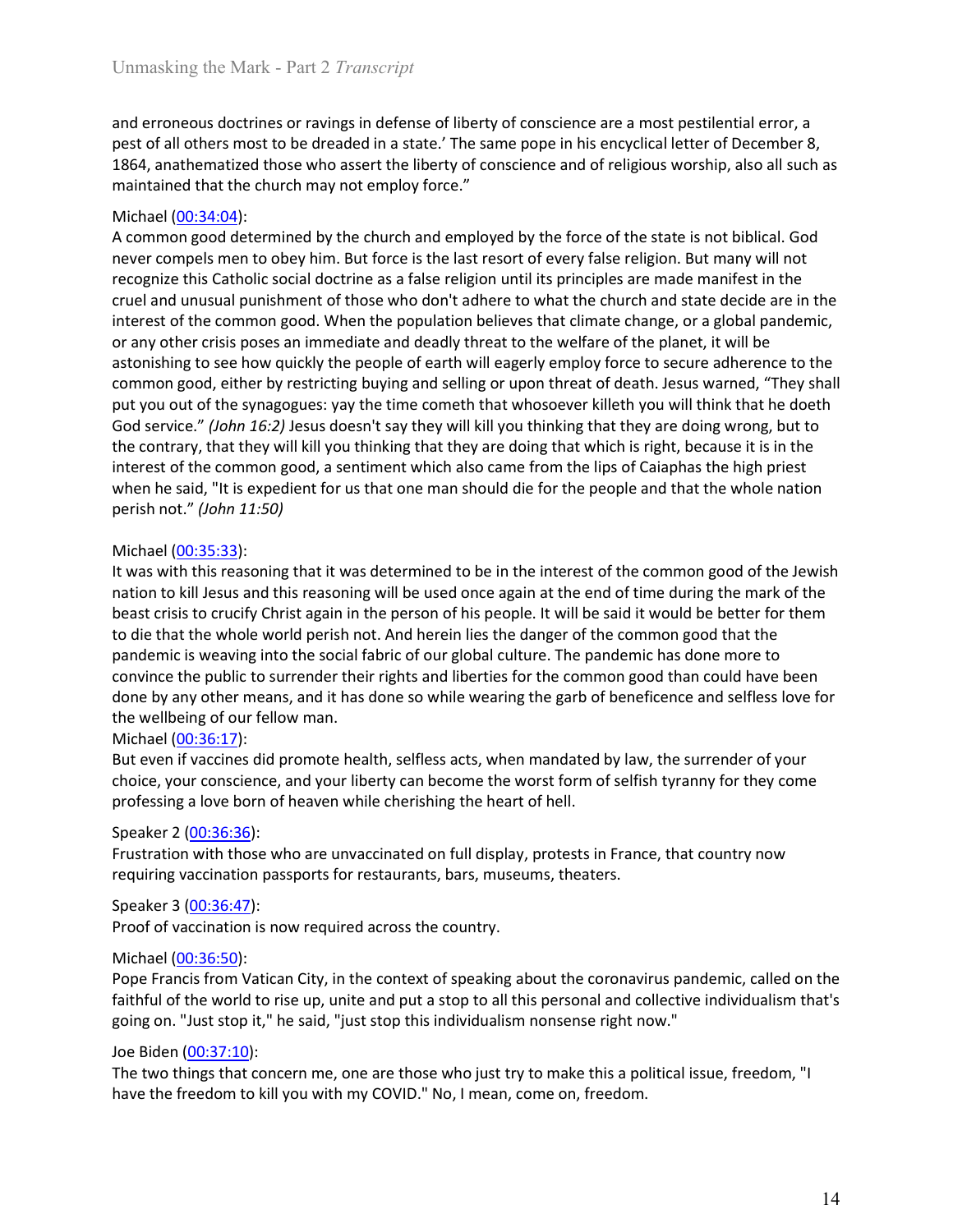Unmasking the Mark - Part 2 *Transcript*<br>Michael (00:37:23):<br>With the COVID pandemic, the world is being taught that one infected person poses a risk to the whole<br>society, and therefore, the enforcement of things like face Unmasking the Mark - Part 2 *Transcript*<br>Michael (<u>00:37:23</u>):<br>With the COVID pandemic, the world is being taught that one infected person pos<br>society, and therefore, the enforcement of things like face masks and social di Unmasking the Mark - Part 2 *Transcript*<br>Michael (<u>00:37:23</u>):<br>With the COVID pandemic, the world is being taught that one infected person poses a risk to the whole<br>society, and therefore, the enforcement of things like fa Unmasking the Mark - Part 2 *Transcript*<br>Michael (<u>00:37:23</u>):<br>With the COVID pandemic, the world is being taught that one infected person poses a risk to the whole<br>society, and therefore, the enforcement of things like fa Unmasking the Mark - Part 2 *Transcript*<br>
Michael (<u>00:37:23</u>):<br>
With the COVID pandemic, the world is being taught that one infected person poses a risk to the whole<br>
society, and therefore, the enforcement of things lik Unmasking the Mark - Part 2 *Transcript*<br>
Michael (<u>00:37:23</u>):<br>
With the COVID pandemic, the world is being taught that one infected person poses a risk to the whole<br>
society, and therefore, the enforcement of things like Unmasking the Mark - Part 2 *Transcript*<br>
Michael (<u>00:37:23</u>):<br>
Wich the COVID pandemic, the world is being taught that one infected person poses a risk to the whole<br>
society, and therefore, the enforcement of things like Unmasking the Mark - Part 2 *Transcript*<br>
Michael (<u>00:37:23</u>):<br>
With the COVID pandemic, the world is being taught that one infected person poses<br>
society, and therefore, the enforcement of things like face masks and soc Unmasking the Mark - Part 2 *Transcript*<br>
Michael (<u>00:37:23</u>):<br>
With the COVID pandemic, the world is being taught that one infected person poses a risk to the whole<br>
society, and therefore, the enforcement of things lik Unmasking the Mark - Part 2 *Transcript*<br>
With the COVID pandemic, the world is being taught that one infected person poses a risk to the whole<br>
society, and therefore, the enforcement of things like face masks and social Unmasking the Mark - Part 2 *Transcript*<br>
With the COVID pandemic, the world is being taught that one infected person poses a risk to the whole<br>
society, and therefore, the enforcement of things like face masks and social Unmasking the Mark - Part 2 *Transcript*<br>
With the COVID pandemic, the world is being taught that one infected person poses a risk to the whole<br>
society, and therefore, the enforcement of things like face masks and social

Unmasking the Mark - Part 2 *Transcript*<br>
Michael (<u>00:37:23</u>):<br>
Michael (<u>00:37:23</u>):<br>
With the COVID pandemic, the world is being taught that one infected person pos<br>
society, and therefore, the enforcement of things li Unmasking the Mark - Part 2 *Transcript*<br>
Witchel (<u>00:37:23</u>):<br>
Witchel (00:37:23):<br>
Society, and therefore, the worded is being taught that one infected person poses a risk to the whole<br>
society, and therefore, the enfor Unmasking the Mark - Part 2 *Transcript*<br>
With the COVID pandemic, the world is being taught that one infected person poses a risk to the whole<br>
society, and therefore, the enforcement of things like face masks and social Unmasking the Mark - Part 2 *Transcript*<br>
With the COVID pandemic, the world is being taught that one infected person poses a risk to the whole<br>
society, and therefore, the enforcement of things like face masks and social Unmasking the Mark - Part 2 *I rranscript*<br>
With the COVID pandenic, the world is being taught that one infected person poses a risk to the whole<br>
society, and therefore, the enforcement of things like face masks and socia Michael (<u>00:37:23</u>):<br>With the COVID pandemic, the world is being taught that one infected person poses a risk to the whole<br>society, and therefore, the enforcement of things like face masks and social distancing that each<br> Michael (<u>00:37:23</u>):<br>Writh the COVID pandemic, the world is being taught that one infected person poses a risk to the whole<br>society, and therefore, the enforcement of things like face masks and social distancing that eac With the COVID pandemic, the world is being taught that one infected person psociety, and therefore, the enforcement of things like face masks and social distingular mindividual must adhere to are legitimized because they society, and therefore, the enforcement of things like face masks and social distantial individual must adhere to are legitimized because they are in the best interest of the minimizion in individual must surrender their l individual must surrender their liberty of conscience and their individual rights for<br>Speaker 4 (00:37:54):<br>And as a member of society, reaping all the benefits of being a member of society,<br>responsibility to society, and Speaker 4 <u>(00:397:54)</u>.<br>
Speaker 4 (<u>00:37:54</u>):<br>
And as a member of society, reaping all the benefits of being a member of society, you have a<br>
responsibility to society, and I think each of us, particularly in the conte Speaker 1 (00:39:<u>71-9</u>):<br>
Speaker 4 (00:<u>37-9-</u>24):<br>
Speaker A (00:23-<u>7-14)</u><br>
And as a member of society, reaping all the benefits of being a member of society, you have a<br>
responsibility to society, and I think each of responsibility to society, and I think each of us, particularly in the context of a pandemillions of people, you have got to look at it and say, there comes a time when you d<br>millions of people, you have got to look at it millions of people, you have got to look at it and say, there comes a time when you do have to give up<br>whitt you consider your individual right of making your own decision for the greater good of society-<br>Michael (00:38:2? what you consider your individual right of making your own decision for the greater good of society-<br>Michael <u>(00:38:27</u>):<br>Michael (<u>00:38:27</u>):<br>The website, Verdict, a website offering legal commentary and opinions states Michael (<u>00:38:27</u>):<br>
The website, Verdict, a website offering legal commentary and opinions states: "Those refusing<br>
virus. They need to be held responsible to the public good." And the fact most of the public already<br> The website, Verdict, a website offering legal commentary and opinions states: "Thos<br>
The website, Verdict, a website offering legal commentary and opinions states: "Thos<br>
virus. They need to be held responsible to the pub vaccination, with the exception of those whose health precludes it, are recklessly aiding and abetting the virus. They need to be held responsible to the public good." And the fact most of the public aready inconsiders it virus. They need to be held responsible to the public good." And the fact most of the pust considers it a virtue for individual to surrender their individuals m for the common side pust shows that the public is ready for t considers it a virtue for individuals to surrender their individualism for the common good of the public<br>just shows that the public is ready for the enforcement of the mark of the beast. But the mark of the<br>beast will not

(singing)

just shows that the public is ready for the enforcement of the mark of the beast. B.<br>beast will not happen all at once. The public will continue to be primed with the ide<br>good ...<br>Michael (<u>00:39:08</u>):<br>Michael (<u>00:39:08</u>) Speaker 6 (00:39:56): **Solution**<br>
Michael (<u>00:39:08</u>):<br>
(singing)<br>
Michael (<u>00:39:08</u>):<br>
Until those who maintain their individual rights and liberty of conscience will be said to be of the most<br>
selfish and heinous character and is this not (singing)<br>
Michael (<u>00:39:08</u>):<br>
Until those who maintain their individual rights and liberty of conscience will be said<br>
selfish and heinous character and is this not already the case?<br>
Speaker 18 (<u>00:39:19</u>):<br>
The tre endote (00:39:08):<br>Until those who maintain their individual rights and liberty of conscience will be said to be of the most<br>selfish and helinous character and is this not already the case?<br>Speaker 18 (00:39:19):<br>That very Michael (<u>00:39:08</u>):<br>
and those who maintain their individual rights and liberty of conscience will be said to be<br>
uchit those who maintain their individual rights and liberty of conscience will be said to be<br>
selfish and selfish and heinous character and is this not already the case?<br>Speaker 18 (<u>00:39:19</u>):<br>That very freedom has caused a few selfish and profoundly silly people to rattle on a<br>harms to walk away from reason and medicine to Speaker 18 (<u>00:39:19</u>):<br>
Speaker 18 (<u>00:39:19</u>):<br>
That very freedom has caused a few selfish and profoundly silly people to rattle on about in<br>
harms to walk away from reason and medicine to their own self-absorbed and d That very freedom has caused a few selfish and profoundly silly people to rattle or<br>That very freedom has caused a few selfish and profoundly silly people to rattle or<br>harms to walk away from reason and medicine to their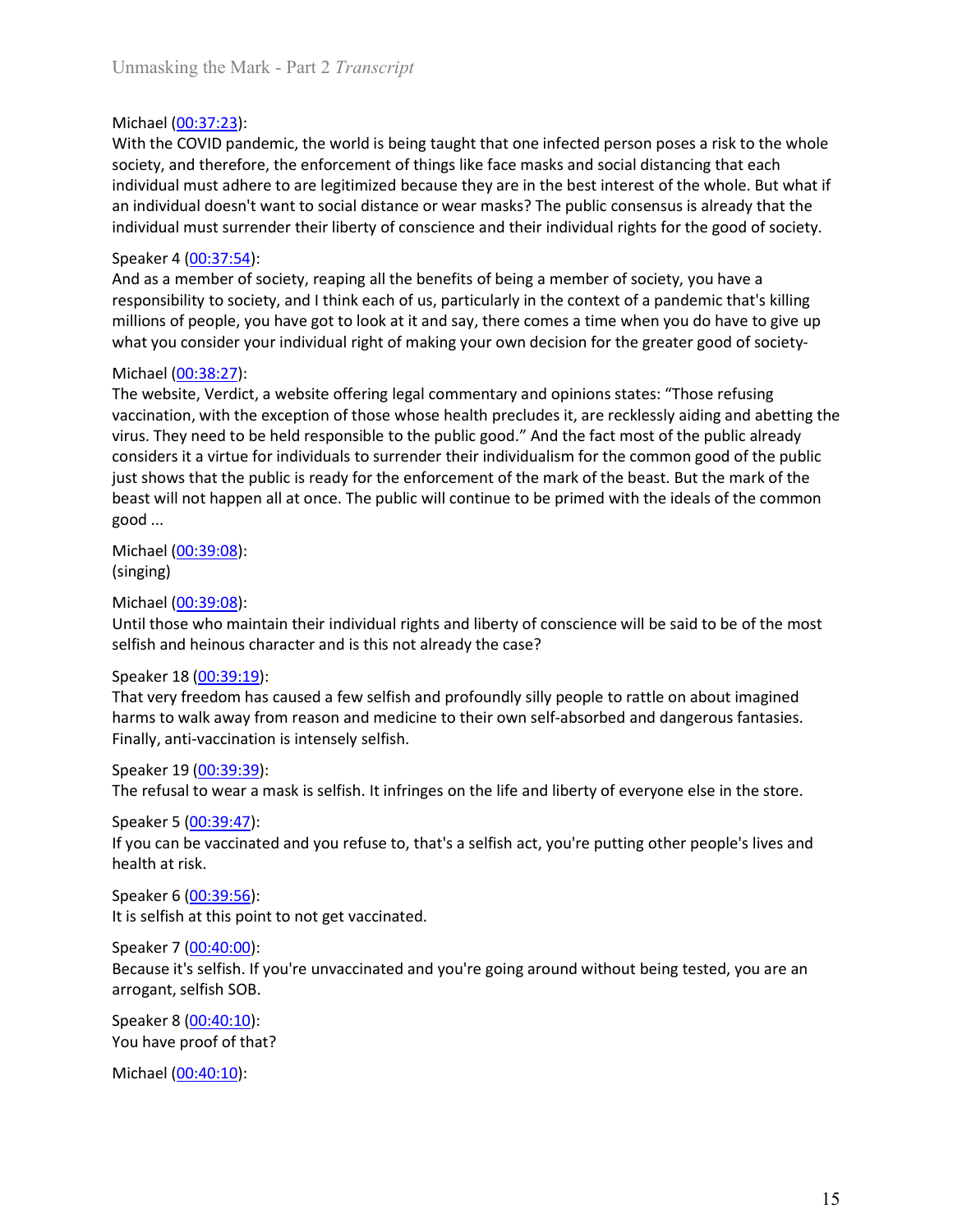Unmasking the Mark - Part 2 *Transcript*<br>For this reason, images like these are making the rounds on soul social media, claiming you are being<br>conditioned to view your freedom as selfish. Even in churches, the message is c Unmasking the Mark - Part 2 *Transcript*<br>For this reason, images like these are making the rounds on soul social media, claiming you are being<br>conditioned to view your freedom as selfish. Even in churches, the message is c Unmasking the Mark - Part 2 *Transcript*<br>For this reason, images like these are making the rounds on soul social media, claiming you are being<br>conditioned to view your freedom as selfish. Even in churches, the message is c Unmasking the Mark - Part 2 *Transcript*<br>For this reason, images like these are making the rounds on soul social media, claiming you are being<br>conditioned to view your freedom as selfish. Even in churches, the message is c Unmasking the Mark - Part 2 *Transcript*<br>For this reason, images like these are making the rounds on soul social media, claiming you are being<br>conditioned to view your freedom as selfish. Even in churches, the message is c Unmasking the Mark - Part 2 *Transcript*<br>For this reason, images like these are making the rounds on soul social media, claiming you are being<br>conditioned to view your freedom as selfish. Even in churches, the message is c Unmasking the Mark - Part 2 *Transcript*<br>For this reason, images like these are making the rounds on soul social media, claiming you are being<br>conditioned to view your freedom as selfish. Even in churches, the message is Unmasking the Mark - Part 2 *Transcript*<br>For this reason, images like these are making the rounds on soul social media, claiming you are being<br>conditioned to view your freedom as selfsh. Even in churches, the message is cl Unmasking the Mark - Part 2 *Transcript*<br>For this reason, images like these are making the rounds on soul social media, claiming<br>conditioned to view your freedom as selfish. Even in churches, the message is clear, lov<br>wear Unmasking the Mark - Part 2 *Transcript*<br>For this reason, images like these are making the rounds on soul social media, claiming you are being<br>conditioned to view your freedom as selfish. Even in churches, the message is Unmasking the Mark - Part 2 *Transcript*<br>For this reason, images like these are making the rounds on soul social media, clai<br>conditioned to view your freedom as selfish. Even in churches, the message is clea<br>wear a mask, Unmasking the Mark - Part 2 *Transcript*<br>For this reason, images like these are making the rounds on soul social media, claiming you are being<br>conditioned to view your freedom as selfish. Even in churches, the message is Unmasking the Mark - Part 2 *Transcript*<br>
For this reason, images like these are making the rounds on soul social media, claim<br>
conditioned to view your freedom as selfish. Even in churches, the message is clear,<br>
wear a Unmasking the Mark - Part 2 *Transcript*<br>For this reason, images like these are making the rounds on soul social media, claiming you are being<br>conditioned to view your freedom as selfish. Even in churches, the message is c Unmasking the Mark - Part 2 *Transcript*<br>
For this reason, images like these are making the rounds on soul social media, claimin<br>
conditioned to view your freedom as selfish. Even in churches, the message is clear, l<br>
wea Unmasking the Mark - Part 2 *I ranscript*<br>For this reason, images like these are making the rounds on soul social media, claiming you are being<br>conditioned to view your freedom as selfish. Even in churches, the message is For this reason, images like these are making the rounds on soul social media, clai<br>conditioned to view your freedom as selfish. Even in churches, the message is clea<br>wear a mask, subtly inferring that not wearing a mask For this reason, images like these are making the rounds on soul social media, claiming you are being<br>conditioned to view your freedom as selfish. Even in churches, the message is clear, love your neighbor,<br>wear a mask su

conditioned to view your freedom as selfish. Even in churches, the message is clear, fore your neighbor,<br>wear a mask, subtly inferring that not wearing a mask is unloving. The message is clear if you will not<br>wear a mask f wear a mask, subtly inferring that not wearing a mask is unloving. The measage is clear if you will not exercist<br>ittery Californians call police to report neter neighbors coughing and sneezing and Ohio county creates<br>jtitu wear a mask for the common good, then others can snitch on you. This article from Daily Mail reports, and the cause are an sinical police to report people not wearing face masks. In Massachusetts alone, it was reported hol jittery Californians call police to report their neighbors coughing and smearing and ohio county creates<br>hotline for residents to report people not wearing face masks. In Massachusetts alone, it was reported<br>residents bur hotline for residents to report people not wearing face masks. In Massachusetts alone, it vesidents burning up the snitch line in which more than 200,000 calls have been logged.<br>Shane Patton (<u>00:40:53)</u>:<br>Not dobbing in so And one journalist wrote, I want to find an anti-masker and beat them to death.<br>
Speaker 9 (<u>00:41:05</u>):<br>
Do I believe that I'm causing harm by not vaccinating my child? No, I don't.<br>
Speaker 10 (<u>00:41:05</u>):<br>
Well, you'r Speaker 9 (<u>00-41:05</u>):<br>
Speaker 9 (<u>00-41:05</u>):<br>
Do I believe that I'm causing harm by not vaccinating my child? No, I don't.<br>
Speaker 10 (<u>00-41:05</u>):<br>
Morie a ... different against those who fear God and keep his comma Speaker 21 (<u>00:44:0</u>5):<br>
Speaker 10 (<u>00:41:09</u>):<br>
Oo I believe that I'm causing harm by not vaccinating my child? No, I don't.<br>
Speaker 10 (<u>00:41:07</u>):<br>
Well, you're a ... idiot. It's as simple as that.<br>
Nivahat (00:41 Do I believe that I'm causing harm by not vaccinating my child? No, I don't.<br>Speaker 10 (<u>00:41:17</u>):<br>Well, you're a ... idiot. It's as simple as that.<br>Well, you're a ... idiot. It's as simple as that.<br>Michael (<u>00:41:17</u>) Speaker 10 (<u>00:41:47</u>):<br>
Well, you're a ... idiot. It's as simple as that.<br>
Michael (<u>00:41:1</u>:1):<br>
Nivant to <u>point out these things</u> because this is the attitude and sentiment that will, in the near future,<br>
be directed Well, you're a ... idiot. It's as simple as that.<br>
Michael <u>(00:41:17</u>):<br>
I want to point out these things because this is the attitude and sentiment that will, i<br>
l want to point out these things because this is the atti Michael (<u>00:41:17</u>):<br>
Whant to point out these things because this is the attitude and sentiment that will, in the near future,<br>
the directed against those who fear God and keep his commandments, especially the seventh-da I want to point out these things because this is the attitude and sentiment that will<br>be directed against those who fear God and keep his commandments, especially t<br>Sabbath. The vast multitudes upon the earth will be led t be directed against those who fear God and keep his commandenents, especially the seventh-day<br>Sabbath. The vast multitudes upon the earth will be led to believe that the few who keep God's Sabbath<br>day holy are the cause of

Sababath. The wast multitudes upon the earth will be led to believe that the few who keep God's Sabbath<br>day holy are the cause of all their sufferings, and the Bible tells us the animosity directed against<br>commandment keep Example the selfishness will culminate in: "A time of trouble, such as never was since<br>commandment keepers will culminate in: "A time of trouble, such as never was since<br>nation." (Daniel 12:1)<br>So, if you are wondering, are mation." (*Daniel 12:1)*<br>
So, if you are wondering, are Americans ready to hand over the virtues and values of their 244-year-old<br>
constitutional Republic in exchange for the enforcement of the Catholic social doctrine of Michael (<u>00:41:47</u>):<br>So, if you are wondering, are Americans ready to hand over the virtues and values of their 244-year-old<br>constitutional Republic in exchange for the enforcement of the Catholic social doctrine of the c Michael <u>(00-41-47):</u><br>So, if you are wondering, are Americans ready to hand over the virtues and values of their 244-year-old<br>constitutional Republic in exchange for the enforcement of the Catholic social doctrine of the Michael (<u>00:41:47</u>):<br>So, if you are wondering, are Americans ready to hand over the virtues and values of the<br>constitutional Republic in exchange for the enforcement of the Catholic social doctrine good? Then clearly the Michael (<u>00-41-47</u>):<br>So, if you are wondering, are Americans ready to hand over the virtues and values of their 244-year-old<br>constitutional Republic in exchange for the enforcement of the Catholic social doctrine of the c Michael <u>(00:41:47):</u><br>
So, If you are wondering, are Americans ready to hand over the virtues and values of their 244-year-old<br>
So, If you are wondering for the enforcement of the Catholic social doctrine of the common<br>
g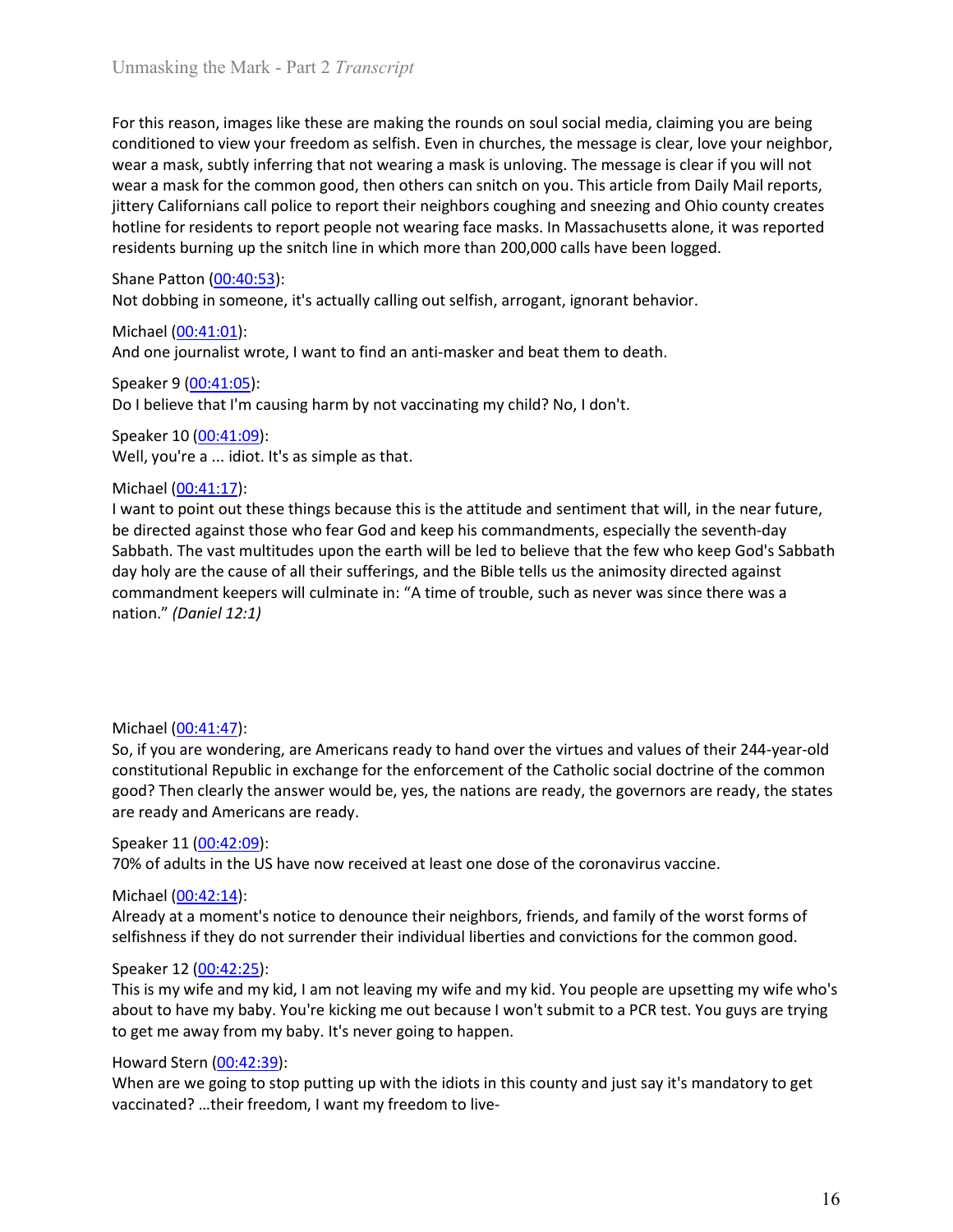Unmasking the Mark - Part 2 *Transcript*<br>Jimmy Kimmel (<u>00:42:48</u>):<br>Vaccinated person having a heart attack, yes, come right on in, we'll take care of you. Unvaccinated guy Unmasking the Mark - Part 2 *Transcript*<br>Jimmy Kimmel (<u>00:42:48</u>):<br>Vaccinated person having a heart attack, yes, come right on in, we'll take care of you. Un<br>who gobbled horse goo, rest in peace, wheezy.<br>Jimmy Kimmel (<u>00</u> Unmasking the Mark - Part 2 *Transcript*<br>Jimmy Kimmel (<u>00:42:48</u>):<br>Vaccinated person having a heart attack, yes, come right on in, we'll take care of you. Unvaccinated guy<br>who gobbled horse goo, rest in peace, wheezy.<br>Jim Unmasking the Mark - Part 2 *Transcript*<br>Jimmy Kimmel (<u>00:42:48</u>):<br>Vaccinated person having a heart attack, yes, come right on in, we'll take care of you. Unvaccinated guy<br>who gobbled horse goo, rest in peace, wheezy.<br>Jim Unmasking the Mark - Part 2 *Transcript*<br>Jimmy Kimmel <u>(00:42:48)</u>:<br>Vaccinated person having a heart attack, yes, come right on in, we'll take care of you. Un<br>who gobbled horse goo, rest in peace, wheezy.<br>Jimmy Kimmel <u>(00</u> Unmasking the Mark - Part 2 *Transcript*<br>Jimmy Kimmel (<u>00:42:48)</u>:<br>Vaccinated person having a heart attack, yes, come right on in, we'll take care of you.<br>who gobbled horse goo, rest in peace, wheezy.<br>Jimmy Kimmel (<u>00:43</u> Unmasking the Mark - Part 2 *Transcript*<br>Jimmy Kimmel (<u>00:42:48</u>):<br>Vaccinated person having a heart attack, yes, come right on in, we'll take care of you.<br>who gobbled horse goo, rest in peace, wheezy.<br>Jimmy Kimmel (<u>00:43</u> Unmasking the Mark - Part 2 *Transcript*<br>Jimmy Kimmel (<u>00:42:48</u>):<br>Vaccinated person having a heart attack, yes, come right on in, we'll take care of you.<br>who gobbled horse goo, rest in peace, wheezy.<br>Jimmy Kimmel <u>(00:42</u> Unmasking the Mark - Part 2 *Transcript*<br>Jimmy Kimmel <u>(00:42-48</u>):<br>Vaccinated person having a heart attack, yes, come right on in, we'll take care of you. Unvaccinated guy<br>who gobbled horse goo, rest in peace, wheezy.<br>Jim Unmasking the Mark - Part 2 *Transcript*<br>Jimmy Kimmel (<u>00:42:48</u>):<br>Vaccinated person having a heart attack, yes, come right on in, we'll take care of you. Unvaccinated guy<br>who gobbled horse goo, rest in peace, wheezy.<br>(si Unmasking the Mark - Part 2 *Transcript*<br>
Jimmy Kimmel (<u>00:42:48</u>):<br>
Vaccinated person having a heart attack, yes, come right on in, we'll take care of you. Unvaccinated guy<br>
who gobbled horse goo, rest in peace, wheevy. Unmasking the Mark - Part 2 *Transcript*<br>
Jimmy Kimmel (<u>00:42:48</u>):<br>
Vaccinated person having a heart attack, yes, come right on in, we'll take care of you. Unvaccinated guy<br>
who gobbled horse goo, rest in peace, wheezy. Jimmy Kimmel (00:42:48):<br>Vaccinated person having a heart attack, yes, come right on in, we'll take care of you. Unvaccinated guy<br>vino gobbled horse goo, rest in peace, wheezy.<br>
Jimmy Kimmel (0<u>0:43:55</u>):<br>
Speaker 13 (00:4 Vaccinated person having a heart attack, yes, come right on in, we'll take care of you. Unvaccinated guy<br>who gobbled horse goo, rest in peace, wheery.<br>Jimmy Kimmel (<u>00:42:55)</u>:<br>Speaker 13 (<u>00:43:06</u>):<br>Speaker 13 (<u>00:43:</u>

(singing).

Unmasking the Mark - Part 2 *Transcript*<br>Jimmy Kimmel (<u>00:42:48)</u>:<br>Vaccinated person having a heart attack, yes, come right on in, we'll take care of you.<br>who gobbled horse goo, rest in peace, wheezy.<br>Jimmy Kimmel <u>(00:42</u> Unmasking the Mark - Part 2 *Transcript*<br>
Jimmy Kimmel (<u>00:42:48)</u>:<br>
Vaccinated person having a heart attack, yes, come right on in, we'll take care of you.<br>
Workey (singing).<br>
Jimmy Kimmel (<u>00:42:55)</u>:<br>
Speaker 13 (<u>00</u> Jimmy Kimmel <u>(00:42:48)</u>:<br>Vaccinated person having a heart attack, yes, come right on in, we'll take care of you.<br>Who gobbled horse goo, rest in peace, wheezy.<br>Jimmy Kimmel <u>(00:42:55)</u>:<br>Speaker 13 (<u>00:43:06):</u><br>Speaker 1 who gobbled horse goo, rest in peace, wheezy.<br>
Jimmy Kimmel (00:42:55):<br>
Singing).<br>
Speaker 13 (00:43:06):<br>
Speaker 14 (00:43:06):<br>
Vacate everyone from the building and we will be locking the building.<br>
Speaker 14 (00:43 Jimmy Kimmel (<u>00:42:55</u>):<br>Speaker 13 (<u>00:43:06)</u>:<br>Speaker 13 (<u>00:43:06)</u>:<br>We will not serve-<br>Speaker 15 (<u>00:43:01)</u>:<br>Speaker 15 (<u>00:43:01)</u>:<br>Yesterday, this pastor was arrested for breaking mask by-law.<br>Yesterday, thi (singing).<br>
Speaker 13 (00:43:06):<br>
We will not serve-<br>
Speaker 14 (<u>00:43:16</u>):<br>
Speaker 14 (<u>00:43:16</u>):<br>
Speaker 15 (<u>00:43:21)</u>:<br>
Vacate everyone from the building and we will be locking the building.<br>
Speaker 15 (<u>00</u> Speaker 13 (<u>00-43:06):</u><br>Speaker 13 (<u>00-43:06):</u><br>Speaker 14 (<u>00-43:16</u>):<br>Speaker 15 (<u>00-43:24)</u>:<br>Vacate everyone from the building and we will be locking the building.<br>Speaker 15 (<u>00-43:24)</u>:<br>Speaker 15 (<u>00-43:24)</u>:<br>O

Vacate everyone from the building and we will be locking the building.<br>Speaker 15 (<u>00:43:21)</u>:<br>Yesterday, this pastor was arrested for breaking mask by-law.<br>Speaker 16 (<u>00:43:24</u>):<br>Officers wasted no time making arrests Speaker 15 (<u>00:43:21)</u>:<br>Speaker (15 (<u>00:43:24</u>):<br>Speaker (15 (00:43:24):<br>Officers wasted no time making arrests after violent anti lockdown protests swamped city streets<br>vesterday. The 700 person strong crowd was suddenl Yesterday, this pastor was arrested for breaking mask by-law.<br>Speaker 16 (<u>00:43:24</u>):<br>Officers wasted no time making arrests after violent anti lockdown protests swamped city streets<br>officers wasted no time making arrests Figure 16 (00.43:24):<br>
Speaker 16 (00.43:24):<br>
Officers wasted no time making arrests after violent anti lockdown protests swamped city streets<br>
syester or 10 (00.43:24):<br>
Speaker 17 (00.44:10):<br>
Speaker 17 (00.44:10):<br>
An **CHECT CONSET CONSET CONSET CONSET CONSET CONSET CONSET CONSET AND INDIVIDENT AND DETERMAL SPEAKER 17 (00:44:00):**<br>
Speaker 17 (00:44:00):<br>
Speaker 17 (00:44:00):<br>
Speaker 17 (00:44:00):<br>
Speaker 17 (00:44:00):<br>
Convince p vesterday. The 700 person strong rowd was suddenly surrounded.<br>
Speaker 17 (<u>00:44:0)</u>:<br>
Speaker 17 (<u>00:44:0)</u>:<br>
Convince people and the them in a car and drive them and get that vaccine in their arm.<br>
And we have to get Speaker 17 (<u>00-44-30</u>):<br>Speaker 17 (<u>00-44-00)</u>:<br>And we have to get in those communities and we have to knock on those doors and we have to<br>convince people and put them in a car and drive them and get that vaccine in the And we have to get in those communities and we have to knock on those doors are<br>onvince people and put them in a car and drive them and get that vaccine in thei<br>Michael (00:44:10):<br>And just as the public is the greatest e courts have found that when medical ... requires that the public health outweighs the public is the public is the preatest enforcer of mask mandates-<br>
Speaker 20 (00:44:16):<br>
Speaker 20 (00:44:16):<br>
Speaker 20 (00:44:16):<br>

Michael (00:44:10):<br>
Michael (00:44:10):<br>
And just as the public is the greatest enforcer of mask mandates-<br>
Speaker 20 (00:44:16):<br>
Wear a mask! You're a ... putting other people's lives at risk.<br>
Michael (00:44:18):<br>
So And just as the public is the greatest enforcer of mask mandates-<br>Speaker 20 (<u>00:44:16</u>):<br>Wear a mask! You're a ... putting other people's lives at risk.<br>Michael (<u>00:44:16</u>):<br>Wear a mask! You're a ... putting other peop Speaker 20 (00:44:18):<br>
Wear a mask! You're a ... putting other people's lives at risk.<br>
So too, the greatest enforcers of the mark of the beast will be those closest to you. Your parents, your<br>
stillings, your friends, co Speaker 20 (<u>00-44-18</u>):<br>
Speaker 20 (<u>00-44-18</u>):<br>
Michael (<u>00-44-18</u>):<br>
So too, the greatest enforcers of the mark of the beast will be those closest to you. Your parents, your<br>
siblings, your friends, coworkers and nei Wear a mask! You're a ... putting other people's lives at risk.<br>
Michael (<u>00-44-18</u>):<br>
So too, the greatest enforcers of the mark of the beast will be those closest to you. Your parents, your<br>
Siblings, your friends, cowo Michael <u>(00:44:18</u>):<br>So too, the greatest enforcers of the mark of the beast will be those closest to you. Your parents, your<br>siblings, your friends, coworkers and neighbors, and even church members. But face masks are ju Michael (<u>00:44:18</u>):<br>So too, the greatest enforcers of the mark of the beast will be those closest to you. Your parents, your<br>siblings, your friends, coworkers and neighbors, and even church members. But face masks are ju Michael (<u>00:44:18):</u><br>So too, the greatest enforcers of the mark of the beast will be those closest to you. Your parents, your<br>siblings, your friends, coworkers and neighbors, and even church members. But face masks are ju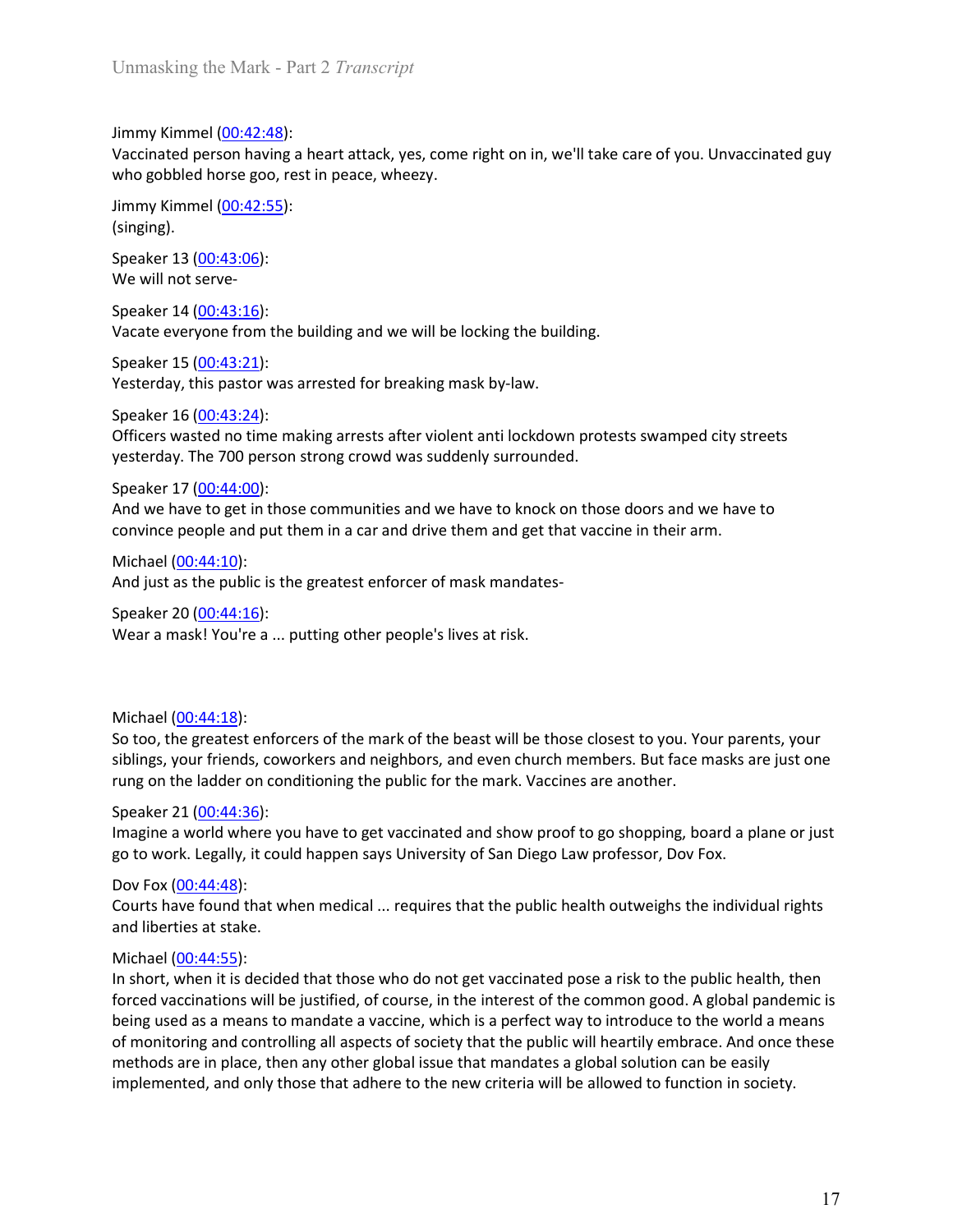Unmasking the Mark - Part 2 *Transcript*<br>Michael (<u>00:45:34</u>):<br>New York Mayor Bill de Blasio posted on Twitter, if you want to participate in society fully, you've got to<br>get vaccinated. With these sentiments, one can easi Unmasking the Mark - Part 2 *Transcript*<br>Michael <u>(00:45:34</u>):<br>New York Mayor Bill de Blasio posted on Twitter, if you want to participate in socia<br>get vaccinated. With these sentiments, one can easily see when a global da Unmasking the Mark - Part 2 *Transcript*<br>Michael (<u>00:45:34)</u>:<br>New York Mayor Bill de Blasio posted on Twitter, if you want to participate in society fully, you've got to<br>get vaccinated. With these sentiments, one can easi Unmasking the Mark - Part 2 *Transcript*<br>Michael (<u>00:45:34)</u>:<br>New York Mayor Bill de Blasio posted on Twitter, if you want to participate in society fully, you've got to<br>get vaccinated. With these sentiments, one can easi Unmasking the Mark - Part 2 *Transcript*<br>Nichael (<u>00:45:34</u>):<br>New York Mayor Bill de Blasio posted on Twitter, if you want to participate in society fully, you've got to<br>get vaccinated. With these sentiments, one can easi Unmasking the Mark - Part 2 *Transcript*<br>
Michael (<u>00:45:34</u>):<br>
New York Mayor Bill de Blasio posted on Twitter, if you want to participate in society fully, you've got to<br>
get vaccinated. With these sentiments, one can e Unmasking the Mark - Part 2 *Transcript*<br>
Michael (<u>00:45:34</u>):<br>
New York Mayor Bill de Blasio posted on Twitter, if you want to participate in society<br>
get vaccinated. With these sentiments, one can easily see when a glob Unmasking the Mark - Part 2 *Transcript*<br>
Michael (<u>00:45:34</u>):<br>
New York Mayor Bill de Blasio posted on Twitter, if you want to participate in society<br>
get vaccinated. With these sentiments, one can easily see when a glo Unmasking the Mark - Part 2 *Transcript*<br>Michael (<u>00:45:34</u>):<br>New York Mayor Bill de Blasio posted on Twitter, if you want to participate in society fully, you've got to<br>get vaccinated. With these sentiments, one can easi Unmasking the Mark - Part 2 *Transcript*<br>
Nichael (00:45:34):<br>
New York Mayor Bill de Blasio posted on Twitter, if you want to participate in society fully, you've got to<br>
get vaccinated. With these sentiments, one can eas

Unmasking the Mark - Part 2 *Transcript*<br>
Michael (<u>00:45:34</u>):<br>
New York Mayor Bill de Blasio posted on Twitter, if you want to participate in soci<br>
get vaccinated. With these sentiments, one can easily see when a global Unmasking the Mark - Part 2 *Transcript*<br>
Nichael (<u>00:45:34</u>):<br>
New York Mayor Bill de Blasio posted on Twitter, if you want to participate in society fully, you've got to<br>
get vaccinated. With these enfinents, one can ea Unmasking the Mark - Part 2 *Transcript*<br>New York Mayor Bill de Blasio posted on Twitter, if you want to participate in society fully, you've got to<br>Ret Vaccinated. With these sentiments, one can easily see when a global d Unmasking the Mark - Part 2 *Transcript*<br>New York Mayor Bill de Blasio posted on Twitter, if you want to participate in society fully, you've got to<br>New York Mayor Bill de Blasio posted on Twitter, if you want to participa Unmasking the Mark - Part 2 *Transcript*<br>
Michael (<u>00:45:34</u>):<br>
New York Mayor Bill de Blasio posted on Twitter, if you want to participate in society fully, you've got to<br>
get vaccinated. With these sentiments, one can e Unmasking the Mark - Part 2 *Transcript*<br>
Niew York Mayor Bill de Blasio posted on Twitter, if you want to participate in society fully, you've got to<br>
Ree York Mayor Bill de Blasio posted on Twitter, if you want to partic Unmasking the Mark - Part 2. *Pranscript*<br>
Nichael (<u>00:45:34</u>):<br>
New York Mayor Bill de Blasio posted on Twitter, if you want to participate in society fully, you've got to<br>
Rev vaccinated. With these sentiments, one can Michael (<u>00:45:34</u>):<br>New York Mayor Bill de Blasio posted on Twitter, if you want to participate in society fully, you've got to<br>get vaccinated. With these sentiments, one can easily see when a global day of rest becomes Michael (<u>00:45:34</u>):<br>New York Mayor Bill de Blasio posted on Twitter, if you want to participate in society fully, you've got to<br>New York Mayor Bill de Blasio posted on Twitter, if you want to participate in society tully New York Mayor Bill de Blasio posted on Twitter, if you want to participate in society fully, you've got to<br>get vaccinated. With these sentiments, one can easily see when a global day of rest becomes the chosen<br>solution to get vaccinated. With these sentiments, one can easily see when a global day of resolution to all the world's problems such as climate change, everything will alread solution to all the world's problems such as climate cha solution to all the world's problems such as climate change, everything will already be in place to<br>enforce it just as the Bible foretold, restricting all who do not obey it from being able to "buy or sell."<br>(Revelation 13 enforce it just as the Bible foretold, restricting all who do not obey it from being able to "buy or sell."<br>Speaker 22 (<u>00:46:00)</u>.<br>The planet is changing for the worst. Scientists, environmental activists, and the United (Revelation 13:17)<br>Speaker 22 (00.46.00):<br>The planet is changing for the worst. Scientists, environmental activists, and the United Nations agree<br>that existing climate protection measures are insufficient.<br>Michael (00:46: Speaker 22 (<u>00:46:00</u>):<br>The planet is changing for the worst. Scientists, environmental activists, and the United Nations agree<br>That existing climate protection measures are insufficient.<br>
Michael (<u>00:46:10</u>):<br>
This is w The planet is changing for the worst. Scientists, environmental activists, and the United Nations agree<br>that existing climate protection measures are insufficient.<br>Michael ( $Q0.462.10$ ).<br>This is why COVID-19 has propelled that existing dimate protection measures are insufficient.<br>
Michael (<u>00:46:10</u>):<br>
This is why COVID-19 has propelled our society closer to the enforcement of the mark of the beast<br>
This is why COVID-19 has propelled our s This is why COVID-19 has propelled our society closer to the enforcement of the necause all the laws and policies being proposed and implemented as solutions to the same laws and policies their enable the enforcement of t because all the laws and policies being proposed and implemented as solutions to a golbal pandemic are all the laws and policies that enable the enforcement of the mark. Those that are already convinced that they and othe

the same law san policies that enable the enforcement of the mark. Those that are already convicted<br>that they and others should give up their individual rights and convictions to recaive the mark of the<br>vaccine will not f that they and colters should give up their individual rights and convictions to wear a face mask or get a<br>twaccine will not find it a hard matter to surrender their religious convictions to receive the mark of the<br>beast or vacine will not find it a hard matter to surrender their religious convictions to receive the mark of the beast will be urged upon us; those who have step by step yielded to worldly demands and conformed to worldly customs beast or ask others to do the same. The time is not far distant when the test will come to every soul, the<br>mark of the beast will be urged upon us; those who have step by step yielded to worldly demands and<br>conformed to wo mark of the beast will be urged upon us; those who have step by step yield to to worldly demands and<br>subject themselves to derision, insult, threatened imprisonment, and death.<br>Subject themselves to derision, insult, threa conformed to worldly customs will not find it a hard matter to yield to the powers the<br>subject themselves to derision, insult, threatened imprisonment, and death.<br>Michael (00:47:10):<br>While we talk of the mark of the beast Michael  $(00.47:10)$ :<br>
Michael  $(00.47:10)$ :<br>
While we talk of the mark of the beast being a future test, we must not fail to see<br>
vaccinations the exact same principles. Jesus said, "Render therefore unto Caesar,<br>
Caesar Michael ( $00.427.10$ )<br>While we talk of the mark of the beast being a future test, we must not fail to see in mandatory<br>vaccinations the exact same principles. Jesus said, "Render therefore unto Caesar, the things which ar Which we talk of the mark of the beast being a future test, we must not fail to see in manatory<br>Waccinations the exact same principles. Jesus sial, "Render therefore unto Caesar, the things which are<br>Caesar's and unto God vacionations the exact same principles. Jesus said, "Render therefore unto Caesar, the things which are Gasty, the discussion, the consideration, who does the body of the believer belong to? The Bible says, "What? Know you Caesar's and tunto God the things that are God's." (Matthew 22:21) Let's ask the question, who does the beight of the beight of the beight of the beight of the policies would be the policies would be the policies the polic body of the believer belong to? The Bible says, "What? Know you not that your body is the temple of the believer belong to? The Bible says, "What? Know you not that your body is the temple of the price, therefore glorify G Holy Ghost, which is in you, which ye have of God and ye are not your own? For ye are bought with a<br>price, therefore glorify God in your body and in your spirit, which are God's." (*1 Corinthions 6:19-20*)<br>Michael (<u>00-47</u> Michael ( $\underline{00.44:24}$ );  
According to this verse, your body is the temple of the Holy Ghost. Consequently, you  
because you have been bought with a price. Therefore, your body is God's. Now, if ar  
common or a government, or even the law of the country comes along and demands of  
which belongs to God, what are you to do? Do you see that this is the exact same test  
beast? The principles are all the same. Will you obey God or man? Will you render un  
which is God's? If asked to render to Caesar that which is God's, we are told we ought  
rather than men.  
Michael (00.48:26):  
The question over the vaccine mandates is akin to a pop quiz, a small trial to see if yo  
the big test. If we were not prepared to render auto God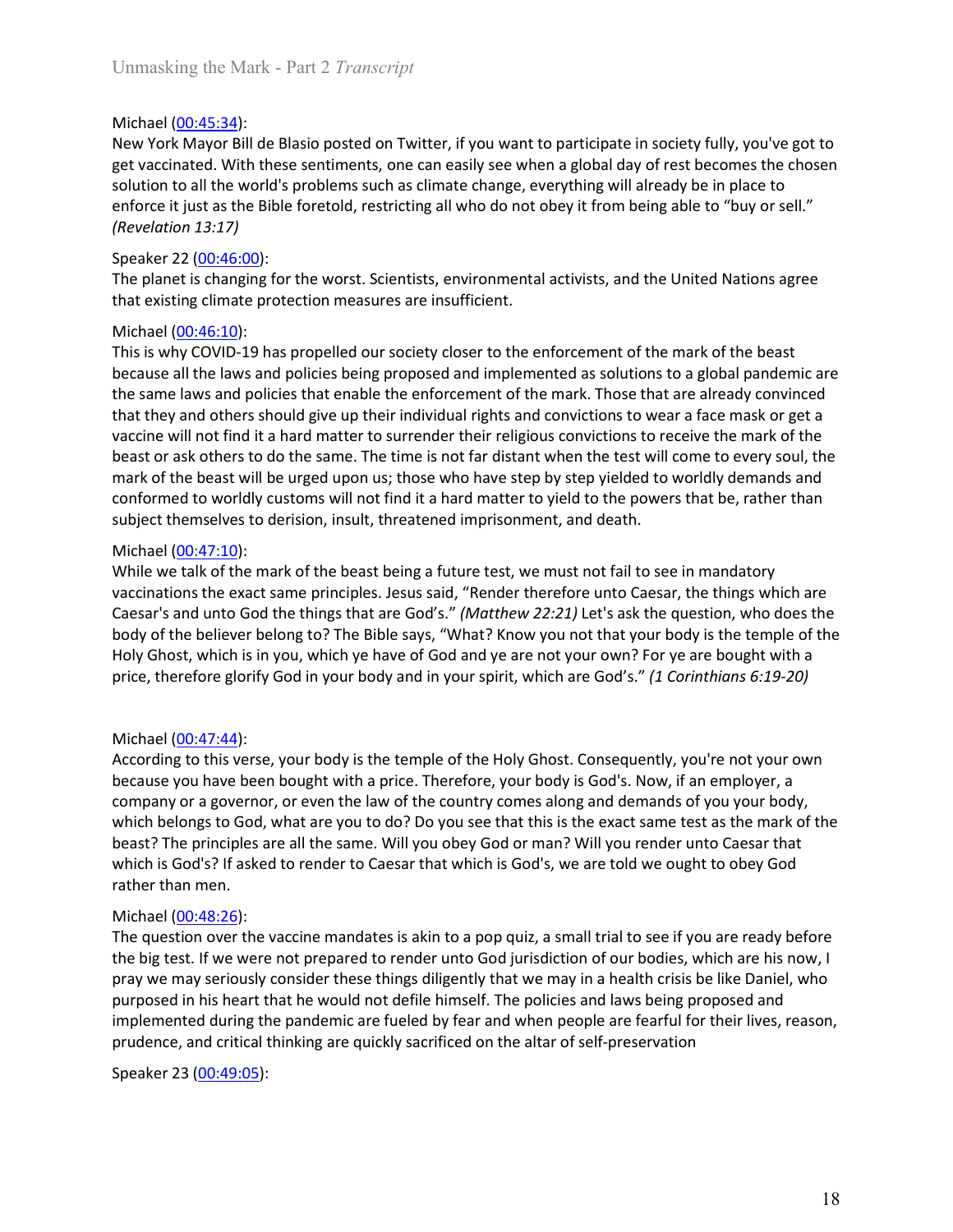Unmasking the Mark - Part 2 *Transcript*<br>Until I get the shot, I'm staying in this room. Until I get the second shot, because you got to get two<br>shots, I'm staying in this room. I have to trust that if Dr. Fauci says it's

Unmasking the Mark - Part 2 *Transcript*<br>Until I get the shot, I'm staying in this room. Until I get the second shot, because you got to get two<br>shots, I'm staying in this room. I have to trust that if Dr. Fauci says it's Unmasking the Mark - Part 2 *Transcript*<br>Until I get the shot, I'm staying in this room. Until I get the second shot, because you got to get two<br>shots, I'm staying in this room. I have to trust that if Dr. Fauci says it's Unmasking the Mark - Part 2 *Transcript*<br>Until I get the shot, I'm staying in this room. Until I get the second shot, because y<br>shots, I'm staying in this room. I have to trust that if Dr. Fauci says it's good, I'm tal<br>Mic Until I get the shot, I'm staying in this room. Until I get the second shot, because you got to get two<br>shots, I'm staying in this room. I have to trust that if Dr. Fauci says it's good, I'm taking it.<br>Michael (<u>00:49:19</u>) Unmasking the Mark - Part 2 *Transcript*<br>
Until I get the shot, I'm staying in this room. Until I get the second shot, because you got to get two<br>
shots, I'm staying in this room. I have to trust that if Dr. Fauci says it Unmasking the Mark - Part 2 *Transcript*<br>
Until I get the shot, I'm staying in this room. Until I get the second shot, because you got to get two<br>
shots, I'm staying in this room. I have to trust that if Dr. Fauci says it Unmasking the Mark - Part 2 *Transcript*<br>Until I get the shot, I'm staying in this room. Until I get the second shot, because you got to get two<br>shots, I'm staying in this room. I have to trust that if Dr. Fauci says it's Unmasking the Mark - Part 2 *Transcript*<br>Until I get the shot, I'm staying in this room. Until I get the second shot, because you got to get two<br>shots, I'm staying in this room. I have to trust that if Dr. Fauci says it's Unmasking the Mark - Part 2 *Transcript*<br>
Until I get the shot, I'm staying in this room. Until I get the second shot, because y<br>
shots, I'm staying in this room. I have to trust that if Dr. Fauci says it's good, I'm ta<br>
M Unmasking the Mark - Part 2 *Transcript*<br>Until I get the shot, I'm staying in this room. Until I get the second shot, because you got to get two<br>shots, I'm staying in this room. I have to trust that if Dr. Fauci says it's Unmasking the Mark - Part 2 *Transcript*<br>Until I get the shot, I'm staying in this room. Until I get the second shot, because you got to get two<br>shots, I'm staying in this room. I have to trust that if Dr. Fauci says it's Unmasking the Mark - Part 2 *Transcript*<br>Until I get the shot, I'm staying in this room. Until I get the second shot, because you got to get two<br>shots, I'm staying in this room. I have to trust that if Dr. Fauci says it's Unmasking the Mark - Part 2 *Transcript*<br>Until I get the shot, I'm staying in this room. Until I get the second shot, because you got to get two<br>shots, I'm staying in this room. I have to trust that if Dr. Fauci says it's Unmasking the Mark - Part 2 *Transcript*<br>Until I get the shot, I'm staying in this room. Until I get the second shot, because you<br>shots, I'm staying in this room. I have to trust that if Dr. Fauci says it's good, I'm taki Unmasking the Mark - Part 2 *Transcript*<br>Until I get the shot, I'm staying in this room. Until I get the second shot, because you got to get two<br>shots, I'm staying in this room. I have to trust that if Dr. Fauci says it's Until I get the shot, I'm staying in this room. Until I get the second shot, because y<br>shots, I'm staying in this room. I have to trust that if Dr. Fauci says it's good, I'm ta<br>Michael (<u>00:49:19</u>):<br>Michael (0<u>0:49:19</u>):<br>H Until I get the shot, I'm staying in this room. Until I get the second shot, because you got to get two<br>Shots, I'm staying in this room. I have to trust that if Dr. Fauci says it's good, I'm taking it.<br>Michael (<u>00:49:19)</u> shots, I'm staying in this room. I have to trust that if Dr. Fauci says it's good, I'm taking it.<br>Shots, I'm staying in this room. I have to trust that if Dr. Fauci says it's good, I'm taking it.<br>Michael <u>(00:49:19</u>):<br>Mich Michael (<u>00:49:19</u>):<br>How wonderful it is to love Christ, to have the indwelling of his presence that casts or<br>people knew of his love, how few would be manipulated by their emotions and fears<br>indwelling of Christ's own s How wonderfull it is to love Christ, to have the indwelling of his presence that casts out fear. If more people knew of his love, how do the manipulated by their emotions and fears? With the predictions propies that when t

people knew of his love, how few would be manipulated by their emotions and fears<br>indwelling of Christ's own spirit cromes the promise that when he, the spirit of truth is<br>guide you into all truth. And with the understandi indowelling of Chris's own spirit comes the promise that when he, the spirit of truth is come, he will<br>guide you into all truth. And with the understanding and wisdom that Christ brings comes genuine<br>freedom. As Jesus prom

And along with this lack of understanding comes fear.<br>
Speaker 24 (<u>00:50:27)</u>:<br>
I have cancer. I'm terrified, I'm not going to lie.<br>
Michael (<u>00:50:27)</u>:<br>
Michael (<u>00:50:27)</u>:<br>
Under 1 chronicles 12:32, the Bible says, Speaker 24 (<u>00:50:13</u>):<br>
In have cancer. I'm terrified, I'm not going to lie.<br>
In the 1 (Do:50:22):<br>
In the 1 (Do:50:23):<br>
In the 1 (Do:50:25):<br>
Speaker 25 (<u>00:50:34</u>):<br>
Speaker 25 (<u>00:50:43</u>):<br>
Speaker 25 (<u>00:50:43</u>): *i*<br>
have cancer. I'm terrified, I'm not going to lie.<br>
Michael (<u>00:50:27</u>):<br>
Michael (<u>00:50:27</u>):<br>
sumedicant and the action of the state of world that they do not "*(a Chronicles 12:32)*<br>
Speaker 25 (<u>00:50:45</u>):<br>
Spea Michael (<u>00-50-25</u>):<br>In the 1 Chronicles 12:32, the Bible says, "And of the children of Issachar, which were men that had<br>understanding of the times to know what Israel ought to do."(1 *Chronicles 12:32)*<br>Speaker 25 (00: Michael (<u>00-50-27</u>):<br>In the 1 Chronicles 12:32, the Bible says, "And of the children of Issachar, which were men that had<br>understanding of the times to know what Israel ought to do."(1 Chronicles 12:32)<br>Speaker 25 (<u>00-5</u> In the 1 Chronicles 12:32, the Bible says, "And of the children of Issachar, which were men that had<br>the derstanding of the times to know what Israel ought to do."(1 *Chronicles 12:32)*<br>Speaker 25 (00:50:42):<br>Under what c understanding of the times to know what Israel ought to do."(*1 Chronicles 12:32)*<br>Speaker 25 (<u>00:50:42)</u>:<br>Under what circumstances do our brains run away with the fear?<br>Speaker 26 (<u>00:50:42)</u>:<br>So they run away with the Speaker 25 (<u>00:50:37</u>):<br>
Under what circumstances do our brains run away with the fear?<br>
Speaker 26 (<u>00:50:42</u>):<br>
Speaker 26 (<u>00:50:42</u>):<br>
So they run away with the fear if we don't have accurate information.<br>
Billions Under what circumstances do our brains run away with the fear?<br>
Speaker 26 (<u>00:50:42)</u>:<br>
So they run away with the fear if we don't have accurate information.<br>
Billions of people upon the earth do not have a correct unde Speaker 26 (<u>00:50:42)</u>:<br>
So they run away with the fear if we don't have a correct understanding of the prophecies of the Bible,<br>
Billions of people upon the earth do not have a correct understanding of the prophecies of So they run away with the fear if we don't have accurate information.<br>
So they run away with the fear if we don't have a correct understanding of the prophecies of the Bible,<br>
Billions of people upon the earth do not have Michael (<u>00:50:46</u>):<br>and when things begin to happen in the world that they do not expect, they will be controlled by fear.<br>Billions of people upon the earth do not have a correct understanding of the prophecies of the Bi Michael <u>(00:50:46):</u><br>Billions of people upon the earth do not have a correct understanding of the prophecies of the Bible,<br>and when things begin to happen in the word that they do not expect, they will be controlled by fe Michael (<u>00:50:46</u>):<br>Billions of people upon the earth do not have a correct understanding of the prophecies of the Bible,<br>and when things begin to happen in the world that they do not expect, they will be controlled by f Michael <u>(00:50:46</u>):<br>Billions of people upon the earth do not have a correct understanding of the prophecies of the Bible,<br>Billions of people upon the aarth do not have do not expect, they will be controlled by fear.<br>With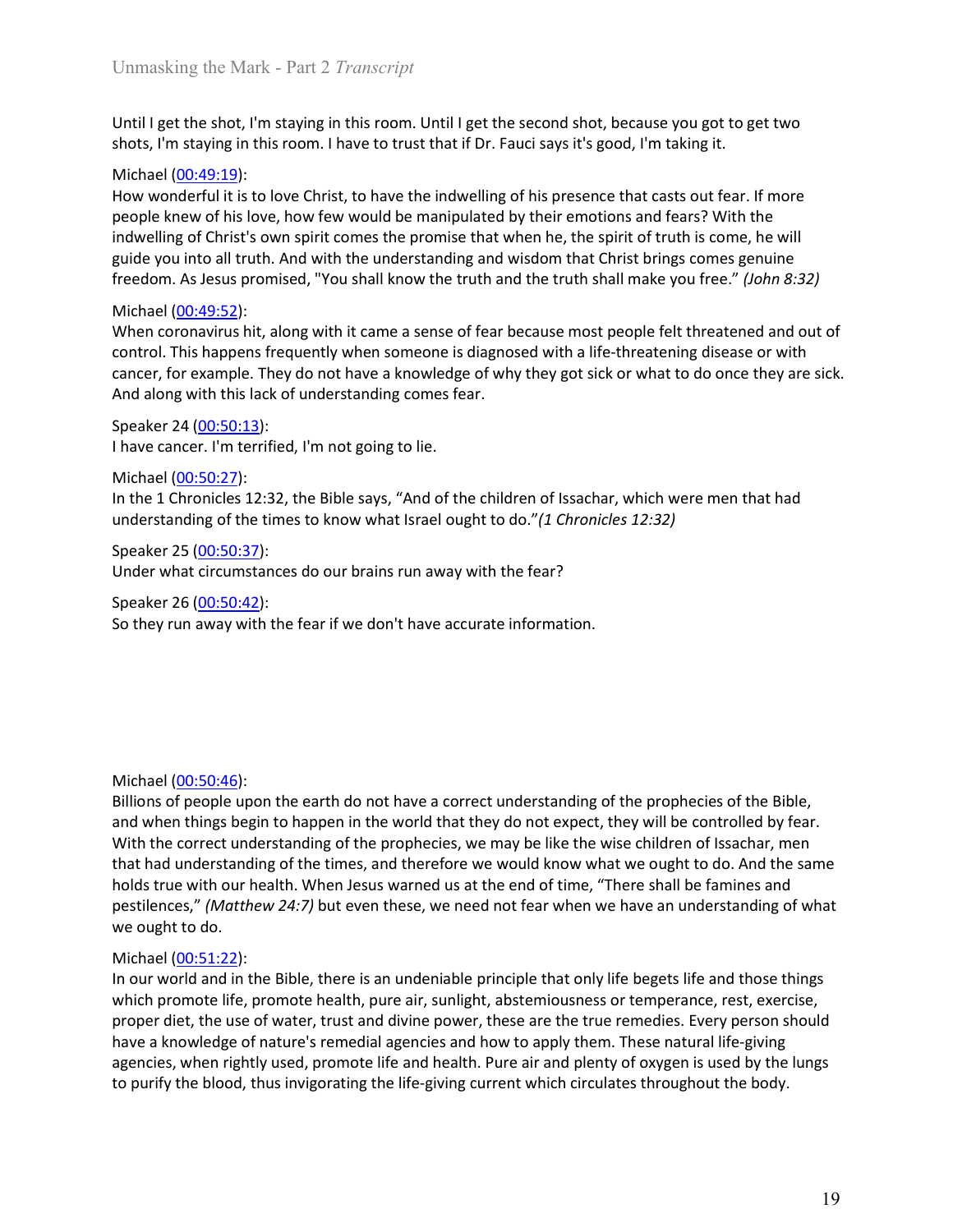Unmasking the Mark - Part 2 *Transcript*<br>Michael (<u>00:52:04</u>):<br>Optimum oxygen levels give you more energy, enhanced brain function and lower stress and a low<br>oxygen environment deprives the cells of essential nutrients nee Unmasking the Mark - Part 2 *Transcript*<br>Michael (<u>00:52:04</u>):<br>Optimum oxygen levels give you more energy, enhanced brain function and lower<br>oxygen environment deprives the cells of essential nutrients needed for energy to Unmasking the Mark - Part 2 *Transcript*<br>Optimum oxygen levels give you more energy, enhanced brain function and lower stress and a low<br>oxygen environment deprives the cells of essential nutrients needed for energy to clea Unmasking the Mark - Part 2 *Transcript*<br>
Michael (<u>00:52:04</u>):<br>
Optimum oxygen levels give you more energy, enhanced brain function and lower stress and a low<br>
oxygen environment deprives the cells of essential nutrients Unmasking the Mark - Part 2 *Transcript*<br> **Optimum oxygen levels give you more energy, enhanced brain function and lower stress and a low**<br> **oxygen environment deprives the cells of essential nutrients needed for energy to** Unmasking the Mark - Part 2 *Transcript*<br> **Optimum oxygen levels give you more energy, enhanced brain function and lower stress and a low**<br> **oxygen environment deprives the cells of essential nutrients needed for energy t** Unmasking the Mark - Part 2 *Transcript*<br>
Michael (<u>00:52:04</u>):<br>
Optimum oxygen levels give you more energy, enhanced brain function and lower stress and a low<br>
oxygen environment deprives the cells of essential nutrients Unmasking the Mark - Part 2 *Transcript*<br>
Michael (<u>00:52:04</u>):<br>
Optimum oxygen levels give you more energy, enhanced brain function and lower stress<br>
oxygen environment deprives the cells of essential nutrients needed for Unmasking the Mark - Part 2 *Transcript*<br>
Michael (<u>00:52:04</u>):<br>
Optimum oxygen levels give you more energy, enhanced brain function and lower<br>
oxygen environment deprives the cells of essential nutrients needed for energ Unmasking the Mark - Part 2 *Transcript*<br>
Michael (00:52:04):<br>
Optimum oxygen levels give you more energy, enhanced brain function and lower stress and a low<br>
oxygen environment depires the cells of essential nutrients nee Unmasking the Mark - Part 2 *Transcript*<br>Michael (<u>00:52:04</u>):<br>Optimum oxygen levels give you more energy, enhanced brain function and lower stress and a low<br>oxygen environment deprives the cells of essential nutrients nee Unmasking the Mark - Part 2 *Transcript*<br>
Michael (<u>00:52:04</u>):<br>
Optimum oxygen levels give you more energy, enhanced brain function and lower stress and a low<br>
oxygen environment deprives the cells of essential nutrients Unmasking the Mark - Part 2 *Transcript*<br>
Michael (<u>00:52:04</u>):<br>
Optimum oxygen eivers (sive you more energy, enhanced brain function and lower stress are<br>
oxygen environment deprives the cells of essential nutrients need Unmasking the Mark - Part 2 *Transcript*<br>
Optimium oxygen levels give you more energy, enhanced brain function and lower stress and a low<br>
oxygen environment deprives the cells of essential nutrients needed for energy to c Unmasking the Mark - Part 2 *Transcript*<br>
Michael <u>(00:52:04</u>):<br>
Optimium oxygen levels give you more energy, enhanced brain function and lower stress and a<br>
Oxygen environment deprives the cells of essential nutrients nee Unmasking the Mark - Part 2 *Transcript*<br>
Michael (<u>00:52:04</u>):<br>
Optimum oxygen levels give you more energy, enhanced brain function and lower<br>
oxygen environment deprives the cells of essential nutrients needed for energ

Michael ( $\underline{00.52:04}$ ):<br>Optimum oxygen levels give you more energy, enhanced brain function and lower stress and a low<br>oxygen environment deprives the cells of essential nutrients needed for energy to clean and rebuild Michael <u>(00:52:04)</u><br>Optimum oxygen levels give you more energy, enhanced brain function and lower stress and a low<br>oxygen weivomement deprives the cells of essential nutrients needed for energy to clean and rebuild. As<br>sy Michael (<u>00-53:04</u>):<br>
Michael (10.12:04):<br>
Michael (10.12:12:04):<br>
Optimum oxygen environment deprives the cells of essential nutrients needed for energy to clean and rebuild. As<br>
aresult, our body fluds and blood can bec Optimum oxygen levels dive up on the energy, enhanced brain function and lower strees and al low<br>oxygen environment deprives the cells of essential nutrients needed for energy to clean and rebuild. As<br>a result, our body fl oxygen environment deprives the cells of essential nutrients needed for energy to clean and rebuild. As<br>a result, our body fluids and blood can become dirty and toxic. Lack of oxygen weakens every bodily<br>system and is the a result, our body fluids and blood can become dirty and toxic. Lack of oxygen weakers tever borely bodily system and is the main cause of disease. It weakens the immune system, which can lead to viral<br>infections, DNA muta system and is the main cause of disease. It weakens the immune system, which can lead to viral<br>infections, DNA mutations, pathogenic bacteria, inflammation, heart disease, toxic buildup in the blood,<br>and premature aging.<br>M infections, DNA mutations, pathogenic bacteria, inflammation, heart disease, toxic buildup in the blood,<br>and premature aging.<br>The Mayo Clinic says when your blood oxygen falls below a certain level, you might experience<br>Th and premature aging.<br>The Mayo Clinic says when your blood oxygen falls below a certain level, you might experience<br>The Mayo Clinic says when your blood oxygen falls below a certain level, you might experience<br>shortness of system. is the prime cause of cancer.<br>
Michael ( $\underline{00:53:22}
With pure, fresh air playing such a large role at our health, the last thing we shoul  

Whit pure, fresh air playing such a large role at our health, the last simu$ Michael (<u>00:53:22):</u><br>With pure, fresh air playing such a large role at our health, the last thing we should want to do is inhibit<br>Whe intake of oxygen with obstructions over the mouth and nose that simultaneously limit th With pure, fresh air playing such a large role at our health, the last thing we should want to do is inhibit<br>the intiate of oxygen with obstructions over the mouth and nose that simultaneously limit the exhaling<br>of lung wa the interior of the interior of the model in the body is the model in the state of orange the model in the prichal institute the body in the the body in the schaing of lung waste and make things worse by re-inhaling the to

of ung waste and make things worse by re-inhaling the toxic air the body just tried to expel. Rashes and of outdoor sun sink in ritration are a lew of the problems created, not the least of wholch is a state of obyposia or acce problems in skin irritation are a few of the problems created, not the least of which is a state of<br>hypoxia or a lack of oxygen in the system, poisoning the blood and making the inclividual more<br>susceptible to disease important as a new study found 80% of COVID-19 patients were vitamin D deficient. In addition to discusse instead of protecting them from it, for the "Life of the flesh is in the boloo"<br>susceptible to discesse instead of p systeptible to disease instead of protecting them from it, for the "Life of the flesh is in the blood"<br>(Levitcus 27:21) and in order to have good elealth, we must have good blood, for the blood "<br>Cervictos" 27:21) and in o (Lewitcus 17:11) and in order to have good health, we must have good blood, for the blood is the leavel (Lewitcus 17:11) and in order to have good health, we must have good blood, for the blood is the harm of life. It repa forcing people to stay inside will only cause more than the public health, new yay inside when the people to celements and when cleansed and vitalized by contact with pure air, it carries life and vigor to every part of th sunshine for optimal health. Withholding these two life-giving and health promotion Event in the system.<br>System.<br>System.<br>Another life-giving agency is the sun. The National Institute of Health published a study in 2008, ca people will only make them more debilitated, discouraged, dependent, fearful, and sick. There are more detection. The National Institute of Health published a study in 2008, called Benefits of Sunlight is A Bright Spot for Michael (<u>00-54-20</u>):<br>Another life-giving agency is the sun. The National Institute of Health published a study in 2008, called<br>Benefits of Sunlight: A Bright Spot for Human Health, in which they stated the best-known bene Michael (<u>00:54:20</u>):<br>Another life-giving agency is the sun. The National Institute of Health published a study in 2008, called<br>Another life-giving agency is the sun. The National Institute of Health published a study in 2 Michael  $[Q0:54:20]$ :<br>Another life-giving agency is the sun. The National Institute of Health published a study in 2008, called<br>Benefits of Sunlight A Birght Spotfor Human Health, in which they stated the bast-known benef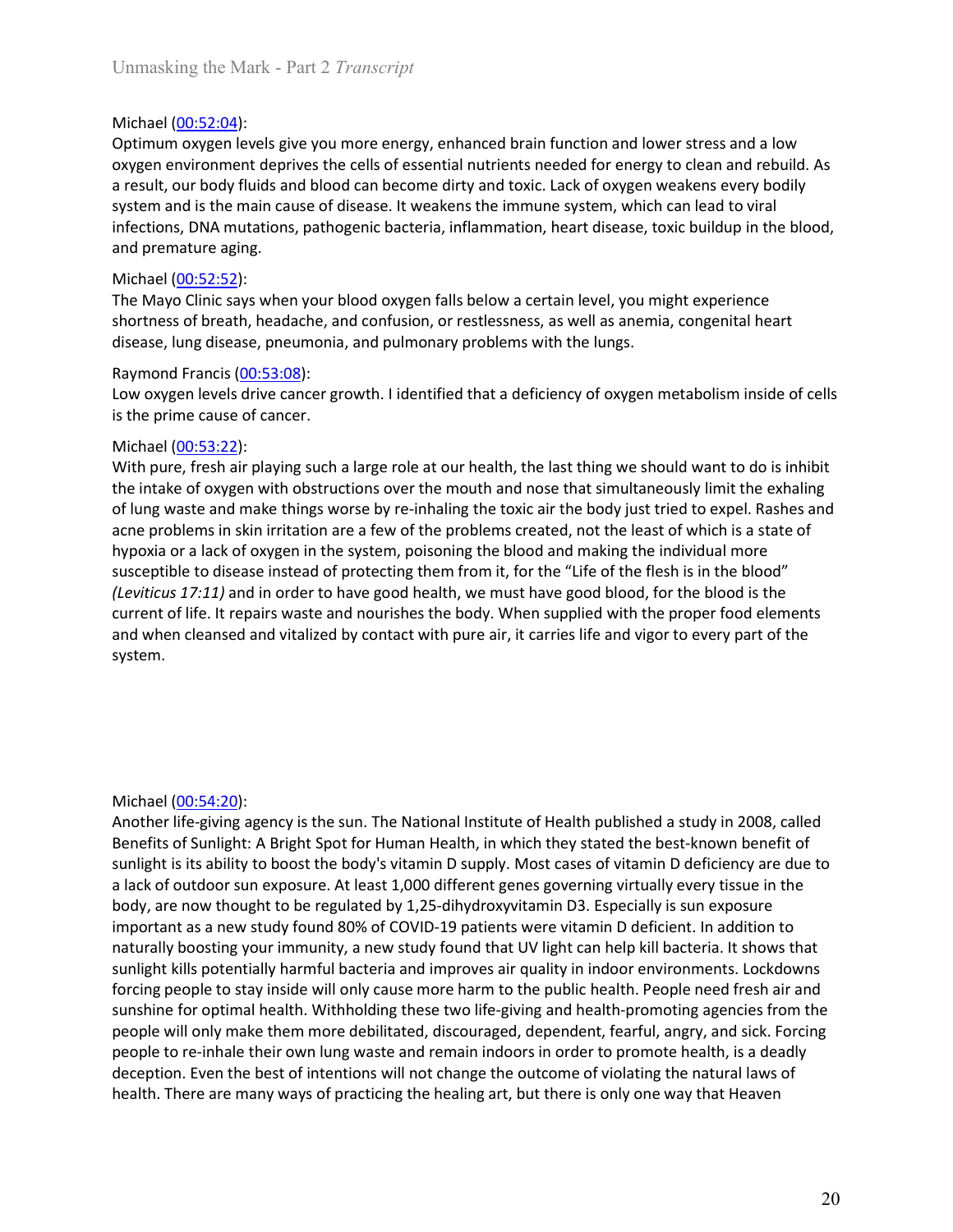Unmasking the Mark - Part 2 *Transcript*<br>approves. God's remedies are the simple agencies of nature that will not tax or debilitate the system<br>through their powerful properties. Pure air and water, cleanliness, a proper di Unmasking the Mark - Part 2 *Transcript*<br>approves. God's remedies are the simple agencies of nature that will not tax or debilitate the system<br>through their powerful properties. Pure air and water, cleanliness, a proper di Unmasking the Mark - Part 2 *Transcript*<br>approves. God's remedies are the simple agencies of nature that will not tax or debilitate the system<br>through their powerful properties. Pure air and water, cleanliness, a proper di

Unmasking the Mark - Part 2 *Transcript*<br>approves. God's remedies are the simple agencies of nature that will not tax or debilitate the system<br>through their powerful properties. Pure air and water, cleanliness, a proper di Unmasking the Mark - Part 2 *Transcript*<br>approves. God's remedies are the simple agencies of nature that will not tax or de<br>through their powerful properties. Pure air and water, cleanliness, a proper diet, p<br>affirm trust Unmasking the Mark - Part 2 *Transcript*<br>approves. God's remedies are the simple agencies of nature that will not tax or debilitate the system<br>through their powerful properties. Pure air and water, cleanliness, a proper di Unmasking the Mark - Part 2 *Transcript*<br>approves. God's remedies are the simple agencies of nature that will not tax or debilitate the system<br>through their powerful properties. Pure air and water, cleanliness, a proper di Unmasking the Mark - Part 2 *Transcript*<br>approves. God's remedies are the simple agencies of nature that will not tax or debilitate the system<br>affirm trust in God are remedies for the want of which thousands are dying.<br>Aff Unmasking the Mark - Part 2 *Transcript*<br>approves. God's remedies are the simple agencies of nature that will not tax or debilitate the system<br>aftrom trust in God are remedies for the want of which thousands are dying.<br>Aff Unmasking the Mark - Part 2 *Transcript*<br>approves. God's remedies are the simple agencies of nature that will not tax or debilitate the system<br>through their powerful properties. Pure air and water, cleanliness, a proper di Unmasking the Mark - Part 2 *Transcript*<br>approves. God's remedies are the simple agencies of nature that will not tax or debilitate the system<br>aftrom trust in God are remedies for the want of which thousands are dying.<br>di Unmasking the Mark - Part 2 *Transcript*<br>approves. God's remedies are the simple agencies of nature that will not tax or debilitate the system<br>through their powerful properties. Pure air and water, cleanliness, a proper di Unmasking the Mark - Part 2 *Transcript*<br>approves. God's remedies are the simple agencies of nature that will not tax or debilitate the system<br>driving their powerful properties. Pure air and water, cleanliness, a proper d Unmasking the Mark - Part 2 *Transcript*<br>approves. God's remedies are the simple agencies of nature that will not tax or debilitate the system<br>through their powerful properties, Pure air and water, cleanliness, a proper di Unmasking the Mark - Part 2 *Transcript*<br>approves. God's remedies are the simple agencies of nature that will not tax or debilitate the system<br>through their powerful properties. Pure air and water, cleanliness, a proper di Unmasking the Mark - Part 2 *Transcript*<br>
upproves. God's remedies are the simple agencies of nature that will not tax or de<br>
through their powerful properties. Pure air and water, cleanliness, a proper diet,<br>
affirm trus Unmasking the Mark - Part 2 *I rranscript*<br>approves. God's remedies are the simple agencies of nature that will not tax or debilitate the system<br>through their powerful properties. Pure air and water, cleanliness, a proper approves. God's remedies are the simple agencies of nature that will not tax or debilitate the system<br>through their powerful properties. Pure air and water, cleanliness, a proper diet, purity of life, and<br>affirm trust in G approves. God's remedies are the simple agencies of nature that will not tax or debilitate the system<br>diffuncture the powerful properties. Pure air and water, cleanliness, a proper diet, purity of life, and<br>diffunctural fi From the properties. Pure air and weter, cleanliness, a proper diet, purity of life, and<br>affirm trust in God are remedies for the want of which thousands are dying.<br>Michael (OD:56:13):<br>Michael (OD:56:13):<br>Michael (OD:56:13

film trust in God are remedies for the want of which thousands are dying.<br>
Michael (<u>00:56:13</u>):<br>
Michael (<u>00:56:13</u>):<br>
Michael (<u>00:56:13</u>):<br>
Ionce is the fulfilling of the law". "Romons 13:10, the Bible says, "Love work Michael (<u>00.57:31)</u><br>
Michael (<u>00.56:13)</u>:<br>
Just as God's life-giving agencies produce health and vife, so the harmful agencies will have a<br>
corresponding effect. In Romans 13:10), the Bible say, "Love we invertible point Michael (00556:13):<br>Michael (0056:13): Michael genotics produce health and life, so the harmful agencies will have a<br>corresponding effect. In Romans 13:10, the Bible says, "Love worketh no ill to his neighbour: therefore<br>l Just as God's life-giving agenteis produce health and life, so the harmful agencies will have a<br>borresponding effect. In Romans 13:10, the Bible say, "Cove worketh no ill to his neighbour: therefore<br>love is the fulfilling corresponding effect. In Romans 13:3.10, the Bible say, "Love worketh no ill to bis neighbour: therefore<br>towe is the fulfilling of the law." (Romans 13:30) Love is the fulfilling of the law because love works no ill<br>or lar love is the fulfilling of the lawy" *(Romons 13:10)* Love is the cliftling of the law because love works no ill<br>or harm to his neighbor. This principle used to be embodied in the medical practice in the rule of first<br>due n or harm to his meighbor. This principle used to be embodied in the medical practice in the rule of first principle has been down. But with the increase of allopabitic medicine in the 20th century, this principle has been d done away with as all drugs and vaccines are inherently toxic and harmful because them are not only unnatural but poisonous. Inserting formaldehyde, mercury, chicke DNA tissues from rats and mice, gelatin from pigs, monoso them are not only unnatural but poisonous. Inserting formaldehyde, mercury, chicken proteins, and dop DNA tissues from rats and mice, gelatin from pigs, mnoosodium glutamate, aluminum, aborted human baby cells into a vacci DMA tissues from rats and mice, gelatin from pigs, monosodium glutamate, aluminum, aborted human<br>DMA tissues from rats and mice, gelatin from pigs, monosodium glutamate, aluminum, aborted human<br>beaklth as none of these ing And when combined together, they do not change their nature, but only make the<br>
the more toxic. As soon as the COVID vaccine became available in December of 2C<br>
suffering its effects. Reuters reported Mexican doctor hospi the more toxic. As soon as the COVID vaccine became available in December of 2020, people started<br>suffering its effects. Reuters reported Mexican doctor hospitalized after receiving COVID-19 vaccine.<br>Severe reactions to CO suffering its effects. Reuters reported Mexican doctor hospitalized after receiving COVID-19 vaccine.<br>Severe reactions to COVID-19 vaccine dosed schools in Michigan, Ohio, and New York. The majority of<br>the teachers had exp Seexer earctions to COVID-19 vaccine closed schools in Michigan, Ohio, and New York. The majority of<br>the teachers had experienced side effects after they received the second dose of a COVID-19 vaccine.<br>They said we had so the teachers had experienced side effects after they received the second dose of a COVID-19 vaccine.<br>They said we had so many folks down and out today that we didn't have enough people to staff the<br>schools. And rather than schools. And rather than place the blame on the problem, the school deferred the blackhools. And rather than place the blame on the problem, the school deferred the blackhools. And rather than place the blame on the proble the danger by jokingly calling it a snow day. The Israell Health Ministry, Pfizer vaccine killed about 40<br>times more delerly than the discase itself would's killed. This was during a recent five-week vaccination<br>period. An

times more elderly than the disease itself would've killed. This was during a recent five-week variation.<br>
Repeated And among the younger class, these numbers are compounded to death rates at 260 time<br>
Speaker 27 (00:58:27 period. And among the younger class, these numbers are compounded to death rathe COVID-19 virus would've claimed in the given timeframe.<br>Speaker 27 (<u>00:58:327):</u><br>And after complaining of chest pain, he has been admitted t the COVID-19 virus would've claimed in the given timeframe.<br>Speaker 27 (<u>00-58-27</u>):<br>And after complaining of chest pain, he has been admitted to intensive care unit. He's being closely<br>Morbael (0<u>0-58-36</u>):<br>Michael (00-58 Speaker 27 (<u>00:58:27)</u>:<br>And after complaining of chest pain, he has been admitted to intensive care unit. He's being closely<br>monitored by doctors. Vivek had got vaccinated just yesterday.<br>In India, Vivek Tamil, film actor entiant of the complaining of chest pain, he has been admitted to intensive care unit. He's being closely<br>monitored by doctors. Vivek had got vaccinated just yesterday.<br>
Michael (<u>00:58:36</u>):<br>
In India, Vivek Tamil, film a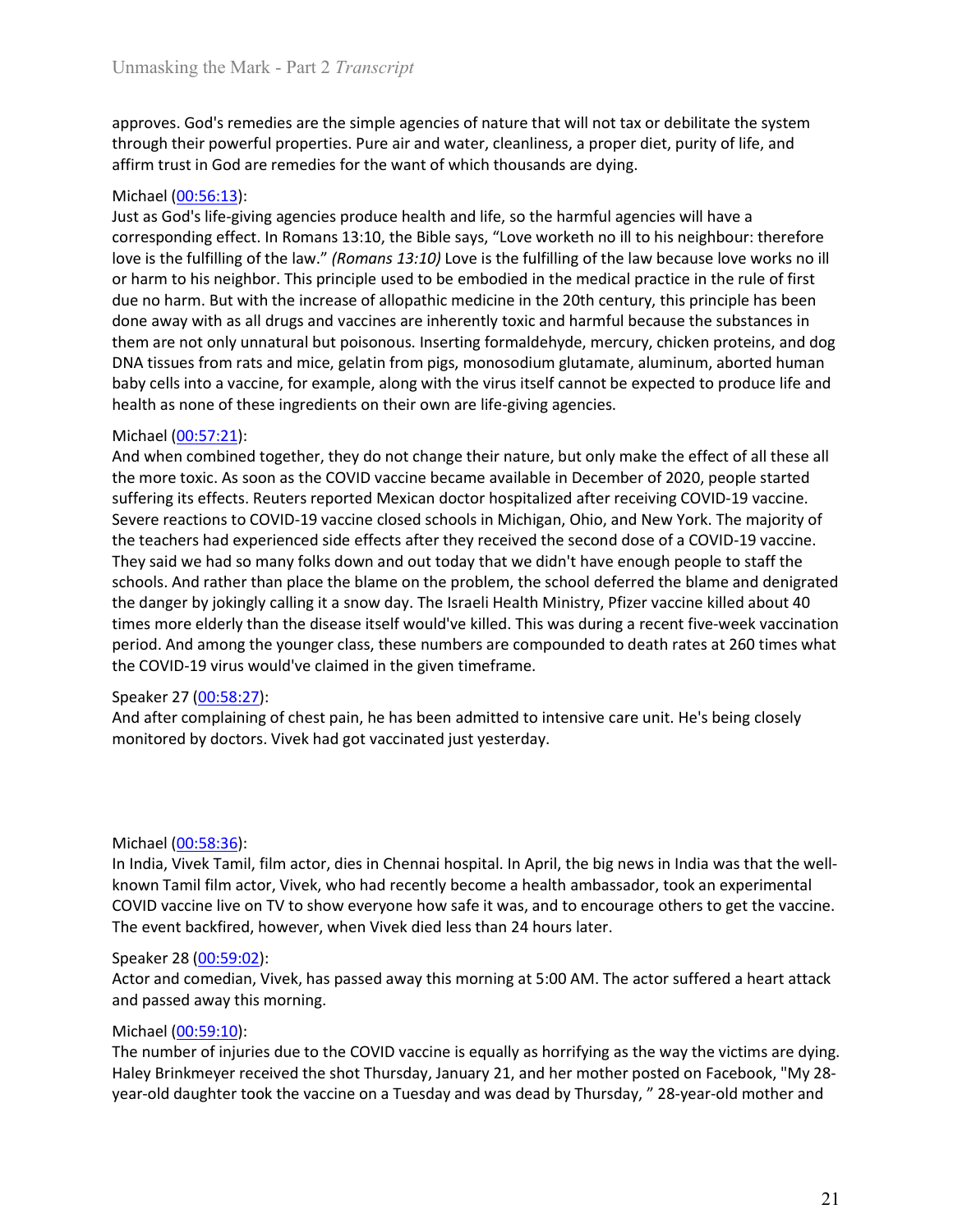Unmasking the Mark - Part 2 *Transcript*<br>healthcare worker, Sara Stickles had an aneurysm and went into a coma. She died February 17, 15 days<br>after receiving the shot. 32-year-old Benjamin got the shot and died of heart fa Unmasking the Mark - Part 2 *Transcript*<br>healthcare worker, Sara Stickles had an aneurysm and went into a coma. She died February 17, 15 days<br>after receiving the shot. 32-year-old Benjamin got the shot and died of heart fa Unmasking the Mark - Part 2 *Transcript*<br>healthcare worker, Sara Stickles had an aneurysm and went into a coma. She died February 17, 15 days<br>after receiving the shot. 32-year-old Benjamin got the shot and died of heart fa Unmasking the Mark - Part 2 *Transcript*<br>healthcare worker, Sara Stickles had an aneurysm and went into a coma. She died February 17, 15 days<br>after receiving the shot. 32-year-old Benjamin got the shot and died of heart fa Unmasking the Mark - Part 2 *Transcript*<br>healthcare worker, Sara Stickles had an aneurysm and went into a coma. She died February 17, 15 days<br>gare-old Simone Scott was vaccinated Mary 1 and suffered heart failure May 16, a Unmasking the Mark - Part 2 *Transcript*<br>healthcare worker, Sara Stickles had an aneurysm and went into a coma. She died February 17, 15 days<br>after receiving the shot. 32-year-old Benjamin got the shot and died of heart fa Unmasking the Mark - Part 2 *Transcript*<br>
healthcare worker, Sara Stickles had an aneurysm and went into a coma. She died<br>
after receiving the shot. 32-year-old Benjamin got the shot and died of heart failu<br>
year-old Simon Unmasking the Mark - Part 2 *Transcript*<br>healthcare worker, Sara Stickles had an aneurysm and went into a coma. She died February 17, 15 days<br>after receiving the shot. 32-year-old Benjamin got the shot and died of heart fa Unmasking the Mark - Part 2 *Transcript*<br>healthcare worker, Sara Stickles had an aneurysm and went into a coma. She died February 17, 15 days<br>after receiving the shot. 32-year-old Benjamin got the shot and died of heart fa Unmasking the Mark - Part 2 *Transcript*<br>healthcare worker, Sara Stickles had an aneurysm and went into a coma. She died February 17, 15 days<br>year-old Simons Ecott was vaccinated May 1 and suffrered heart failure May 16, a Unmasking the Mark - Part 2 *Transcript*<br>healthcare worker, Sara Stickles had an aneurysm and went into a coma. She died February 17, 15 days<br>after receiving the shot. 32-year-old Benjamin got the shot and ded of heart fai Unmasking the Mark - Part 2 *Transcript*<br>
healthcare worker, Sara Stickles had an aneurysm and went into a coma. She died Fel<br>
after receiving the shot. 32-year-old Benjamin got the shot and died of heart failure vear-old Unmasking the Mark - Part 2 *Transcript*<br>healthcare worker, Sara Stickles had an aneurysm and went into a coma. She died February 17, 15 days<br>after receiving the shot. 32-year-old Benjamin got the shot and died of heart fa Unmasking the Mark - Part 2 *Transcript*<br>healthcare worker, Sara Stickles had an aneurysm and went into a coma. She died February 17, 15 days<br>after receiving the shot. 32-year-old Benjamin got the shot and died of heart fa Unmasking the Mark - Part 2 *Transcript*<br>healthcare worker, Sara Stickles had an aneurysm and went into a coma. She died February 17, 15 days<br>after receiving the shot. 32-year-old Benjamin got the shot and died of heart fa Unmasking the Mark - Part 2 *Transcript*<br>
healthcare worker, Sara Stickles had an aneurysm and went into a coma. She died Fel<br>
after receiving the shot. 32-year-old Benjamin got the shot and died of heart failure cyear-old healthcare worker, Sara Stickles had an aneurysm and went into a coma. She died February 17, 15 days<br>after receiving the shot. 32-year-old Benjamin got the shot and died of heart failure one day later. 19-<br>gear-old Simone healthcare worker, Sara Stickles had an aneurysm and went into a coma. She died Felter receiving the shot. 32-year-old Benjamin got the shot and died of heart failure cyear-old Simone Scott was vaccinated May 1 and suffree and the storial store and the story and the story of one officer who was forced to the storial the story of one officer who was concided May 1 and suffered heart failure one day later. 19-<br>exacold Simmes Scott was vaccinat

exar-old Simone Scott was vaccinated May 1 and suffered heart failure May 16, and de<br>vear-old Simone Scott was vaccinated May 1 and suffered heart failure May 16, and de<br>transplant, died June 11. Lawanda Manning, the wife, transplant, died June 11. Lawanda Manning, the wife, and aide to Senator James Mar<br>
to get her second shot on April 16 but died June 11.<br>
Michael (01:00:00):<br>
Alcorate (01:00:00):<br>
Alcorate (01:00:00):<br>
Alcorated Conding F to get her second shot on April 16 but died June 11.<br>Michael (<u>01:00:09)</u>:<br>Michael (<u>01:00:09)</u>:<br>An 27-year-old engineer got the shot March 30, was admitted to the hospital April 9, and was dead by<br>April 20. 21-year-old Jo Michael <u>(01:00:09)</u>:<br>
A 27-year-old engineer got the shot March 30, was admitted to the hospital April 9, and was d<br>
April 20. 21-year-old pion Francis Foley died one day after the shot. Tim Zook, an x-ray technic<br>
appril A 27-year-old engineer got the shot March 30, was admitted to the hospital April 9, a<br>posted, "Never been so excited to get a shot before." Then just houst later since, an x-ra<br>posted, "Never been so excited to get a shot

**EVALUATION**<br> **EVALUATION**<br> **EVALUATION**<br> **EVALUATION**<br> **EVALUATION**<br> **EVALUATION:** Then I went paralyzed. There is a 13-day timeline from vaccine to onset. Here we see<br> **Speaker 29 (<u>01:00:35)</u>:**<br> **Then I went paralyzed.** Speaker 29 (<u>01:00:35)</u>:<br>Then I went paralyzed. There is a 13-day timeline from vaccine to onset. Here we see Ja<br>Then I went paralyzed. There is a 13-day timeline from vaccine to onset. Here we see Ja<br>or 2021. It says... y

April 20. 21-year-old John Francis Foley died one day affer the shot. Tim Zook, an x-ray technician, also<br>posted, "Never been so excited to get a shot before." Then just hours later suffered an upset stomach at<br>work and be The person tested positive for COVID-19 in late December and was vaccinated January 21, 2001,<br>Then I went paralyzed. There is a 13-day timeline from vaccine to onset. Here we see January 23, 2001,<br>Then I went paralyzed. Th paralyzed from the neck down. Honestly, I can't even watch it. I can't even look at thi<br>Speaker 30 (<u>01:01:08</u>):<br>Speaker 30 (<u>01:01:08</u>):<br>Thave patients who can't walk anymore.<br>Speaker 31 (<u>01:01:13)</u>:<br>New teetrday we hear Speaker 30 <u>(01:01:03)</u>:<br>
Speaker 30 <u>(01:01:08)</u>:<br>
Speaker 30 <u>(01:01:08)</u>:<br>
Speaker 31 (<u>01:01:11)</u>:<br>
Speaker 32 (<u>01:01:11)</u>:<br>
Speaker 32 (<u>01:01:17</u>):<br>
Struggling to walk.<br>
Speaker 32 (<u>01:01:17</u>):<br>
Speaker 34 (<u>01:01:</u> Flawe patients who can't walk anymore.<br>
Speaker 31 (0<u>1:01:11</u>):<br>
Yesterday we heard the story of one officer who was forced to get the vaccine to kee<br>
struggling to walk.<br>
Speaker 32 (01:01:17):<br>
Speaker 33 (01:01:12):<br>
S Freeker 31 (<u>01-01-141)</u>:<br>Speaker 31 (<u>01-01-11)</u>:<br>Yesterday we heard the story of one officer who was forced to get the vaccine to keep his job and is now<br>struggling to walk.<br>Less than 24 hours after receiving her second Speaker 31 <u>(01:01:11</u>):<br>
Speaker 31 (<u>01:01:11</u>):<br>
Streetday we heard the story of one officer who was forced to get the vaccine to keep h<br>
Streetday we heard the story of one officer who was forced to get the vaccine to

Example 10:01:01:32):<br>
Speaker 32 (01:01:17):<br>
Speaker 32 (01:01:17):<br>
Less than 24 hours after receiving her second dose of the Pfizer COVID-19 vaccine, sh<br>
speaker 33 (01:01:25):<br>
Speaker 38 (01:01:25):<br>
She lost feeling <sup>27</sup> Speaker 32 <u>(01-01-35</u>):<br>Speaker 32 <u>(01-01-17)</u>:<br>Less than 24 hours after receiving her second dose of the Pfizer COVID-19 vaccine, she was unable to<br>move from the neck down.<br>She lost feeling in much of her body just Fess than 24 hours after receiving her second dose of the Pfizer COVID-19 vaccine, sh<br>
Eless than 24 hours after receiving her second dose of the Pfizer COVID-19 vaccine, sh<br>
Speaker 33 (<u>01:01:25</u>):<br>
She lost feeling in m move from the neck down.<br>
Speaker 33 (<u>01:01:25</u>):<br>
She lost freeling in much of her body just hours after getting Pfizer's COVID-<br>
Speaker 34 (0<u>1:01:30</u>):<br>
The person tested positive for COVID-19 in late December and was Speaker 33 (<u>01:01:25</u>):<br>
She lost feeling in much of her body just hours after getting Pfizer's COVID-<br>
Speaker 34 (<u>01:01:30)</u>:<br>
Speaker 34 (<u>01:01:30)</u>:<br>
The person tested positive for COVID-19 in late December and was Free lost feeling in much of her body just hours after getting Pfizer's COVID-<br>Speaker 34 (0<u>1:01:30</u>):<br>Speaker 34 (0<u>1:01:30</u>):<br>The person tested positive for COVID-19 in late December and was vaccinated Januar<br>several ho Speaker 34 (<u>01-01-30</u>):<br>Speaker 34 (<u>01-01-30</u>):<br>The person tested positive for COVID-19 in late December and was vaccinated January 21, she died<br>several hours later.<br>Speaker 35 (<u>01-01-32)</u>:<br>Speaker 36 (<u>01-01-32)</u>:<br>Spea

shot.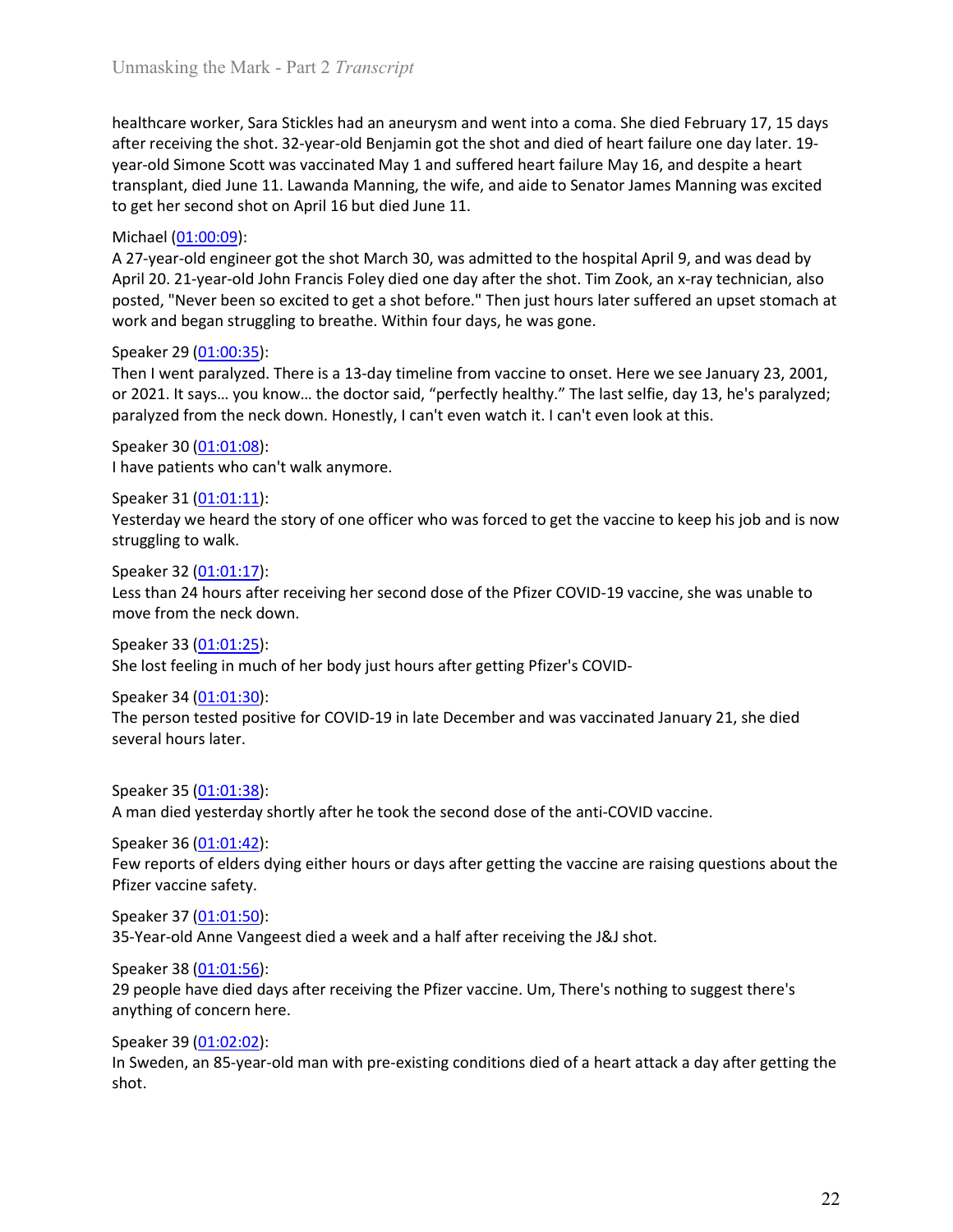Unmasking the Mark - Part 2 *Transcript*<br>Speaker 40 (01:02:09):<br>The government has confirmed the first death due to a vaccination in India.

Unmasking the Mark - Part 2 *Transcript*<br>Speaker 40 (<u>01:02:09</u>):<br>The government has confirmed the first death due to a vaccination in India.<br>Speaker 41 (<u>01:02:13</u>):<br>Big news coming in: governments also say that 234 hospi Unmasking the Mark - Part 2 *Transcript*<br>Speaker 40 (<u>01:02:09)</u>:<br>The government has confirmed the first death due to a vaccination in India.<br>Speaker 41 (<u>01:02:13</u>):<br>Big news coming in: governments also say that 234 hospi

Unmasking the Mark - Part 2 *Transcript*<br>Speaker 40 (<u>01:02:09)</u>:<br>The government has confirmed the first death due to a vaccination in India.<br>Speaker 41 (<u>01:02:13):</u><br>Big news coming in: governments also say that 234 hospi

Unmasking the Mark - Part 2 *Transcript*<br>Speaker 40 (<u>01:02:09)</u>:<br>The government has confirmed the first death due to a vaccination in India.<br>Speaker 41 <u>(01:02:13</u>):<br>Big news coming in: governments also say that 234 hospi Unmasking the Mark - Part 2 *Transcript*<br>Speaker 40 (<u>01:02:09</u>):<br>The government has confirmed the first death due to a vaccination in India.<br>Speaker 41 <u>(01:02:13</u>):<br>Big news coming in: governments also say that 234 hospi Unmasking the Mark - Part 2 *Transcript*<br>Speaker 40 (<u>01:02:09)</u>:<br>The government has confirmed the first death due to a vaccination in India.<br>Speaker 41 (<u>01:02:13)</u>:<br>Big news coming in: governments also say that 234 hospi Unmasking the Mark - Part 2 *Transcript*<br>
Speaker 40 (<u>01:02:09</u>):<br>
The government has confirmed the first death due to a vaccination in India.<br>
Speaker 41 (<u>01:02:13</u>):<br>
Big news coming in: governments also say that 234

Unmasking the Mark - Part 2 *Transcript*<br>Speaker 40 <u>(01:02:09):</u><br>The government has confirmed the first death due to a vaccination in India.<br>Speaker 41 <u>(01:02:13</u>):<br>Speaker 42 <u>(01:02:20)</u>:<br>Medical experts confirming the Unmasking the Mark - Part 2 *Transcript*<br>Speaker 40 <u>(01:02:09)</u>:<br>The government has confirmed the first death due to a vaccination in India.<br>Speaker 41 <u>(01:02:13)</u>:<br>Big news coming in: governments also say that 234 hospi Unmasking the Mark - Part 2 *Transcript*<br>
Speaker 40 (0<u>1:02:09)</u>:<br>
The government has confirmed the first death due to a vaccination in India.<br>
Speaker 41 (0<u>1:02:13):</u><br>
Big news coming in: governments also say that 234 Unmasking the Mark - Part 2 *Transcript*<br>Speaker 40 (<u>01:02:09)</u>:<br>Speaker 41 (<u>01:02:13)</u>:<br>Speaker 41 (01:<u>02:23)</u>:<br>Big news coming in: governments also say that 234 hospitalizations and 71 deaths post-vaccination.<br>Speaker Unmasking the Mark - Part 2 *Transcript*<br>Speaker 40 <u>(01:02:09)</u>:<br>Speaker 41 <u>(01:02:13)</u>:<br>Speaker 41 <u>(01:02:13)</u>:<br>Speaker 41 <u>(01:02:13)</u>:<br>Big news coming in: governments also say that 234 hospitalizations and 71 deaths Unmasking the Mark - Part 2 *Transcript*<br>
Speaker 40 (<u>01:02:09</u>):<br>
Speaker 40 (<u>01:02:09</u>):<br>
The government has confirmed the first death due to a vaccination in India.<br>
Speaker 41 (<u>01:02:13)</u>:<br>
Big news coming in: gove Unmasking the Mark - Part 2 *Transcript*<br>Speaker 40 <u>(01:02:09</u>):<br>The government has confirmed the first death due to a vaccination in India.<br>Speaker 41 <u>(01:02:13</u>):<br>Big news coming in: governments also say that 234 hospi Speaker 40 <u>(01:02:09)</u>:<br>The government has confirmed the first death due to a vaccination in India.<br>Speaker 41 <u>(01:02:13)</u>:<br>Big news coming In: governments also say that 234 hospitalizations and 71 deaths post-vaccinatio

Speaker 40 (<u>01:02:09)</u>:<br>
Speaker 40 (<u>01:02:09</u>):<br>
The government has confirmed the first death due to a vaccination in India.<br>
Speaker 41 (<u>01:02:13</u>):<br>
Big news coming in: governments also say that 234 hospitalizations The government has confirmed the first death due to a vaccination in India.<br>Speaker 41 (<u>01:02:13</u>):<br>Big news coming in: governments also say that 234 hospitalizations and 71 deaths post-vaccination.<br>Speaker 42 (01:02:20): Speaker 41 (<u>01:02:13</u>):<br>
Big news coming in: governments also say that 234 hospitalizations and 71 deat<br>
Speaker 42 (<u>01:02:20</u>):<br>
Medical experts confirming the death of a central coast woman is likely linked to<br>
Speake **Example 15 Utahans have experienced bad reactions and 71 deaths post-vaccination.**<br>Speaker 42 (<u>01:02:20</u>):<br>Medical experts confirming the death of a central coast woman is likely linked to the jab.<br>Orange County Coroner Speaker 42 <u>(01:02:55</u>):<br>Speaker 42 <u>(01:02:20</u>):<br>Medical experts confirming the death of a central coast woman is likely linked to the jab.<br>Speaker 43 <u>(01:02:25</u>):<br>Speaker 44 (<u>01:02:25</u>):<br>Speaker 44 (<u>01:02:32</u>):<br>The ob Speaker 43 <u>(01.02:52</u>):<br>Medical experts confirming the death of a central coast woman is likely linked to the jab.<br>Speaker 43 <u>(01.02:25</u>):<br>Orange County Coroner's Office is investigating the death of a woman who passed a Speaker 43 (0<u>1:02:35)</u>:<br>
Speaker 43 (0<u>1:02:25</u>):<br>
Speaker 43 (0<u>1:02:25</u>):<br>
Orange County Coroner's Office is investigating the death of a woman who passed ave<br>
after getting her second Moderna vaccine.<br>
Speaker 44 (0<u>1</u>

Speaker 43 <u>(01:02:-3</u>):<br>
Speaker 43 (<u>01:02:-35</u>):<br>
Speaker 44 (<u>01:02:-35</u>):<br>
Orange County Coroner's Office is investigating the death of a woman who passed away several days<br>
after getting her second Moderna vaccine.<br> after getting her second Moderna vaccine.<br>
Speaker 44 (01:02:32):<br>
The obituary for this Kansas woman says she died after receiving the COVID-19 vaccine<br>
Speaker 44 (01:02:32):<br>
The obituary for this Kansas woman says she Speaker 44 <u>(01:03:13</u>):<br>
The obituary for this Kansas woman says she died after receiving the COVID-19 vaccine, but medical<br>
experser as (01:02:41):<br>
Speaker 44 (01:02:41):<br>
I'm a geriatrician. I vork in nursing homes. I Speaker 44 (<u>OLO3:33</u>):<br>
Speaker 48 (O<u>LO</u>3:23):<br>
Speaker 18 (Daloy for this Kansas woman says she died after receiving the COVID-19 vaccine, but medical<br>
experts say it's too early to say for sure what caused her death.<br> The obituary for this Kansas woman says she died after receiving the COVID-19 vacunents say it's too early to say for sure what caused her death.<br>
Speaker 35 (<u>01:02:41)</u>:<br>
Speaker 35 (01:02:41):<br>
I'm a geriatrician. I wo Speaker 35 (0<u>1:02:41)</u>:<br>
Sheaker 35 (0<u>1:02:41</u>):<br>
I'm a geriatrician I work in nursing homes. I have had 21 patients that I've identified the within 48 hours of getting either the first or second vaccine from AstraZeneca I'm a geriatrican. I work in nursing homes. I have had 21 patients that I've identified that have died<br>speaker 45 (<u>01:02:55</u>):<br>Speaker 45 (<u>01:02:55</u>):<br>New Zealand reports the country's first recorded death linked to Pfiz within 48 hours of getting either the first or second vaccine from AstraZeneca.<br>Speaker 45 (<u>01:02:55</u>):<br>New Zealand reports the country's first recorded death linked to Pfizer's COVID-19 vaccine.<br>Video (0<u>1:02:59</u>):<br>At le Speaker 45 (0<u>1:02:55)</u>:<br>
New Zealand reports the country's first recorded death linked to Pfizer's COVID-19 va<br>
Video (01:02:59):<br>
Video (01:02:59):<br>
At least 154 Utahans have experienced bad reactions after receiving th New Zealand reports the country's first recorded death linked to Pfizer's COVID-19 vaccine.<br>Video (<u>01:02:59</u>):<br>Video (01:<u>02:59</u>):<br>At least 154 Utahans have experienced bad reactions after receiving the vaccine. That incl Video <u>(01:02:59):</u><br>Video <u>(01:02:59):</u><br>At least 154 Utahans have experienced bad reactions after receiving the vaccine. Tha<br>experienced after they got the shot. The death of his youngest daughter Cassidy<br>nowhere four day At least 154 Ultahans have experienced bad reactions after receiving the vaccine. That includes four<br>people who died after they got the shot. The death of his youngest daughter Cassidy came out of<br>nowhere four days after people who died after they got the shot. The death of his youngest daughter Cassidy came out of<br>nowhere four days after her second dose of the COVID vaccine.<br>Speaker 46 <u>(01:03:14)</u>:<br>She came in early and said that her hea nowhere four days after her second dose of the COVID vaccine.<br>Sheceme in early and said that her heart was racing.<br>Sheceme in early and said that her heart was racing.<br>In Israel, two elderly men died within two hours of ge Speaker 46 (0<u>1:03:14</u>):<br>
She came in early and said that her heart was racing.<br>
She came in early and said that her heart was racing.<br>
Sheaker 47 (0<u>1:03:14</u>):<br>
In Israel, two elderly men died within two hours of getting She came in early and said that her heart was racing.<br>Speaker 47 (<u>OL-03</u>:19):<br>In Israel, two elderly men died within two hours of getting it. And in Switzerland, a 91-year-old man died<br>five days after getting vaccinated. Speaker 47 (0<u>1:03:19</u>):<br>
Since day, two elderly men died within two hours of getting it. And in Switzerland, a 91<br>
In teracl, two elderly mendied within two hours of getting it. And in Switzerland, a 91<br>
five days after g

In Israel, two elderly men died within two hours of getting it. And in Switzerland, a 91-year-old man died<br>nive days after getting vaccinated. And health officials say at this point they cannot officially declare the<br>cause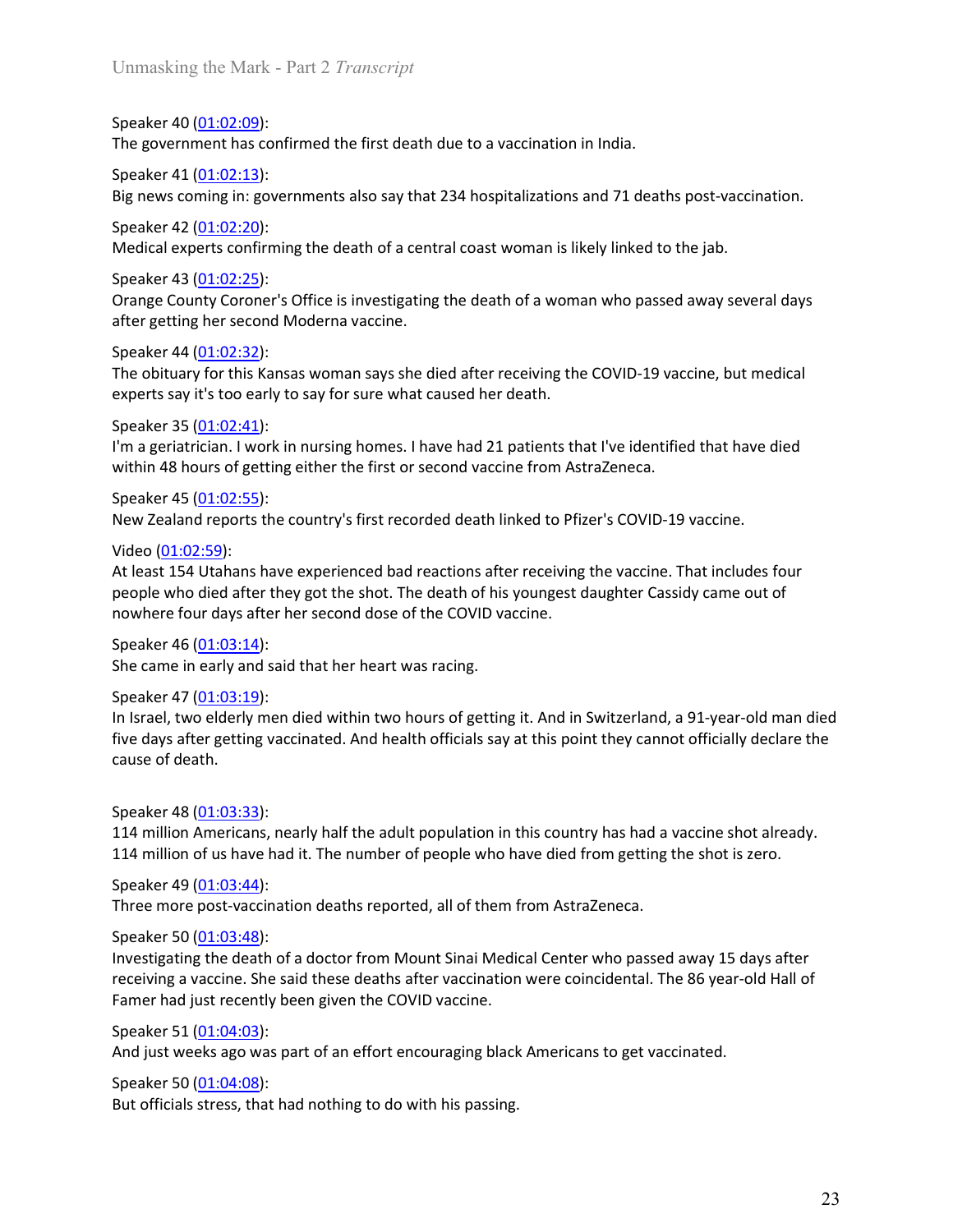Unmasking the Mark - Part 2 *Transcript*<br>Michael (<u>01:04:12</u>):<br>Those who have died hours, or days, or weeks after being vaccinated number well into the tens of Unmasking the Mark - Part 2 *Transcript*<br>Michael (01:04:12):<br>Those who have died hours, or days, or weeks after being vaccinated number well<br>thousands. Their names and faces and stories are rarely told, and the vaccine as Unmasking the Mark - Part 2 *Transcript*<br>Those who have died hours, or days, or weeks after being vaccinated number well into the tens of<br>thousands. Their names and faces and stories are rarely told, and the vaccine as the Unmasking the Mark - Part 2 *Transcript*<br>Michael (<u>01:04:12</u>):<br>Those who have died hours, or days, or weeks after being vaccinated number well into the tens of<br>thousands. Their names and faces and stories are rarely told, Unmasking the Mark - Part 2 *Transcript*<br>Michael (<u>01:04:12</u>):<br>Those who have died hours, or days, or weeks after being vaccinated number well into the tens of<br>thousands. Their names and faces and stories are rarely told, Unmasking the Mark - Part 2 *Transcript*<br>Those who have died hours, or days, or weeks after being vaccinated number well into the tens of<br>thousands. Their names and faces and stories are rarely told, and the vaccine as the Unmasking the Mark - Part 2 *Transcript*<br>
Michael (<u>01:04:12)</u>:<br>
Those who have died hours, or days, or weeks after being vaccinated number well into the tens of<br>
thousands. Their names and faces and stories are rarely to Unmasking the Mark - Part 2 *Transcript*<br>
Those who have died hours, or days, or weeks after being vaccinated number well into the tens of<br>
thousands. Their names and faces and stories are rarely told, and the vaccine as Unmasking the Mark - Part 2 *Transcript*<br>
Michael (0<u>1:04:12</u>):<br>
Those who have died hours, or days, or weeks after being vaccinated number well into the tens of<br>
thousands. Their names and faces and stories are rarely to Unmasking the Mark - Part 2 *Transcript*<br>Michael (<u>01:04:12</u>):<br>Those who have diel hours, or days, or weeks after being vaccinated number well into the tens of<br>thousands. Their names and faces and stories are rarely told, Unmasking the Mark - Part 2 *Transcript*<br>Thichael <u>(01:04:12)</u>:<br>Those who have died hours, or days, or weeks after being vaccinated number well into the tens of<br>Thousands. Their names and faces and stories are rarely told, Unmasking the Mark - Part 2 *Transcript*<br>
Wichael (01:04:12):<br>
Those who have died hours, or days, or weeks after being vaccinated number well int<br>
thousands. Their names and faces and stories are rarely told, and the vac Unmasking the Mark - Part 2 *Transcript*<br>
Those who have died hours, or days, or weeks after being vaccinated number well into the tens of<br>
thousands. Their names and faces and stories are rarely told, and the vacine as th Unmasking the Mark - Part 2 *Transcript*<br>
Michael (01:04:12):<br>
Those who have died hours, or days, or weeks after being vaccinated number well into the tens of<br>
thousands. Their names and faces and stories are rarely told, Unmasking the Mark - Part 2 *Transcript*<br>
Michael (0<u>1:04:12</u>):<br>
Michael (01:04:12):<br>
Those who have died hours, or days, or weeks after being vaccinated number well in<br>
thousands. Their names and faces and stories are ra Unmasking the Mark - Part 2 *Transcript*<br>
Those who have died hours, or days, or weeks after being vaccinated number well into the tens of<br>
thousands. Their names and faces and stories are rarely told, and the vaccine as t Michael (0<u>1-04-12</u>):<br>Those who have died hours, or days, or weeks after being vaccinated number well into the tens of<br>thousands. Their names and faces and stories are rarely told, and the vaccine as the cause of their dea Michael ( $0\underline{1.04:12}$ ):<br>Those who have died hours, or days, or weeks after being vaccinated number well in<br>thousands. Their names and faces and stories are rarely told, and the vaccine as the<br>tis never acknowledged. T Michael (01-04-02)<br>
Michael (01-04-12)<br>
Michael (01-04-12)<br>
Those who have died hours, or days, or weeks after being vaccinated number well into the tens of<br>
thousands. Their names and faces and stories are reach y told, a Those who have died hours, or days, or weeks after being vaccinated number well into the tens of<br>thousands. Their names and faces and stories are rarely told, and the vacuite as the cause of their death<br>is never acknowledg is never acknowledged. These are the victims of the mainstream media. For if they has<br>is never acknowledged. These are the victims of the mainstream media. For if they has<br>truth, they never would have gotten the jab. Thes truth, they never would have gotten the jab. These are the faces and stories of just a small fraction of<br>the wictins of the vaccine that was said to be safe and effective and promise them life while delivering<br>the number o the victims of the waccine that was said to be safe and effective and promise them life while delivering<br>the victims of the waccine that was said to be safe and effective and promise them life while delivering<br>them to an e them to an early grave. Those who have recorded these stories for us are themselves overwhelmed<br>tay and the documenting hundreds of cases, we have voew over 3000 additional testimonies to add to this<br>compilation, but no ti

saying, after documenting hundreds of cases, we have over 3000 additional testimon<br>compilation, but not time to do so. And many who have not died from the vaccine are<br>theatening or lifelong debilities and permanent irrever Speaker 30 (<u>01:05:05</u>):<br>Urinating clots of blood, paresthesias, gastroparesis, altered mental status, respiratory<br>arrest, new-onset seizures, new-onset diabetes.<br>Kary Mullis (<u>01:05:20</u>):<br>She developed severe abdominal an Urinating clots of blood, paresthesias, gastroparesis, altered mental status, respiraton<br>arrest, new-onset seizures, new-onset diabetes.<br>Kary Mullis (<u>01:05:20</u>):<br>She developed severe abdominal and chest pain. And the way She developed severe abdominal and chest pain. And the way she described the ches<br>"It feels like my heart is being ripped out through my neck."<br>Speaker 30 (<u>01:05:31</u>):<br>Patients who keep complaining that their feet and the The given the properties and promotion of the Pfizer vaccine trial and four participants in Moderna trial did palsy.<br>
Speaker 54 (0<u>1:05:41</u>):<br>
Over the next two and a half months, she developed additional symptoms that i

compilation, but no time to do so. And many who have not died from the vaccine are suffering life-<br>Speaker 30 (<u>01.05.05</u>):<br>Speaker 30 (<u>01.05.05</u>):<br>Urinating clots of blood, paresthesias, gastroparesis, altered mental sta threatening or lifelong debilities and permanent irreversible damage to their bodies.<br>Speaker 20 <u>(01.05:05):</u><br>Urinating clots of blood, paresthesias, gastroparesis, altered mental status, respiratory arrest, cardiac<br>arres arrest, new-onset seizures, new-onset diabetes.<br>She developed severe abdominal and chest pain. And the way she described the chest pain, and I quote,<br>"It feels like my heart is being ripped out through my neck."<br>The feels Kary Mullis <u>(01:05:20)</u>:<br>
Kary Mullis <u>(01:05:20</u>):<br>
She developed severe abdominal and chest pain. And the way she described the chest pain, and I quote,<br>
"It feels like my heart is being ripped out through my neck."<br>
Sp "It feels like my heart is being ripped out through my neck."<br>Speaker 20 <u>(01.05</u>:31):<br>Patients who keep complaining that their feet and their hands are burning. They forget where they are.<br>I've just never seen anything li **Example 10.**<br> **Example 10.1** Constraints in the Pfizer vaccine trial and distinguished in the pfizer of the next two and a half months, she developed additional symptoms that included gastroparesis, or<br>
dizziness, an and nausea and vomiting, erratic blood pressure and heart rate, memory loss, brain fog, b<br>dizziness, fainting, and then seizures.<br>Speaker 52 (<u>01:05:58)</u>:<br>Speaker 52 (<u>01:05:58)</u>:<br>Not just side effects to the point where we ha dizziness, fainting, and then seizures and enoughly wearbooking waters of dizziness, fainting, and then seizures.<br>Speaker 52 (0<u>1:05:58)</u>:<br>Not just side effects to the point where we had people who were once walking, who a Speaker 52 (<u>01:05:58</u>):<br>Not just side effects to the point where we had people who were once walking, who walking. People who were once able<br>walking. People who were once talking, who could longer talk, or who were once a **Process that the process of the point where we had people who were once walking, who are n<br>Wot just side effects to the point where we had people who were once valking, People who were once talking, who could longer talk,** 

paralysis.

palsy. walking. People who were once talking, who could longer talk, or who were once able<br>longer think properly.<br>Kary Mullis (01:06:14):<br>She developed verbal and motor ticks. She had loss of feeling from the waist down ar<br>weakne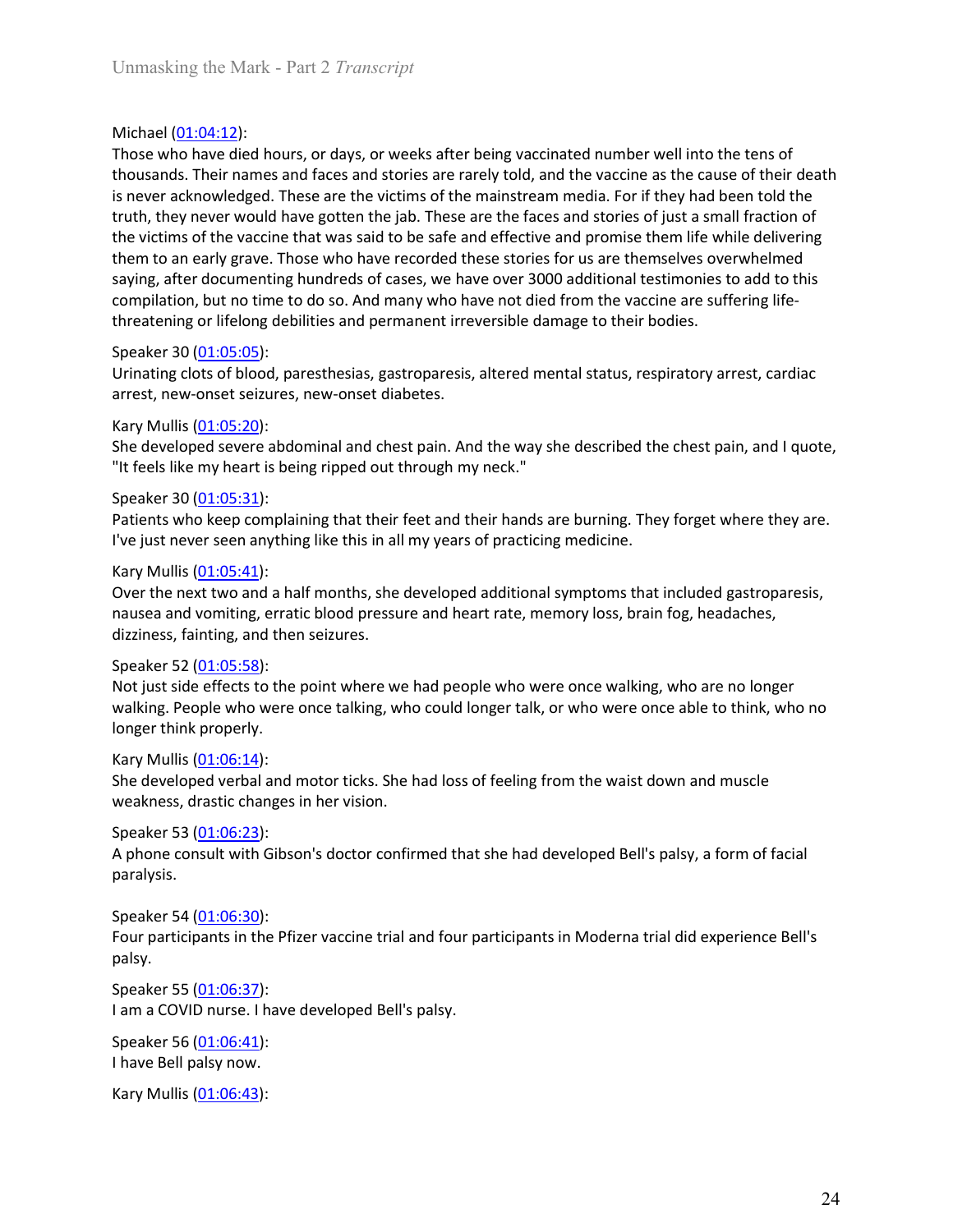Unmasking the Mark - Part 2 *Transcript*<br>Urinary retention and loss of bladder control. Severely irregular and heavy menstrual cycles. And<br>eventually, she had to have an NG tube put in to get nutrition. Unmasking the Mark - Part 2 *Transcript*<br>Urinary retention and loss of bladder control. Severely irregular and heavy menstrual cycles. And<br>eventually, she had to have an NG tube put in to get nutrition.<br>Speaker 57 (<u>01:06:</u> Unmasking the Mark - Part 2 *Transcript*<br>Urinary retention and loss of bladder control. Severely irregular and heavy menstrual cycles. And<br>eventually, she had to have an NG tube put in to get nutrition.<br>Speaker 57 <u>(01:06:</u> Unmasking the Mark - Part 2 *Transcript*<br>Urinary retention and loss of bladder control. Severely irregular and heavy menstrual<br>eventually, she had to have an NG tube put in to get nutrition.<br>Speaker 57 (<u>01:06:53):</u><br>The FD Urinary retention and loss of bladder control. Severely irregular and heavy menstrual cycles. And<br>eventually, she had to have an NG tube put in to get nutrition.<br>Speaker 57 <u>(01:06:53</u>):<br>The FDA and CDC called for a pause Unmasking the Mark - Part 2 *Transcript*<br>Urinary retention and loss of bladder control. Severely irregular and heavy menstrual<br>eventually, she had to have an NG tube put in to get nutrition.<br>Speaker 57 <u>(01:06:53</u>):<br>The FD Unmasking the Mark - Part 2 *Transcript*<br>Urinary retention and loss of bladder control. Severely irregular and heavy menstrual cycles. And<br>eventually, she had to have an NG tube put in to get nutrition.<br>Speaker 57 (<u>01:06:</u> Unmasking the Mark - Part 2 *Transcript*<br>Urinary retention and loss of bladder control. Severely irregular and heavy menstrual<br>eventually, she had to have an NG tube put in to get nutrition.<br>Speaker 57 <u>(01:06:53)</u>:<br>The FD Unmasking the Mark - Part 2 *Transcript*<br>Urinary retention and loss of bladder control. Severely irregular and heavy menstrual cycles. And<br>eventually, she had to have an NG tube put in to get nutrition.<br>Speaker 57 (<u>01:05:</u> Unmasking the Mark - Part 2 *Transcript*<br>
Urinary retention and loss of bladder control. Severely irregular and heavy menstrual<br>
eventually, she had to have an NG tube put in to get nutrition.<br>
Speaker 57 (<u>01:06:53</u>):<br>
T Unmasking the Mark - Part 2 *Transcript*<br>Urinary retention and loss of bladder control. Severely irregular and heavy menstrual cycles. A<br>speaker 57 (<u>01:06:53</u>):<br>Speaker 30 (<u>01:07:53)</u>:<br>The FDA and CDC called for a pause Unmasking the Mark - Part 2 *Transcript*<br>Urinary retention and loss of bladder control. Severely irregular and heavy menstrual<br>eventually, she had to have an NG tube put in to get nutrition.<br>Speaker 57 (<u>01:06:53</u>):<br>The F Unmasking the Mark - Part 2 *Transcript*<br>Urinary retention and loss of bladder control. Severely irregular and heavy menstrual cycles. And<br>eventually, she had to have an NG tube put in to get nutrition.<br>Speaker 57 (<u>01:06:</u> Unmasking the Mark - Part 2 *Transcript*<br>
Urinary retention and loss of bladder control. Severely irregular and heavy menstrual<br>
eventually, she had to have an NG tube put in to get nutrition.<br>
Speaker 57 (<u>01:06:53</u>):<br>
T Unmasking the Mark - Part 2 *I ranseripi*<br>Urinary retention and loss of bladder control. Severely irregular and heavy menstrual cycles. And<br>eventually, she had to have an NG tube put in to get nutrition.<br>Speaker 37 (<u>01:05</u> Urinary retention and loss of bladder control. Severely irregular and heavy menstrual<br>eventually, she had to have an NG tube put in to get nutrition.<br>Speaker 57 (<u>01:06:53</u>):<br>The FDA and CDC called for a pause on the J&J v

Urinary retention and loss of bladder control. Severely irregular and heavy menstrual cycle<br>eventually, she had to have an NG tube put in to get nutrition.<br>Speaker 57 (<u>01:06:53</u>):<br>The FDA and CDC called for a pause on the

Speaker 57 (0<u>1:06:53</u>):<br>
Speaker 57 (0<u>1:06:53</u>):<br>
The FDA and CDC called for a pause on the J&J vaccine after six cases of a rare, severe<br>
Speaker 30 (0<u>1:07:00</u>):<br>
There's a lot of patients being injured. I've never see Speaker 30 (01:07:00):<br>
Speaker 30 (01:07:00):<br>
Sheaker 30 (01:07:00):<br>
Sheaker 30 (01:07:00):<br>
Sheaker 30 (01:07:04):<br>
One physician laborer is having functional neurologic disorder saying it's due to anxies<br>
Speaker 58

Speaker 57 (<u>01:07:53)</u>:<br>
Speaker 37 (<u>01:05:53)</u>:<br>
Speaker 30 (<u>01:07:00</u>):<br>
The FDA and CDC called for a pause on the J&J vaccine after six cases of a rare, severe blood clot.<br>
Speaker 30 (<u>01:07:04)</u>:<br>
There's a lot of

Speaker 30 <u>(01.07.22)</u>:<br>
Speaker 38 (0<u>1.07.00</u>):<br>
There's a lot of patients being injured. I've never seen anything like this.<br>
Kary Mullis <u>(01.07.12)</u>:<br>
Speaker 58 (<u>01.07.12)</u>:<br>
Speaker 58 (0<u>1.07.12)</u>:<br>
19-year-old There's a lot of patients being injured. I've never seen anything like this.<br>
Kary Mullis (<u>01.07:04)</u>:<br>
Speaker 30 (<u>01.07:14)</u>:<br>
Speaker 30 (<u>01.07:14)</u>:<br>
Speaker 58 (<u>01.07:14)</u>:<br>
Speaker 58 (0<u>1.07:14)</u>:<br>
Blood clottin Kary Mullis (0<u>1:07:04</u>):<br>
Speaker 30 (0<u>1:07:04)</u><br>
Speaker 30 (01:07:12):<br>
Speaker 30 (01:07:12):<br>
Speaker 53 (01:07:12):<br>
Speaker 58 (01:07:12):<br>
I've lost count of the injuries.<br>
Speaker 58 (01:07:14):<br>
19-year-old hea One physician laborer is having functional neurologic disorder saying it's due to anxiety.<br>Speaker 50 (<u>01-07:12</u>):<br>I've lost count of the injuries.<br>Speaker 58 (<u>01-07:19</u>):<br>By exacker fol <u>(01-07:19</u>):<br>Blood clotting even Speaker 30 <u>(01:07:12)</u>:<br>
Yve lost count of the injuries.<br>
Speaker 58 <u>(01:07:14)</u>:<br>
Speaker 58 (0<u>1:07:14)</u>:<br>
Speaker 60 (<u>01:07:23</u>):<br>
Blood clotting events among some people who received the COVID-19 vaccine.<br>
Speaker 6 The picture of the injuries.<br>
Speaker 58 (<u>01:07:14</u>):<br>
19-year-old health worker has developed blood clots after getting her COVID vaccine.<br>
Speaker 69 (01:07:19):<br>
Blood clotting events among some people who received the Speaker 58 (<u>01:07:14</u>):<br>19-year-old health worker has developed blood clots after getting her COVID vaccine<br>Speaker 59 (<u>01:07:19</u>):<br>Speaker 60 (<u>01:07:29</u>):<br>Blood clotting events among some people who received the COVID-19-year-old health worker has developed blood clots after getting her COVID vaccine.<br>Speaker 59 (01:07:19):<br>Speaker 60 (01:07:23):<br>Blood clotting events among some people who received the COVID-19 vaccine.<br>Speaker 61 (01:0 Speaker 60 <u>(01-07-23</u>):<br>
Blood clots in his liver.<br>
Speaker 60 (<u>01-07-23</u>):<br>
Blood clots in his liver.<br>
Speaker 62 (01-07-23):<br>
The three brain surgeron blood clots.<br>
Speaker 62 (01-07-22):<br>
The 18-year-old died after su Speaker 61 <u>(01.07:24</u>):<br>
Speaker 62 (<u>01.07:24</u>):<br>
The three brain surgeries from blood clots.<br>
The 18-year-old died after suffering from a brain hemorrhage and also from an abdominal blood clot.<br>
The 18-year-old died aft Speaker 63 <u>(01.072-7</u>):<br>
Speaker 63 (<u>01.07-27</u>):<br>
Speaker 63 (<u>01.07-2</u>):<br>
The 18-year-old died after suffering from a brain hemorrhage and also from an abdominal blood clot.<br>
But the surgeon who operated on her in attem

Blood clotting events among some people who received the COVID-19 vaccine.<br>
Speaker 60 (0<u>1:07:23)</u>:<br>
Blood clotting events among some people who received the COVID-19 vaccine.<br>
Speaker 61 (01:07:23):<br>
Sheaker 61 (01:07:22 Speaker 60 (<u>01:07:23</u>):<br>
Shocd clots in his liver.<br>
Shocd clots in his liver.<br>
Shocker 61 (<u>01:07:24</u>):<br>
The three brain surgeries from blood clots.<br>
Speaker 62 (<u>01:07:27</u>):<br>
The 18-year-old died after suffering from a Speaker 61 (0<u>1:07:24)</u>:<br>
Speaker 61 (0<u>1:07:24</u>):<br>
Speaker 62 (<u>01:07:24</u>):<br>
The three brain surgeries from blood clots.<br>
Speaker 62 (<u>01:07:27</u>):<br>
The 18-year-old died after suffering from a brain hemorrhage and also fr Speaker 62 (01:08:27):<br>
Speaker 62 (01:07:27):<br>
The 18-year-old died after suffering from a brain hemorrhage and also from an abdor<br>
But the surgeon who operated on her in attempts to save her life said even what he s<br>
Sp But the surgeon who operated on her in attempts to save her life said even what he Speaker 63 (01:07:42):<br>
I had never seen a brain reduced in those conditions by a thrombosis so extensive an<br>
I had never seen a brain redu Speaker 63 (01:08:16):<br>
Speaker 63 (01:07:42):<br>
In had never seen a brain reduced in those conditions by a thrombosis so extensive and so seve<br>
venous sinuses were obstructed by Thrombi, a scenario I had never seen in my m Fraction and the present in those conditions by a thrombosis so extensive an Indian ever seen a brain reduced in those conditions by a thrombosis so extensive an enous sinuses were obstructed by Thrombi, a scenario I had n venous sinuses were obstructed by Thrombi, a scenario I had never seen in my many years in this<br>venous sinuses were obstructed by Thrombi, a scenario I had never seen in my many years in this<br>speaker 64 (01:08:01):<br>Two hou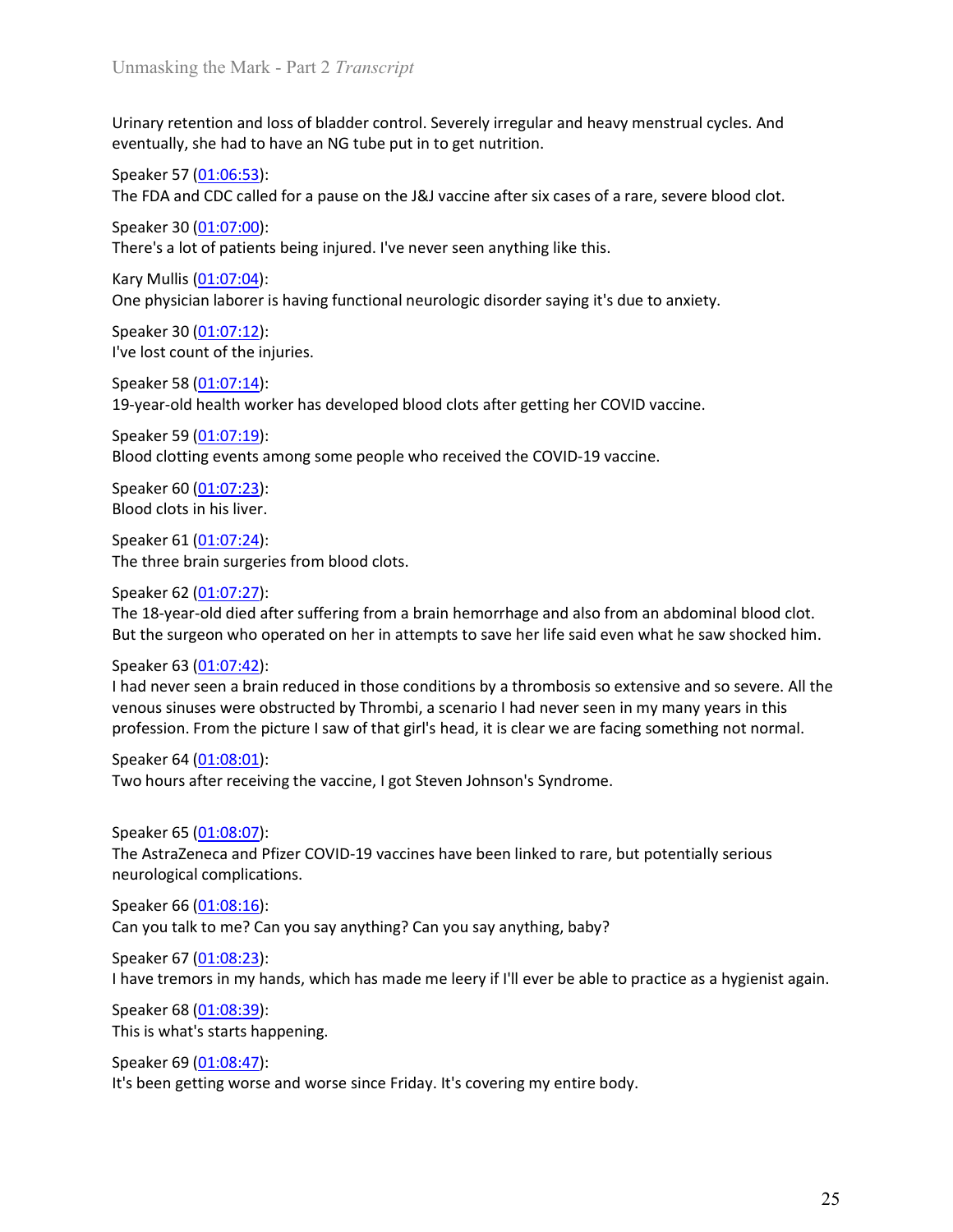Unmasking the Mark - Part 2 *Transcript*<br>Speaker 70 (<u>01:08:51</u>):<br>The Johnson & Johnson vaccine yesterday started with chest pain, paralysis on my left side, about eight<br>seizures in the last two days. Never had a seizure b Unmasking the Mark - Part 2 *Transcript*<br>Speaker 70 (<u>01:08:51</u>):<br>The Johnson & Johnson vaccine yesterday started with chest pain, paralysis on my lef<br>seizures in the last two days. Never had a seizure before.<br>Speaker 67 ( Unmasking the Mark - Part 2 *Transcript*<br>Speaker 70 (<u>01:08:51</u>):<br>The Johnson & Johnson vaccine yesterday started with chest pain, paralysis on my left side, about eight<br>seizures in the last two days. Never had a seizure b Unmasking the Mark - Part 2 *Transcript*<br>Speaker 70 (<u>01:08:51)</u>:<br>The Johnson & Johnson vaccine yesterday started with chest pain, paralysis on my left side, about eight<br>seizures in the last two days. Never had a seizure b Unmasking the Mark - Part 2 *Transcript*<br>Speaker 70 (<u>01:08:51</u>):<br>The Johnson & Johnson vaccine yesterday started with chest pain, paralysis on my left side, about eight<br>seizures in the last two days. Never had a seizure b

Unmasking the Mark - Part 2 *Transcript*<br>Speaker 70 (<u>01:08:51</u>):<br>The Johnson & Johnson vaccine yesterday started with chest pain, paralysis on my lef<br>seizures in the last two days. Never had a seizure before.<br>Speaker 67 <u></u> Unmasking the Mark - Part 2 *Transcript*<br>
Speaker 70 (<u>01:08:51</u>):<br>
The Johnson & Johnson vaccine yesterday started with chest pain, paralysis on my lef<br>
seizures in the last two days. Never had a seizure before.<br>
Speaker "No."

Unmasking the Mark - Part 2 *Transcript*<br>Speaker 70 (<u>01:08:53</u>):<br>The Johnson & Johnson vaccine yesterday started with chest pain, paralysis on my left side, about eight<br>seizures in the last two days. Never had a seizure b Unmasking the Mark - Part 2 *Transcript*<br>
Speaker 70 (<u>01:08:51)</u>:<br>
The Johnson & Johnson vaccine yesterday started with chest pain, paralysis on my lef<br>
seizures in the last two days. Never had a seizure before.<br>
Speaker Unmasking the Mark - Part 2 *Transeript*<br>Speaker 70 <u>(01:08:51)</u>:<br>The Johnson & Johnson vaccine yesterday started with chest pain, paralysis on my left side, about eight<br>seizures in the last two days. Never had a seizure b Unmasking the Mark - Part 2 *Transcript*<br>Speaker 70 <u>(01.08:51)</u>:<br>The cohnson & Johnson vaccine yesterday started with chest pain, paralysis on my left side, about eight<br>seizures in the last two days. Never had a seizure b Unmasking the Mark - Part 2 *Transcript*<br>Speaker 70 (<u>01-08:51</u>):<br>The Johnson & Johnson vaccine yesterday started with chest pain, paralysis on my left side, about eight<br>seizures in the last two days. Never had a seizure b Unmasking the Mark - Part 2 *Transcript*<br>
Speaker 70 (0<u>1:08:51)</u>:<br>
Speaker 70 (0<u>1:08:51)</u>:<br>
She Johnson & Johnson vaccine yesterday started with chest pain, paralysis on my lef<br>
Speaker 67 (0<u>1:09:02)</u>:<br>
Speaker 67 (0<u>1</u> Unmasking the Mark - Part 2 *Transcript*<br>
Speaker 70 <u>(01:08:51</u>):<br>
The Johnson & Johnson vaccine yesterday started with chest pain, paralysis on my left side, about eight<br>
seizures in the last two days. Never had a seizur

Unmasking the Mark - Part 2 *I ranscript*<br>
Speaker 70 (<u>01:08:51)</u>:<br>
The Johnson & Johnson vaccine yesterday started with chest pain, paralysis on my<br>
seizures in the last two days. Never had a seizure before.<br>
Speaker 67 Speaker 70 (<u>01:08:51)</u>:<br>The Johnson & Johnson vaccine yesterday started with chest pain, paralysis on my lef<br>seizures in the last two days. Never had a seizure before.<br>Speaker 67 <u>(01:09:02)</u>:<br>Speaker 71 <u>(01:09:05)</u>:<br>Spe Speaker 73 (<u>01.09-31</u>):<br>The *lohnson Q.0008.51):*<br>The *lohnson vaccine* yesterday started with chest pain, paralysis on my left side, about eight<br>seizures in the last two days. Never had a seizure before.<br>Thick clotting, The Johnson & Johnson vaccine yesterday started with chest pain, paralysis on my left side, about eight<br>Speaker 67 (<u>01:09:02</u>):<br>Speaker 67 (<u>01:09:02</u>):<br>Thick clotting, heavy menstrual cycles.<br>Speaker 71 (<u>01:09:05</u>):<br>Th seizures in the last two days. Never had a seizure before.<br>Speaker 73 (<u>OL109:03)</u>:<br>Thick clotting, heavy menstrual cycles.<br>Thick clotting, heavy menstrual cycles.<br>Jephysically seen people restraining the elderly and vacci Speaker 67 (0<u>1:09:02)</u>:<br>
Speaker 71 (0<u>1:09:02</u>):<br>
Speaker 71 (01:09:02):<br>
Speaker 72 (01:09:05):<br>
Speaker 72 (01:09:12):<br>
I physically seen people restraining the elderly and vaccinating against their will while<br>
"No."<br> Thick clotting, heavy menstrual cycles.<br>
Speaker 71 <u>(01.09.05)</u>:<br>
Speaker 71 <u>(01.09.05)</u>:<br>
Dyniscally seen people restraining the elderly and vaccinating against their will while they scream,<br>
"No."<br>
There are companies Speaker 71 (0<u>1:09:05)</u>:<br>
Speaker 71 (0<u>1:09:05)</u>:<br>
I physically seen people restraining the elderly and vaccinating against their will while<br>
I "No."<br>
Speaker 72 (<u>01:09:12</u>):<br>
There are companies like Pfizer, which are I physically seen people restraining the elderly and vaccinating against their will while they scream,<br>
Speaker 72 (<u>01-09-12)</u>:<br>
There are companies like Pfizer, which are bullying governments. Pfizer asked to be compensa Speaker 72 (<u>01:09:12):</u><br>
Sheaker 72 (<u>01:09:12</u>):<br>
There are companies like Pfizer, which are bullying governments. Pfizer asked to be c<br>
the cost of any future lawsuits. Pfizer wanted Argentina to put, and listen to thi Speaker 73 (<u>01:09:31)</u>:<br>
Speaker 73 (<u>01:09:31)</u>:<br>
Speaker 73 (<u>01:09:40)</u>:<br>
State of Israel.<br>
Speaker 74 (<u>01:09:40)</u>:<br>
Speaker 74 (<u>01:09:40)</u>:<br>
The hospitals are not full of COVID patients. The hospitals are full of v

"No."<br>
Speaker 72 (<u>01-09-12</u>):<br>
Speaker 72 (<u>01-09-12</u>):<br>
Speaker 72 (<u>01-09-12</u>):<br>
There are companies like Pfizer wanted Argentina to put, and listen to this, put its bank reserves,<br>
tis military basss, and its embassy There are companies like Pfizer, which are bullying governments. Pfizer asked to be compensated for<br>the cost of any future lawsuits. Pfizer wanted Argentina to put, and listen to this, put its bank reserves,<br>its military b the cost of any future lawsuits. Pfizer wanted Argentina to put, and listen to this, put its bank reserves,<br>
its military bases, and its embassy buildings at stake as collateral.<br>
12,000 people who were inoculated with the its military bases, and its embassy buildings at stake as collateral.<br>Speaker 73 (<u>OL.09-31):</u><br>21,000 people who were inoculated with the Pfizer vaccine have tested positive for coronavirus in the<br>state of Israel.<br>22,000 p 12,000 people who were inoculated with the Pfizer vaccine have tested positive for coronavirus in the<br>Speaker 74 (<u>01:09:40)</u>:<br>Speaker 74 (<u>01:09:40</u>):<br>The hospitals are not full of COVID patients. The hospitals are full o state of Israel.<br>Speaker 74 (<u>01-09-40</u>):<br>The hospitals are not full of COVID patients. The hospitals are full of vaccinated patients. I've got friends<br>that work in ICU at Linda's, 30 out of 38 patients currently, are vacc

I'm sorry, respectfully to the media, please start telling the truth.<br>
Speaker 75 (01:09:58):<br>
It looks like almost all the vaccines are going to succeed.<br>
Speaker 76 (01:10:01):<br>
Speaker 76 (01:10:01):<br>
Speaker 76 (01:10 Speaker 75 ( $\underline{01.10.40.59.59.}$ ):<br>
Speaker 75 ( $\underline{01.10.09.59.59.}}$ ):<br>
It looks like almost all the vaccines are going to succeed.<br>
Speaker 77 ( $\underline{01.10.01.0}.}$ ):<br>
Coronavirus vaccine have come down with myocarditi Speaker 75 <u>(01:00:45)</u>:<br>
Speaker 75 (<u>01:10:01)</u><br>
Speaker 75 (<u>01:10:01)</u>:<br>
Scientists at the CDC are investigating this morning after more than a dozen people who got the<br>
Scientists at the CDC are investigating this mo It looks like almost all the vaccines are going to succeed.<br>Sciencits at the CDC 10:10.01):<br>Sciencits at the CDC are investigating this morning after more than a dozen people who got the<br>Sciencits at the CDC are investigat vaccine. Scientists at the CDC are investigating this morning after more than a dozen people w<br>coronavirus vaccine have come down with myocarditis, an inflammation of the heart<br>Speaker 77 (<u>01:10:12</u>):<br>There have been reports of mo coronavirus vaccine have come down with myocarditis, an inflammation of the heart.<br>Speaker 77 (01:10:12):<br>There have been reports of more than 45 adverse reactions to the one-shot Johnson & Johnson vaccine.<br>TPH says it is Speaker 77 (0<u>1:10:12</u>):<br>There have been reports of more than 45 adverse reactions to the one-shot Johnson & Jo<br>TPH says it is looking into what may have caused this including whether conditions at the<br>Peen too hot, but em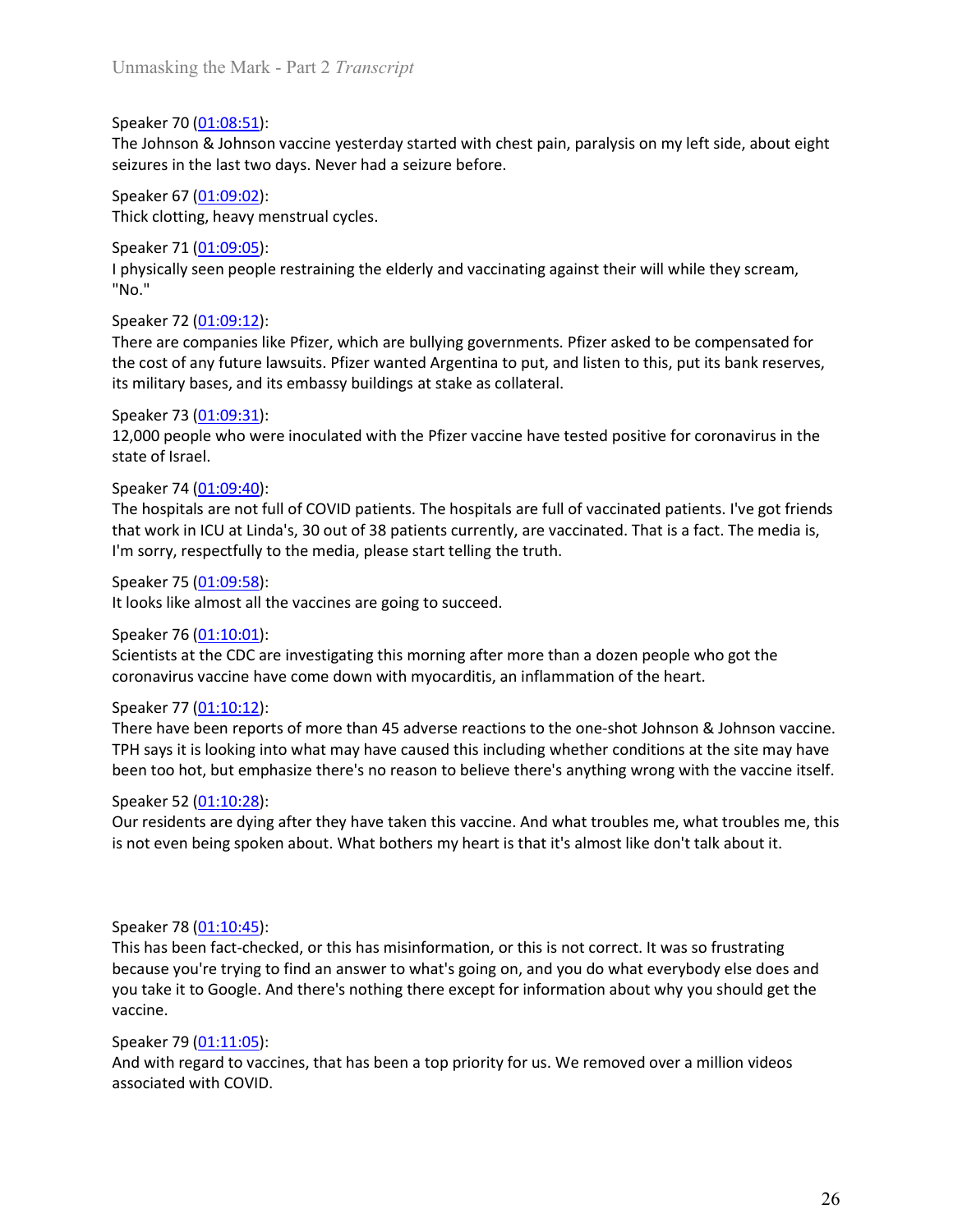Unmasking the Mark - Part 2 *Transcript*<br>Speaker 80 (01:11:11):<br>Google, YouTube, Facebook, Twitter. Let me tell you what I'm going to say. You are complicit in causing<br>death, and I cannot wait to sue you over and over agai Unmasking the Mark - Part 2 *Transcript*<br>
Speaker 80 (01:11:11):<br>
Google, YouTube, Facebook, Twitter. Let me tell you what I'm going to say. You are consider<br>
death, and I cannot wait to sue you over and over again.<br>
Speak

Unmasking the Mark - Part 2 *Transcript*<br>Speaker 80 (<u>01:11:11)</u>:<br>Google, YouTube, Facebook, Twitter. Let me tell you what I'm going to say. You are complicit in causing<br>death, and I cannot wait to sue you over and over ag Unmasking the Mark - Part 2 *Transcript*<br>Speaker 80 <u>(01:11:11)</u>:<br>Google, YouTube, Facebook, Twitter. Let me tell you what I'm going to say. You are complicit in causing<br>death, and I cannot wait to sue you over and over ag Unmasking the Mark - Part 2 *Transcript*<br>
Speaker 80 (<u>01:11:11)</u>:<br>
Google, YouTube, Facebook, Twitter. Let me tell you what I'm going to say. You are co<br>
death, and I cannot wait to sue you over and over again.<br>
Speaker 8 Unmasking the Mark - Part 2 *Transcript*<br>Speaker 80 (0<u>1:11:11)</u>:<br>Google, YouTube, Facebook, Twitter. Let me tell you what I'm going to say. You are complicit in causing<br>Apeaker 81 (01:11:30):<br>Speaker 81 (01:11:30):<br>He als Unmasking the Mark - Part 2 *Transcript*<br>Speaker 80 (<u>01:11:11)</u>:<br>Google, YouTube, Facebook, Twitter. Let me tell you what I'm going to say. You are complicit in causing<br>death, and I cannot wait to sue you over and over ag Unmasking the Mark - Part 2 *Transcript*<br>Speaker 80 (<u>01:11:11</u>):<br>Google, YouTube, Facebook, Twitter. Let me tell you what I'm going to say. You are complicit in causing<br>death, and I cannot wait to sue you over and over ag Unmasking the Mark - Part 2 *Transcript*<br>
Speaker 80 (<u>01:11:11)</u>:<br>
Google, YouTube, Facebook, Twitter. Let me tell you what I'm going to say. You are co<br>
death, and I cannot wait to sue you over and over again.<br>
Speaker

Unmasking the Mark - Part 2 *Transcript*<br>Speaker 80 (<u>01:11:11)</u>:<br>Soogle, YouTube, Facebook, Twitter. Let me tell you what I'm going to say. You are complicit in causing<br>death, and I cannot wait to sue you over and over ag Unmasking the Mark - Part 2 *Transcript*<br>Speaker 80 (01:11:11):<br>Google, YouTube, Facebook, Twitter. Let me tell you what I'm going to say. You are cor<br>Google, YouTube, Facebook, Twitter. Let me tell you what I'm going to s Unmasking the Mark - Part 2 *Transcript*<br>Speaker 80 (01:11:11):<br>Google, YouTube, Facebook, Twitter. Let me tell you what I'm going to say. You are complicit in causing<br>death, and I cannot wait to sue you over and over agai Unmasking the Mark - Part 2 *Transcript*<br>Speaker 80 (<u>01-11-11)</u>:<br>Google, YouTube, Facebook, Twitter. Let me tell you what I'm going to say. You are complicit in causing<br>death, and I cannot wait to sue you over and over ag Unmasking the Mark - Part 2 *Transcript*<br>Speaker 80 (<u>01:11:11)</u>:<br>Google, YouTube, Fatebook, Twitter. Let me tell you what I'm going to say. You are complicit in causing<br>death, and I cannot wait to sue you over and over ag Unmasking the Mark - Part 2 *Transcript*<br>
Speaker 80 (<u>01-11:11)</u>:<br>
Google, YouTube, Facebook, Twitter. Let me tell you what I'm going to say. You are complicit in causing<br>
death, and I cannot wait to sue you over and over Unmasking the Mark - Part 2 *Transcript*<br>Speaker 80 (<u>01:11:11)</u>:<br>Google, YouTube, Facebook, Twitter. Let me tell you what I'm going to say. You are complicit in causing<br>death, and I cannot wait to sue you over and over ag Speaker 80 (<u>01:11:11)</u>:<br>Google, YouTube, Facebook, Twitter. Let me tell you what I'm going to say. You are complicit in causing<br>Goedje, YouTube, Facebook, Twitter. Let me tell you what I'm going to say. You are complicit Speaker 80 (<u>01:11:11)</u>:<br>
Soogle, YouTube, Facebook, Twitter. Let me tell you what I'm going to say. You are correctly, and I cannot wait to sue you over and over again.<br>
Speaker 81 (<u>01:11:30)</u>:<br>
Speaker 81 (<u>01:11:30)</u>:<br> Foogle, YouTube, Facebook, Twitter. Let me tell you what I'm going to say. You are complicit in causing<br>
Sopake R1 (01:11:30):<br>
Speaker R1 (01:11:30):<br>
He also states that COVID-19 should not be on list A for any longer be East and I cannot wait to see you over and over again.<br>
Speaker 81 (<u>01:11:30</u>):<br>
Speaker 81 (0<u>1:11:30</u>):<br>
He also states that COVID-19 should not be on list A for any longer because we now know that it is a<br>
normal flu v Speaker 81 (<u>01:11:30</u>):<br>
He also states that COVID-19 should not be on list A for any longer because we now kn<br>
normal flu virus, and the normal flu virus isn't on list A. Panic is created by these false-p<br>
normal flu vir Fre also states that COVID-19 should not be on list A for any longer because we now know that it is a<br>normal flu virus, and the normal flu virus isn't on list A. Panic is created by these false-positive PCR tests.<br>Sp9x6 to normal flu virus, and the normal flu virus isn't on list A. Panic is created by these false-positive PCR tests.<br>89% to 94% of those PCR tests are false positive.<br>1996-aker 28 (01:11:53):<br>The measurement for it is not exact 89% to 94% of those PCR tests are false positive.<br>
Speaker 82 (D1:11:53):<br>
The measurement for it is not exact at all.<br>
Simone God (01:11:57):<br>
Simone God (01:11:57):<br>
Simone God (01:11:57):<br>
PCR tests is a good test if it Speaker 82 (<u>01:11:53</u>):<br>
Speaker 82 (<u>01:11:53</u>):<br>
The measurement for it is not exact at all.<br>
Simone Gold (<u>01:11:53</u>):<br>
PCR tests is a good test if it's done properly. It's not supposed to be used without symptoms, whi The measurement for it is not exact at all.<br>
Simone Gold (0<u>1:11:57</u>):<br>
PCR tests is a good test if it's done properly. It's not supposed to be used without S<br>
been used everywhere without symptoms. The PCR test picks up Simone Gold (<u>01:11:57)</u>:<br>
DCR tests is a good test if it's done properly. It's not supposed to be used without symptoms, which it's<br>
been used everywhere without symptoms. The PCR test picks up some virus. But the more yo PCR tests is a good test if it's done properly. It's not supposed to be used without symptom used everywhere without symptoms. The PCR test picks up some virus. But the rran't tell if it's picking up a little it is the it been used everywhere without symptoms. The PCR test picks up some virus. But the more you cycle it, it can't tell if it's picking up a little by divinus or al to forivus. Thit's picking wais little throw is or a declapatit can't tell if it's picking up a little bit of virus or a lot of virus. If it's picking up a live virus or a dead particle,<br>or an infectious part or an inactive. It can't tell. And the more times you cycle it, you get a mil

or an infectious part or an inactive. It can't tell. And the more times you cycle it, yo<br>billion, a trillion times amplification, and you risk having a situation where you have<br>fragment that's been called positive live act billion, a trillion times amplification, and you risk having a situation where you have a little tiny viral<br>Kragment that's been called positive live active virus.<br>Kary Mullis (<u>01:12:39</u>):<br>PCR is separate from that. It's

Simone Gold (<u>01:12:48</u>):<br>We happened to know the number below which it's pretty, pretty accurate. 25, for<br>Now 35 is inaccurate, it's 95% inaccurate. I'm not positive of the number. Everyboor<br>Arow what number they're usin We happened to know the number below which it's pretty, pretty accurate. 25, for example. Definitely,<br>over 35 is inaccurate, it's 95% inaccurate. I'm not positive of the number. Everybody agrees. So, you<br>how what number th over 35 is inaccurate, it's 95% inaccurate. I'm not positive of the number. Everybody agrees. So, you<br>cover 35 is inaccurate, it's 95% inaccurate. I'm not positive of the number. Everybody agrees. So, you<br>Fault sidl over 3 know what number they're using in America around 40. 40, 38, 42, 46. It's incredible. Everyone agrees.<br>Facult sidd over 35 is not accurate.<br>Dr. Facult (01:13:14):<br>Of 35 or more that the chances of it being replication-comp Fauci said over 35 is not accurate.<br>
Dr. Fauci (0<u>1:13:14):</u><br>
Dr. Fauci (0<u>1:13:14):</u><br>
Solit depends entirely on how much it's being cycled, but they also won't tell you when you've got your<br>
simone God (<u>01:13:20</u>):<br>
So I The Bible warns of the bind of the prediction-competent are minuscule.<br>
Dr. Fauci (<u>01:13:14)</u>:<br>
Dr. Fauci (<u>01:13:14)</u>:<br>
So It depends entirely on how much it's being cycled, but they also won't tell you when you've got Dr. Fauci <u>(01:13:44)</u><br>Of 35 or more that the chances of it being replication-competent are minuscule.<br>Simone Gold (<u>01:13:20</u>):<br>So It depends entirely on how much it's being cycled, but they also won't tell you when you'v Of 35 or more that the chances of it being replication-competent are minuscule.<br>
Sincone Gold (<u>20:13:20</u>):<br>
Sinco Edopedds entirely on how much it's being cycled, but they also won't tell you when you've got your<br>
test, w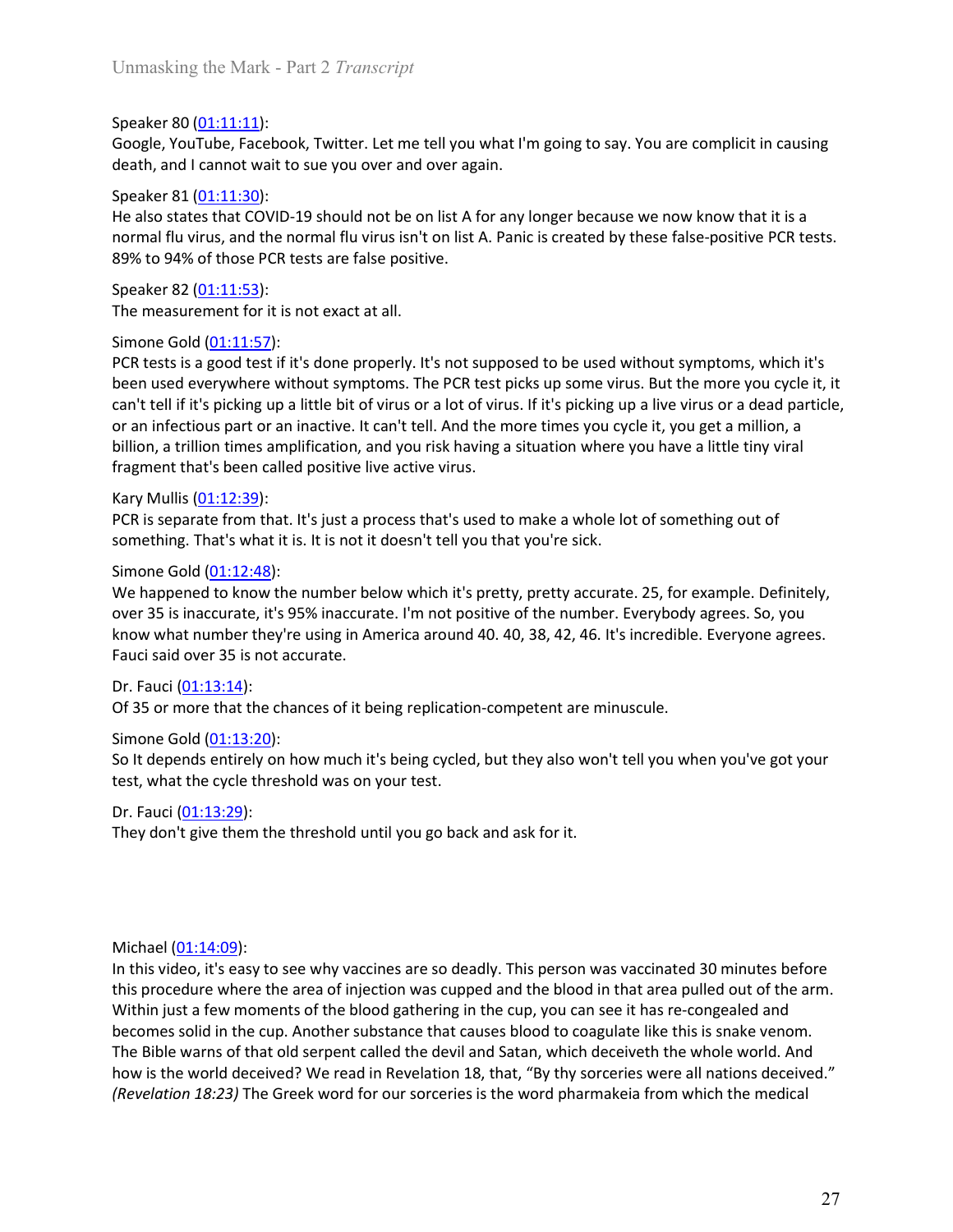Unmasking the Mark - Part 2 *Transcript*<br>
industry gets the word pharmacy. It means witchcraft. The serpent is a charmer. He will use flattery and<br>
deception, and when sure of his prey, he will strike. When speaking of how Unmasking the Mark - Part 2 *Transcript*<br>industry gets the word pharmacy. It means witchcraft. The serpent is a charmer. He will use flattery and<br>deception, and when sure of his prey, he will strike. When speaking of how a Unmasking the Mark - Part 2 *Transcript*<br>industry gets the word pharmacy. It means witchcraft. The serpent is a charmer. He will use flattery and<br>deception, and when sure of his prey, he will strike. When speaking of how a Unmasking the Mark - Part 2 *Transcript*<br>industry gets the word pharmacy. It means witchcraft. The serpent is a charmer. He will use flattery and<br>deception, and when sure of his prey, he will strike. When speaking of how a Unmasking the Mark - Part 2 *Transcript*<br>
industry gets the word pharmacy. It means witchcraft. The serpent is a charmer. He v<br>
deception, and when sure of his prey, he will strike. When speaking of how a snake ki<br>
howstuf

Unmasking the Mark - Part 2 *Transcript*<br>
industry gets the word pharmacy. It means witchcraft. The serpent is a charmer. H<br>
deception, and when sure of his prey, he will strike. When speaking of how a snak<br>
howstuffworks. Unmasking the Mark - Part 2 *Transcript*<br>
industry gets the word pharmacy. It means witchcraft. The serpent is a charmer. He will use flattery and<br>
deception, and when sure of his prey, he will strike. When speaking of how Unmasking the Mark - Part 2 *Transcript*<br>industry gets the word pharmacy. It means witchcraft. The serpent is a charmer. He will use flattery and<br>deception, and when sure of his prey, he will strike. When speaking of how a Unmasking the Mark - Part 2 *Transcript*<br>industry gets the word pharmacy. It means witchcraft. The serpent is a charmer. He will use flattery and<br>deception, and when sure of his prey, he will strike. When speaking of how a Unmasking the Mark - Part 2 *Transcript*<br>industry gets the word pharmacy. It means witchcraft. The serpent is a charmer. He will use flattery and<br>deception, and when sure of his prey, he will strike. When speaking of how a Unmasking the Mark - Part 2 *Transcript*<br>industry gets the word pharmacy. It means witchcraft. The serpent is a charmer. He will use flattery and<br>deception, and when sure of his prey, he will strike. When speaking of how a Unmasking the Mark - Part 2 *Transeript*<br>industry gets the word pharmacy. It means witchcraft. The serpent is a charmer. He will use flattery and<br>deception, and when sure of his prey, he will strike. When speaking of how a Unmasking the Mark - Part 2 *Transcript*<br>industry gets the word pharmacy. It means witchcraft. The serpent is a charmer. He will use flattery and<br>deception, and when sure of his prey, he will strike. When speaking of how a Unmasking the Mark - Part 2 *Transcript*<br>industry gets the word pharmacy. It means witchcraft. The serpent is a charmer. He will use flattery and<br>deception, and when sure of his prev, he will strike. When speaking of how a respectively." Unmasking the Mark - Part 2 *Transcript*<br>
industry gets the word pharmacy. It means witchcraft. The serpent is a charmer. He veception, and when sure of his prey, he will strike. When speaking of how a snake ki<br>
howstuffw Unmasking the Mark - Part 2. *Pranscript*<br>
industry gets the word pharmacy. It means witchcraft. The serpent is a charmer. He will use flattery and<br>
deception, and when sure of his prey, he will strike. When speaking of ho industry gets the word pharmacy. It means witchcraft. The serpent is a charmer. He will<br>deception, and when sure of his prey, he will strike. When speaking of how a snake kills<br>howstuffworks.com writes, "Those fangs are pe industry gets the word pharmacy. It means witchcraft. The serpent is a charmer. He vecepton, and when sure of his prey, he will strike. When speaking of how a snake ki<br>decepton, and when sure of his prey, he will strike. W deception, and when sure of his prey, he will strike. When speaking of how a snake kills its prey,<br>howstuffworks.com writes, "Those fangs are perfectly made to help inject poison into a hapless victim,<br>usually, it's prey." howstuffworks.com writes, "Those fangs are perfectly made to help inject poison into a hapless victim,<br>usually, it's prey."<br>Michael (0<u>1:15:16</u>):<br>And what does that venom do once injected? An article from the NIH about sna **Example 10.115:16:16**<br>
Michael (0<u>1:15:16</u>):<br>
Michael (01:15:16):<br>
And what does that venom do once injected? An article from the NIH about snake we<br>
abstract, "Blood circulation, particularly thrombosis and hemostasis i Michael ( $\underline{01:15:16}$ ):<br>
And what does that venom do once injected? An article from the NIH about snake<br>
Abstract, "Blood circulation, particularly thrombosis and hemostasis is one of the<br>
several snake venom proteins. abstract, "Blood circulation, particularly thrombosis and hemostasis is one of the maje<br>abstract, "Blood circulation, particularly thrombosis and hemostasis is one of the maje<br>several snake venom proteins." Thrombosis is d several snake venom proteins." Thrombosis is defined as the formation or presence of a blood clot whe within a blood vessel. And what is the result of such coagulation upon the body due to the venom? The within a blood ves within a blood vessel. And what is the result of such coagulation upon the body due t<br>NIH article states: "Aberartions in normal blood coagulation functions can result in thi<br>nor or hemorrhage. In thrombosis, largely unkno NIH article states: "Aberrations in normal blood coagulation functions can result in thrombotic disorders<br>or hemorrhage. In thrombosis, largely unknown conditions promote the apparently spontaneous<br>formation of clots large or hemorrhage. In thrombosis, largely unknown conditions promote the apparently spontaneous<br>formation of clots large enough to block circulation. Formation of such blocks in the arteries, supplying<br>vital organs such as the

myocarditis. respectively."<br>
Speaker 83 (01:16:16):<br>
Speaker 83 (01:16:16):<br>
The CDC is going to be holding an emergency meeting next week to talk about higher<br>
speaker 84 (01:16:22):<br>
Speaker 86 (01:16:22):<br>
The CDC finding 16 to 24-y <sup>1</sup><br> **Speaker 83 (<u>01:16:16</u>):**<br>
The CDC is going to be holding an emergency meeting next week to talk about higher than expected<br>
speaker 84 (<u>01:16:22)</u>:<br>
The CDC finding 16 to 24-year-olds who receive the Pfizer or Mode The CDC is going to be holding an emergency meeting next week to talk about higher<br>The CDC is going to be holding an emergency meeting next week to talk about higher<br>cases of heart inflammation.<br>Speaker 84 (<u>01:16:22)</u>:<br>th the CDC finding 16 to 24-year-olds who receive the Pfizer or Moderna vaccine have experienced higher<br>The CDC finding 16 to 24-year-olds who receive the Pfizer or Moderna vaccine have experienced higher<br>than normal cases of Expeaser 84 (<u>01:16:52</u>):<br>The CDC finding 16 to 24-year-olds who receive the Pfizer or Moderna vaccine have experienced higher<br>than normal cases of nyocarditis. Myocarditis,<br>Speaker 86 (<u>01:16:32</u>):<br>Cardiac condition.<br>Spe Speaker 84 (<u>01:16:2</u>2):<br>
Speaker 85 (02:16:22):<br>
The CDC finding 16 to 24-year-olds who receive the Pfizer or Moderna vaccine have experienced higher<br>
than normal cases of myocarditis. Myocarditis,<br>
Speaker 85 (01:16:32) Speaker 86 (<u>01:16:33</u>):<br>
Speaker 86 (<u>01:16:33</u>):<br>
He says, several hundred cases of a rare heart condition are likely linked to the COVII<br>
Speaker 74 (<u>01:16:38</u>):<br>
We are talking about 20-year-olds that have dropped dea Speaker 86 <u>(01:16:53</u>):<br>
Speaker 74 (<u>01:16:33</u>):<br>
He says, several hundred cases of a rare heart condition are likely linked to the COVID vaccine.<br>
Speaker 74 (<u>01:16:53</u>):<br>
We are talking about 20-year-olds that have dr He says, several hundred cases of a rare heart condition are likely linked to the COVID vaccine.<br>Speaker 74 (<u>01:16:58</u>):<br>We are talking about 20-year-olds that have dropped dead. Nothing is getting on the media. Myocardit Speaker 74 (0<u>1:16:38)</u>:<br>
Speaker 74 (0<u>1:16:38)</u>:<br>
We are talking about 20-year-olds that have dropped dead. Nothing is getting on the<br>
lis a rare, let me tell you, a rare cardiac condition. All of a sudden, every third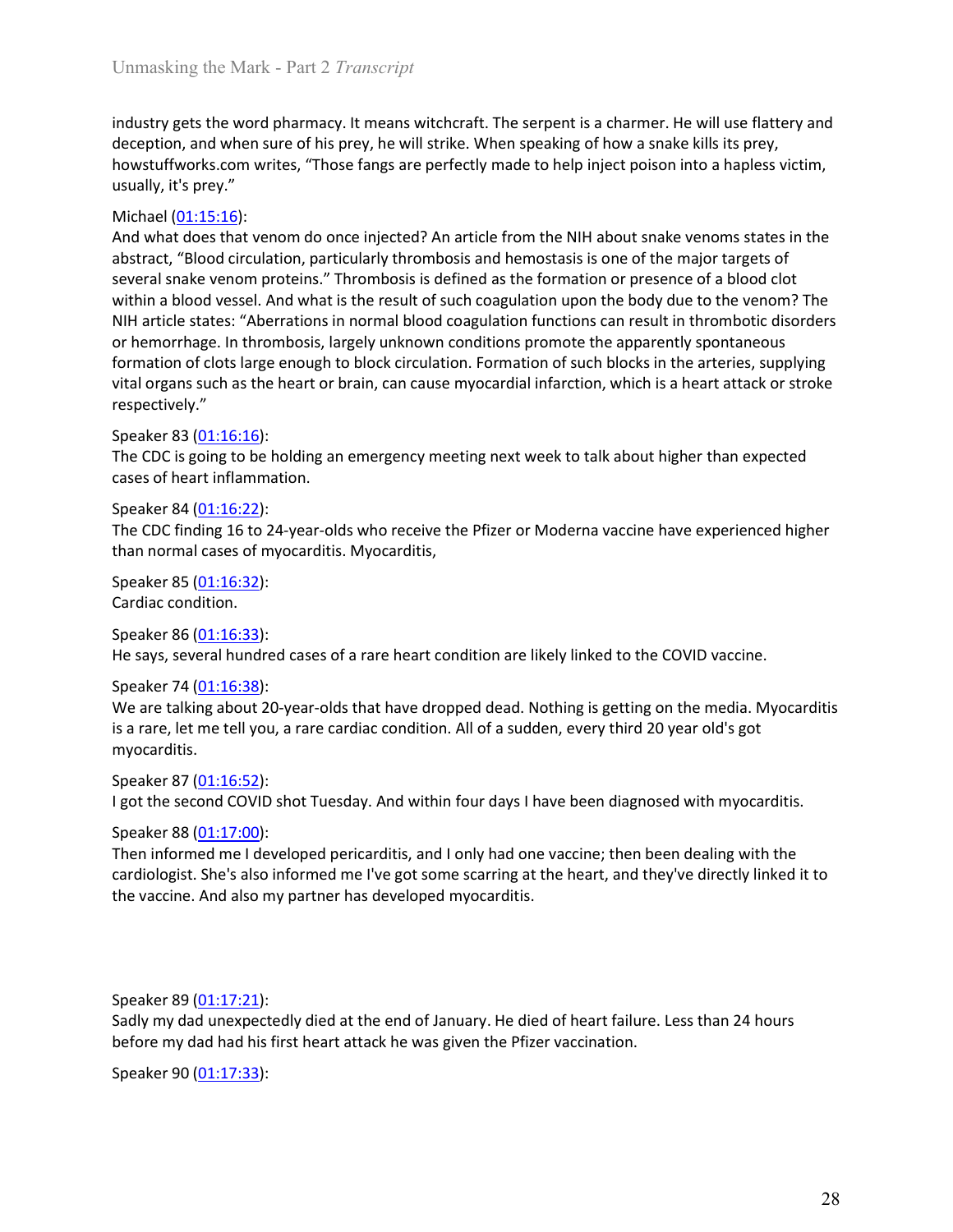Unmasking the Mark - Part 2 *Transcript*<br>My mom had the vaccine done. She was fit and healthy, no underlining conditions. 11 hours after havin<br>the vaccine, she died of heart attack. Unmasking the Mark - Part 2 *Transcript*<br>My mom had the vaccine done. She was fit and healthy, no underlining conditions. 11 hours after having<br>the vaccine, she died of heart attack.<br>Speaker 91 (<u>01:17:39)</u>:<br>Speaker 92 (<u>0</u> Unmasking the Mark - Part 2 *Transcript*<br>My mom had the vaccine done. She was fit and healthy, no underlining conditions. 11 hours after havin<br>the vaccine, she died of heart attack.<br>Speaker 91 <u>(01:17:39</u>):<br>Had witnessed a Unmasking the Mark - Part 2 *Transcript*<br>My mom had the vaccine done. She was fit and healthy, no underlining conditions. 1:<br>the vaccine, she died of heart attack.<br>Speaker 91 <u>(01:17:39):</u><br>Had witnessed a lot of people dyi Unmasking the Mark - Part 2 *Transcript*<br>My mom had the vaccine done. She was fit and healthy, no underlining conditions. 11 hours after having<br>the vaccine, she died of heart attack.<br>Speaker 91 <u>(01:17:39</u>):<br>Had witnessed Unmasking the Mark - Part 2 *Transcript*<br>
My mom had the vaccine done. She was fit and healthy, no underlining conditions. 1:<br>
Speaker 91 (01:17:39):<br>
Had witnessed a lot of people dying of heart attack shortly after the v

Unmasking the Mark - Part 2 *Transcript*<br>My mom had the vaccine done. She was fit and healthy, no underlining conditions. 11 hours after having<br>the vaccine, she died of heart attack.<br>Speaker 91 <u>(01:17:49):</u><br>Speaker 92 <u>(0</u> Unmasking the Mark - Part 2 *Transcript*<br>My mom had the vaccine done. She was fit and healthy, no underlining conditions. 11 hours after having<br>the vaccine, she died of heart attack.<br>Speaker 91 <u>(01:17:39)</u>:<br>Had witnessed Unmasking the Mark - Part 2 *Transcript*<br>
My mom had the vaccine done. She was fit and healthy, no underlining conditions<br>
the vaccine, she died of heart attack.<br>
Speaker 91 (<u>01:17:39</u>):<br>
Had witnessed a lot of people dyi Unmasking the Mark - Part 2 *Transcript*<br>My mom had the vaccine done. She was fit and healthy, no underlining conditions. 11 hours after having<br>the vaccine, she died of heart attack.<br>Speaker 91 (<u>01:17:39):</u><br>Had witnessed Unmasking the Mark - Part 2 *Transeript*<br>My mom had the vaccine done. She was fit and healthy, no underlining conditions. 11 hours after having<br>the vaccine, she died of heart attack.<br>Speaker 91 <u>(01:17:59</u>):<br>Speaker 92 <u>(0</u> Unmasking the Mark - Part 2 *Transcript*<br>My mom had the vaccine done. She was fit and healthy, no underlining conditions. 11 hours after having<br>the vaccine, she died of heart attack.<br>Speaker 91 <u>(01:17:39</u>):<br>Speaker 92 <u>(0</u> Unmasking the Mark - Part 2 *Transcript*<br>
My mom had the vaccine done. She was fit and healthy, no underlining conditions. 1:<br>
the vaccine, she died of heart attack.<br>
Speaker 91 (<u>01:17:39</u>):<br>
Had witnessed a lot of peopl Unmasking the Mark - Part 2 *Transcript*<br>My mom had the vaccine done. She was fit and healthy, no underlining conditions. 11 hours after having<br>the vaccine, she died of heart attack.<br>Speaker 91 (<u>01:17:39</u>):<br>Speaker 91 (01

Unmasking the Mark - Part 2 *Transcript*<br>
My mom had the vaccine done. She was fit and healthy, no underlining conditions. 11 hou<br>
the vaccine, she died of heart attack.<br>
Speaker 91 (<u>01:17:39</u>):<br>
Had witnessed a lot of pe My mom had the vaccine done. She was fit and healthy, no underlining conditions<br>the vaccine, she died of heart attack.<br>Speaker 91 (01:17:39):<br>Had witnessed a lot of people dying of heart attack shortly after the vaccine.<br> My mom had the vaccine done. She was fit and healthy, no underlining conditions. 11 hours after having<br>beeker 91 (<u>01-17-39</u>):<br>For the vaccines of a lot of epople dying of heart attack shortly after the vaccine.<br>Speaker 92 My mom had the vaccine done. She was fit and healthy, no underlining conditions. 11 hours after having<br>Speaker 91 (<u>01:17:39</u>):<br>Speaker 91 (<u>01:17:39</u>):<br>Had witnessed a lot of people dying of heart attack shortly after the the vactine, she died of heart attack.<br>
Speaker 91 (<u>01:17:43</u>):<br>
Speaker 91 (<u>01:17:44)</u>:<br>
Speaker 92 (<u>01:17:44)</u>:<br>
Speaker 92 (<u>01:17:44)</u>:<br>
Sweden and Demark have decided to stop using the COVID-19 vaccine from Moderna Speaker 91 <u>(01:17:39)</u>:<br>Speaker 91 <u>(01:17:39)</u>:<br>Speaker 23 (<u>01:17:44)</u>:<br>Speaker 23 (01:17:45):<br>Sweden and Denmark have decided to stop using the COVID-19 vaccine from Moderna for certain age<br>groups due to the risk of he Fract with the mullimany hegin to see the necessive of putch and with essele and pennalism and pennalism and pennalism and pennalism and pennalism and pennalism and pennalism and pennalism and pennalism and pennalism and p The method (1118:15):<br>
Speaker 92 (01:17:44):<br>
Sweden and Demmark have decided to stop using the COVID-19 vaccine from Moderna for certain age<br>
groups due to the risk of heart inflammation.<br>
In March of 2021, Franklin Grah Speaker 92 (01:17:44):<br>
Speaker and Denmark have decided to stop using the COVID-19 vaccine from Moc<br>
Sycolops due to the risk of heart inflammation.<br>
Michael (01:17:53):<br>
In March of 2021, Franklin Graham told ABC that J groups due to the risk of heart inflammation.<br>
Wichael (01:17:53):<br>
In March of 2021, Franklin Graham told ABC that Jesus would have taken the vaccine<br>
use of it saying he also got vaccinated, not knowing that seven months Solicity (19.112.53):<br>In March of 2021, Franklin Graham told ABC that Jesus would have taken the vaccine and promoted the<br>use of it saying he also got vaccinated, not knowing that seven months later he would be having hear Michael (<u>01:17</u>:53):<br>In March of 2021, Franklin Graham told ABC that lesus would have taken the vaccine and promoted the<br>use of it saying he also got vaccinated, not knowing that seven months later he would be having hear use of it saying he also got vaccinated, not knowing that seven months later he would<br>surgery due to inflammation of the heart.<br>Speaker 93 (<u>01:18:08)</u>:<br>Speaker 93 (<u>01:18:08</u>):<br>He was suffering from constrictive pericardi surgery due to inflammation of the heart.<br>
Speaker 93 (<u>01:18:08</u>):<br>
Speaker 93 (<u>01:18:08</u>):<br>
Hereas suffering from constrictive pericarditis, which is a chronic inflammation of the membrane<br>
Hereas inffering from constri Experience of 3 (<u>01:18:08</u>):<br>
Experience of 3 (<u>01:18:08</u>):<br>
He was suffering from constrictive pericarditis, which is a chronic inflammation of the membrane<br>
surrounding the heart.<br>
Ancience (01:18:15):<br>
As the utter fa He was suffering from constrictive pericarditis, which is a chronic inflammation of<br>He was suffering from constrictive pericarditis, which is a chronic inflammation of<br>surrounding the heart.<br>As the utter failure of the va surrounding the heart.<br>
Michael (01:18:15):<br>
Michael (01:18:15):<br>
An the utter failure of the vaccine and the methods of man to save life is opened more fully before the<br>
An the utter failure of the vaccine and the methods Michael (01:18:15):<br>An the victim is not able to accine and the methods of man to save life is opened more fully before the<br>And the victim is many begin to see the necessity of putting their trust in God, realizing that, " Michael (01:19:15:1):<br>As the utter failure of the vaccine and the methods of man to save life is opened more fully before the<br>world only then will many begin to see the necessity of putting their trust in God, realizing t As the utter failure of the vaccine and the methods of manto save life is opened more fully before the<br>As the utter failure of the vaccine and the methods of manto save life is poened more fully before the man that trusts world only them will many begin to see the necessity of putting their trust in God, realizing that, the wear the food realizing that, (*Jeremiah 17:5*) The serpent may also use another means by which to secure its prey, an

*Chermiah 17:5)* The serpent may also use another means by which to secure its prey,<br> *Chermiah 17:5)* The serpent may also use another means by which to secure its prey,<br>
constriction. Other larger snakes make use of con constriction. Other larger snakes make use of constriction as a way to kill their intended victim. First, they catch them, and then slowly wrap their bodies around them squashing the life force out of the hapless prey.<br>Spe Colling itself around the large rodent, There is no escape. Anacondas don't kill with<br>constrictors. They compress the blood flow to their prey's heart, causing cardiac a<br>Speaker 95 (<u>01:19:08)</u>:<br>And she got the vaccine on constrictors. They compress the blood flow to their prey's heart, causing cardiac arrest.<br>Speaker 55 <u>(01:19:08):</u><br>And she got the vaccine on Monday, and she wasn't feeling well. And then my dad said she just went<br>into car Speaker 95 (<u>01:19:08</u>):<br>And she got the vaccine on Monday, and she wasn't feeling well. And then my dad said she just went<br>into cardiac arest this morning, and they weren't able to revive her.<br>Michael (<u>01:19:20</u>):<br>Mow, t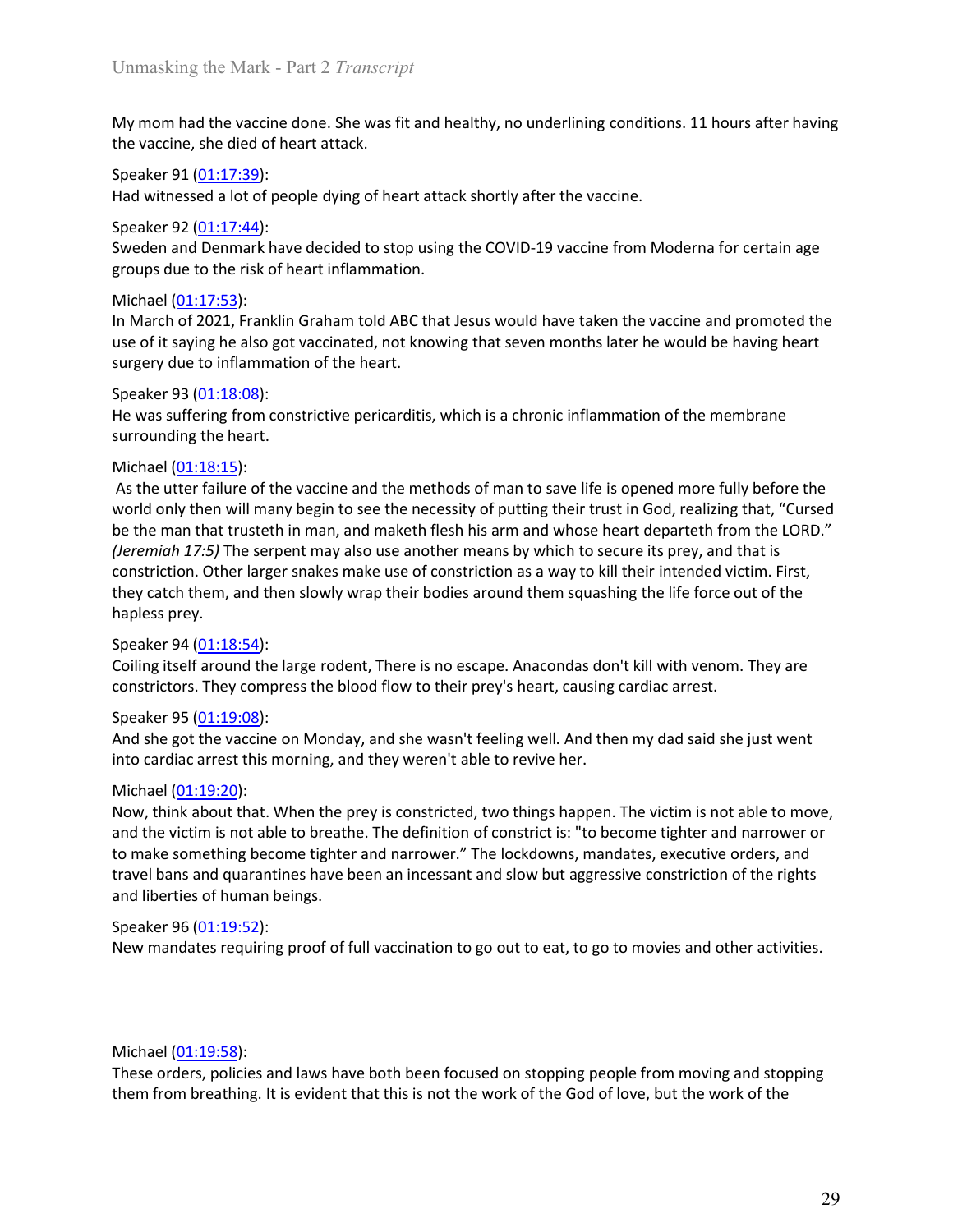Unmasking the Mark - Part 2 *Transcript*<br>serpent in his last efforts to destroy the human race before his time is up. It is deeply saddening to see<br>what is happening to those victims. One story that is buried where the 100 Unmasking the Mark - Part 2 *Transcript*<br>serpent in his last efforts to destroy the human race before his time is up. It is deeply saddening to see<br>what is happening to those victims. One story that is buried where the 100 Unmasking the Mark - Part 2 *Transcript*<br>serpent in his last efforts to destroy the human race before his time is up. It is deeply saddening to see<br>what is happening to those victims. One story that is buried where the 100 Unmasking the Mark - Part 2 *Transcript*<br>serpent in his last efforts to destroy the human race before his time is up. It is deeply saddening to see<br>what is happening to those victims. One story that is buried where the 100 Unmasking the Mark - Part 2 *Transcript*<br>serpent in his last efforts to destroy the human race before his time is up. It is deeply saddening to see<br>what is happening to those victims. One story that is buried where the 100 Unmasking the Mark - Part 2 *Transcript*<br>serpent in his last efforts to destroy the human race before his time is up. It is deeply saddening to see<br>what is happening to those victims. One story that is buried where the 100 Unmasking the Mark - Part 2 *Transcript*<br>serpent in his last efforts to destroy the human race before his time is up. It is deeply saddening to see<br>what is happening to those victims. One story that is buried where the 10 Unmasking the Mark - Part 2 *Transcript*<br>serpent in his last efforts to destroy the human race before his time is up. It is deeply saddening to see<br>what is happening to those victims. One story that is buried where the 100 Unmasking the Mark - Part 2 *Transcript*<br>
serpent in his last efforts to destroy the human race before his time is up. It is dee<br>
what is happening to those victims. One story that is buried where the 1000 lawye<br>
that hav Unmasking the Mark - Part 2 *Transcript*<br>serpent in his last efforts to destroy the human race before his time is up. It is deeply saddening to see<br>what is happening to those victims. One story that is buried where the 10 Unmasking the Mark - Part 2 *Transcript*<br>serpent in his last efforts to destroy the human race before his time is up. It is deeply saddening to see<br>what is happening to those victims. One story that is buried where the 100 Unmasking the Mark - Part 2 *Transcript*<br>serpent in his last efforts to destroy the human race before his time is up. It is deeply saddening to see<br>what is happening to those victims. One story that is buried where the 100 Unmasking the Mark - Part 2 *Transcript*<br>serpent in his last efforts to destroy the human race before his time is up. It is deeply saddening to see<br>what is happening to those victims. One story that is buried where the 10 Unmasking the Mark - Part 2 *Transcript*<br>
serpent in his last efforts to destroy the human race before his time is up. It is deeply<br>
serbent in his last efforts to destroy the human race before his time is up. It is deepl Unmasking the Mark - Part 2 *Transcript*<br>serpent in his last efforts to destroy the human race before his time is up. It is deeply saddening to see<br>what is happening to those victims. One story that is buried where the 100 Unmasking the Mark - Part 2 *Transcript*<br>serpent in his last efforts to destroy the human race before his time is up. It is deserpent in his last efforts to destroy the human race before his time is up. It is destrimed wh serpent in his last efforts to destroy the human race before his time is up. It is deeply saddening to see<br>what is happening to those victims. One story that is buried where the 1000 lawyers and 10,000 doctors<br>that have fi serpent in his last efforts to destroy the human race before his time is up. It is deeply<br>what is happening to those victims. One story that is buried where the 1000 lawyers is<br>that have filled a lawsuit for violations of what is happening to those victims. One story that is buried where the 1000 lawyers and 10,000 doctors<br>that have filed a lawsuit for violations of the Nuremberg Code, clting crimes against humanity in part<br>because the CDC that have filed a lawsuit for violations of the Nuremberg Code, citing crimes against huma<br>because the CDC and World Health Organization are using PCR tests at 37 to 45 cycles, kn<br>atests are 100% faulty at 35 cycles and a

because the CDC and World Health Organization are using PCR tests at 37 to 45 cycles, knowing that the uses tests are 100% faulty at 35 cycles and above. Even the CDC admits that any tests over 28 cycles are not admissible admissible for a positive, reliable result, thereby concluding that this alone invalid<br>admissible for a positive, reliable result, thereby concluding that this alone invalid<br>alleged COVID cases or infections tracked by th alleged COVID cases or infections tracked by the use of this faulty test.<br>
Michael (<u>01:21:06</u>):<br>
Michael (01:21:06):<br>
Michael (01:21:06):<br>
Michael (01:21:06):<br>
Michael Tore lawyers and doctors state for many reasons that In the matter is concealed, censored, manipulated, and buried because the news it men are leading<br>
Furthermore, these lawyers and doctors state for many reasons that the malty for those who seek to violate<br>
violation of a Michael (<u>01:21:06</u>):<br>Furthermore, these lawyers and doctors state for many reasons that the experimental vaccine is in<br>violation of all 10 of the Nuremberg Codes, which carry the death penalty for those who seek to violat

violation of all 10 of the Nuremberg Codes, which carry the death penalty for those<br>international laws. This is just one example of the thousands of ways in which<br>deliberately skewed to hide the real cause. And to make th these international laws. This is just one example of the thousands of ways in which the truth is<br>deliberately skewed to hide the real cause. And to make the problem look like the cure.<br>Speaker 97 (01:21:29):<br>Pfizer and Mo deliberately skewed to hidde the real cause. And to make the problem look like the cure.<br>
Speaker 97 (<u>01:21:29</u>):<br>
Pfizer and Moderna vaccines are reducing the risk of infection by 91%.<br>
Michael (<u>01:21:35)</u>:<br>
And the rea Speaker 97 (<u>01:21:29</u>):<br>
Speaker 97 (<u>01:21:29</u>):<br>
Pfizer and Moderna vaccines are reducing the risk of infection by 91%.<br>
Michael (<u>01:21:35</u>):<br>
Speaker 98 (01:21:38):<br>
Places with low rates of vaccination are actually s Speaker 97 (<u>01:21:3-2</u>):<br>
Speaker 98 (<u>01:21:3-</u>35):<br>
Prizer and Moderna vaccines are reducing the risk of infection by 91%.<br>
Michael (<u>01:21:35</u>):<br>
Speaker 98 (<u>01:21:3-3</u>):<br>
President Biden (<u>01:21:4-2</u>):<br>
We're still Pfizer and Moderna vaccines are reducing the risk of infection by 91%.<br>
Michael <u>(01:21:35)</u>:<br>
Speaker 98 (<u>01:21:35)</u>:<br>
Speaker 98 (<u>01:21:35)</u>:<br>
Speaker 98 (<u>01:21:35)</u>:<br>
Places with low rates of vaccination are actuall Michael ( $\underline{01:21:35}$ );  
\nAnd the real cure look like the problem.  
\nSpaeker 98 (01:21:38):  
\nPlaces with low rates of vaccination are actually seeing more disease.  
\nPresident Biden (01:21:42):  
\nWe're still in a pandemic of the unvaccinated.  
\nMichael (01:21:45):  
\nEven the CDC has been caught deleting 6,000 COVID vaccine deaths from VAERS  
\nthe matter is concealed, censored, manipulated, and buried because the news: the  
\nthey believe, save life actually destroys life goes against their community guidelir  
\nMichael (01:22:04):  
\nWe are in the last days, and Stanh is playing the game of life forMichael ( $0\underline{1:21:45}$ ):<br>
Even the CDC has been caught deleting 6,000 COVID vaccine deaths from VAERS w<br>
the matter is concealed, censored, manipulated, and buried because the news: th<br>
they believe, saves life actually

And the real cure look like the problem.<br>
Speaker 88 (01:21:38):<br>
Places with low rates of vaccination are actually seeing more disease.<br>
President Biden (01:21:48):<br>
We re still in a pandemic of the unvaccinated.<br>
Even th Speaker 98 (<u>01-21-38</u>):<br>Places with low rates of vaccination are actually seeing more disease.<br>President Biden (01-21-42):<br>We're still in a pandemic of the unvaccinated.<br>Michael (<u>01-21-45</u>):<br>We're still in a pandemic of **Places with low rates of vaccination are actually seeing more disease.**<br>
President Biden (<u>01:21:42</u>):<br>
We're still in a pandemic of the unvaccinated.<br>
Michael (01:21:45):<br>
Even the CDC has been caught deleting 6,000 COVI President Biden (0<u>1:21:42</u>):<br>
President Biden (0<u>1:21:42</u>):<br>
We're still in a pandemic of the unvaccinated.<br>
Michael (0<u>1:21:45</u>):<br>
We're still in a pandemic of the unvaccinated.<br>
Michael (01:22:04):<br>
Michael (01:22:04): President Biden (01:22:2143):<br>We're still in a pandemic of the unvaccinated.<br>Michael (01:21:445):<br>Even the CDC has been caught deleting 6,000 COVID vaccine deaths from VAERS website. The truth of<br>the matter is concealed, c Even the CDC has been caught deleting 6,000 COVID vaccine deaths from VAERS website. The truth of<br>the matter is concealed, censored, manipulated, and buried because the news: that the very thing that<br>they believe, saves l the matter is concealed, censored, manipulated, and buried because the news: that he very thing that<br>they believe, saves life actually destroys life goes against their community guidelines.<br>We are in the last days, and Sat they believe, saves life actually destroys life goes against their community guidelines.<br>Michael (<u>01:22:04</u>):<br>We are in the last days, and Satan is playing the game of life for the souls of men. Evil men are leading<br>thems Michael <u>(01:22:04</u>):<br>Where in the last days, and Satan is playing the game of life for the souls of men. Evil men are leading<br>We are in the last days, and Satan is playing the game of life for the souls of men. Evil men a We are in the last days, and Satan is playing the game of life for the souls of men. Evil men<br>themselves with evil angles to bring upon the human family as much aftering and death a<br>The doctors, reporters, and CEOs, and a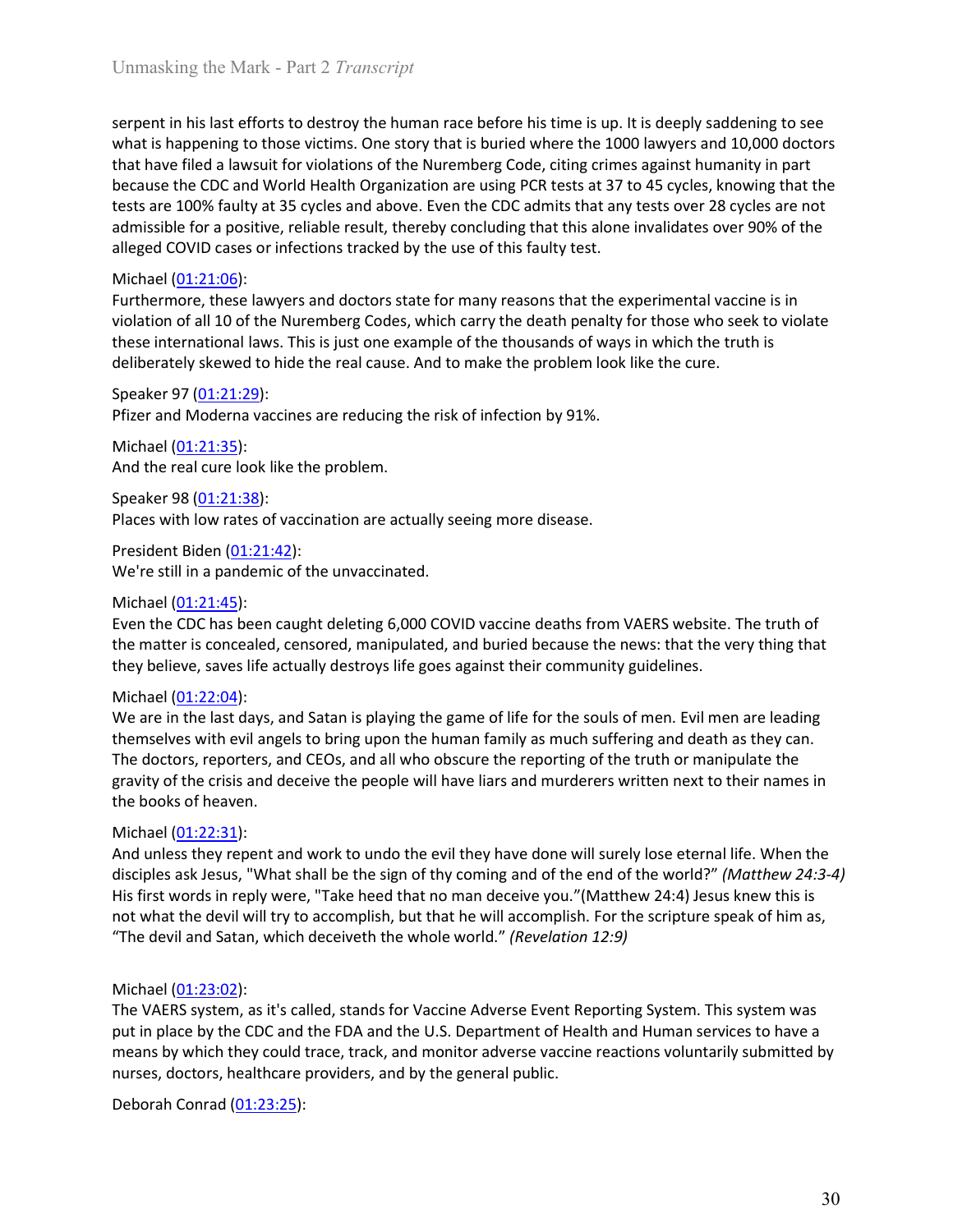Unmasking the Mark - Part 2 *Transcript*<br>
I knew nothing of VAERS. I didn't know about a responsibility to report. It was never even talked about<br>
when these vaccines were rolled out. I definitely noticed an uptick in hear Unmasking the Mark - Part 2 *Transcript*<br>I knew nothing of VAERS. I didn't know about a responsibility to report. It was never even talked about<br>when these vaccines were rolled out. I definitely noticed an uptick in heart Unmasking the Mark - Part 2 *Transcript*<br>I knew nothing of VAERS. I didn't know about a responsibility to report. It was never even talked about<br>when these vaccines were rolled out. I definitely noticed an uptick in heart Unmasking the Mark - Part 2 *Transcript*<br>I knew nothing of VAERS. I didn't know about a responsibility to report. It was never even talked about<br>when these vaccines were rolled out. I definitely noticed an uptick in heart Unmasking the Mark - Part 2 *Transcript*<br>I knew nothing of VAERS. I didn't know about a responsibility to report. It was never even talked about<br>when these vaccines were rolled out. I definitely noticed an uptick in heart Unmasking the Mark - Part 2 *Transcript*<br>
I knew nothing of VAERS. I didn't know about a responsibility to report. It was never even talked about<br>
when these vaccines were rolled out. I definitely noticed an uptick in hear Unmasking the Mark - Part 2 *Transcript*<br>
I knew nothing of VAERS. I didn't know about a responsibility to report. It was never even talked about<br>
when these vaccines were rolled out. I definitely noticed an uptick in hea Unmasking the Mark - Part 2 *Transcript*<br>
I knew nothing of VAERS. I didn't know about a responsibility to report. It was never even talked about<br>
when these vaccines were rolled out. I definitely noticed an uptick in hea Unmasking the Mark - Part 2 *Transcript*<br>
I knew nothing of VAERS. I didn't know about a responsibility to report. It was never even talked about<br>
when these vaccines were rolled out. I definitely noticed an uptick in hear Unmasking the Mark - Part 2 *Transcript*<br>Unmasking the Mark - Part 2 *Transcript*<br>
I knew nothing of VAERS. I didn't know about a responsibility to report. It was new<br>
when these vaccines were rolled out. I definitely noti Unmasking the Mark - Part 2 *Transcript*<br>
I knew nothing of VAERS. I didn't know about a responsibility to report. It was never even talked about<br>
when these vaccines were rolled out. I definitely noticed an uptick in hear Unmasking the Mark - Part 2 *Transcript*<br>
If knew nothing of VAERS. I didn't know about a responsibility to report. It was never even talked about<br>
when these vaccines were rolled out. I definitely noticed an uptick in hea Unmasking the Mark - Part 2 *Transcript*<br>
I knew nothing of VAERS. I didn't know about a responsibility to report. It was never even talked about<br>
when these vaccines were rolled out. I definitely noticed an uptick in hear Unmasking the Mark - Part 2 *Transcript*<br>
I knew nothing of VAERS. I didn't know about a responsibility to report. It was never even talked about<br>
when these vaccines were rolled out. I definitely noticed an uptick in hear Unmasking the Mark - Part 2 *Transcript*<br>
I knew nothing of VAERS. I didn't know about a responsibility to report. It was never even talked about<br>
when these vaccines were rolled out. I definitely noticed an uptick in hear Unmasking the Mark - Part 2 *Transcript*<br>
If knew nothing of VAERS. I didn't know about a responsibility to report. It was never even talked about<br>
when these vaccines were rolled out. I definitely noticed an uptick in hea Unmasking the Mark - Part 2 *Transcript*<br>
Uknew nothing of VAERS. I didn't know about a responsibility to report. It was new<br>
when these vaccines were rolled out. I definitely noticed an uptick in heart attacks<br>
gastrointe I knew nothing of VAERS. I didn't know about a responsibility to report. It was new<br>when these vaccines were rolled out. I definitely noticed an uptick in heart attack<br>gastrointestinal bleeds. It wasn't just me noticing it I knew nothing of VAERS. I didn't know about a responsibility to report. It was never even talked about<br>when these vaccines were rolled out. I definitely noticed an upitic in heart attacks, strokes, blood clots,<br>gastrointe when these vaccines were rolled out. I definitely noticed an uptick in heart attacks, strokes, blood clots,<br>gastrointestinal bleeds. It wasn't just me noticing it. It was everybody seemed to notice it. It became<br>glare to m

gastrointestinal bleeds. It wasn't just me noticing it. It was everybody seemed to notice it. It became<br>clear to me that there was something wrong. And I started reporting pairing pairing and<br>equickly that became a full-li solution the distance in the last method reporting work when the constant of the seale of the seale of the seale and the seale at the between a full-time job in and of itself. I would say within three weeks to a method ong quickly that became a full-time job in and of itself. I would say within three weeks<br>already had 50 patients reproted. Our hospital system talked to their risk manage<br>and bonger allowed to report on any other patient, but already had 50 patients reported. Our hospital system talked to their risk management team and I was<br>no longer allowed to report on any other patient, but patients of my own that I saw where there was a<br>warning that I was no longer allowed to report on any other patient, but patients of my own that I saw where there was a<br>morning that I was told, I must support the vaccine effort.<br>This chart shows the number of reports in the last 30 years Marining that I was told, I must support the vaccine effort.<br>
Michael (01:24:14):<br>
This chart shows the number of reports in the last 30 years that were said to have resulted in death.<br>
From 1990 to 2020, the number of dea Michael (01:24:14):<br>This chart shows the number of reports in the last 30 years that were said to have resulted in death.<br>This chart shows the number of deaths reported annually increased from about 80 in 1990 to 420 in<br>26 This chart shows the number of reports in the last 30 years that were said to have resulted in death.<br>This chart shows the number of deaths reported annually increased from about 80 in 1990 to 420.0<br>2020. Then the COVID va From 1990 to 2020, the number of deaths reported annually increased from about<br>2020. Then the COVID vaccine was rolled out in December of 2020. And then by N<br>months later, the number of deaths had skyrocketed from an aver

2020. Then the COVID vacione was rolled out in December of 2020. And then by November 5, 2021, 11<br>months later, the number of eachts had skyrocketed from an average of about 350 deaths per year to<br>18,461 COVID vaccine-rela months later, the number of deaths had skyrocketed from an average of about 350 deaths per vear to the previous<br>18.461 COVID vaction-erlated deaths to date. That is a whopping 4.295% increase from the previous<br>year. And th 18,461 COVID vaccine-related deaths to date. That is a whopping 4,295% increase from the previous<br>18,461 COVID vaccine-related deaths to date. That is a whopping 4,295% increase and from all the previous<br>30 years combined. year. And that is more than two times the number of deaths from all vaccines and from all the previous<br>Survey as Complete (01:25:08):<br>But it gets worse because according to the Lazarus Report, a 2010 study done on the numb 30 years combined.<br>
Michael (01:25:08):<br>
Michael (01:25:08):<br>
Michael (01:25:08):<br>
But it gets worse because according to the Lazarus Report, a 2010 study done on the number of events<br>
reported versus actual cases found th

Michael ( $\underline{01:25:08}$ ):<br>But it gets worse because according to the Lazarus Report, a 2010 study done on the<br>prorted versus actual cases found that fewer than 1% of vaccine adverse reaction<br>means the actual number of de But it gets worse because according to the Lazarus Report, a 2010 study done on the number of events<br>reported versus actual cases found that fewer than 1% of vaccine adverse reactions are reported. That<br>means the actual nu reported versus actual cases found that fewer than 1% of vaccine adverse reactions are reported. That<br>means the actual number of deaths occurring as a result of the COVID vaccines may potentially be over<br>one and a half mil means the actual number of deaths occurring as a result of the COVID vaccines may potentially be over<br>
Michael (01:25:32):<br>
If these trends continue at the present rate to the end of the year, it could mean around 2 millio one and a half million.<br>Michael (Q1:25:32):<br>Michael (Q1:25:32):<br>Wiff these trends continue at the present rate to the end of the year, it could mean around 2 million deaths<br>worldwide by the end of 2021, but let's go a step Michael (<u>01:25:32</u>):<br>
Michael (<u>01:25:32):</u><br>
ff these terends continue at the present rate to the end of the year, it could mean around 2 million deaths<br>
worldwide by the end of 2021, but let's go a step further. The VAER If these trends continue at the present rate to the end of the year, it could mean around 2 million deaths<br>worldwide by the end of 2021, but left is go a step further. The VAERS system reports a total of S75,651<br>adverse re nature reactions from COVID vaccines. These would include deaths, but also othe<br>adverse reactions from COVID vaccines. These would include deaths, but also othe<br>the 2,800 miscarriages, 9,000 heart attacks, 10,000 cases of the 2,800 miscarriages, 9,000 heart attacks, 10,000 cases of shingles, and almost 11,000 cases of Bell's<br>Palsy, and almost 30,000 people who have been left disabled.<br>Midchel (01:26:08):<br>And since the reported number of 875 Patural different that the reported hard americans, making up 70% of the country rushed to thing the reported number of 875,651 adverse events is shown to be possibly fewer than 1% of the and since the reported number of 8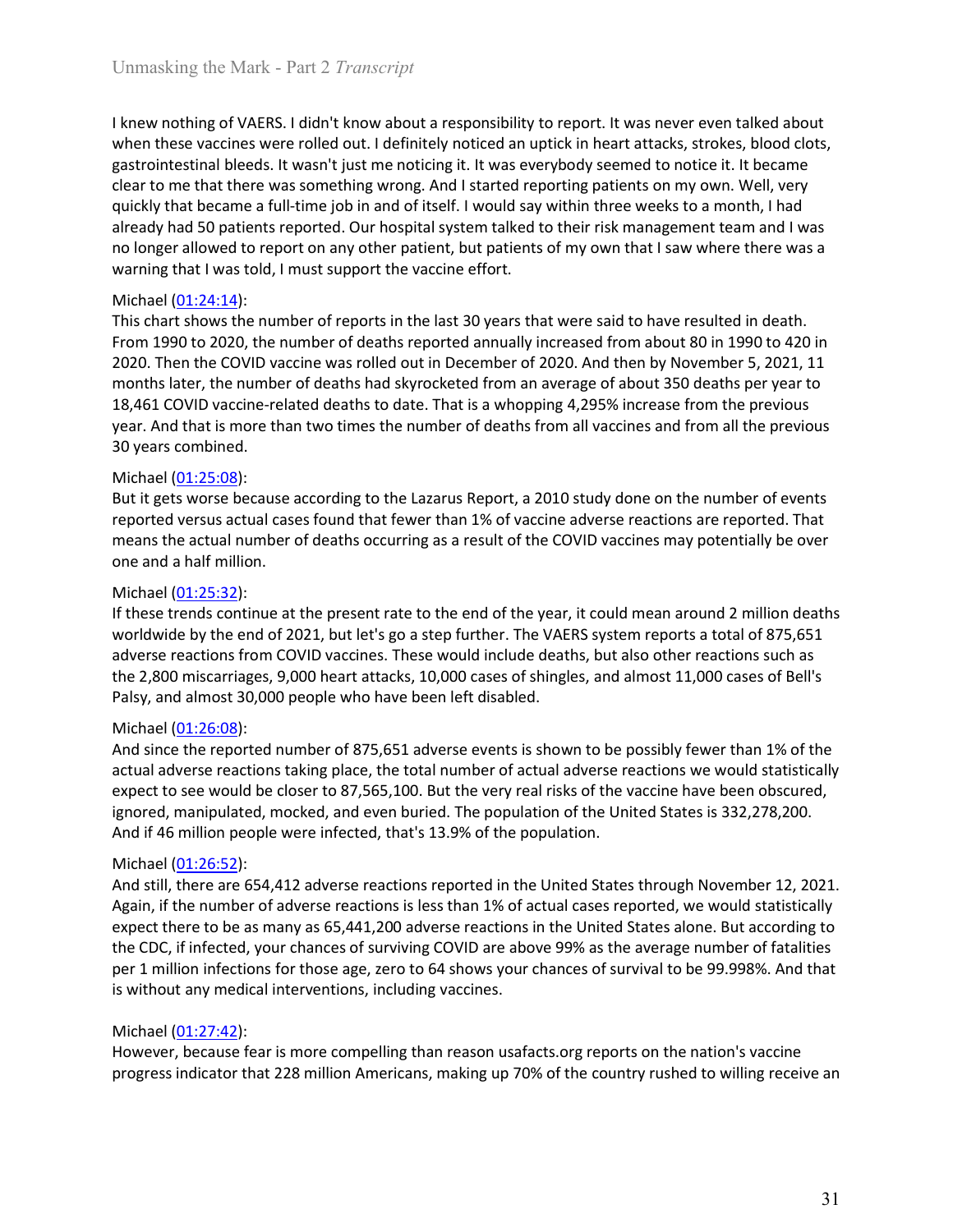Unmasking the Mark - Part 2 *Transcript*<br>experimental injection with a potential 25% chance of an adverse reaction, not excluding death, in lieu<br>of a 13.9% risk of contracting a disease with a 99.99% survival rate accordin

Unmasking the Mark - Part 2 *Transcript*<br>experimental injection with a potential 25% chance of an adverse reaction, not excluding death, in lieu<br>of a 13.9% risk of contracting a disease with a 99.99% survival rate accordin Unmasking the Mark - Part 2 *Transcript*<br>experimental injection with a potential 25% chance of an adverse reaction, not excluding death, in lieu<br>of a 13.9% risk of contracting a disease with a 99.99% survival rate accordin Unmasking the Mark - Part 2 *Transcript*<br>experimental injection with a potential 25% chance of an adverse reaction, not ex<br>of a 13.9% risk of contracting a disease with a 99.99% survival rate according to th<br>Michael (<u>01:</u> Unmasking the Mark - Part 2 *Transcript*<br>experimental injection with a potential 25% chance of an adverse reaction, not excluding death, in lieu<br>of a 13.9% risk of contracting a disease with a 99.99% survival rate accordin Unmasking the Mark - Part 2 *Transcript*<br>experimental injection with a potential 25% chance of an adverse reaction, not excluding death, in lieu<br>of a 13.9% risk of contracting a disease with a 99.99% survival rate accordi Unmasking the Mark - Part 2 *Transcript*<br>experimental injection with a potential 25% chance of an adverse reaction, not excluding death, in lieu<br>of a 13.9% risk of contracting a disease with a 99.99% survival rate accordi Unmasking the Mark - Part 2 *Transcript*<br>experimental injection with a potential 25% chance of an adverse reaction, not excluding death, in lieu<br>of a 13.9% risk of contracting a disease with a 99.99% survival rate accordin

Unmasking the Mark - Part 2 *Transcript*<br>experimental injection with a potential 25% chance of an adverse reaction, not ex<br>of a 13.9% risk of contracting a disease with a 99.99% survival rate according to th<br>Michael (<u>01:2</u> Unmasking the Mark - Part 2 *Transcript*<br>experimental injection with a potential 25% chance of an adverse reaction, not excluding death, in lieu<br>of a 13.9% risk of contracting a disease with a 99.99% survival rate accordin Unmasking the Mark - Part 2 *Transcript*<br>experimental injection with a potential 25% chance of an adverse reaction, not excluding death, in lieu<br>of a 13.9% risk of contracting a disease with a 99.99% survival rate accordin Unmasking the Mark - Part 2 *Transcript*<br>experimental injection with a potential 25% chance of an adverse reaction, not excluding death, in lieu<br>of a 13.9% risk of contracting a disease with a 99.99% survival rate accordin Unmasking the Mark - Part 2 *Transcript*<br>experimental injection with a potential 25% chance of an adverse reaction, not excluding death, in lieu<br>of a 13.9% risk of contracting a disease with a 99.99% survival rate accordin Unmasking the Mark - Part 2 *Transcript*<br>experimental injection with a potential 25% chance of an adverse reaction, not excluding death, in lieu<br>of a 13.9% risk of contracting a disease with a 99.99% survival rate accordin Unmasking the Mark - Part 2 *Transcript*<br>experimental injection with a potential 25% chance of an adverse reaction, not excluding death, in lieu<br>of a 13.9% risk of contracting a disease with a 99.99% survival rate accordin Unmasking the Mark - Part 2 *Transcript*<br>experimental injection with a potential 25% chance of an adverse reaction, not excluding death, in lieu<br>of a 13.9% risk of contracting a disease with a 99.99% survival rate accordin experimental injection with a potential 25% chance of an adverse reaction, not ex<br>of a 13.9% risk of contracting a disease with a 99.99% survival rate according to th<br>Michael (01:28:17):<br>Surely there has got to be a bette experimental injection with a potential 25% chance of an adverse reaction, not excluding death, in lieu<br>of a 13.9% risk of contracting a disease with a 99.99% survival rate according to the CDC.<br>Michael (<u>01:28:1</u>7):<br>Micha

experimental injection with a potential 25% chance of an adverse reaction, not excluding death, in lieu<br>of a 13.9% risk of contracting a disease with a 99.99% survival rate according to the CDC.<br>
Michael (0<u>1:28:1</u>7):<br>
Sur of a 13.9% risk of contracting a disease with a 99.99% survival rate according to the CDC.<br>Mirchael (<u>01:28:17</u>):<br>Surely there has got to be a better way to respond to this crisis. And there is, One physician wrote over a<br> Michael <u>(01:28:1</u>):<br>Surely there has got to be a better way to respond to this crisis. And there is. One physician wrote over a<br>Surely there has got one able able principles in the Bible. Those rules were given by the Lor Surely there has got to be a better way to respond to this crisis. And there is. One physician wrote over a<br>century ago concerning the health principles in the Bible. Those rules were given by the Lord himself and<br>when fol entrivy ago concerning the health principles in the Bible. Those rules were given by the Lord himself and<br>when followed produced the healthets people that ever lived. Let it be noted, however, that inoculation<br>when followe unter in the symptom state of the symptoms." For example, high blood pressure would be reated with drugin the symptoms and included in the sixt of preventives of disease.<br>
Michael (01:28:42):<br>
Perfect cleaniness within as was not included in the list of preventives of disease.<br>
Michael (<u>01:28:42</u>):<br>
Michael (<u>01:28:42</u>):<br>
Michael (01:28:42):<br>
Michael (mealiness within as well as without the body is the sum of the whole matter. Clean food, Michael (<u>01:28:42)</u>:<br>Perfect cleanliness within as well as without the body is the sum of the whole matter. Clean food, pure<br>Perfect cleanliness within as well as without the body is the sum of the whole matter, fresh air Michael (Q1228:42):<br>
Michael (O1228:42):<br>
Michael Perfect (dealiness within as well as without the body is the sum of the whole matter. Clean food, pure<br>
water, fresh air, plenty of sunlight, regular muscular exercise, an Perfect cleanities within as well as without the body is the sum of the whole matter. Clean food, pure<br>vater, fresh air, plenty of sunlight, regular muscular exercise, and a clean conscience will ward off any<br>plague known, water, fresh air, plenty of sunlight, regular muscular exercise, and a clean conscience will ward of any<br>plague known, but to fill one's body with death, as a means of warding off death is unscriptural and<br>unscientific. Wh plague know, but to fill one's body with death, as a means of warding off death is unscriptural and<br>unsclentific. When an individual is sick, they would do well to turn to the life-giving agencies God has<br>provided free of unscientific. When an individual is sick, they would do well to turn to the liferegiving agencies God has to make throught of the simpler agences God has under the simpler provided free of tharge in nature. We read in the blood 12 years and had suffered many things of many physicians and had spent al<br>nothing better, but rather grew worse." (Mark 5:25-26)<br>Michael (01:29:28):<br>And how often is this the case today? 2000 years later. There are nothing better, but rather grew worse." (Mark 5:25-26)<br>And how often is this the case today? 2000 years later. There are two primary, but opposing principles in<br>the treatment of disease. The allopathic method is the founda Michael <u>(01:29:28):</u><br>
Michael (<u>01:29:28):</u><br>
And how offers is this the case today? 2000 years later. There are two primary, but opposing principles in<br>
the treatment of disease. The allopathic method is the foundation of And how often is this the case today? 2000 years later. There are two primary, but opposing principles in the function of weaterment of disease. The allogathic method is the foundation of Westerm medicine. In 1810 Samuel H the treatment of disease. The allopathic method is the foundation of Western medicine. In 1810 Samuel<br>Hahmennan coined the term allopathy, combining the Greek word allopathic method is meaning different or opposite<br>with th Hahnemann coined the term allopathy, combining the Greek word allos meaning different or opposite<br>with the Greek word pathos meaning suffering. The idea being that allopathic medicine was based on<br>oretaring an opposite eff with the Greek word pathos meaning suffering. The idea being that allopathic medicine was based on creating an opposite effect of the symptom of disease. In an article titled, "Herbs, Food, and Medicine" over each: "Allopa

creating an opposite effect of the symptom of disease. In an article titled, "Herbs, Food, and Medicine"<br>we read: "Allopabric means hat a disease or condition is freated with a substance that causes the<br>poposite effect of we read: "Allopathic means that a disease or condition is treated with a substance that causes the<br>opposite effect of the symptoms.<sup>5"</sup> For example, high blood pressure would be treated with drugs that<br>lower blood pressure opposite effect of the symptoms." For example, high blood pressure would be treated with drugs that<br>clower blood pressure, but this method of practicing medicine does not treat the cause of disease. The<br>article states: "Al For the biblical method of practicles are the body of the cause of disease. The provide biblical states: "All popathy works to address ing phoms. Symptoms are the body's way of reporting an imbalance merely treating the sy 29:16) imbalance merely treating the symptoms does not address the cause of the imbala<br>the two main problems with allopathic medicine. It treats only the symptoms of different is fine only and Since this method of practicing med the two main problems with allopathic medicine. It treats only the symptoms of disease, not the cause.<br>Since this method of practicing medicine is the only method supported by the American Medical<br>Association, Medicare, an Since this method of practicing medicine is the only method supported by the American Medical<br>Association, Medicare, and most insurance companies we can safely say the effect of Western medicine<br>is to make you comfortable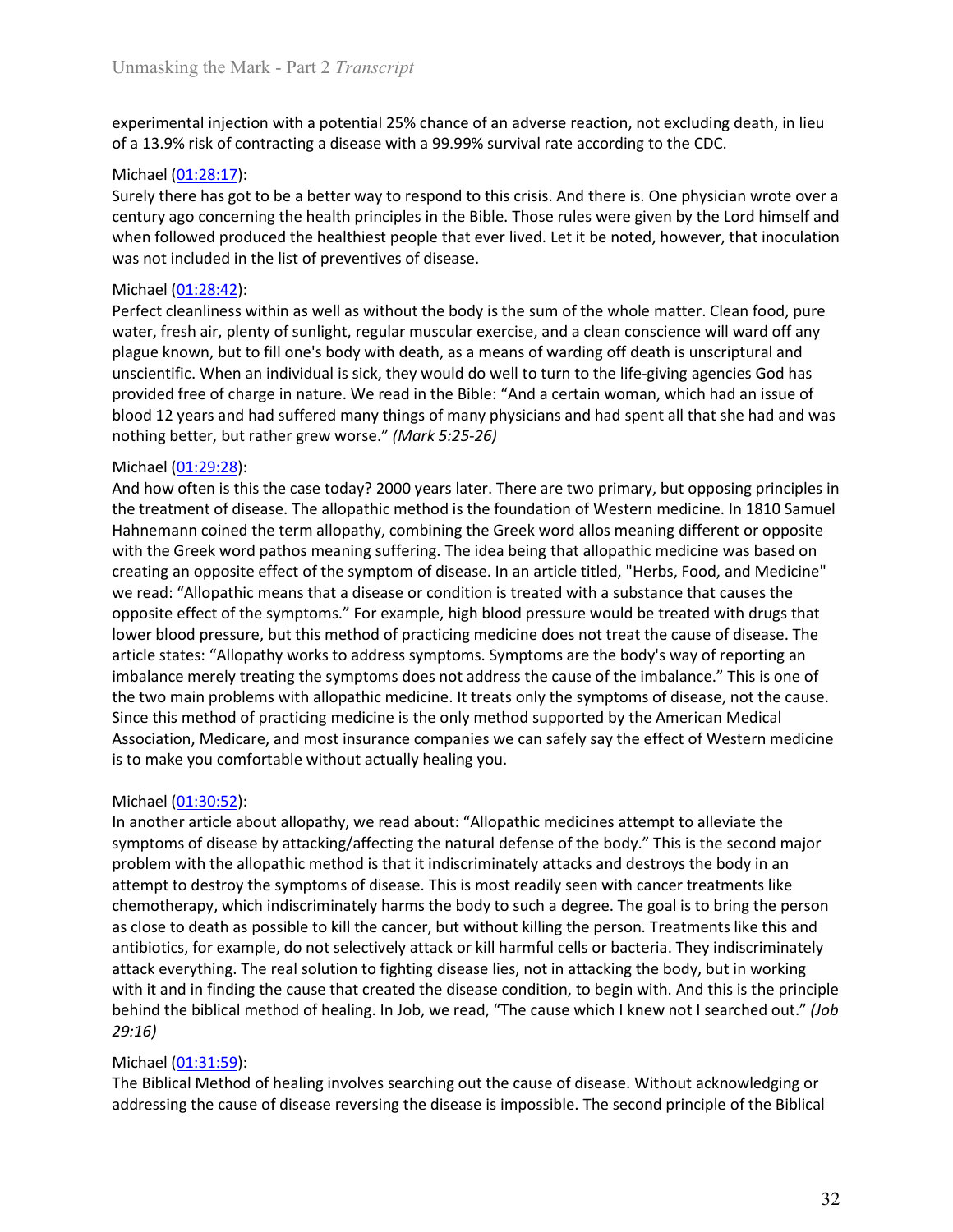Unmasking the Mark - Part 2 *Transcript*<br>Method of healing is that it advocates the use of medicinal plants, healthy foods, and the simple<br>agency's of nature to assist the body in the restoration of health.

Unmasking the Mark - Part 2 *Transcript*<br>Method of healing is that it advocates the use of medicinal plants, healthy foods, and the simple<br>agency's of nature to assist the body in the restoration of health.<br>Michael (<u>01:32</u> Unmasking the Mark - Part 2 *Transcript*<br>Method of healing is that it advocates the use of medicinal plants, healthy foods, and the simple<br>agency's of nature to assist the body in the restoration of health.<br>Michael (<u>01:32</u> Unmasking the Mark - Part 2 *Transcript*<br>
Method of healing is that it advocates the use of medicinal plants, healthy foods, a<br>
agency's of nature to assist the body in the restoration of health.<br>
Michael (01:32:22):<br>
In Unmasking the Mark - Part 2 *Transcript*<br>
Method of healing is that it advocates the use of medicinal plants, healthy foods, and the simple<br>
agency's of nature to assist the body in the restoration of health.<br>
Michael (<u>0</u> Unmasking the Mark - Part 2 *Transcript*<br>
Method of healing is that it advocates the use of medicinal plants, healthy foods, and the simple<br>
agency's of nature to assist the body in the restoration of health.<br>
Michael <u>(0</u>

Unmasking the Mark - Part 2 *Transcript*<br>Method of healing is that it advocates the use of medicinal plants, healthy foods, and the simple<br>agency's of nature to assist the body in the restoration of health.<br>Michael <u>(01:3</u> Unmasking the Mark - Part 2 *Transcript*<br>
Method of healing is that it advocates the use of medicinal plants, healthy foods, a<br>
agency's of nature to assist the body in the restoration of health.<br>
Michael (<u>01:32:22</u>):<br>
In Unmasking the Mark - Part 2 *Transcript*<br>Method of healing is that it advocates the use of medicinal plants, healthy foods, and the simple<br>agency's of nature to assist the body in the restoration of health.<br>Michael (01:32: Unmasking the Mark - Part 2 *Transcript*<br>Method of healing is that it advocates the use of medicinal plants, healthy foods, and the simple<br>agency's of nature to assist the body in the restoration of health.<br>Michael <u>(01:32</u> Unmasking the Mark - Part 2 *Transcript*<br>
Method of healing is that it advocates the use of medicinal plants, healthy foods, and the simple<br>
agency's of nature to assist the body in the restoration of health.<br>
Michael (<u>01</u> Unmasking the Mark - Part 2 *Transcript*<br>
Method of healing is that it advocates the use of medicinal plants, healthy foods, and the simple<br>
agency's of nature to assist the body in the restoration of health.<br>
In Psalms, w Unmasking the Mark - Part 2 *Transcript*<br>
Method of healing is that it advocates the use of medicinal plants, healthy foods, and the simple<br>
Bealtoncy's of nature to assist the body in the restoration of health.<br>
In Psalm Unmasking the Mark - Part 2 *Transcript*<br>
Method of healing is that it advocates the use of medicinal plants, healthy foods, and the simple<br>
agency's of nature to assist the body in the restoration of health.<br>
Michael (<u>01</u> Unmasking the Mark - Part 2 *Transcript*<br>
Method of healing is that it advocates the use of medicinal plants, healthy foods, and the simple<br>
agency's of nature to assist the body in the restoration of health.<br>
Michael (<u>01</u> Unmasking the Mark - Part 2 *Transcript*<br>
Method of healing is that it advocates the use of medicinal plants, healthy foods, a<br>
agency's of nature to assist the body in the restoration of health.<br>
Michael (01:32:22):<br>
Mic Method of healing is that it advocates the use of medicinal plants, healthy foods, and the simple<br>agency's of nature to assist the body in the restoration of health.<br>Michael (01:32:2):<br>In Psalms, we read about the: "Herb f Method of healing is that it advocates the use of medicinal plants, healthy foods, and the simple<br>agency's of nature to assist the body in the restoration of health.<br>Michael (<u>01:32:2):</u><br>Michael (<u>01:32:2):</u><br>Michael (01:32 Method of healing is that it advocates the use of medicinal plants, healthy foods, and the simple<br>agency's of nature to assist the body in the restoration of health.<br>
Michael (01:32:22):<br>
In Psalms, we read about the: "He agency's of nature to assist the body in the restoration of health.<br>Michael (<u>01:32:2</u>):<br>Michael (<u>01:32:2</u>):<br>Michael (<u>01:32:2</u>):<br>Michael (<u>01:32:2)</u>:<br>Michael (01:13:2):<br>Michael (01:13:2:3):<br>Michael (01:13:2:3):<br>Michael ( Michael ( $\underline{01:32:22}$ ):<br>
In Psalms, we read about the: "Herb for the service of man, that he may bring fo<br>
and wine that maketh glad the heart of man, and oil to make his face to shine and<br>
strengtheneth man's heart." In Psalms, we read about the: "Herb for the service of man, that he may bring fort<br>and wine that maketh glad the heart of man, and oil to make his face to shine and<br>strengtheneth man's heart." (*Psalms* 104:14-15)<br>Michael and wine that maketh glad the heart of man, and oil to make his face to shine and bread, which<br>strengtheneth man's heart." (*Psalms* 104:14-15)<br>Here we see that herbs are to serve or minister to mankind and aid his health. strengtheneth man's heart." *(Psolms 104:14-15)*<br>Michael (<u>01:34-3</u>7):<br>Michael (<u>01:34-3</u>):<br>Here we see that herbs are to serve or minister to mankind and aid his health. Along with the food out<br>of the earth. The words out Michael (<u>01:32:37):</u><br>Here we see that herbs are to serve or minister to mankind and aid his health. Along with the food out<br>of the earth. The words out of the earth here exclude animals and flesh foods, showing that our f Here we see that herbs are to serve or minister to mankind and aid his health. Along with the food out<br>of the earth. The words out of the earth here exclude animals and flesh foods, following that our food is<br>of consist of of the earth. The words out of the earth here exclude animals and flesh foods, showing that our food is<br>to consist of plants, that we may bring forth food out of the earth. Then there is the mention of oil to<br>to consist of

make his face to shine. Some oils like coconut oil, for example, are especially designed<br>the fit for the skin. Additionally, wine, here referring to the unfermented juice of the skin. Additionally, wine, here referring to health of the skin. Additionally, wine, here referring to the unfermented juice of the grape, as well as<br>bread are to strengthen man's heart. Showing that these agencies are also designed to work with the<br>body and to stren bread are to strengthen man's heart. Showing that these agencies are also designed to work with the body and to strengthen it in order to maintain health.<br>Michael (01:33:21):<br>These are just a few examples of the way in whi not spend to the spend enough the sunshine and the sunshine and the service of man. The Bible's methods<br>These are just a few examples of the way in which plants are for the service of man. The Bible's methods<br>of belaing ar exare in the state is a matter with the alternative means and the state of man. The Bible's methods<br>These are just a few examples of the way in which plants are for the service of man. The Bible's methods<br>of healing are en Michael ( $Q1333221$ ):<br>These are just a few examples of the way in which plants are for the service of man. The Bible's methods<br>of healing are entirely at odds with the allopathic method of medicine used by the world, whic These are just a few examples of the way in which plants are for the service of man. The B<br>of healing are entirely at odds with the allopathic method of medicine used by the world,<br>may still be said of many today as it was may still be said of many today as it was of the woman in Jesus day that, "She had<br>of many physicians and had spent all that she had and was nothing better, but rat<br>(*Mark 5:25-26*)<br>Wichael (01:33:47):<br>Wichael (01:33:47):

of many physicians and had spent all that she had and was nothing better, but rather grew worse."<br>
(Mork 5:25-26)<br>
(Morksel (01:33:47):<br>
"Disease is an effort of nature to free the system from conditions that result from a (Mark 5:25-26)<br>
Michael (<u>01:33:47</u>):<br>
Michael (01:33:47):<br>
Dichaels is an effort of nature to free the system from conditions that result from a violation of the laws<br>
of health. In case of sickness, the cause should be a Michael (01:33:47):<br>
"Thisease is an effort of nature to free the system from conditions that result from a violation of the laws<br>
of health. In case of sickness, the cause should be ascertained. Unhealthful conditions sho Michael (<u>01:334:21</u>)<br>
"Clisease is an effort of nature to free the system from conditions that result from a violation of the laws<br>
of health. In case of sickness, the cause should be ascertained. Unhealthful conditions "Disease is an effort of nature to free the system from conditions that result from a violation of the laws<br>of health. In case of sickness, the cause should be ascertained. Unhealthful conditions should be<br>changed. Wrong of health. In case of sickness, the cause should be ascertained. Unhelathful conditions should be headed inherestablish right conditions in the system." (The Ministry of Healing p127) Mark this statement wisely, it is the changed. Wromg habits corrected. Then nature is to be assisted in her effort to expel impurities and to reastablish right conditions in the system." (The Ministry of Healing p122) Mark this statement wisely, it is the best supplies. Michael ( $\underline{01:34:20}$ ):<br>
Michael ( $\underline{01:34:20}$ ):<br>
First, we need to understand that disease is an effort of nature, or the body, to frem<br>
tunhealthy conditions that are produced as a result of the violation of the l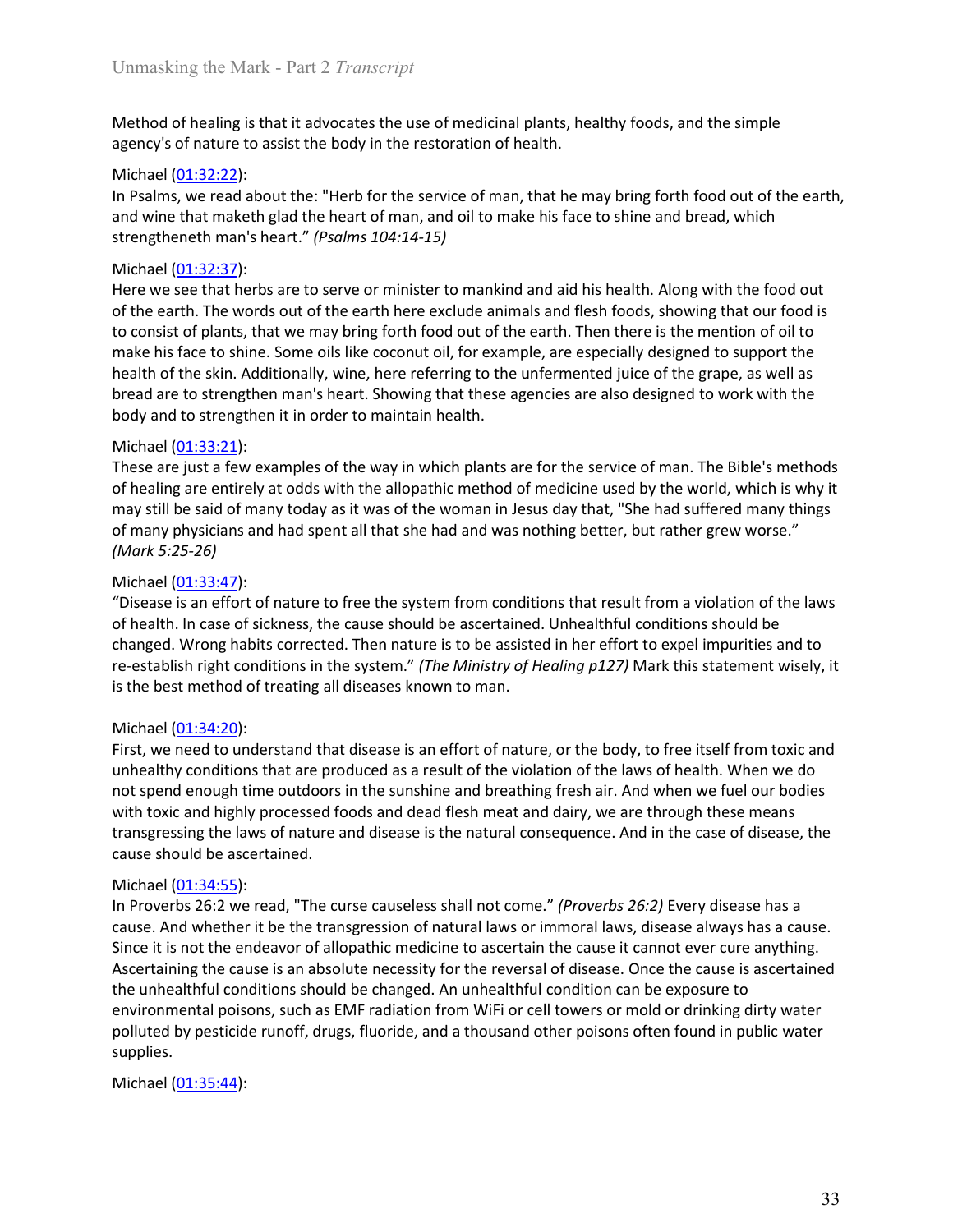Unmasking the Mark - Part 2 *Transcript*<br>When the unhealthful conditions are changed then wrong habits need to be corrected. Smoking and<br>alcohol are obviously harmful habits, but so is eating conventionally farmed and gene Unmasking the Mark - Part 2 *Transcript*<br>When the unhealthful conditions are changed then wrong habits need to be corrected. Smoking and<br>alcohol are obviously harmful habits, but so is eating conventionally farmed and gene Unmasking the Mark - Part 2 *Transcript*<br>When the unhealthful conditions are changed then wrong habits need to be corrected. Smoking and<br>alcohol are obviously harmful habits, but so is eating conventionally farmed and gene Unmasking the Mark - Part 2 *Transcript*<br>When the unhealthful conditions are changed then wrong habits need to be corrected. Smoking and<br>alcohol are obviously harmful habits, but so is eating conventionally farmed and gene Unmasking the Mark - Part 2 *Transcript*<br>When the unhealthful conditions are changed then wrong habits need to be corrected. Smoking and<br>alcohol are obviously harmful habits, but so is eating conventionally farmed and gen Unmasking the Mark - Part 2 *Transcript*<br>When the unhealthful conditions are changed then wrong habits need to be corrected. Smoking<br>alcohol are obviously harmful habits, but so is eating conventionally farmed and genetica Unmasking the Mark - Part 2 *Transcript*<br>
When the unhealthful conditions are changed then wrong habits need to be correcte<br>
alcohol are obviously harmful habits, but so is eating conventionally farmed and gene<br>
foods or a Unmasking the Mark - Part 2 *Transcript*<br>When the unhealthful conditions are changed then wrong habits need to be corrected. Smoking and<br>alcohol are obviously harmful habits, but so is eating conventionally farmed and gene Unmasking the Mark - Part 2 *Transcript*<br>When the unhealthful conditions are changed then wrong habits need to be corrected. Smoking and<br>alcohol are obviously harmful habits, but so is eating conventionally farmed and gene Unmasking the Mark - Part 2 *Transcript*<br>When the unhealthful conditions are changed then wrong habits need to be corrected. Smoking and<br>alcohol are obviously harmful habits, but so is eating conventionally farmed and gene Unmasking the Mark - Part 2 *Transcript*<br>
When the unhealthful conditions are changed then wrong habits need to be corrected. Smokin<br>
alcohol are obviously harmful habits, but so is eating conventionally farmed and geneti Unmasking the Mark - Part 2 *Transcript*<br>When the unhealthful conditions are changed then wrong habits need to be corrected. Smoking and<br>alcohol are obviously harmful habits, but so is eating conventionally farmed and gene Unmasking the Mark - Part 2 *Transcript*<br>
When the unhealthful conditions are changed then wrong habits need to be corrected. Smoking and<br>
alcohol are obvolusly harmful habits, but so is eating conventionally farmed and ge

Unmasking the Mark - Part 2 *Transcript*<br>
When the unhealthful conditions are changed then wrong habits need to be correlated<br>
alcohol are obviously harmful habits, but so is eating conventionally farmed and g<br>
foods or a Ummasking the Mark - Part 2 *Transcript*<br>
When the unhealthful conditions are changed then wrong habits need to be corrected. Smoking and<br>
alcohol are obviously harmful habits, but so is eating conventionally framed and ge Unmasking the Mark - Part 2 *Transcript*<br>When the unhealthful conditions are changed then wrong habits need to be corrected. Smoking and<br>alcohol are obviously harmful habits, but so is eating conventionally farmed and gene When the unhealthful conditions are changed then wrong habits need to be corrected. Smoking and<br>alcohol are obviously harmful habits, but so is eating conventionally farmed and genetically modified<br>foods or animal products When the unhealthful conditions are changed then wrong habits need to be corrected. Smoking and<br>alcohol are obviously harmful habits, but so is eating conventionally farmed and genetically modified<br>foods or animal products When the unheralthful conditions are changed then wrong habits need to be corrected. Smoking and the lactor to the ministropoly harmful habits, but so is eating conventionally farmed and genetically modified<br>foods or anima p127) Found in milk in all dairy products was found in a 10 year long China Study to be the<br>ancer promoter ever discovered<br>Speaker 99 (01:36:12):<br>In the China Study, the most comprehensive health and nutrition study ver cond<br>sp rancer promoter ever discovered<br>Speaker 99 (<u>01:36:12</u>):<br>Speaker 99 (<u>01:36:12</u>):<br>the mis Chiuth Study, the most comprehensive health and nutrition study ever conducted, a stunning 30-<br>there melass ot partnering Cornell an Experience The Chinary and The Chinary and the purity of the big upper and the purity per serves the purity of the China Study, the most comprehensive health and nutrition study ever conducted, a stunning 30-<br>year endeavor Speaker 99 (01:37:21):<br>In the China Study, the most comprehensive health and nutrition study ever conducted, a stunning 30-<br>In the China Study, the most compellent of Oxford Universities and concluding your diet can revers In the China Study, the most comprehensive health and nutrition study ever conducted, a stunning 30-<br>In the China Study, the most comprehensive health and nutrition study ever conducted, a stunning 30-<br>Decay, if we use th year endeavor partnering Conrell and Oxford Universities and concluding your diet can reverse cancer<br>
Dr. T. Colin Campbell (01:36:27):<br>
Casein, if we use the criteria that is used for determining what's a carcinogen, case and heart disease even get you off medications.<br>
Dr. T. Colin Campbell (<u>01:36:27</u>):<br>
Dr. T. Colin Campbell (<u>01:36:2</u>7):<br>
Casein, if we use the criteria that is used for determining what's a carcinogen, casein is the most relevant chemical carcinogen ever identified. Make no mistake about it.<br>
Michael (0<u>1:36:41</u>):<br>
The introduction or removal of casein from the diet could literally turn cancer on a<br>
habits are not limited to food. A lack

Michael (<u>01:37647)</u>:<br>The introduction or removal of casein from the diet could literally turn cancer on and turn it off. Harmful<br>habits are not limited to food. A lack of sleep, not drinking enough pure water, or intemper Michael (<u>01:37:41</u>):<br>
Micharel (<u>01:36</u>:44):<br>
Micharel (01:36:41):<br>
The introduction or removal of casein from the diet could literally turn cancer on and turn it off. Harmful<br>
habits are not limited habits that would ne The introduction or removal of casein from the det could literally turn cancer on and turn it off. Harmfu findity<br>that its are not limited to food. A lack of sleep, not drinking enough pure water, or intemperance in<br>eating habits are not limited to food. A lack of sleep, not drinking enough pure water, or intemperance in<br>healthy are all harmful habits that would need to be corrected if disease is to be corrected. "Once the<br>unhealthful condit eatily are all harmoll habits that would need to be corrected if diseases is to be corrected. "Once the<br>unhealthful conditions are changed and wrong habits are corrected, then nature is to be assisted in her<br>effort to expe unhealthful conditions are changed and wrong habits are corrected, then nature is to be assisted in her effort to expel impurities and to re-establish right conditions in the system." (The Ministry of Healing Nazz1)<br>
Micha effort to expel impurities and to re-establish right conditions in the system." (*The Ministry of Heoling*<br> *Michael* (<u>01:37:12</u>):<br>
Asisting the body does not mean adding harmful chemicals, poisons, or viruses to it: assi  $p127$ )<br>Michael ( $011:37:12$ ):<br>Missisting the body does not mean adding harmful chemicals, poisons, or viruses to it; assisting the body<br>means working with it. It means increasing the purity of the air, the water, and the Michael (01:37:12):<br>Assisting the body does not mean adding harmful chemicals, poisons, or viruses to it; assisting the body<br>Assisting the body does not mean increasing the purity of the air, the water, and the food and ta Assisting the body does not mean adding harmful chemicals, poisons, or viruses to it; assisting the body<br>means vorking with it. It means increasing the purity of the air, the water, and the food and taking<br>regular active e regular active exercise to promote the circulation of the blood and the function of<br>exercisting the body means increasing the quality and nutrition of the food so that the<br>sisting the body means increasing the quality and <sup>2</sup> systimg the body means increasing the quality and nutrition of the food so that the body cells can be built up and strengthened, thereby enabling the expulsion of poisons and toxins that the body reals built up and str both through the state of the explained of the system of prioris and toxins that the body may have been holding onto for years.<br>
Wichael (01:37:47):<br>
God has created in the body an innate ability to heal. And when the phys been holding onto for years.<br>
Michael (01:37:47):<br>
God has created in the body an innate ability to heal. And when the physician works with the body's<br>
God has created in the body an innate ability to heal. And when the ph Michael (<u>01:37:47</u>):<br>
God has created in the body an innate ability to heal. And when the physician works with the body's<br>
God has created in the body an innate ability to heal. And when the physician works with the body,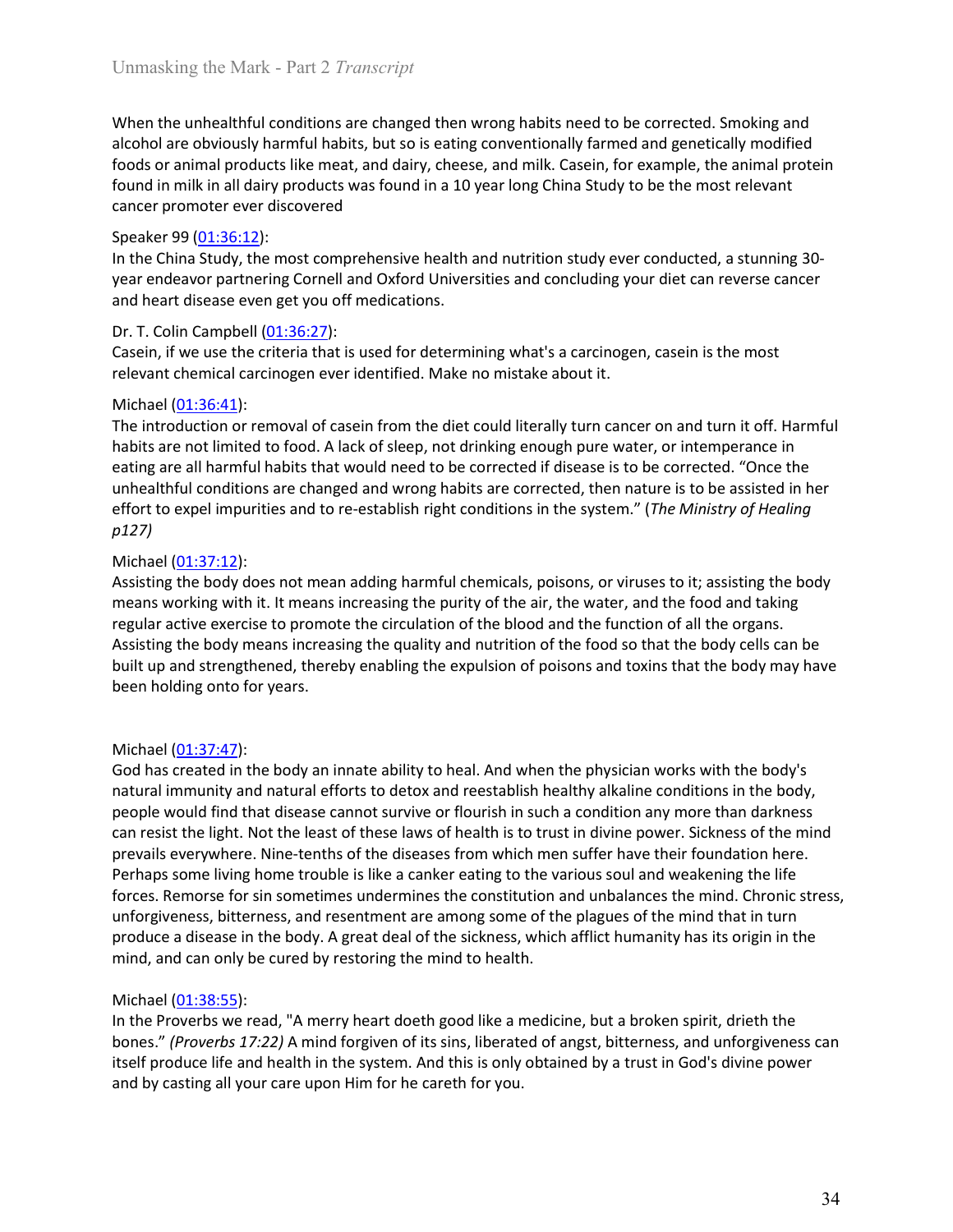Unmasking the Mark - Part 2 *Transcript*<br>Michael (01:39:20):<br>The truth about disease and the laws of health is liberating and beautiful because these truths offer<br>hope to the hopeless, life to the lifeless, and comfort to Unmasking the Mark - Part 2 *Transcript*<br>Michael <u>(01:39:20)</u>:<br>The truth about disease and the laws of health is liberating and beautiful because<br>hope to the hopeless, life to the lifeless, and comfort to the afflicted by Unmasking the Mark - Part 2 *Transcript*<br>Michael (<u>01:39:20)</u>:<br>The truth about disease and the laws of health is liberating and beautiful because these truths offer<br>hope to the hopeless, life to the lifeless, and comfort t Unmasking the Mark - Part 2 *Transcript*<br>Michael (<u>01:39:20</u>):<br>The truth about disease and the laws of health is liberating and beautiful because these truths offer<br>hope to the hopeless, life to the lifeless, and comfort t Unmasking the Mark - Part 2 *Transcript*<br>
The truth about disease and the laws of health is liberating and beautiful because these truths offer<br>
hope to the hopeless, life to the lifeless, and comfort to the afflicted by s Unmasking the Mark - Part 2 *Transcript*<br>
Michael (<u>01:39:20</u>):<br>
The truth about disease and the laws of health is liberating and beautiful because these truths offer<br>
hope to the hopeless, life to the lifeless, and comfor Unmasking the Mark - Part 2 *Transcript*<br>
Michael (<u>01:39:20</u>):<br>
The truth about disease and the laws of health is liberating and beautiful because these truths offer<br>
The truth about disease, life to the lifeless, and co Unmasking the Mark - Part 2 *Transcript*<br>
Michael (<u>01:39:20)</u>:<br>
The truth about disease and the laws of health is liberating and beautiful because these truth<br>
hope to the hopeless, life to the lifeless, and comfort to th Unmasking the Mark - Part 2 *Transcript*<br>
Michael (01:39:20):<br>
The truth about disease and the laws of health is liberating and beautiful because<br>
hope to the hopeless, life to the lifeless, and comfort to the afflicted by

Unmasking the Mark - Part 2 *Transcript*<br>
Michael (01:39:20):<br>
The truth about disease and the laws of health is liberating and beautiful because these truths offer<br>
or the hopeless, life to the lifeliess, and comotro to t Unmasking the Mark - Part 2 *Transcript*<br>
Michael (01:39:20):<br>
The truth about disease and the laws of health is liberating and beautiful because these truths offer<br>
hope to the hopeless, life to the lifeless, and comfort Unmasking the Mark - Part 2 *Transcript*<br>
Michael (<u>01:39:20</u>):<br>
The truth about disease and the laws of health is liberating and beautiful because these truths offer<br>
hope to the hopeless, life to the lifeless, and comfor Unmasking the Mark - Part 2 *Transcript*<br>The ruth about disease and the laws of health is liberating and beautiful because these truths offer<br>The prothet about disease and the laws of health is liberating and beautiful bec Unmasking the Mark - Part 2 *Transcript*<br>
Michael (<u>01:39:20</u>):<br>
The truth about disease and the laws of health is liberating and beautiful because these truths offer<br>
hope to the hopeless, life to the lifeless, and comofo Unmasking the Mark - Part 2 *Transcript*<br>
Michael (<u>01:39:20</u>):<br>
The truth about disease and the laws of health is liberating and beautiful because these truths offer<br>
hope to the hopeless, life to the lifeless, and comfor Unmasking the Mark - Part 2 *Transcript*<br>
Michael (<u>01:39:20):</u><br>
The truth about disease and the laws of health is liberating and beautiful because these truths offer<br>
The truth about disease and the lifeless, and confort Unmasking the Mark - Part 2 *Transcript*<br>
Michael <u>(01:39:20</u>):<br>
The truth about disease and the laws of health is liberating and beautiful because these truths offer<br>
The truth about disease, life to the lifeles, and como Michael ( $01:39:20$ ):<br>The truth about disease and the laws of health is liberating and beautiful because these truths offer<br>hope to the hopeless, life to the lifeless, and comfort to the afflicted by showing that there's Michael ( $\underline{01:39:20}$ ):<br>The truth about disease and the laws of health is liberating and beautiful because<br>hope to the hopeless, life to the lifeless, and comfort to the afflicted by showing<br>Gilead and that God has pro The truth about disease and the laws of health is liberating and beautiful because<br>The truth about disease and the laws of health is liberating and beautiful because<br>hope to the hopeless, life to the lifeless, and comfort hope to the hopeless, life to the lifeless, and comfort to the afflicted by showing that there's a bomb in Gilead and that God has provided free of charge the agencies of nature, that all may have access to, that follows a nies and that God has provided free of charge the agencies of nature, that all may have access to, that Glead and that God has provided free of charge the agencies of nature, that all may have access to, that have the powe have the power to restore health and promote life. Just as "Perfect love casteth out fear, because fear have to menter ('1.0 hom 4:18) so those methods of healing based on selfless life-giving principles, cast out disease have torment," (1 John 4:18) so those methods of healing based on selfless life-giving principles, cast out disease that brings affliction.<br>Michael (01:39:55):<br>Michael (01:39:55):<br>Michael (01:39:55):<br>Michael (01:39:55):<br>Mi disease that bring affliction.<br>
Wichael (<u>01:39:55</u>):<br>
Wichael (<u>01:39:55</u>):<br>
It is in trust din the divine power of God that many afflicted may find a refuge and a rest. Not only rest in<br>
It is in trust in the divine powe It is in trust in the divine power of God that many afflicted may find a refuge and a<br>their own minds and bodies but a spiritual rest in the divine power and providence<br>And those who proclaim the truth about the mark of t their owen minds and bodels but a spiritual rest in the divine power and providence of an almighty God.<br>Hord those who proclaim the truth about the mark of the beast vill know this rest themselves. For this is<br>the issue at And those who proclaim the truth about the mark of the beast will know this rest themselves. For this is the seat will set to the heart of the neart of the beast crists. And it is why this last rest for man is designed to

rest.

the issue at the heart of the mark of the beast crists. And it is why this last test for man is designed to be<br>tower the matter of the react of the Sabbath day. In this video, we have looked at the current events and<br>how t over the matter of the rest of the Sabbath day. In this video, we have looked at the current events and<br>how they are aligning to perfectly fulfill the ancient prophecy, "That no man might buy or sell, save he<br>that had the how they are aligning to perfectly thif lift the ancient prophecy, "That on man might buy or sell, save here to the many in the sat, or the number of his name." (Revelotion 13:17) Through<br>this pandemic, the world has for t that had the mark, or the name of the beast, or the number of his name." (Revelation 13:17) Through<br>this pandemic, the world has for the first time ever globally embraced a means of controlling who can<br>buy and sell, linkin this pandemic, the world has for the first time ever globally embraced a means of controlling who can<br>bluy and sell, linking the legal right to participate in society with adherence to the mandates, decree, and<br>laws of men buy and sell, linking the legal right to participate in society with adherence to the mandates, decree, and<br>Nichael (0<u>1:41:01)</u>:<br>Furthermore, the Roman Catholic social doctrine that demands the surrender of individual rig laws of men.<br>
Nichael <u>(01:41:01</u>):<br>
Flurthermore, the Roman Catholic social doctrine that demands the surrender of individual rig<br>
Flurthers, even the right to say what substances enter into one's own body has been well-n Michael ( $\underline{01:41:01}$ ):<br>
Furthermore, the Roman Catholic social doctrine that demands the surrender of in<br>
Furthermore, the Roman Catholic social doctrine that demands the surrender of in<br>
Fulterties, even the right to Furthermore, the Roman Catholic social doctrine that demands the surrender of individual rights and the Sure turn the United States of America, that was founded not upon the rights and liberties of emission e but of libert liberties, even the right to say what substances enter into one's own body has been well-nigh universally<br>interior, even in the United States of America, that was founded not upon the rights and liberties of<br>some but of li embraced, even in the United States of America, that was founded not upon the rights and liberties of some but of liberty and justice for all. The ideals of the common good have prepared the minds and<br>values of our global some but of liberty and justice for all. The ideals of the common good have prepared the minds and<br>solutes of our global culture to fall into line with those that will be used to enforce a mandatory day of<br>rest.<br>Michael (<u></u> values of our global culture to fall into line with those that will be used to enforce a mandatory day of<br>rest.<br>Michael (01:41:32):<br>The common good is a Trojan Horse. One that will bring this nation, once a beacon of relig rest.<br>
molchael (01:41:32):<br>
Michael (01:41:32):<br>
The common good is a Trojan Horse. One that will bring this nation, once a beacon of religious liberty<br>
from the tyranny of popes and prelates of the Dark Ages to one that Michael (<u>01:41:32</u>):<br>The common good is a Trojan Horse. One that will bring this nation, once a beacon of religious liberty<br>from the tyrany of popes and prelates of the Dark Ages to one that is brought back into subjecti from the tyranyy of popes and prelates of the Dark Ages to one that is brought ba<br>
Satan through the anti-Christ power. The satanic union of church and state couple<br>
individual rights and liberties that fuel the fires of

14:11)